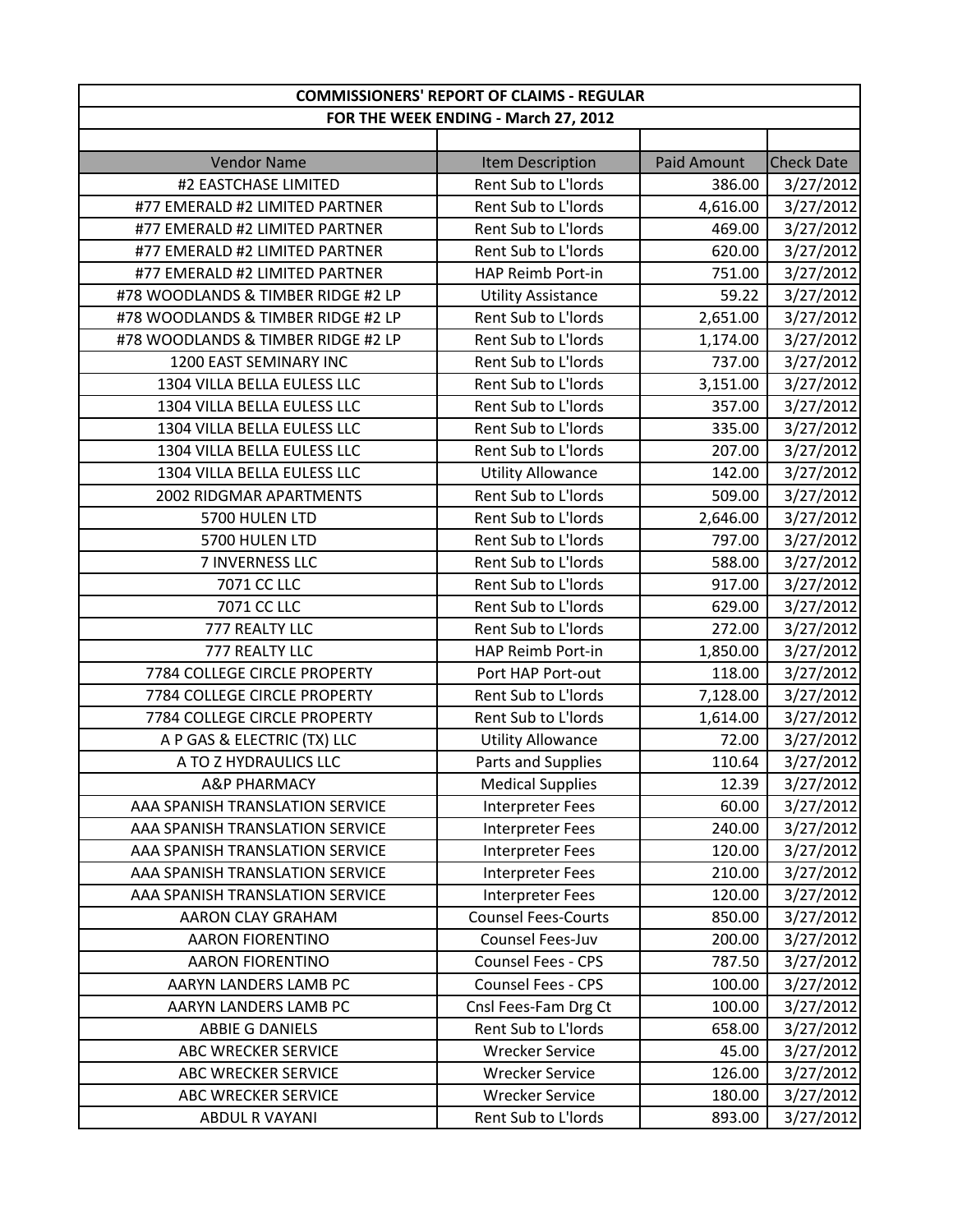| <b>ABDUL R VAYANI</b>                | HAP Reimb Port-in           | 1,100.00  | 3/27/2012 |
|--------------------------------------|-----------------------------|-----------|-----------|
| <b>ABE FACTOR</b>                    | <b>Counsel Fees-Courts</b>  | 550.00    | 3/27/2012 |
| <b>ABE FACTOR</b>                    | <b>Counsel Fees-Courts</b>  | 4,575.00  | 3/27/2012 |
| <b>ABE FACTOR</b>                    | <b>Counsel Fees-Courts</b>  | 150.00    | 3/27/2012 |
| <b>ABE FACTOR</b>                    | <b>Litigation Expense</b>   | 13.20     | 3/27/2012 |
| <b>ABILITY RESOURCES INC</b>         | Rent Sub to L'Iords         | 1,215.00  | 3/27/2012 |
| <b>ABILITY RESOURCES INC</b>         | Rent Sub to L'Iords         | 2,720.00  | 3/27/2012 |
| <b>ABILITY RESOURCES INC</b>         | HAP Reimb Port-in           | 414.00    | 3/27/2012 |
| <b>ABRAHAM NIMEH</b>                 | Rent Sub to L'Iords         | 808.00    | 3/27/2012 |
| ABREICO CO INC                       | Rent Sub to L'Iords         | 750.00    | 3/27/2012 |
| <b>ACACIA ENERGY LLC</b>             | <b>Utility Allowance</b>    | 124.00    | 3/27/2012 |
| ACCUCARE MORTUARY SERVICE INC        | Transportation              | 5,850.00  | 3/27/2012 |
| ACCURATE EVIDENCE LEGAL VIDEO AND    | Cap Murder-Othr Cost        | 1,294.55  | 3/27/2012 |
| <b>ACCURATE FORMS &amp; SUPPLIES</b> | Sheriff Inventory           | 954.72    | 3/27/2012 |
| <b>ADAM HAHN</b>                     | <b>Counsel Fees-Courts</b>  | 100.00    | 3/27/2012 |
| ADAMSON INDUSTRIES CORP              | Central Garage Inv          | 159.80    | 3/27/2012 |
| <b>ADELL MURPHY</b>                  | Rent Sub to L'Iords         | 547.00    | 3/27/2012 |
| ADVANCED INSTRUMENTS                 | Lab Supplies                | 1,728.00  | 3/27/2012 |
| ADVANTAGE CAPITAL INVESTMENTS LP     | Rent Sub to L'Iords         | 925.00    | 3/27/2012 |
| <b>ADW CORPORATION</b>               | A/C Maint Contract          | 976.00    | 3/27/2012 |
| AFFORDABLE HOUSING NETWORK LLC       | Software Maintenance        | 6,718.00  | 3/27/2012 |
| AFFORDABLE POWER LP                  | <b>Utility Assistance</b>   | 658.92    | 3/27/2012 |
| AFFORDABLE POWER LP                  | <b>Utility Allowance</b>    | 230.00    | 3/27/2012 |
| AFFORDABLE POWER LP                  | HAP Reimb Port-in           | 17.00     | 3/27/2012 |
| <b>AG VANTAGE</b>                    | Rent Sub to L'Iords         | 605.00    | 3/27/2012 |
| <b>AG VANTAGE</b>                    | Rent Sub to L'Iords         | 741.00    | 3/27/2012 |
| <b>AG VANTAGE</b>                    | HAP Reimb Port-in           | 1,580.00  | 3/27/2012 |
| AGR FUNDING INC                      | <b>Contract Labor</b>       | 771.04    | 3/27/2012 |
| AHC BRECKENRIDGE ASSOC LLC           | Rent Sub to L'Iords         | 3,225.00  | 3/27/2012 |
| <b>AHF-HILLCREST LLC</b>             | Rent Sub to L'Iords         | 2,823.00  | 3/27/2012 |
| AHF-HURST MANOR COMMUNITY DEV LLC    | Rent Sub to L'Iords         | 1,371.00  | 3/27/2012 |
| AHF-HURST MANOR COMMUNITY DEV LLC    | HAP Reimb Port-in           | 677.00    | 3/27/2012 |
| AHF-QUAIL RIDGE LLC                  | Rent Sub to L'Iords         | 524.00    | 3/27/2012 |
| <b>AHMAD RABIE</b>                   | Rent Sub to L'Iords         | 2,013.00  | 3/27/2012 |
| <b>AHMED BANDAR</b>                  | Rent Sub to L'Iords         | 932.00    | 3/27/2012 |
| Aida Contreras                       | Transportation              | 81.49     | 3/27/2012 |
| AIR BALANCING COMPANY INC            | A/C Maint Contract          | 3,187.50  | 3/27/2012 |
| <b>ALAN WHEELOCK</b>                 | Rent Sub to L'Iords         | 315.00    | 3/27/2012 |
| ALARM SECURITY GROUP LLC             | <b>Building Maintenance</b> | 14.50     | 3/27/2012 |
| ALARM SECURITY GROUP LLC             | <b>Building Maintenance</b> | 29.00     | 3/27/2012 |
| ALARM SECURITY GROUP LLC             | <b>Building Maintenance</b> | 14.50     | 3/27/2012 |
| <b>ALBERT MARTINEZ</b>               | Rent Sub to L'Iords         | 649.00    | 3/27/2012 |
| <b>ALBERT P O'CONNOR</b>             | Rent Sub to L'Iords         | 12,104.00 | 3/27/2012 |
| <b>ALBERT P O'CONNOR</b>             | Rent Sub to L'Iords         | 666.00    | 3/27/2012 |
| <b>ALBERT P O'CONNOR</b>             | HAP Reimb Port-in           | 951.00    | 3/27/2012 |
| <b>ALBERTSONS 4286</b>               | Food/Hygiene Assist         | 17.46     | 3/27/2012 |
| <b>ALBIN SLOVACEK</b>                | Rent Sub to L'Iords         | 445.00    | 3/27/2012 |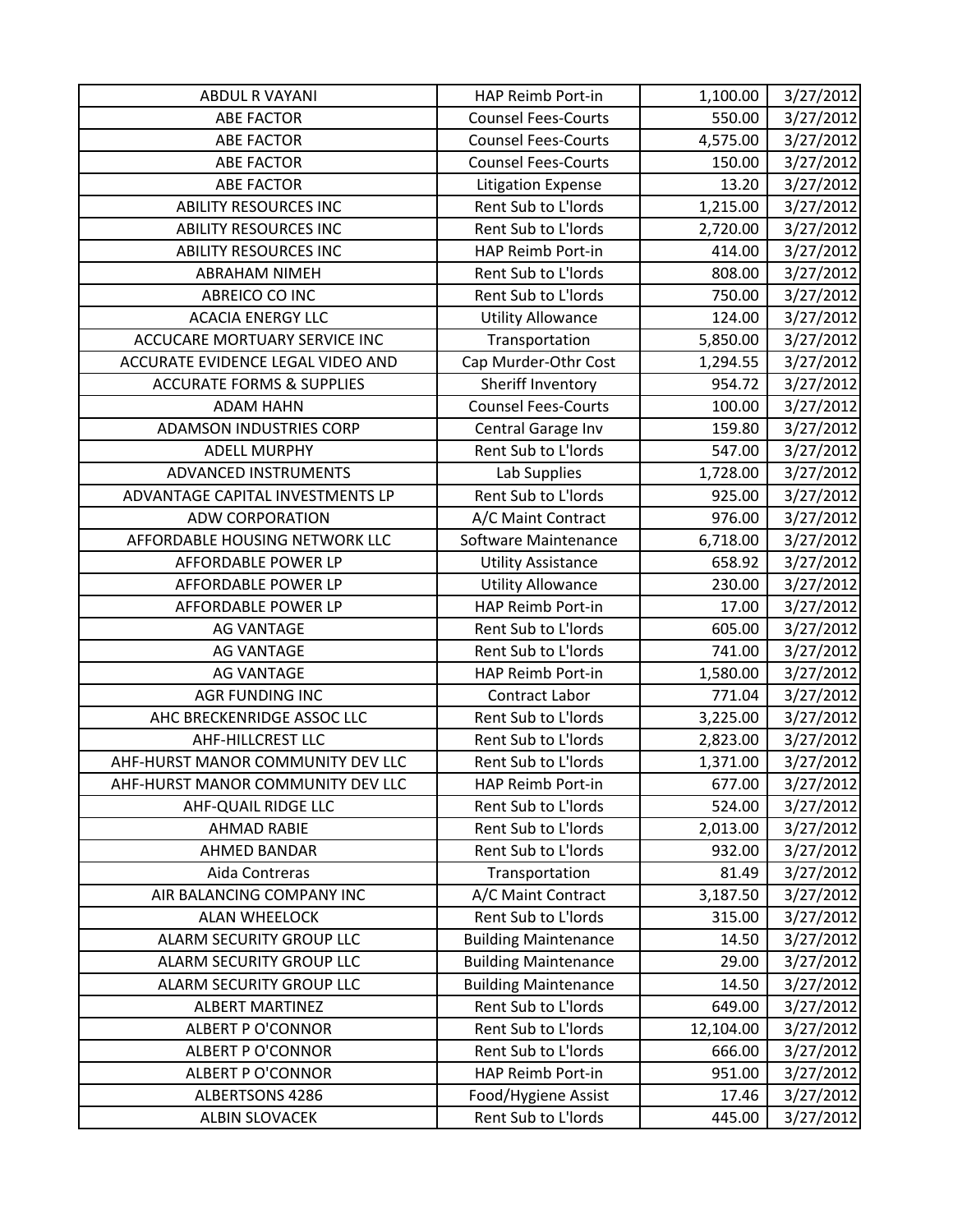| <b>ALBIN SLOVACEK</b>          | HAP Reimb Port-in           | 474.00   | 3/27/2012 |
|--------------------------------|-----------------------------|----------|-----------|
| ALEMEDA VILLAS LP              | Rent Sub to L'Iords         | 6,570.00 | 3/27/2012 |
| ALEMEDA VILLAS LP              | Rent Sub to L'Iords         | 651.00   | 3/27/2012 |
| <b>ALEMEDA VILLAS LP</b>       | Rent Sub to L'Iords         | 699.00   | 3/27/2012 |
| ALEMEDA VILLAS LP              | HAP Reimb Port-in           | 734.00   | 3/27/2012 |
| ALEX JAY CLAUNCH               | Rent Sub to L'Iords         | 382.00   | 3/27/2012 |
| <b>ALFRED DAVIS II</b>         | Rent Sub to L'Iords         | 686.00   | 3/27/2012 |
| ALI OLIVER HASSIBI             | <b>Counsel Fees-Courts</b>  | 100.00   | 3/27/2012 |
| <b>ALI OLIVER HASSIBI</b>      | <b>Counsel Fees-Courts</b>  | 450.00   | 3/27/2012 |
| <b>ALI OLIVER HASSIBI</b>      | <b>Counsel Fees-Courts</b>  | 300.00   | 3/27/2012 |
| <b>ALI OLIVER HASSIBI</b>      | <b>Counsel Fees-Courts</b>  | 137.50   | 3/27/2012 |
| <b>ALICIA R JOHNSON</b>        | <b>Counsel Fees-Courts</b>  | 600.00   | 3/27/2012 |
| ALL AMERICA TITLE SERVICES INC | <b>Professional Service</b> | 750.00   | 3/27/2012 |
| ALL CITIES SERVICE             | Kitchen Maintenance         | 139.92   | 3/27/2012 |
| ALL CITIES SERVICE             | Kitchen Maintenance         | 124.00   | 3/27/2012 |
| ALL CITIES SERVICE             | Kitchen Maintenance         | 296.00   | 3/27/2012 |
| ALL CITIES SERVICE             | Kitchen Maintenance         | 664.59   | 3/27/2012 |
| <b>ALL POINTS PIONEER</b>      | <b>Professional Service</b> | 400.67   | 3/27/2012 |
| ALL STAR XRAY INC              | Lab Equip Mainten           | 140.50   | 3/27/2012 |
| ALL TEX PIPE & SUPPLY INC      | Parts and Supplies          | 933.03   | 3/27/2012 |
| ALLCHEM MANUFACTURING INC      | Parts and Supplies          | 443.00   | 3/27/2012 |
| <b>ALLEN FULSOM</b>            | Rent Sub to L'Iords         | 342.00   | 3/27/2012 |
| <b>ALLIED COURT REPORTERS</b>  | <b>Professional Service</b> | 1,052.52 | 3/27/2012 |
| ALLMARK IMPRESSIONS LTD        | <b>Supplies</b>             | 8.80     | 3/27/2012 |
| <b>ALLTECH ASSOCIATES</b>      | Lab Supplies                | 171.35   | 3/27/2012 |
| Amanda G Edirimanasinghe       | Travel                      | 10.00    | 3/27/2012 |
| <b>AMBIT ENERGY LLC</b>        | <b>Utility Assistance</b>   | 279.31   | 3/27/2012 |
| <b>AMBIT ENERGY LLC</b>        | <b>Utility Allowance</b>    | 1,204.00 | 3/27/2012 |
| <b>AMBIT ENERGY LLC</b>        | <b>Utility Allowance</b>    | 137.00   | 3/27/2012 |
| <b>AMBIT ENERGY LLC</b>        | HAP Reimb Port-in           | 237.00   | 3/27/2012 |
| <b>AMBIT TEXAS LLC</b>         | <b>Utility Assistance</b>   | 56.00    | 3/27/2012 |
| AMERICAN BARRICADE CO INC      | Sign Maintenance            | 597.00   | 3/27/2012 |
| AMERICAN SCREENING CORPORATION | Lab Supplies                | 21.75    | 3/27/2012 |
| <b>AMERISOUTH XXVI</b>         | Rent Sub to L'Iords         | 649.00   | 3/27/2012 |
| AMIN A ABBASHER                | HAP Reimb Port-in           | 869.00   | 3/27/2012 |
| AMSTERDAM PRINTING & LITHO     | <b>Supplies</b>             | 247.50   | 3/27/2012 |
| AMSTERDAM PRINTING & LITHO     | Volunteer Program           | 167.93   | 3/27/2012 |
| <b>AMY HUNG</b>                | HAP Reimb Port-in           | 620.00   | 3/27/2012 |
| <b>ANAND KUMAR</b>             | Rent Sub to L'Iords         | 595.00   | 3/27/2012 |
| <b>ANDRE HUEY-YOU</b>          | Rent Sub to L'Iords         | 368.00   | 3/27/2012 |
| ANDRE LANDRUM                  | Rent Sub to L'Iords         | 2,367.00 | 3/27/2012 |
| <b>ANDREA ZAPATA</b>           | <b>Witness Travel</b>       | 194.25   | 3/27/2012 |
| <b>ANDREW CHINCHILLA</b>       | HAP Reimb Port-in           | 270.00   | 3/27/2012 |
| ANDREW OPPONG-BAWUAH           | Rent Sub to L'Iords         | 550.00   | 3/27/2012 |
| Angel G Williams               | Transportation              | 10.00    | 3/27/2012 |
| ANGEL JOHNSON                  | HAP Reimb Port-in           | 510.00   | 3/27/2012 |
| ANGELA CAUDURO                 | Rent Sub to L'Iords         | 383.00   | 3/27/2012 |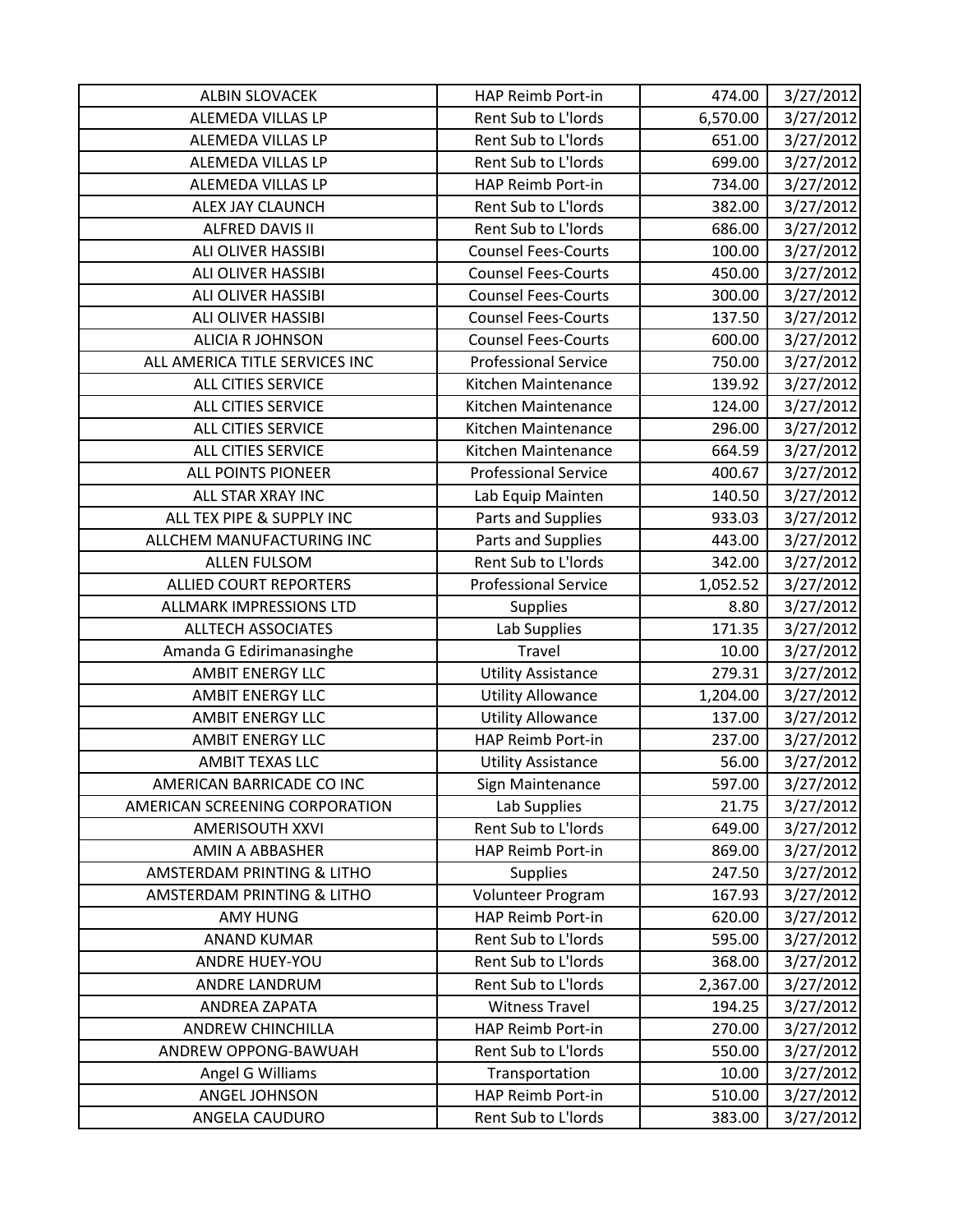| ANGELA CAUDURO                   | Rent Sub to L'Iords         | 515.00    | 3/27/2012 |
|----------------------------------|-----------------------------|-----------|-----------|
| <b>ANGELICA TAYLOR</b>           | Reporter's Records          | 196.00    | 3/27/2012 |
| <b>ANKUR CHAWLA</b>              | Rent Sub to L'Iords         | 1,662.00  | 3/27/2012 |
| <b>ANN KESSEL</b>                | Rent Sub to L'Iords         | 415.00    | 3/27/2012 |
| ANNA JOHNSON                     | Rent Sub to L'Iords         | 1,159.00  | 3/27/2012 |
| ANNE M DEEM                      | <b>Professional Service</b> | 1,769.13  | 3/27/2012 |
| <b>ANQUY TONG</b>                | Rent Sub to L'Iords         | 1,208.00  | 3/27/2012 |
| <b>ANQUY TONG</b>                | Rent Sub to L'Iords         | 475.00    | 3/27/2012 |
| ANSHU ASSOCIATES INC             | Rent Sub to L'Iords         | 675.00    | 3/27/2012 |
| ANSON FINANCIAL INC              | Rent Sub to L'Iords         | 610.00    | 3/27/2012 |
| <b>ANTHONY LAMAR BROWN</b>       | Rent Sub to L'Iords         | 932.00    | 3/27/2012 |
| <b>ANTHONY PEREIRA</b>           | Rent Sub to L'Iords         | 475.00    | 3/27/2012 |
| <b>APANIS REALTY LLC</b>         | Rent Sub to L'Iords         | 1,127.00  | 3/27/2012 |
| APEX POINT REALTY LLC            | Rent Sub to L'Iords         | 748.00    | 3/27/2012 |
| APPROVED PROPERTY MANAGEMENT INC | Rent Sub to L'Iords         | 3,181.00  | 3/27/2012 |
| APPROVED PROPERTY MANAGEMENT INC | HAP Reimb Port-in           | 789.00    | 3/27/2012 |
| ARAMARK UNIFORM SERVICES INC     | <b>Graphics Inventory</b>   | 6.00      | 3/27/2012 |
| ARAMARK UNIFORM SERVICES INC     | <b>Custodian Services</b>   | 36.50     | 3/27/2012 |
| ARAMARK UNIFORM SERVICES INC     | <b>Custodian Services</b>   | 21.00     | 3/27/2012 |
| ARAMARK UNIFORM SERVICES INC     | <b>Building Maintenance</b> | 20.75     | 3/27/2012 |
| ARBOR CP ASSOCIATES LP           | Rent Sub to L'Iords         | 812.00    | 3/27/2012 |
| ARC/ AUSTIN RIBBON & COMPUTER    | <b>Computer Supplies</b>    | 35.78     | 3/27/2012 |
| ARC/ AUSTIN RIBBON & COMPUTER    | LV Computers (Mod)          | 1,999.64  | 3/27/2012 |
| ARC/ AUSTIN RIBBON & COMPUTER    | LV Computers (Mod)          | 5,998.92  | 3/27/2012 |
| ARC/ AUSTIN RIBBON & COMPUTER    | Capital Outlay-Low V        | 4,062.90  | 3/27/2012 |
| ARC/ AUSTIN RIBBON & COMPUTER    | Non-Track Equipment         | 82.30     | 3/27/2012 |
| ARC/ AUSTIN RIBBON & COMPUTER    | Non-Track Equipment         | 315.10    | 3/27/2012 |
| ARC/ AUSTIN RIBBON & COMPUTER    | <b>Equipment Maint</b>      | 421.04    | 3/27/2012 |
| ARC/ AUSTIN RIBBON & COMPUTER    | Capital Outlay-Low V        | 10,249.04 | 3/27/2012 |
| ARC/ AUSTIN RIBBON & COMPUTER    | Non-Track Equipment         | 64.40     | 3/27/2012 |
| <b>ARCHIVE SUPPLIES INC</b>      | <b>Graphics Inventory</b>   | 232.00    | 3/27/2012 |
| <b>ARIZPE PROPERTIES</b>         | Rent Sub to L'Iords         | 324.00    | 3/27/2012 |
| Arlene D Junior                  | Education                   | 120.00    | 3/27/2012 |
| ARLINGTON HOUSING AUTHORITY      | Port HAP Port-out           | 7,773.00  | 3/27/2012 |
| ARLINGTON HOUSING AUTHORITY      | Port Admin Fee Expen        | 557.31    | 3/27/2012 |
| ARLINGTON POLICE DEPT.           | Southeast Sector            | 7,699.01  | 3/27/2012 |
| <b>ARLINGTON WATER UTILITIES</b> | <b>Utility Assistance</b>   | 54.88     | 3/27/2012 |
| ARMSTRONG FORENSIC LABRTY        | Investigative               | 260.00    | 3/27/2012 |
| ARTEX AIR COMPANY INC            | Rent Sub to L'Iords         | 377.00    | 3/27/2012 |
| <b>ASHLEY DIANE BROSEN</b>       | Rent Sub to L'Iords         | 585.00    | 3/27/2012 |
| <b>ASHLEY DIANE BROSEN</b>       | HAP Reimb Port-in           | 700.00    | 3/27/2012 |
| <b>ASHRAF ISHAK</b>              | Rent Sub to L'Iords         | 943.00    | 3/27/2012 |
| ASMARA AFFORDABLE HOUSING INC    | Rent Sub to L'Iords         | 1,615.00  | 3/27/2012 |
| ASMARA AFFORDABLE HOUSING INC    | Rent Sub to L'Iords         | 438.00    | 3/27/2012 |
| <b>ASPIRE HR INC</b>             | Education                   | 2,500.00  | 3/27/2012 |
| <b>ATMOS ENERGY CORP</b>         | Gas                         | 106.55    | 3/27/2012 |
| <b>ATMOS ENERGY CORP</b>         | Gas                         | 79.44     | 3/27/2012 |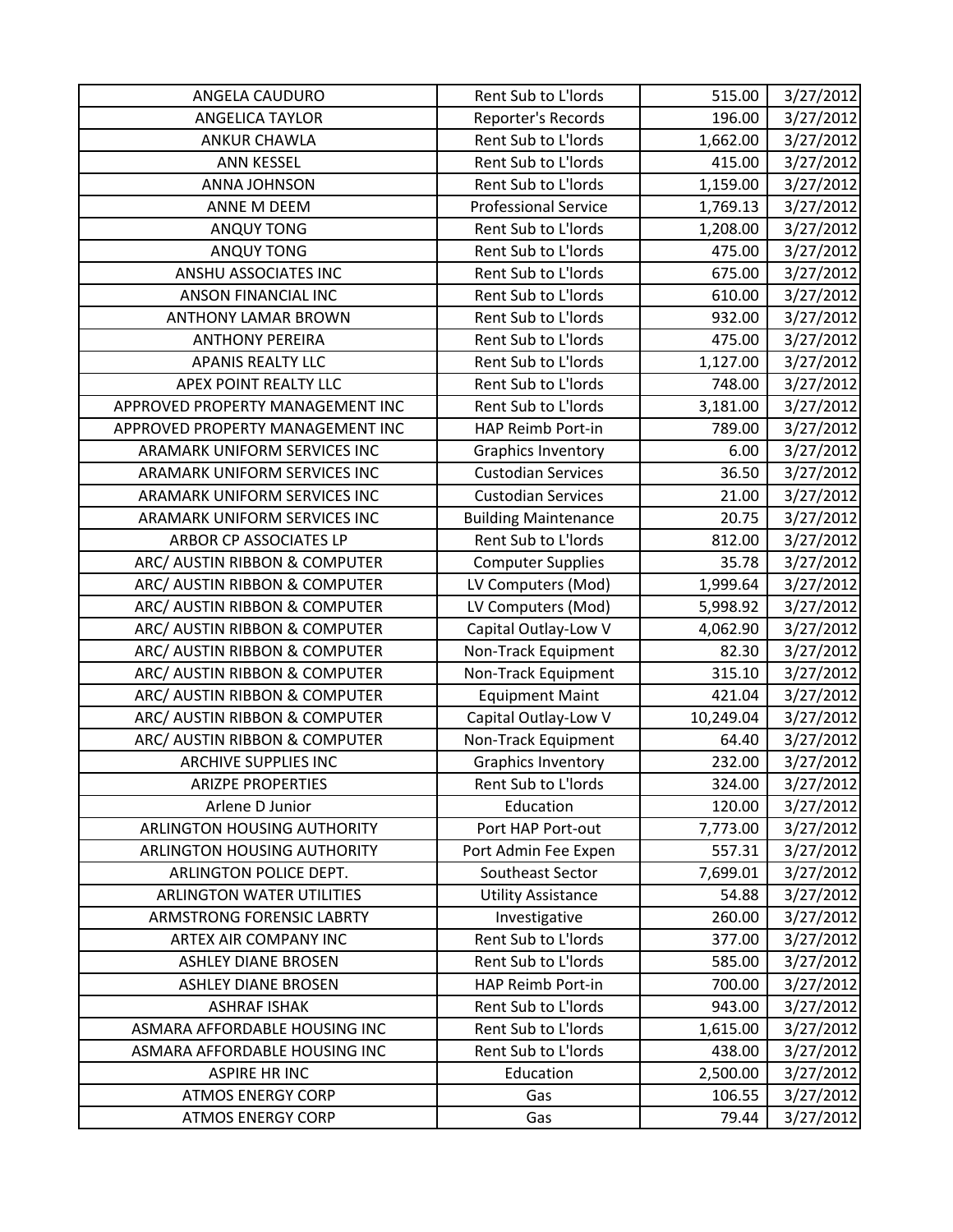| <b>ATMOS ENERGY CORP</b>              | Gas                         | 106.85   | 3/27/2012 |
|---------------------------------------|-----------------------------|----------|-----------|
| <b>ATMOS ENERGY CORP</b>              | Gas                         | 228.12   | 3/27/2012 |
| <b>ATMOS ENERGY CORP</b>              | Gas                         | 677.25   | 3/27/2012 |
| <b>ATMOS ENERGY CORP</b>              | Gas                         | 45.59    | 3/27/2012 |
| <b>ATMOS ENERGY CORP</b>              | Gas                         | 649.18   | 3/27/2012 |
| <b>ATMOS ENERGY CORP</b>              | Gas                         | 4,631.75 | 3/27/2012 |
| <b>ATMOS ENERGY CORP</b>              | Gas                         | 843.01   | 3/27/2012 |
| <b>ATMOS ENERGY CORP</b>              | Gas                         | 9,207.96 | 3/27/2012 |
| <b>ATMOS ENERGY CORP</b>              | <b>Utility Assistance</b>   | 620.30   | 3/27/2012 |
| <b>ATMOS ENERGY CORP</b>              | <b>Utility Assistance</b>   | 98.57    | 3/27/2012 |
| <b>ATMOS ENERGY CORP</b>              | Gas                         | 210.50   | 3/27/2012 |
| <b>ATMOS ENERGY CORP</b>              | <b>Utility Assistance</b>   | 2,649.62 | 3/27/2012 |
| <b>ATMOS ENERGY CORP</b>              | <b>Utility Assistance</b>   | 2,264.72 | 3/27/2012 |
| <b>AUBURN MANCHESTER LTD</b>          | Rent Sub to L'Iords         | 2,388.00 | 3/27/2012 |
| <b>AUBURN MANCHESTER LTD</b>          | HAP Reimb Port-in           | 607.00   | 3/27/2012 |
| <b>AUSTIN MARRIOTT NORTH</b>          | Prepaid - Travel            | 328.83   | 3/27/2012 |
| AUTOMATIC SPRINKLER OF TEXAS INC      | <b>Building Maintenance</b> | 225.00   | 3/27/2012 |
| AUTOMATIC SPRINKLER OF TEXAS INC      | <b>Building Maintenance</b> | 640.00   | 3/27/2012 |
| AV PARK PLACE ASSOCIATES              | Rent Sub to L'Iords         | 620.00   | 3/27/2012 |
| AV PARK PLACE ASSOCIATES              | Rent Sub to L'Iords         | 2,741.00 | 3/27/2012 |
| AV PARK PLACE ASSOCIATES              | Rent Sub to L'Iords         | 398.00   | 3/27/2012 |
| AV POLO RUN                           | Rent Sub to L'Iords         | 685.00   | 3/27/2012 |
| AVENTINE TARRANT PARKWAY APTS LP      | Rent Sub to L'Iords         | 9,966.00 | 3/27/2012 |
| AVENTINE TARRANT PARKWAY APTS LP      | Rent Sub to L'Iords         | 454.00   | 3/27/2012 |
| AVENTINE TARRANT PARKWAY APTS LP      | Rent Sub to L'Iords         | 1,638.00 | 3/27/2012 |
| AVENTINE TARRANT PARKWAY APTS LP      | HAP Reimb Port-in           | 1,117.00 | 3/27/2012 |
| AVENTINE TARRANT PARKWAY LP           | Rent Sub to L'Iords         | 969.00   | 3/27/2012 |
| <b>AVTAR S HAILER</b>                 | Rent Sub to L'Iords         | 600.00   | 3/27/2012 |
| AZLE OAKS APARTMENTS PARTNERSHIP      | Rent Sub to L'Iords         | 271.00   | 3/27/2012 |
| AZLE OAKS APARTMENTS PARTNERSHIP      | Rent Sub to L'Iords         | 308.00   | 3/27/2012 |
| AZLE OAKS APARTMENTS PARTNERSHIP      | Rent Sub to L'Iords         | 255.00   | 3/27/2012 |
| AZLE POLICE DEPARTMENT                | Due to Other Govts          | 75.00    | 3/27/2012 |
| <b>BAKER AND DAMERON LLC</b>          | <b>Counsel Fees-Courts</b>  | 100.00   | 3/27/2012 |
| BAKER AND DAMERON LLC                 | <b>Counsel Fees-Courts</b>  | 125.00   | 3/27/2012 |
| <b>BAKER FUNERAL HOME</b>             | <b>County Burials</b>       | 660.00   | 3/27/2012 |
| <b>BALANCE FORENSIC &amp; GENERAL</b> | Psych Exam/Testimony        | 500.00   | 3/27/2012 |
| <b>BALANCE FORENSIC &amp; GENERAL</b> | Psych Exam/Testimony        | 600.00   | 3/27/2012 |
| <b>BALL &amp; HASE PC</b>             | <b>Counsel Fees-Courts</b>  | 450.00   | 3/27/2012 |
| <b>BANE MACHINERY INC</b>             | Parts and Supplies          | 147.24   | 3/27/2012 |
| BANKSTON FORD OF SOUTH FORT WORTH     | Central Garage Inv          | 157.17   | 3/27/2012 |
| <b>BARBARA A BRADFORD</b>             | Rent Sub to L'Iords         | 382.00   | 3/27/2012 |
| BARBARA SLOAN NON-GST EXEMPT TRUST    | Rent Sub to L'Iords         | 4,466.00 | 3/27/2012 |
| BARBARA SLOAN NON-GST EXEMPT TRUST    | Rent Sub to L'Iords         | 1,100.00 | 3/27/2012 |
| BARBARA SLOAN NON-GST EXEMPT TRUST    | Rent Sub to L'Iords         | 650.00   | 3/27/2012 |
| BARBARA SLOAN NON-GST EXEMPT TRUST    | HAP Reimb Port-in           | 1,094.00 | 3/27/2012 |
| <b>BARBRA COLEMAN</b>                 | Rent Sub to L'Iords         | 799.00   | 3/27/2012 |
| BARNES & NOBLE BOOKSELLERS INC        | <b>Supplies</b>             | 151.17   | 3/27/2012 |
|                                       |                             |          |           |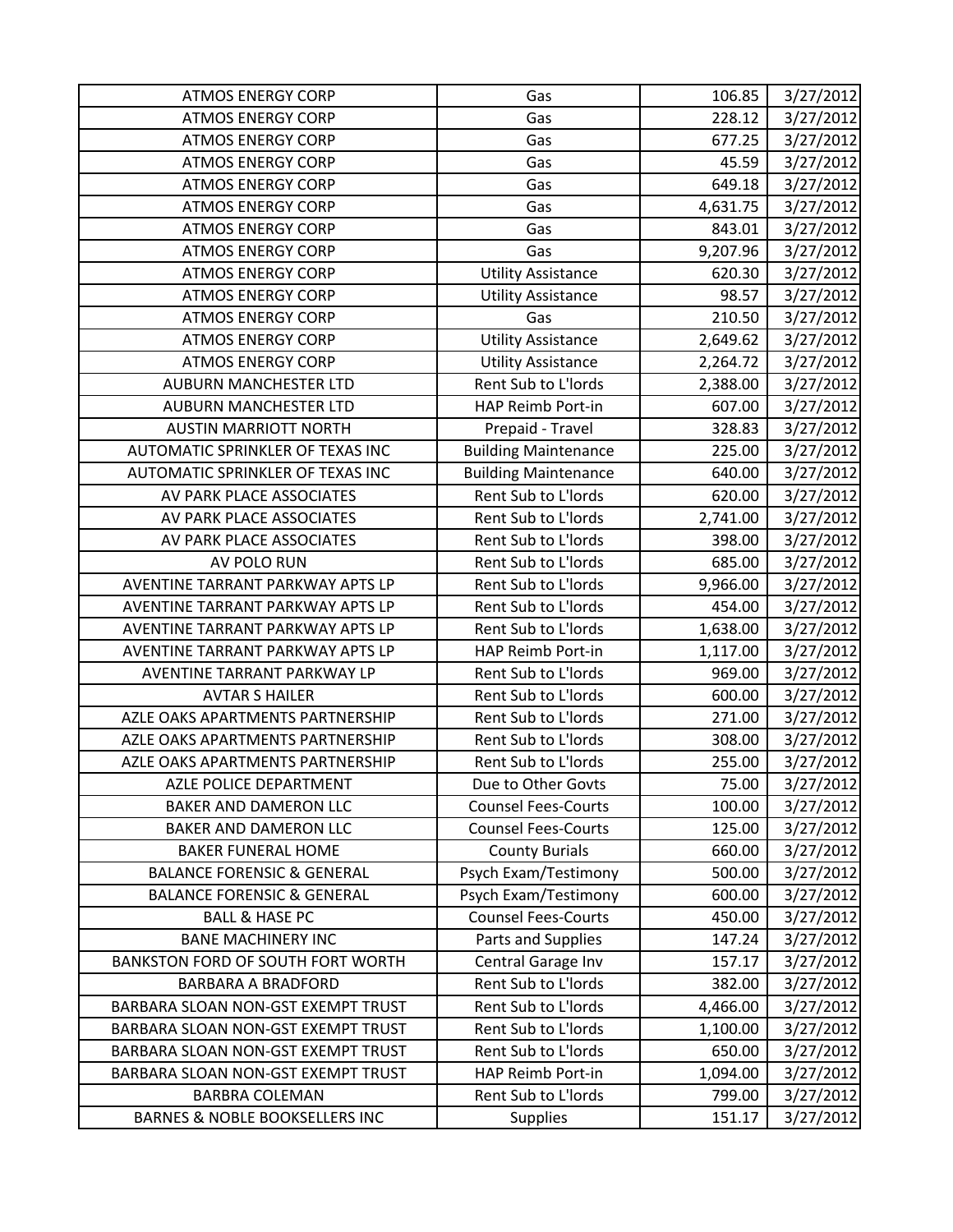| <b>BARNES PROX LAW PLLC</b>     | Counsel Fees - CPS          | 200.00   | 3/27/2012 |
|---------------------------------|-----------------------------|----------|-----------|
| <b>BARRY YOUNG</b>              | Rent Sub to L'Iords         | 167.00   | 3/27/2012 |
| <b>BARRY YOUNG</b>              | Rent Sub to L'Iords         | 363.00   | 3/27/2012 |
| <b>BASECOM INC</b>              | <b>Building Maintenance</b> | 723.16   | 3/27/2012 |
| <b>BASECOM INC</b>              | Non-Track Equipment         | 54.39    | 3/27/2012 |
| <b>BEAR CREEK PARTNERS LLC</b>  | <b>Rental Assistance</b>    | 560.00   | 3/27/2012 |
| <b>BEAR CREEK PARTNERS LLC</b>  | <b>Utility Assistance</b>   | 42.83    | 3/27/2012 |
| <b>BEATRIZ R BAILEY</b>         | <b>Professional Service</b> | 3,000.00 | 3/27/2012 |
| <b>BEAUTIFUL PROPERTIES INC</b> | Rent Sub to L'Iords         | 4,183.00 | 3/27/2012 |
| BEDFORD POLICE DEPARTMENT       | Northeast Sector            | 676.41   | 3/27/2012 |
| Belinda G Hampton               | Education                   | 231.54   | 3/27/2012 |
| BENBROOK POLICE DEPARTMENT      | <b>West Sector</b>          | 759.84   | 3/27/2012 |
| BENNETT BENNER PETTIT INC       | <b>Professional Service</b> | 110.00   | 3/27/2012 |
| BENTLEY SQUARE APARTMENTS       | Rent Sub to L'Iords         | 1,881.00 | 3/27/2012 |
| <b>BERLEY E TRENTHAM JR</b>     | Rent Sub to L'Iords         | 538.00   | 3/27/2012 |
| <b>BEST BUY GOV LLC</b>         | <b>Supplies</b>             | 407.03   | 3/27/2012 |
| BETHESDA WATER SUPPLY CORP      | <b>Utility Assistance</b>   | 55.79    | 3/27/2012 |
| <b>BETTY HUMPHRIES</b>          | Rent Sub to L'Iords         | 667.00   | 3/27/2012 |
| <b>BETTY HUMPHRIES</b>          | Rent Sub to L'Iords         | 407.00   | 3/27/2012 |
| BIG BIRD TREE SERVICE INC       | <b>Professional Service</b> | 3,950.00 | 3/27/2012 |
| <b>BIG COUNTRY SUPPLY</b>       | Safety/Tact Supplies        | 374.81   | 3/27/2012 |
| <b>BIG COUNTRY SUPPLY</b>       | Safety/Tact Supplies        | 127.22   | 3/27/2012 |
| BIG WINDMILL TERRACE LLC        | Rent Sub to L'Iords         | 267.00   | 3/27/2012 |
| <b>BILLY R SCOTT</b>            | Rent Sub to L'Iords         | 1,224.00 | 3/27/2012 |
| <b>BILLY RAY MARCOM</b>         | Rent Sub to L'Iords         | 986.00   | 3/27/2012 |
| <b>BIMBO BAKERIES USA INC</b>   | Food                        | 133.83   | 3/27/2012 |
| <b>BIO RAD LABORATORIES INC</b> | Lab Supplies                | 6,875.50 | 3/27/2012 |
| <b>BLAGG TIRE AND SERVICE</b>   | Central Garage Inv          | 1,395.80 | 3/27/2012 |
| <b>BLAKE BURNS</b>              | <b>Counsel Fees-Courts</b>  | 1,466.00 | 3/27/2012 |
| <b>BLAKE BURNS</b>              | <b>Counsel Fees-Courts</b>  | 550.00   | 3/27/2012 |
| BLUE CROWN INVESTMENTS LLC      | Rent Sub to L'Iords         | 654.00   | 3/27/2012 |
| BLUE LAKES AT MARINE CREEK      | Rent Sub to L'Iords         | 4,445.00 | 3/27/2012 |
| BLUE LAKES AT MARINE CREEK      | HAP Reimb Port-in           | 1,382.00 | 3/27/2012 |
| BLUE PLAID INVESTMENTS LLC      | Rent Sub to L'Iords         | 303.00   | 3/27/2012 |
| <b>BOB VAN HOOSE</b>            | Rent Sub to L'Iords         | 795.00   | 3/27/2012 |
| <b>BONNIE ALEXANDER</b>         | <b>Professional Service</b> | 192.54   | 3/27/2012 |
| <b>BONNIE C WELLS</b>           | Investigative               | 315.25   | 3/27/2012 |
| <b>BONNIE C WELLS</b>           | Investigative               | 826.50   | 3/27/2012 |
| <b>BONNIE C WELLS</b>           | Investigative               | 937.00   | 3/27/2012 |
| <b>BOUNCE ENERGY INC</b>        | <b>Utility Allowance</b>    | 197.00   | 3/27/2012 |
| <b>BOUND TREE MEDICAL LLC</b>   | <b>Medical Supplies</b>     | 65.00    | 3/27/2012 |
| <b>BRADFORD SHAW</b>            | <b>Counsel Fees-Courts</b>  | 650.00   | 3/27/2012 |
| <b>BRADFORD SHAW</b>            | Counsel Fees - CPS          | 200.00   | 3/27/2012 |
| <b>BRADFORD W MCCURRY</b>       | Rent Sub to L'Iords         | 501.00   | 3/27/2012 |
| BRAMA WEST POINTE PINES LTD     | Rent Sub to L'Iords         | 3,085.00 | 3/27/2012 |
| BRAMA WEST POINTE PINES LTD     | Rent Sub to L'Iords         | 463.00   | 3/27/2012 |
| <b>BRANDON HUGHES</b>           | Rent Sub to L'Iords         | 678.00   | 3/27/2012 |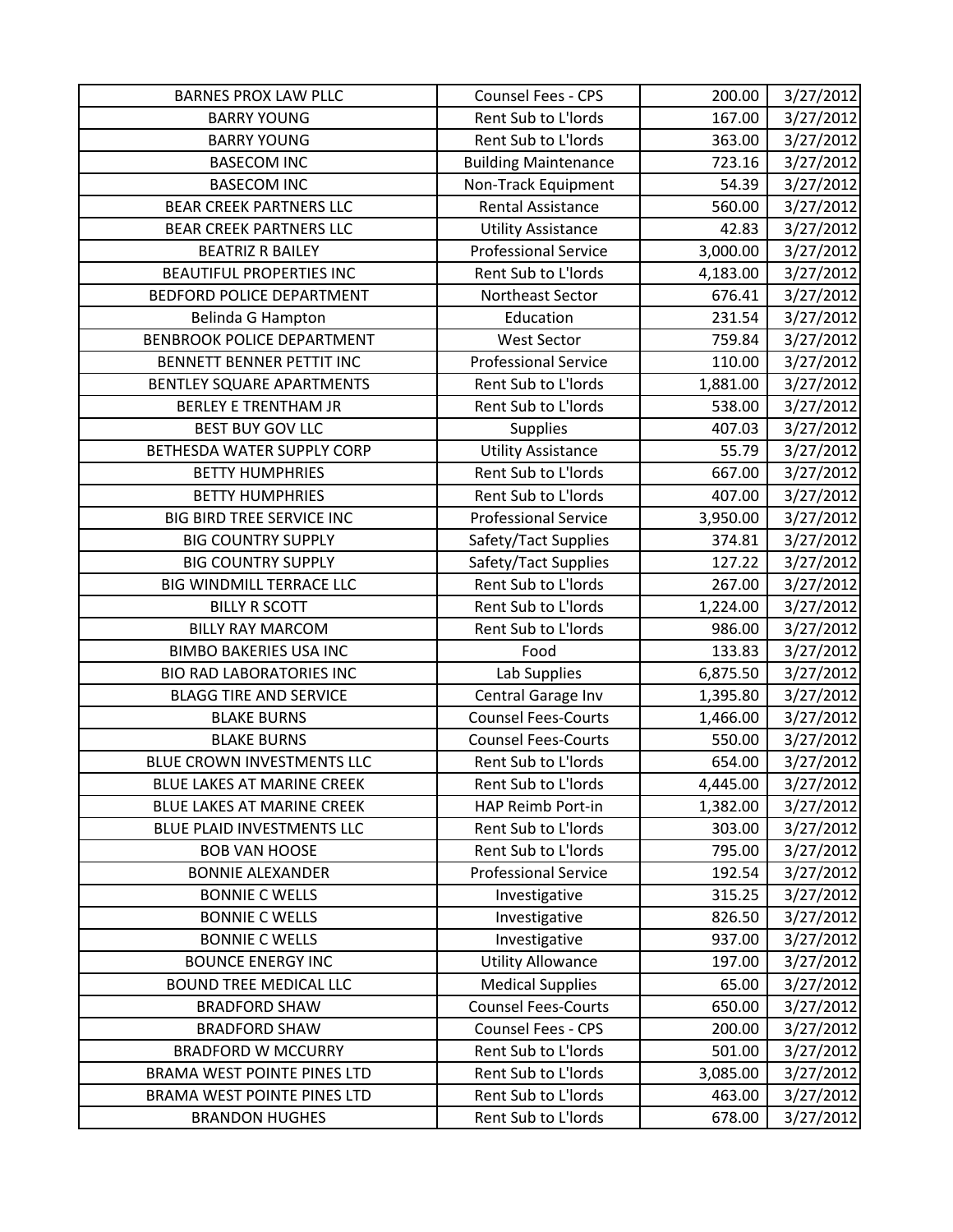| <b>BRANDON LEE MCGEE</b>              | <b>Counsel Fees-Courts</b>  | 500.00    | 3/27/2012 |
|---------------------------------------|-----------------------------|-----------|-----------|
| <b>BRENDA HANSEN</b>                  | <b>Counsel Fees-Courts</b>  | 337.50    | 3/27/2012 |
| <b>BRENDA HANSEN</b>                  | <b>Counsel Fees-Courts</b>  | 500.00    | 3/27/2012 |
| <b>BRENDA HANSEN</b>                  | <b>Counsel Fees-Courts</b>  | 400.00    | 3/27/2012 |
| <b>BRENDA HANSEN</b>                  | <b>Counsel Fees-Courts</b>  | 300.00    | 3/27/2012 |
| <b>BRENDA HANSEN</b>                  | Counsel Fees-Juv            | 600.00    | 3/27/2012 |
| <b>BRENDA R VONJOE</b>                | <b>Counsel Fees-Courts</b>  | 450.00    | 3/27/2012 |
| <b>BRENT JENKINS</b>                  | Rent Sub to L'Iords         | 2,652.00  | 3/27/2012 |
| <b>BRENT JENKINS</b>                  | HAP Reimb Port-in           | 610.00    | 3/27/2012 |
| <b>BRENT L HOCK</b>                   | Rent Sub to L'Iords         | 609.00    | 3/27/2012 |
| BRENTWOOD MULTIFAMILY LLC             | Rent Sub to L'Iords         | 669.00    | 3/27/2012 |
| <b>BRETT BOONE</b>                    | <b>Counsel Fees-Courts</b>  | 150.00    | 3/27/2012 |
| <b>BRETT BOONE</b>                    | <b>Counsel Fees-Courts</b>  | 200.00    | 3/27/2012 |
| <b>BRIAN J NEWMAN</b>                 | <b>Counsel Fees-Courts</b>  | 760.00    | 3/27/2012 |
| <b>BRIAN J WILLETT</b>                | Counsel Fees-Juv            | 600.00    | 3/27/2012 |
| <b>BRIAN K WALKER</b>                 | <b>Counsel Fees-Courts</b>  | 1,175.00  | 3/27/2012 |
| <b>BRIAN K WALKER</b>                 | <b>Counsel Fees-Courts</b>  | 650.00    | 3/27/2012 |
| <b>BRIAN K WALKER</b>                 | <b>Counsel Fees-Courts</b>  | 425.00    | 3/27/2012 |
| <b>BRIAN M BOUFFARD</b>               | <b>Counsel Fees-Courts</b>  | 300.00    | 3/27/2012 |
| <b>BRIAN SALVANT</b>                  | <b>Counsel Fees-Courts</b>  | 650.00    | 3/27/2012 |
| <b>BRIAN SALVANT</b>                  | <b>Counsel Fees-Courts</b>  | 350.00    | 3/27/2012 |
| <b>BRIAN ZWICK</b>                    | Rent Sub to L'Iords         | 297.00    | 3/27/2012 |
| <b>BRIGELLE BEDFORD HOLDINGS</b>      | Rental Assistance           | 595.00    | 3/27/2012 |
| <b>BRISBEN MERIDIAN LP</b>            | Rent Sub to L'Iords         | 1,638.00  | 3/27/2012 |
| BRISBEN MERIDIAN LP                   | Rent Sub to L'Iords         | 731.00    | 3/27/2012 |
| BRISBEN MERIDIAN LP                   | HAP Reimb Port-in           | 250.00    | 3/27/2012 |
| <b>BRITTAIN AND CRAWFORD</b>          | <b>Professional Service</b> | 760.00    | 3/27/2012 |
| <b>BROCK REALTORS LLC</b>             | Rent Sub to L'Iords         | 6,087.00  | 3/27/2012 |
| <b>BROOKE BAKER</b>                   | <b>Counsel Fees-Courts</b>  | 400.00    | 3/27/2012 |
| <b>BROOKE BAKER</b>                   | Counsel Fees - CPS          | 100.00    | 3/27/2012 |
| <b>BROOKHAVEN YOUTH RANCH</b>         | <b>Residential Servc</b>    | 12,027.75 | 3/27/2012 |
| <b>BROWN PROPERTIES</b>               | Rent Sub to L'Iords         | 1,397.00  | 3/27/2012 |
| BROWN, OWENS AND BRUMLEY              | <b>County Burials</b>       | 2,925.00  | 3/27/2012 |
| BRYCO/BRYANT COMPANY                  | <b>Building Maintenance</b> | 3,850.60  | 3/27/2012 |
| <b>BUD STARNES AND ASSOCIATES INC</b> | Rent Sub to L'Iords         | 790.00    | 3/27/2012 |
| <b>BURLESON ARB LTD</b>               | Rent Sub to L'Iords         | 466.00    | 3/27/2012 |
| <b>BURLESON ARB LTD</b>               | Rent Sub to L'Iords         | 429.00    | 3/27/2012 |
| <b>BURLESON ARB LTD</b>               | HAP Reimb Port-in           | 438.00    | 3/27/2012 |
| <b>BUSH RUDNICKI SHELTON PC</b>       | Counsel Fees-Juv            | 280.00    | 3/27/2012 |
| <b>BUSINESS INSURANCE</b>             | Subscriptions               | 125.00    | 3/27/2012 |
| <b>BUZZ PRINT</b>                     | Printing-Publication        | 3,900.00  | 3/27/2012 |
| C & J MULTI #1 LP                     | HAP Reimb Port-in           | 625.00    | 3/27/2012 |
| C & P PUMP SERVICES INC               | A/C Maint Contract          | 1,680.00  | 3/27/2012 |
| C P CONTINENTAL LP                    | Rent Sub to L'Iords         | 1,088.00  | 3/27/2012 |
| C P CONTINENTAL LP                    | Rent Sub to L'Iords         | 1,621.00  | 3/27/2012 |
| C RICHARD DAVIS JR                    | Rent Sub to L'Iords         | 545.00    | 3/27/2012 |
| <b>C.D. HARTNETT CO</b>               | Kitchen Supplies            | 42.93     | 3/27/2012 |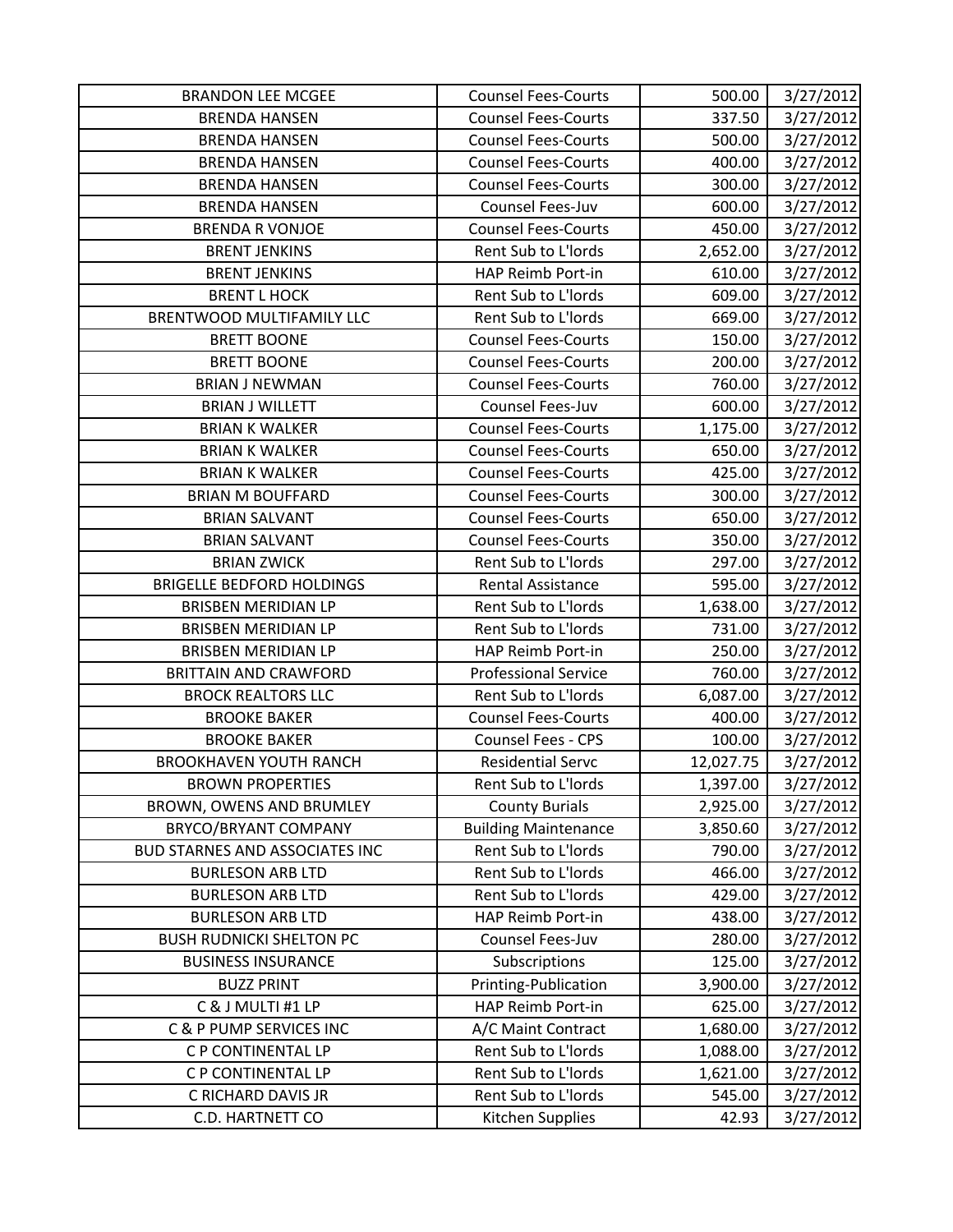| <b>C.R.'S AUTO REPAIR</b>              | Parts and Supplies          | 54.25     | 3/27/2012 |
|----------------------------------------|-----------------------------|-----------|-----------|
| <b>CAD &amp; GRAPHIC SUPPLY INC</b>    | <b>Equipment Maint</b>      | 197.00    | 3/27/2012 |
| <b>CALICO INDUSTRIES INC</b>           | Sheriff Inventory           | 1,532.16  | 3/27/2012 |
| <b>CALICO INDUSTRIES INC</b>           | <b>Custodian Supplies</b>   | 31.92     | 3/27/2012 |
| <b>CAMELBACK INVESTMENT PROPERTIES</b> | Rent Sub to L'Iords         | 540.00    | 3/27/2012 |
| CAMP FIRE USA FIRST TEXAS COUNCIL      | <b>Subrecipient Service</b> | 226.68    | 3/27/2012 |
| <b>CANAS &amp; FLORES</b>              | <b>Counsel Fees-Courts</b>  | 500.00    | 3/27/2012 |
| <b>CANAS &amp; FLORES</b>              | <b>Counsel Fees-Courts</b>  | 675.00    | 3/27/2012 |
| <b>CANAS &amp; FLORES</b>              | <b>Counsel Fees-Courts</b>  | 100.00    | 3/27/2012 |
| <b>CANAS &amp; FLORES</b>              | <b>Counsel Fees-Courts</b>  | 900.00    | 3/27/2012 |
| Candice L Fay                          | Transportation              | 79.68     | 3/27/2012 |
| <b>CAREY WALKER</b>                    | <b>Counsel Fees-Courts</b>  | 700.00    | 3/27/2012 |
| <b>CARLA GIBBS KELMAN</b>              | <b>Counsel Fees-Courts</b>  | 1,250.00  | 3/27/2012 |
| CARLA GIBBS KELMAN                     | <b>Counsel Fees-Courts</b>  | 250.00    | 3/27/2012 |
| <b>CARLSON INVESTMENTS INC</b>         | Rent Sub to L'Iords         | 1,002.00  | 3/27/2012 |
| <b>CARLSON INVESTMENTS INC</b>         | Rent Sub to L'Iords         | 280.00    | 3/27/2012 |
| <b>CARNIVAL FOOD STORES #78</b>        | Food/Hygiene Assist         | 20.00     | 3/27/2012 |
| <b>CAROL A BIRDWELL</b>                | <b>Counsel Fees-Courts</b>  | 150.00    | 3/27/2012 |
| Carol G Bennett                        | Education                   | 15.00     | 3/27/2012 |
| <b>CAROLINE ELAD TABE</b>              | Rent Sub to L'Iords         | 1,540.00  | 3/27/2012 |
| <b>CAROLINE ELAD TABE</b>              | Rent Sub to L'Iords         | 484.00    | 3/27/2012 |
| <b>CAROLINE ELAD TABE</b>              | Rent Sub to L'Iords         | 975.00    | 3/27/2012 |
| <b>CAROLYN A CROSS</b>                 | Rent Sub to L'Iords         | 697.00    | 3/27/2012 |
| <b>CARRIE R MURPHY</b>                 | Rent Sub to L'Iords         | 524.00    | 3/27/2012 |
| <b>CARSCO ENT LLC</b>                  | Rent Sub to L'Iords         | 879.00    | 3/27/2012 |
| <b>CARY M SCHROEDER</b>                | <b>Counsel Fees-Probate</b> | 2,200.00  | 3/27/2012 |
| CASA ROYALE APARTMENTS, LTD.           | Rent Sub to L'Iords         | 706.00    | 3/27/2012 |
| CASA ROYALE APARTMENTS, LTD.           | Rent Sub to L'Iords         | 572.00    | 3/27/2012 |
| <b>CASS ROBERT CALLAWAY</b>            | <b>Counsel Fees-Courts</b>  | 312.50    | 3/27/2012 |
| <b>CASSATA LEARNING CENTER</b>         | <b>Professional Service</b> | 7,058.20  | 3/27/2012 |
| CASTRO ROOFING OF TEXAS, LP            | Vendor AP                   | 8,312.50  | 3/27/2012 |
| CASTRO ROOFING OF TEXAS, LP            | <b>Professional Service</b> | 15,532.50 | 3/27/2012 |
| <b>CATHERINE A WATERS</b>              | Rent Sub to L'Iords         | 1,229.00  | 3/27/2012 |
| CATHOLIC CHARITIES DIOCESE OF FTW      | <b>Interpreter Fees</b>     | 135.00    | 3/27/2012 |
| CATHOLIC CHARITIES DIOCESE OF FTW      | Interpreter Fees            | 480.00    | 3/27/2012 |
| <b>CDJ HOLDINGS LLC</b>                | Rent Sub to L'Iords         | 911.00    | 3/27/2012 |
| <b>CDW GOVERNMENT INC</b>              | <b>Computer Supplies</b>    | 128.00    | 3/27/2012 |
| <b>CDW GOVERNMENT INC</b>              | Capital Outlay-Low V        | 7,780.92  | 3/27/2012 |
| <b>CDW GOVERNMENT INC</b>              | Capital Outlay Low V        | 10,564.61 | 3/27/2012 |
| CEDAR HILL MEMORIAL PARK               | <b>County Burials</b>       | 1,015.00  | 3/27/2012 |
| <b>CEDAR POINT APTS LP</b>             | Rent Sub to L'Iords         | 10,163.00 | 3/27/2012 |
| <b>CEDAR POINT APTS LP</b>             | Rent Sub to L'Iords         | 801.00    | 3/27/2012 |
| <b>CEDAR POINT APTS LP</b>             | HAP Reimb Port-in           | 2,924.00  | 3/27/2012 |
| <b>CELIA J THORNTON</b>                | Rent Sub to L'Iords         | 650.00    | 3/27/2012 |
| <b>CENTAURUS GF TERRACE LLC</b>        | Rent Sub to L'Iords         | 393.20    | 3/27/2012 |
| <b>CENTAURUS GF TERRACE LLC</b>        | Rent Sub to L'Iords         | 1,102.00  | 3/27/2012 |
| CENTAURUS GF TERRACE LLC               | HAP Reimb Port-in           | 631.00    | 3/27/2012 |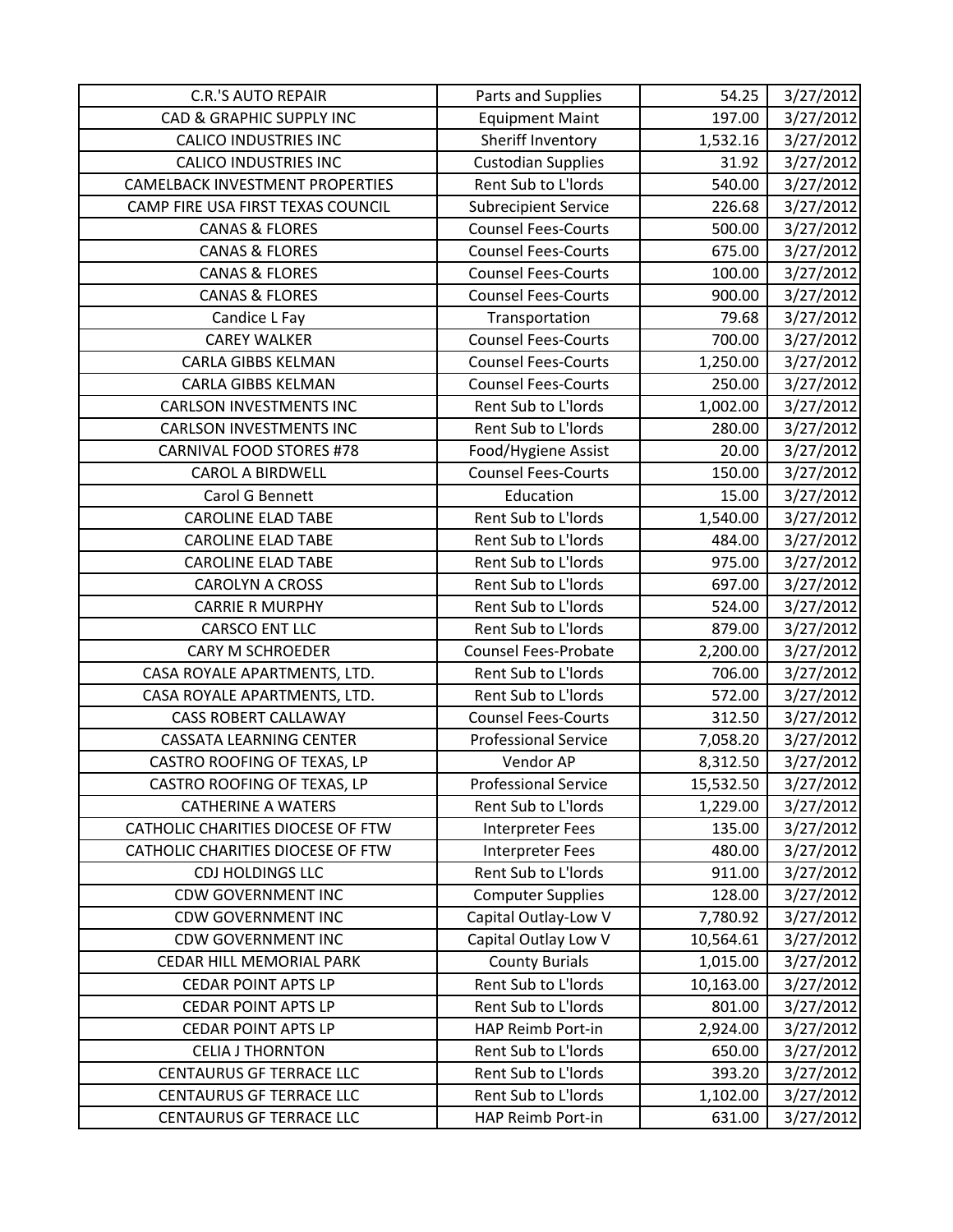| CENTAURUS RANDOL CROSSING LP        | <b>Rental Assistance</b>    | 569.00   | 3/27/2012 |
|-------------------------------------|-----------------------------|----------|-----------|
| CENTER FOR EDUCATION&EMPLOYMENT LAW | Subscriptions               | 159.00   | 3/27/2012 |
| CENTER FOR THERAPEUTIC CHANGE LTD   | O/P Group Counseling        | 5,985.00 | 3/27/2012 |
| <b>CHAD TRIBBLE</b>                 | Rent Sub to L'Iords         | 762.00   | 3/27/2012 |
| <b>CHADWELL GROUP LP</b>            | <b>Professional Service</b> | 9,180.00 | 3/27/2012 |
| <b>CHADWELL GROUP LP</b>            | <b>Professional Service</b> | 396.10   | 3/27/2012 |
| <b>CHAMPION ENERGY SERVICES LLC</b> | <b>Utility Assistance</b>   | 85.66    | 3/27/2012 |
| <b>CHAMPION ENERGY SERVICES LLC</b> | <b>Utility Allowance</b>    | 106.00   | 3/27/2012 |
| <b>CHANEKWA BENNETT</b>             | Hlth Dept Immu Fees         | 25.00    | 3/27/2012 |
| <b>CHARLES R BLACKLEDGE</b>         | Rent Sub to L'Iords         | 723.00   | 3/27/2012 |
| <b>CHARLES ROACH</b>                | <b>Counsel Fees-Courts</b>  | 350.00   | 3/27/2012 |
| <b>CHARLES WADE PARRISH</b>         | Rent Sub to L'Iords         | 216.00   | 3/27/2012 |
| <b>CHARLIE NICKERSON</b>            | Rent Sub to L'Iords         | 1,611.00 | 3/27/2012 |
| <b>CHARM SCIENCES</b>               | Lab Supplies                | 150.42   | 3/27/2012 |
| <b>CHECKPOINT SERVICES INC</b>      | <b>Computer Maintenance</b> | 352.00   | 3/27/2012 |
| <b>CHEM AQUA</b>                    | A/C Maint Contract          | 280.00   | 3/27/2012 |
| <b>CHEM AQUA</b>                    | A/C Maint Contract          | 450.00   | 3/27/2012 |
| <b>CHEM AQUA</b>                    | A/C Maint Contract          | 480.00   | 3/27/2012 |
| <b>CHEM AQUA</b>                    | A/C Maint Contract          | 280.00   | 3/27/2012 |
| <b>CHEM AQUA</b>                    | A/C Maint Contract          | 560.00   | 3/27/2012 |
| <b>CHICAGO PROPERTIES INC</b>       | Rent Sub to L'Iords         | 522.00   | 3/27/2012 |
| <b>CHRIS MINTEER</b>                | Rent Sub to L'Iords         | 989.00   | 3/27/2012 |
| <b>CHRIS SAUNDERS</b>               | Rent Sub to L'Iords         | 717.00   | 3/27/2012 |
| <b>CHRISTINA JOANNE WHIPPLE</b>     | <b>Counsel Fees-Courts</b>  | 675.00   | 3/27/2012 |
| <b>CHRISTINE CHAFFIN</b>            | Rent Sub to L'Iords         | 184.00   | 3/27/2012 |
| <b>CHRISTOPHER D BURDEN SR</b>      | Rent Sub to L'Iords         | 1,261.00 | 3/27/2012 |
| <b>CHRISTOPHER J VAN VLAKE</b>      | <b>Professional Service</b> | 2,806.32 | 3/27/2012 |
| <b>CHRISTOPHER LEO CASTANON</b>     | <b>Counsel Fees-Courts</b>  | 700.00   | 3/27/2012 |
| <b>CHRISTOPHER LEO CASTANON</b>     | <b>Counsel Fees-Courts</b>  | 700.00   | 3/27/2012 |
| <b>CINDY LE</b>                     | Rent Sub to L'Iords         | 761.00   | 3/27/2012 |
| <b>CINDY LE</b>                     | Rent Sub to L'Iords         | 1,246.00 | 3/27/2012 |
| <b>CIRRO ENERGY</b>                 | <b>Utility Assistance</b>   | 310.23   | 3/27/2012 |
| <b>CIRRO ENERGY</b>                 | <b>Utility Allowance</b>    | 570.00   | 3/27/2012 |
| <b>CITY OF BEDFORD</b>              | Water                       | 283.09   | 3/27/2012 |
| <b>CITY OF BEDFORD</b>              | Water                       | 120.48   | 3/27/2012 |
| CITY OF EULESS WATER & SEWER        | <b>Utility Assistance</b>   | 69.92    | 3/27/2012 |
| CITY OF FOREST HILL UTILITIES       | <b>Utility Assistance</b>   | 108.29   | 3/27/2012 |
| <b>CITY OF FORT WORTH</b>           | <b>Professional Service</b> | 500.00   | 3/27/2012 |
| <b>CITY OF HALTOM CITY</b>          | <b>Utility Assistance</b>   | 128.20   | 3/27/2012 |
| CITY OF NORTH RICHLAND HILLS        | <b>Utility Assistance</b>   | 133.00   | 3/27/2012 |
| CITY OF NORTH RICHLAND HILLS        | Field Equip&Supplies        | 48.00    | 3/27/2012 |
| <b>CITY OF PASADENA</b>             | Port HAP Port-out           | 741.00   | 3/27/2012 |
| <b>CITY OF PASADENA</b>             | Port Admin Fee Expen        | 42.87    | 3/27/2012 |
| <b>CLAREMONT HUNTERS COVE LLC</b>   | Rental Assistance           | 659.00   | 3/27/2012 |
| <b>CLAREMONT HUNTERS COVE LLC</b>   | <b>Utility Assistance</b>   | 42.69    | 3/27/2012 |
| <b>CLARINDA ACADEMY</b>             | <b>Residential Servc</b>    | 4,009.25 | 3/27/2012 |
| <b>CLARK PANNIER</b>                | Rent Sub to L'Iords         | 455.00   | 3/27/2012 |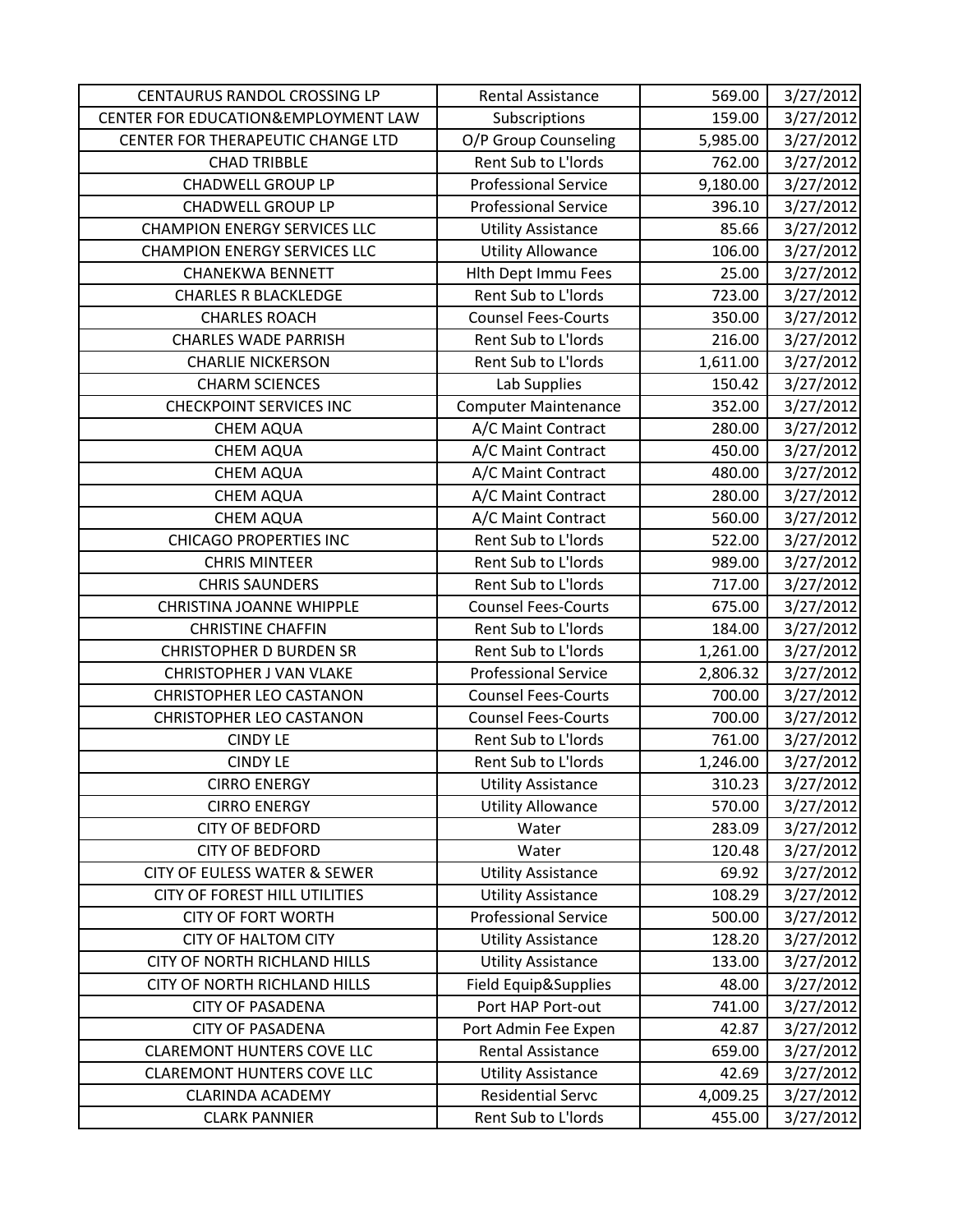| <b>CLASSIC LOCATORS INC</b>        | Rent Sub to L'Iords         | 4,095.00 | 3/27/2012 |
|------------------------------------|-----------------------------|----------|-----------|
| <b>CLAUDIE C LOFTON JR</b>         | Rent Sub to L'Iords         | 929.00   | 3/27/2012 |
| <b>CLEANING SOLUTIONS INC</b>      | Equipment                   | 1,585.80 | 3/27/2012 |
| <b>CLEBURNE POLICE DEPARTMENT</b>  | Due to Other Govts          | 37.67    | 3/27/2012 |
| <b>CLIFFORD D MACKENZIE</b>        | Counsel Fees - CPS          | 1,395.00 | 3/27/2012 |
| <b>CLIFFORD D MACKENZIE</b>        | Cnsl Fees-Crim Appls        | 1,665.00 | 3/27/2012 |
| <b>CLIFFORD GINN</b>               | Investigative               | 356.85   | 3/27/2012 |
| <b>CLIFFORD GINN</b>               | Investigative               | 283.50   | 3/27/2012 |
| <b>CLIFFORD GINN</b>               | Investigative               | 226.25   | 3/27/2012 |
| <b>CLIFFORD GINN</b>               | Investigative               | 308.70   | 3/27/2012 |
| <b>CLOVIS PARTNERS LP</b>          | Rent Sub to L'Iords         | 286.00   | 3/27/2012 |
| <b>CLOYCE E JONES</b>              | Rent Sub to L'Iords         | 571.00   | 3/27/2012 |
| <b>CMI INC</b>                     | Lab Supplies                | 289.00   | 3/27/2012 |
| <b>COBB PARK TOWNHOMES II LP</b>   | Rent Sub to L'Iords         | 80.40    | 3/27/2012 |
| <b>COBB PARK TOWNHOMES II LP</b>   | Rent Sub to L'Iords         | 9,032.00 | 3/27/2012 |
| <b>COBB PARK TOWNHOMES II LP</b>   | Rent Sub to L'Iords         | 650.00   | 3/27/2012 |
| <b>COBB PARK TOWNHOMES II LP</b>   | HAP Reimb Port-in           | 129.00   | 3/27/2012 |
| COBY WOOTEN ATTORNEY AT LAW PC     | <b>Counsel Fees-Courts</b>  | 400.00   | 3/27/2012 |
| <b>CODE 3 INVESTIGATIONS</b>       | Investigative               | 420.00   | 3/27/2012 |
| <b>CODY L COFER</b>                | <b>Counsel Fees-Courts</b>  | 118.75   | 3/27/2012 |
| <b>CODY L COFER</b>                | <b>Counsel Fees-Courts</b>  | 100.00   | 3/27/2012 |
| <b>CODY L COFER</b>                | Counsel Fees-Juv            | 300.00   | 3/27/2012 |
| <b>COLE JENNINGS BRYAN</b>         | <b>Counsel Fees-Courts</b>  | 375.00   | 3/27/2012 |
| <b>COLE JENNINGS BRYAN</b>         | <b>Counsel Fees-Courts</b>  | 250.00   | 3/27/2012 |
| <b>COLLIN PEDERSON</b>             | <b>Restitution Payable</b>  | 83.15    | 3/27/2012 |
| COMBINED SERVICES OF DALLAS INC    | <b>Custodian Services</b>   | 420.00   | 3/27/2012 |
| <b>COMMERCIAL RECORDER</b>         | Advertis/Leg Notice         | 19.75    | 3/27/2012 |
| <b>COMMERCIAL RECORDER</b>         | Advertis/Leg Notice         | 43.00    | 3/27/2012 |
| <b>COMMERCIAL RECORDER</b>         | Advertis/Leg Notice         | 37.00    | 3/27/2012 |
| <b>COMMERCIAL RECORDER</b>         | <b>Estray Livestock</b>     | 53.50    | 3/27/2012 |
| <b>COMMUNITY ENRICHMENT CENTER</b> | <b>Subrecipient Service</b> | 639.23   | 3/27/2012 |
| <b>COMMUNITY ENRICHMENT CENTER</b> | Rent Sub to L'Iords         | 4,080.00 | 3/27/2012 |
| <b>COMMUNITY ENRICHMENT CENTER</b> | Rent Sub to L'Iords         | 812.00   | 3/27/2012 |
| <b>COMMUNITY ENRICHMENT CENTER</b> | Rent Sub to L'Iords         | 585.00   | 3/27/2012 |
| <b>COMMUNITY ENRICHMENT CENTER</b> | HAP Reimb Port-in           | 402.00   | 3/27/2012 |
| <b>CONCHO SUPPLY INC</b>           | Central Garage Inv          | 2,022.68 | 3/27/2012 |
| CONCIERGE ASSET MANAGEMENT LLC     | Rent Sub to L'Iords         | 320.00   | 3/27/2012 |
| CONCORD SUMMIT LTD.                | Rent Sub to L'Iords         | 550.00   | 3/27/2012 |
| CONCORD SUMMIT LTD.                | <b>Utility Allowance</b>    | 14.00    | 3/27/2012 |
| <b>CONNIE HARRIS GILFEATHER</b>    | <b>Professional Service</b> | 350.84   | 3/27/2012 |
| <b>CONNIE PYATT-DRYDEN</b>         | <b>Counsel Fees-Courts</b>  | 100.00   | 3/27/2012 |
| <b>CONNIE TRUONG</b>               | Rent Sub to L'Iords         | 645.00   | 3/27/2012 |
| <b>COPPER CREEK APARTMENTS</b>     | Rental Assistance           | 409.00   | 3/27/2012 |
| <b>CORPORATE GREEN INC</b>         | <b>Building Maintenance</b> | 129.00   | 3/27/2012 |
| <b>COTTONWOOD HAMMER LP</b>        | Rent Sub to L'Iords         | 8,760.00 | 3/27/2012 |
| <b>COTTONWOOD HAMMER LP</b>        | Rent Sub to L'Iords         | 498.00   | 3/27/2012 |
| COTTONWOOD HAMMER LP               | Rent Sub to L'Iords         | 374.00   | 3/27/2012 |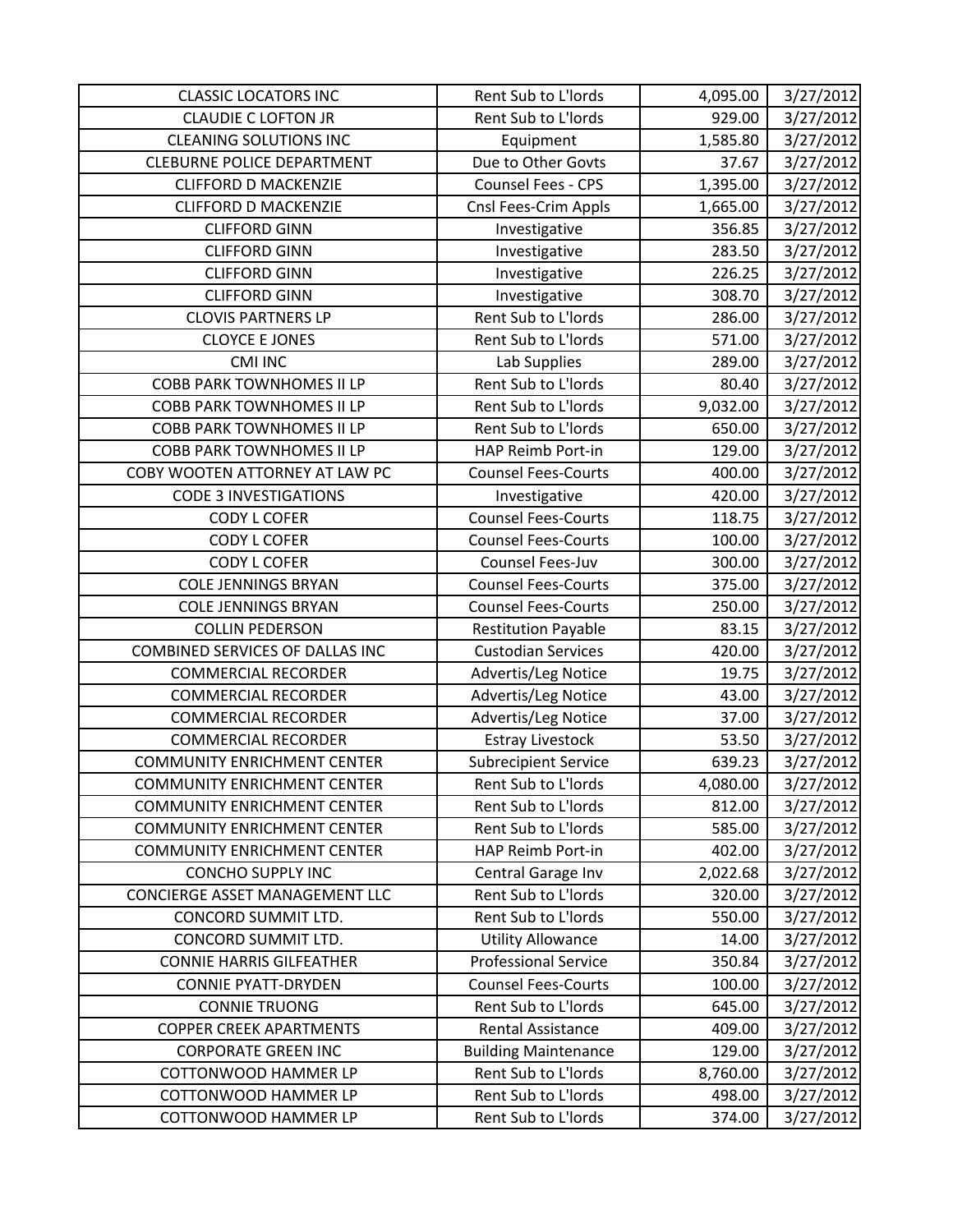| <b>COTTONWOOD HAMMER LP</b>           | HAP Reimb Port-in           | 1,621.00  | 3/27/2012 |
|---------------------------------------|-----------------------------|-----------|-----------|
| <b>COURT REPORTERS CLEARINGHOUSE</b>  | Test/Civil Serv Exp         | 170.28    | 3/27/2012 |
| <b>COURTYARDS PARTNERSHIP</b>         | Rent Sub to L'Iords         | 363.00    | 3/27/2012 |
| <b>COWTOWN MATERIALS</b>              | <b>Building Maintenance</b> | 492.48    | 3/27/2012 |
| <b>COWTOWN MATERIALS</b>              | <b>Building Maintenance</b> | 3,070.60  | 3/27/2012 |
| <b>COWTOWN PROPERTIES</b>             | Rent Sub to L'Iords         | 1,758.00  | 3/27/2012 |
| CP CONTINENTAL LP                     | Rent Sub to L'Iords         | 593.00    | 3/27/2012 |
| CPH ASSOCIATES LTD                    | Rent Sub to L'Iords         | 353.00    | 3/27/2012 |
| <b>CRAFCO TEXAS INC</b>               | Asphalt-Rock/Hot Mix        | 2,744.30  | 3/27/2012 |
| <b>CRASH DYNAMICS</b>                 | <b>Expert Witness Serv</b>  | 1,356.30  | 3/27/2012 |
| <b>CROSS PROPERTIES</b>               | Rent Sub to L'Iords         | 559.00    | 3/27/2012 |
| <b>CROWLEY FOUNTAINHEAD LP</b>        | Rent Sub to L'Iords         | 353.00    | 3/27/2012 |
| CROWLEY RETIREMENT VILLAGE LP         | Rent Sub to L'Iords         | 2,034.00  | 3/27/2012 |
| <b>CROWNE PLAZA</b>                   | Prepaid - Travel            | 97.75     | 3/27/2012 |
| <b>CTC FAMILY LIMITED PARTNERSHIP</b> | Rent Sub to L'Iords         | 4,169.00  | 3/27/2012 |
| CTC FAMILY LIMITED PARTNERSHIP        | Rent Sub to L'Iords         | 491.00    | 3/27/2012 |
| CTC FAMILY LIMITED PARTNERSHIP        | Rent Sub to L'Iords         | 820.00    | 3/27/2012 |
| CTC FAMILY LIMITED PARTNERSHIP        | HAP Reimb Port-in           | 478.00    | 3/27/2012 |
| <b>CTJ MAINTENANCE INC</b>            | <b>Custodian Services</b>   | 6,525.00  | 3/27/2012 |
| <b>CTJ MAINTENANCE INC</b>            | <b>Custodian Services</b>   | 20,083.95 | 3/27/2012 |
| <b>CTJ MAINTENANCE INC</b>            | <b>Custodian Services</b>   | 1,172.64  | 3/27/2012 |
| <b>CTJ MAINTENANCE INC</b>            | <b>Custodian Services</b>   | 2,456.96  | 3/27/2012 |
| <b>CTJ MAINTENANCE INC</b>            | <b>Custodian Services</b>   | 2,505.82  | 3/27/2012 |
| <b>CTJ MAINTENANCE INC</b>            | <b>Custodian Services</b>   | 1,898.56  | 3/27/2012 |
| <b>CTJ MAINTENANCE INC</b>            | <b>Custodian Services</b>   | 1,731.04  | 3/27/2012 |
| <b>CTJ MAINTENANCE INC</b>            | <b>Custodian Services</b>   | 743.85    | 3/27/2012 |
| <b>CTJ MAINTENANCE INC</b>            | <b>Custodian Services</b>   | 8,613.00  | 3/27/2012 |
| <b>CTJ MAINTENANCE INC</b>            | <b>Custodian Services</b>   | 22,008.83 | 3/27/2012 |
| <b>CTJ MAINTENANCE INC</b>            | <b>Custodian Services</b>   | 5,417.06  | 3/27/2012 |
| <b>CTJ MAINTENANCE INC</b>            | <b>Custodian Services</b>   | 17,017.20 | 3/27/2012 |
| <b>CTJ MAINTENANCE INC</b>            | <b>Custodian Services</b>   | 1,879.20  | 3/27/2012 |
| <b>CTJ MAINTENANCE INC</b>            | Custodian Services          | 1,879.20  | 3/27/2012 |
| <b>CTJ MAINTENANCE INC</b>            | <b>Custodian Services</b>   | 1,827.00  | 3/27/2012 |
| <b>CTJ MAINTENANCE INC</b>            | Contract Labor              | 1,912.56  | 3/27/2012 |
| <b>CTJ MAINTENANCE INC</b>            | Contract Labor              | 1,961.60  | 3/27/2012 |
| <b>CTJ MAINTENANCE INC</b>            | Contract Labor              | 1,805.76  | 3/27/2012 |
| <b>CTJ MAINTENANCE INC</b>            | Contract Labor              | 3,530.88  | 3/27/2012 |
| <b>CTJ MAINTENANCE INC</b>            | <b>Contract Labor</b>       | 3,904.81  | 3/27/2012 |
| <b>CTJ MAINTENANCE INC</b>            | <b>Custodian Services</b>   | 431.47    | 3/27/2012 |
| <b>CTJ MAINTENANCE INC</b>            | <b>Custodian Services</b>   | 10,738.73 | 3/27/2012 |
| <b>CUMMINS SOUTHERN PLAINS LLC</b>    | Parts and Supplies          | 47.23     | 3/27/2012 |
| <b>CURTIS FORTINBERRY</b>             | <b>Counsel Fees-Courts</b>  | 300.00    | 3/27/2012 |
| <b>CURTIS ROSEBERRY</b>               | Rent Sub to L'Iords         | 495.00    | 3/27/2012 |
| <b>CVR COMPUTER SUPPLIES INC</b>      | <b>Supplies</b>             | 31.40     | 3/27/2012 |
| <b>CVR COMPUTER SUPPLIES INC</b>      | <b>Supplies</b>             | 52.00     | 3/27/2012 |
| <b>CYNTHIA A FITCH</b>                | <b>Counsel Fees-Courts</b>  | 750.00    | 3/27/2012 |
| <b>CYNTHIA A FITCH</b>                | Counsel Fees - CPS          | 100.00    | 3/27/2012 |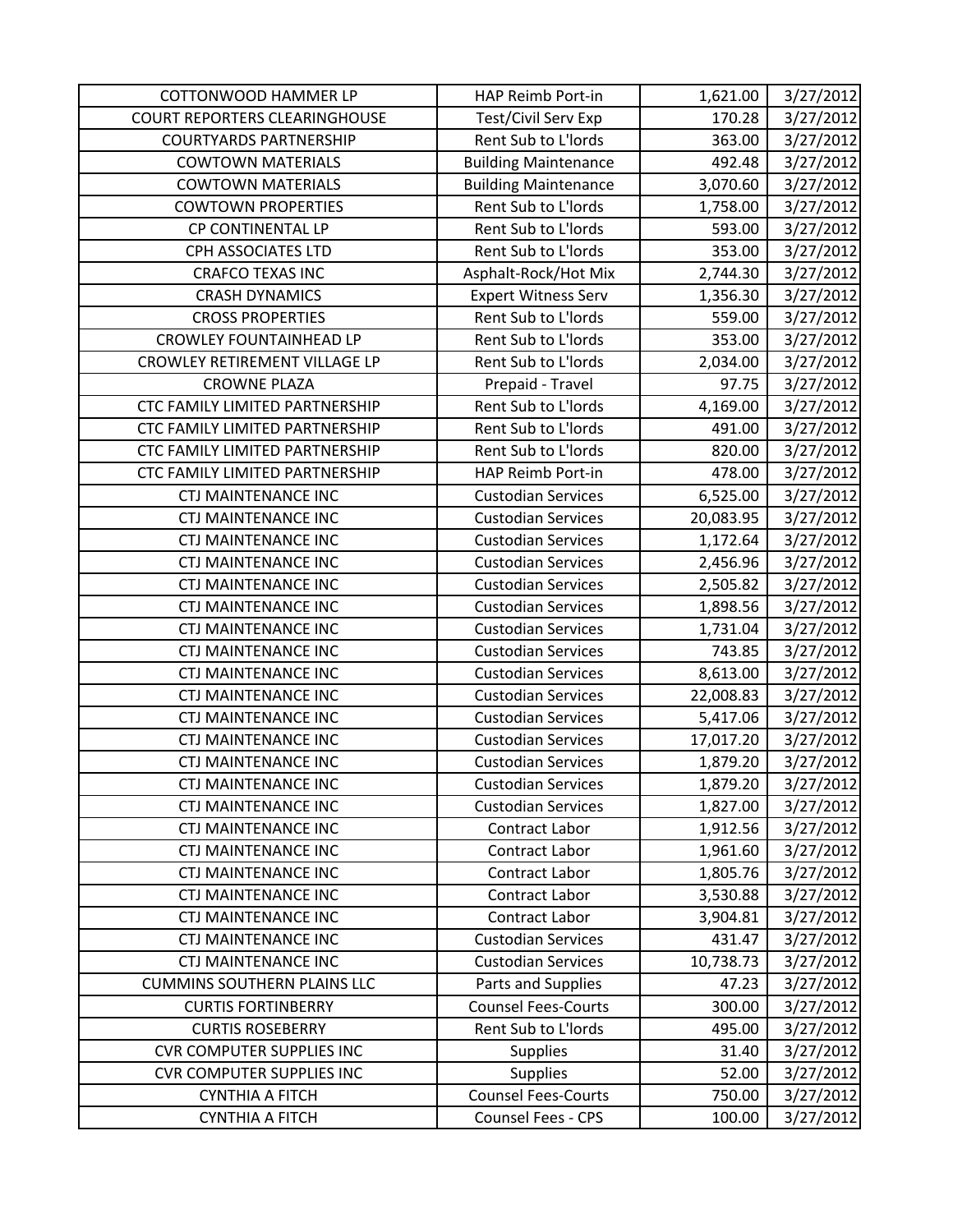| <b>CYRUS D TATUM</b>                   | HAP Reimb Port-in          | 775.00   | 3/27/2012 |
|----------------------------------------|----------------------------|----------|-----------|
| <b>D &amp; A BUILDING SERVICES INC</b> | <b>Custodian Services</b>  | 345.00   | 3/27/2012 |
| D & A BUILDING SERVICES INC            | <b>Custodian Services</b>  | 200.00   | 3/27/2012 |
| <b>D &amp; A BUILDING SERVICES INC</b> | <b>Custodian Services</b>  | 95.00    | 3/27/2012 |
| <b>D ROBIN MCCARTY</b>                 | <b>Counsel Fees-Courts</b> | 400.00   | 3/27/2012 |
| D ROBIN MCCARTY                        | <b>Counsel Fees-Courts</b> | 200.00   | 3/27/2012 |
| D ROBIN MCCARTY                        | <b>Counsel Fees-Courts</b> | 150.00   | 3/27/2012 |
| DALE A BALLARD                         | Rent Sub to L'Iords        | 190.00   | 3/27/2012 |
| DALLAS GET THERE FAST (GTF) INC        | Rent Sub to L'Iords        | 1,668.00 | 3/27/2012 |
| <b>DALPHINE C HENDERSON</b>            | Rent Sub to L'Iords        | 542.00   | 3/27/2012 |
| DANA A DUFFEY                          | <b>Counsel Fees - CPS</b>  | 200.00   | 3/27/2012 |
| DANETTE DEE ALVARADO                   | Counsel Fees-Juv           | 400.00   | 3/27/2012 |
| <b>DANIEL D PHAM</b>                   | Rent Sub to L'Iords        | 1,114.00 | 3/27/2012 |
| <b>DANIEL HERNANDEZ</b>                | <b>Counsel Fees-Courts</b> | 250.00   | 3/27/2012 |
| <b>DANIEL HERNANDEZ</b>                | <b>Counsel Fees-Courts</b> | 100.00   | 3/27/2012 |
| <b>DANIEL HERNANDEZ</b>                | <b>Counsel Fees-Courts</b> | 875.00   | 3/27/2012 |
| <b>DANIEL KLU</b>                      | Rent Sub to L'Iords        | 785.00   | 3/27/2012 |
| <b>DANIEL R ALTMAN</b>                 | Psych Exam/Testimony       | 400.00   | 3/27/2012 |
| <b>DANIEL YOUNG</b>                    | <b>Counsel Fees-Courts</b> | 2,450.00 | 3/27/2012 |
| <b>DANILO A ACEVEDO</b>                | Rent Sub to L'Iords        | 821.00   | 3/27/2012 |
| <b>DANNY D PITZER</b>                  | <b>Counsel Fees-Courts</b> | 5,255.00 | 3/27/2012 |
| <b>DANNY L HELMS</b>                   | Rent Sub to L'Iords        | 681.00   | 3/27/2012 |
| DARCY NILES DENO                       | Counsel Fees-Juv           | 200.00   | 3/27/2012 |
| DARCY NILES DENO                       | Counsel Fees - CPS         | 985.00   | 3/27/2012 |
| <b>DARR LIFT</b>                       | Parts and Supplies         | 115.43   | 3/27/2012 |
| <b>DARREL E THRASHER</b>               | Rent Sub to L'Iords        | 850.00   | 3/27/2012 |
| DARRELL KIRKSEY                        | <b>Custodian Supplies</b>  | 185.00   | 3/27/2012 |
| DAVID A FRISBY                         | <b>Counsel Fees-Courts</b> | 250.00   | 3/27/2012 |
| DAVID A FRISBY                         | <b>Counsel Fees-Courts</b> | 200.00   | 3/27/2012 |
| <b>DAVID BAYS</b>                      | <b>Counsel Fees-Courts</b> | 675.00   | 3/27/2012 |
| <b>DAVID BAYS</b>                      | <b>Counsel Fees-Courts</b> | 750.00   | 3/27/2012 |
| DAVID BERNARD                          | Rent Sub to L'Iords        | 1,038.00 | 3/27/2012 |
| <b>DAVID CLEVELAND</b>                 | Travel                     | 148.07   | 3/27/2012 |
| <b>DAVID DANIELS</b>                   | Rent Sub to L'Iords        | 244.00   | 3/27/2012 |
| DAVID I JOHNSON                        | Rent Sub to L'Iords        | 700.00   | 3/27/2012 |
| <b>DAVID J KRIENER</b>                 | Rent Sub to L'Iords        | 638.00   | 3/27/2012 |
| <b>DAVID LAGAT</b>                     | Rent Sub to L'Iords        | 4,041.00 | 3/27/2012 |
| DAVID MARLOW                           | Investigative              | 500.00   | 3/27/2012 |
| DAVID MICHAEL PERAHIA                  | Rent Sub to L'Iords        | 352.00   | 3/27/2012 |
| DAVID MONROE INGRAM                    | Rent Sub to L'Iords        | 1,083.00 | 3/27/2012 |
| <b>DAVID PALMER</b>                    | <b>Counsel Fees-Courts</b> | 1,200.00 | 3/27/2012 |
| <b>DAVID POST</b>                      | Rent Sub to L'Iords        | 967.00   | 3/27/2012 |
| DAVID R YALE                           | Rent Sub to L'Iords        | 250.00   | 3/27/2012 |
| <b>DAVID RICHARDS</b>                  | <b>Counsel Fees-Courts</b> | 200.00   | 3/27/2012 |
| <b>DAVID RODRIGUEZ</b>                 | Rent Sub to L'Iords        | 975.00   | 3/27/2012 |
| DAVID W WYNNE                          | Counsel Fees - CPS         | 750.00   | 3/27/2012 |
| DAWN M ROBERTS                         | <b>Counsel Fees-Courts</b> | 200.00   | 3/27/2012 |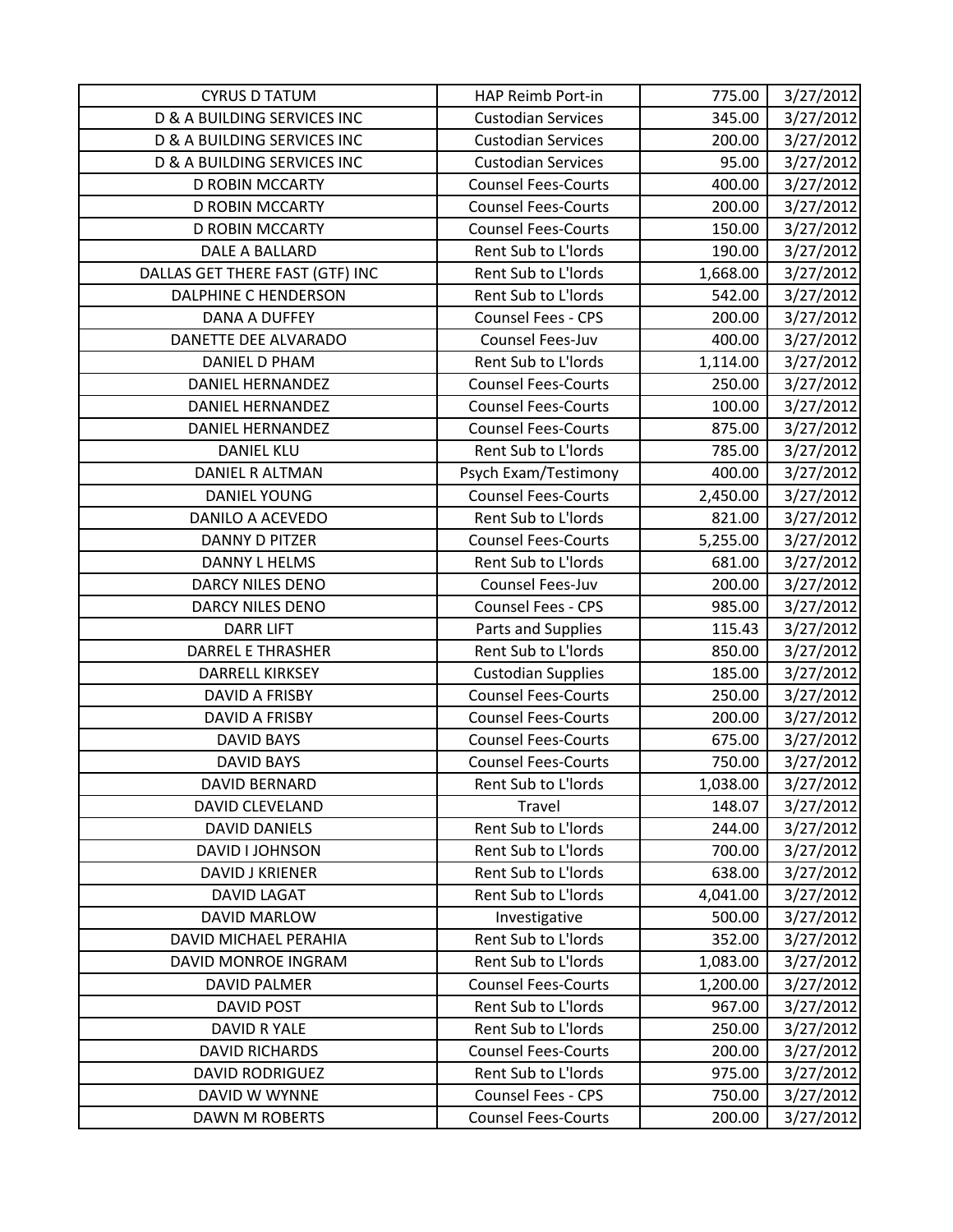| <b>DAWN VAN WINKLE</b>              | Rent Sub to L'Iords        | 478.00   | 3/27/2012 |
|-------------------------------------|----------------------------|----------|-----------|
| <b>DBC FAMILY LAW</b>               | <b>Counsel Fees - CPS</b>  | 100.00   | 3/27/2012 |
| DCTC SPHINX DEVELOPMENT LP          | Rent Sub to L'Iords        | 1,768.00 | 3/27/2012 |
| DCTC SPHINX DEVELOPMENT LP          | Rent Sub to L'Iords        | (642.00) | 3/27/2012 |
| DCTC SPHINX DEVELOPMENT LP          | HAP Reimb Port-in          | 2,325.00 | 3/27/2012 |
| DDRE MCDONALD FAMILY LP             | Rent Sub to L'Iords        | 1,820.00 | 3/27/2012 |
| DDRE MCDONALD FAMILY LP             | HAP Reimb Port-in          | 856.00   | 3/27/2012 |
| Dean F Lampman                      | Prepaid - Travel           | 84.00    | 3/27/2012 |
| <b>DEAN MIYAZONO</b>                | <b>Counsel Fees-Courts</b> | 100.00   | 3/27/2012 |
| <b>DEAN SWANDA</b>                  | Counsel Fees-Juv           | 200.00   | 3/27/2012 |
| <b>DEAN SWANDA</b>                  | Counsel Fees - CPS         | 100.00   | 3/27/2012 |
| DEANNA M VILLARREAL                 | Rent Sub to L'Iords        | 447.00   | 3/27/2012 |
| Debbie L White Buck                 | <b>Training Supplies</b>   | 36.60    | 3/27/2012 |
| Debbie L White Buck                 | Travel                     | 10.00    | 3/27/2012 |
| DEBORAH ANN MADEWELL                | Rent Sub to L'Iords        | 800.00   | 3/27/2012 |
| <b>DEBORAH HOOVER</b>               | Rent Sub to L'Iords        | 853.00   | 3/27/2012 |
| DEBORAH RIPALDI WALKER              | Rent Sub to L'Iords        | 509.00   | 3/27/2012 |
| <b>DEBRA A FLOYD</b>                | Rent Sub to L'Iords        | 713.00   | 3/27/2012 |
| DECASAS PROPERTIES LLC              | Rent Sub to L'Iords        | 453.00   | 3/27/2012 |
| <b>DECASAS PROPERTIES LLC</b>       | Rent Sub to L'Iords        | 445.00   | 3/27/2012 |
| DEEN FORT WORTH ASSOCIATES LTD      | Rent Sub to L'Iords        | 2,394.00 | 3/27/2012 |
| DEEN FORT WORTH ASSOCIATES LTD      | Rent Sub to L'Iords        | 1,270.00 | 3/27/2012 |
| DEEN FORT WORTH ASSOCIATES LTD      | Rent Sub to L'Iords        | 644.00   | 3/27/2012 |
| DEEN FORT WORTH ASSOCIATES LTD      | Rent Sub to L'Iords        | 805.00   | 3/27/2012 |
| DEEPDALE INVESTMENTS LTD            | Rental Assistance          | 505.00   | 3/27/2012 |
| DEEPDALE INVESTMENTS LTD            | Rent Sub to L'Iords        | 968.00   | 3/27/2012 |
| DEEPDALE INVESTMENTS LTD            | Rent Sub to L'Iords        | 633.00   | 3/27/2012 |
| <b>DEIDRA KINDRED</b>               | HAP Reimb Port-in          | 657.00   | 3/27/2012 |
| DEITRIC D DUNN SR                   | HAP Reimb Port-in          | 805.00   | 3/27/2012 |
| <b>DELARIO KIZZEE</b>               | Rent Sub to L'Iords        | 955.00   | 3/27/2012 |
| <b>DELL MARKETING</b>               | <b>Computer Supplies</b>   | 2,997.12 | 3/27/2012 |
| <b>DELL MARKETING</b>               | <b>Computer Supplies</b>   | 911.84   | 3/27/2012 |
| <b>DELL MARKETING</b>               | Software Maintenance       | 9,074.88 | 3/27/2012 |
| <b>DELL MARKETING</b>               | Non-Track Equipment        | 1,402.20 | 3/27/2012 |
| <b>DELL MARKETING</b>               | Non-Track Equipment        | 911.84   | 3/27/2012 |
| <b>DELL MARKETING</b>               | Non-Track Equipment        | 467.40   | 3/27/2012 |
| DELSYIA M ALDANA                    | Rent Sub to L'Iords        | 373.00   | 3/27/2012 |
| DELTHAREAN HAMILTON                 | Rent Sub to L'Iords        | 702.00   | 3/27/2012 |
| <b>DENISE M JONES</b>               | Rent Sub to L'Iords        | 425.00   | 3/27/2012 |
| DEPARTMENT OF STATE HEALTH SERVICES | Dpt Vit Stats Rem BC       | 1,795.23 | 3/27/2012 |
| DEPARTMENT OF STATE HEALTH SERVICES | <b>CC Certified Copies</b> | 49.41    | 3/27/2012 |
| DEPT OF INFORMATION RESOURCES       | Data Transmiss Line        | 342.56   | 3/27/2012 |
| DEPT OF INFORMATION RESOURCES       | Data Transmiss Line        | 3,521.72 | 3/27/2012 |
| DEPT OF INFORMATION RESOURCES       | Data Transmiss Line        | 7,555.52 | 3/27/2012 |
| DEPT OF INFORMATION RESOURCES       | Data Transmiss Line        | 882.34   | 3/27/2012 |
| DEPT OF INFORMATION RESOURCES       | Telephone-Texan            | 3,263.76 | 3/27/2012 |
| DEPT OF INFORMATION RESOURCES       | Data Transmiss Line        | 617.20   | 3/27/2012 |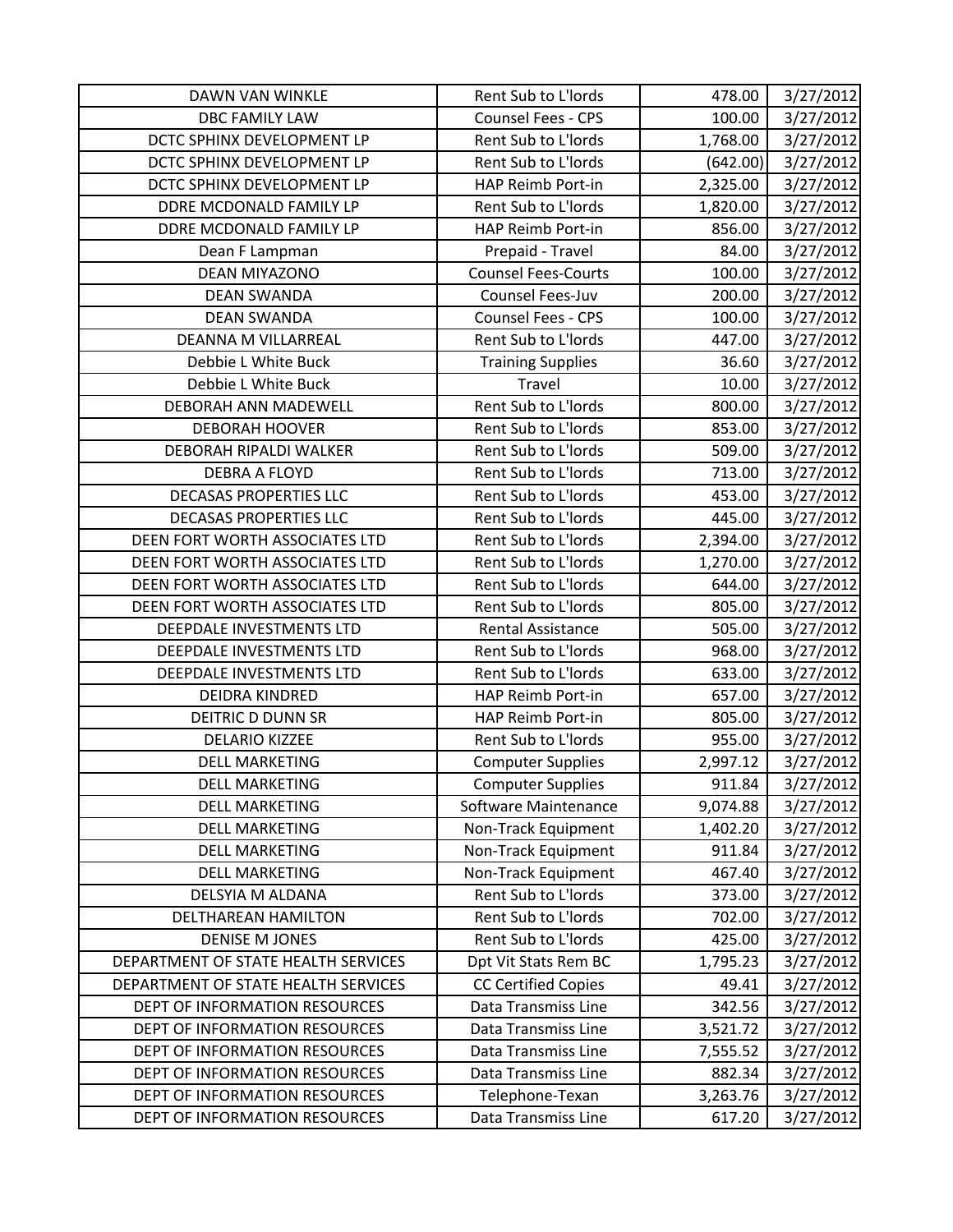| <b>DERRICK JOHN SAMUELS</b>      | Rent Sub to L'Iords         | 1,018.00  | 3/27/2012 |
|----------------------------------|-----------------------------|-----------|-----------|
| <b>DESIRUE CRUZ</b>              | Rent Sub to L'Iords         | 886.00    | 3/27/2012 |
| DFW PROPERTIES LLC               | Rent Sub to L'Iords         | 412.00    | 3/27/2012 |
| DHARMPAL SINGH CHAUHAN           | Rent Sub to L'Iords         | 1,594.00  | 3/27/2012 |
| DHARMPAL SINGH CHAUHAN           | Rent Sub to L'Iords         | 893.00    | 3/27/2012 |
| DIAGNOSTIC HYBRIDS, INC.         | Lab Supplies                | 213.73    | 3/27/2012 |
| <b>DIANE DEBRUYN</b>             | Rent Sub to L'Iords         | 901.00    | 3/27/2012 |
| <b>DIANE V SELLECK</b>           | Rent Sub to L'Iords         | 930.00    | 3/27/2012 |
| <b>DIANNA FUNCHES</b>            | Rent Sub to L'Iords         | 309.00    | 3/27/2012 |
| <b>DIDRAIL JENNINGS</b>          | Rent Sub to L'Iords         | 2,366.00  | 3/27/2012 |
| <b>DIRECT ENERGY LP</b>          | <b>Utility Assistance</b>   | 464.82    | 3/27/2012 |
| <b>DIRECT ENERGY LP</b>          | <b>Utility Assistance</b>   | 235.50    | 3/27/2012 |
| <b>DIRECT ENERGY LP</b>          | <b>Utility Allowance</b>    | 3,483.00  | 3/27/2012 |
| <b>DIRECT ENERGY LP</b>          | <b>Utility Allowance</b>    | 292.00    | 3/27/2012 |
| <b>DIRECT ENERGY LP</b>          | HAP Reimb Port-in           | 280.00    | 3/27/2012 |
| DIVERSIFIED POWER SYSTEMS INC    | <b>Building Maintenance</b> | 800.00    | 3/27/2012 |
| <b>D-NADERS INVESTMENTS LLC</b>  | Rent Sub to L'Iords         | 995.00    | 3/27/2012 |
| DOLORES STEWART & ASSOCIATES INC | <b>Professional Service</b> | 175.42    | 3/27/2012 |
| <b>DON GANDY</b>                 | <b>Counsel Fees-Courts</b>  | 650.00    | 3/27/2012 |
| <b>DON GANDY</b>                 | <b>Counsel Fees-Courts</b>  | 700.00    | 3/27/2012 |
| DON M DAWES                      | <b>Counsel Fees-Courts</b>  | 250.00    | 3/27/2012 |
| DON M DAWES                      | <b>Counsel Fees-Courts</b>  | 100.00    | 3/27/2012 |
| DON M DAWES                      | <b>Counsel Fees-Courts</b>  | 100.00    | 3/27/2012 |
| <b>DONALD E FLECK</b>            | Rent Sub to L'Iords         | 663.00    | 3/27/2012 |
| DONALD G JOHNSON                 | Rent Sub to L'Iords         | 800.00    | 3/27/2012 |
| <b>DONALD J HETLING</b>          | Rent Sub to L'Iords         | 850.00    | 3/27/2012 |
| <b>DONNA FITZGERALD</b>          | Rent Sub to L'Iords         | 335.00    | 3/27/2012 |
| <b>DONNELL PARISH</b>            | Rent Sub to L'Iords         | 754.00    | 3/27/2012 |
| DOUBLE EAGLE MECHANICAL SERVICE  | <b>Building Maintenance</b> | 324.00    | 3/27/2012 |
| DOUBLE EAGLE MECHANICAL SERVICE  | <b>Building Maintenance</b> | 72.00     | 3/27/2012 |
| DOUBLE EAGLE MECHANICAL SERVICE  | <b>Building Maintenance</b> | 72.00     | 3/27/2012 |
| DOUBLE EAGLE MECHANICAL SERVICE  | <b>Building Maintenance</b> | 216.00    | 3/27/2012 |
| DOUBLE EAGLE MECHANICAL SERVICE  | <b>Building Maintenance</b> | 72.00     | 3/27/2012 |
| DOUBLE EAGLE MECHANICAL SERVICE  | <b>Building Maintenance</b> | 306.00    | 3/27/2012 |
| DOUBLE EAGLE MECHANICAL SERVICE  | <b>Building Maintenance</b> | 108.00    | 3/27/2012 |
| DOUBLE EAGLE MECHANICAL SERVICE  | A/C Maint Contract          | 127.09    | 3/27/2012 |
| DOUBLE EAGLE MECHANICAL SERVICE  | A/C Maint Contract          | 9,200.00  | 3/27/2012 |
| DOUBLE EAGLE MECHANICAL SERVICE  | <b>Building Maintenance</b> | 72.00     | 3/27/2012 |
| DOUBLE EAGLE MECHANICAL SERVICE  | A/C Maint Contract          | 2,442.23  | 3/27/2012 |
| <b>DOUGLASS DISTRIBUTING</b>     | Gasoline Inventory          | 18,047.03 | 3/27/2012 |
| <b>DPI ENERGY LLC</b>            | <b>Utility Allowance</b>    | 1,086.00  | 3/27/2012 |
| <b>DPI ENERGY LLC</b>            | HAP Reimb Port-in           | 92.00     | 3/27/2012 |
| DRAKE COMMUNICATIONS INC         | <b>Equipment Maint</b>      | 250.00    | 3/27/2012 |
| DRAKE DUNNAVENT PC               | <b>Counsel Fees-Courts</b>  | 100.00    | 3/27/2012 |
| DRAKE DUNNAVENT PC               | <b>Counsel Fees-Courts</b>  | 200.00    | 3/27/2012 |
| DREW & ROGERS INC                | Printing-Publication        | 4,313.75  | 3/27/2012 |
| DREW & ROGERS INC                | Printing-Publication        | 1,386.56  | 3/27/2012 |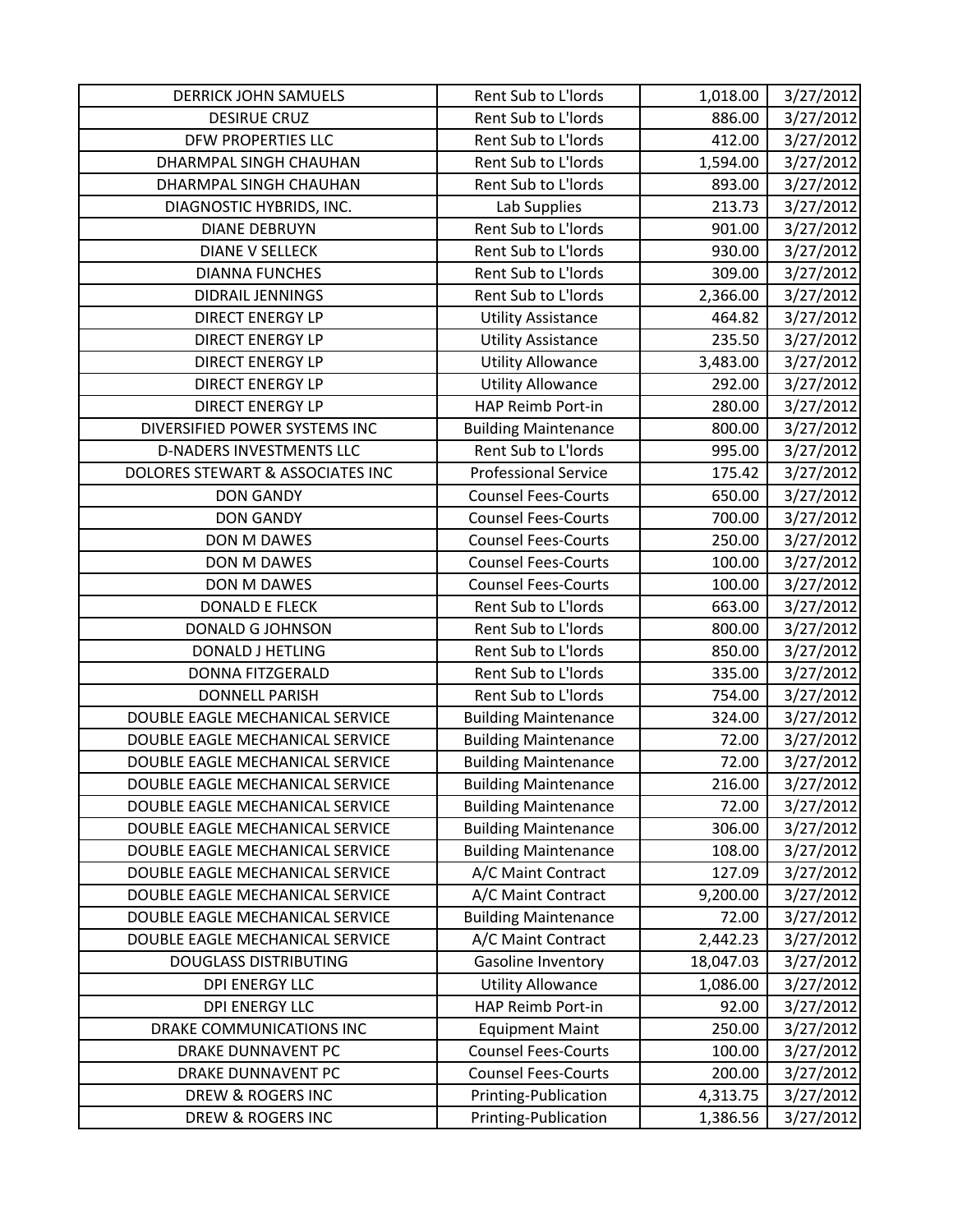| <b>DREW &amp; ROGERS INC</b>     | Printing-Publication        | 462.19   | 3/27/2012 |
|----------------------------------|-----------------------------|----------|-----------|
| DT WOODLAND OAKS APARTMENTS LP   | Rent Sub to L'Iords         | 1,007.00 | 3/27/2012 |
| DT WOODLAND OAKS APARTMENTS LP   | Rent Sub to L'Iords         | 1,270.00 | 3/27/2012 |
| <b>DUT PHAM</b>                  | HAP Reimb Port-in           | 940.00   | 3/27/2012 |
| <b>DUNG Q TRAN</b>               | Rent Sub to L'Iords         | 1,797.00 | 3/27/2012 |
| DURKIN LAW OFFICES PC            | Counsel Fees-Juv            | 300.00   | 3/27/2012 |
| DW REALTY INC                    | Rent Sub to L'Iords         | 707.00   | 3/27/2012 |
| <b>DYANN WILLIAMS</b>            | HAP Reimb Port-in           | 917.00   | 3/27/2012 |
| DYNA TEN CORPORATION             | A/C Maint Contract          | 2,695.04 | 3/27/2012 |
| E & R INDUSTRIAL SALES INC       | Range Supplies              | 2,254.00 | 3/27/2012 |
| <b>EAN HOLDINGS LLC</b>          | Vehicle Lease               | 4,140.00 | 3/27/2012 |
| <b>EAN HOLDINGS LLC</b>          | Travel                      | 63.02    | 3/27/2012 |
| <b>EAN HOLDINGS LLC</b>          | Damage Claims               | 405.44   | 3/27/2012 |
| <b>EARL G GOEZ</b>               | Rent Sub to L'Iords         | 1,050.00 | 3/27/2012 |
| <b>EARL GREINETZ</b>             | Rent Sub to L'Iords         | 1,128.00 | 3/27/2012 |
| EASTCHASE MILL VALLEY LLC        | Rent Sub to L'Iords         | 2,658.00 | 3/27/2012 |
| <b>EASTCHASE MILL VALLEY LLC</b> | Rent Sub to L'Iords         | 1,137.00 | 3/27/2012 |
| <b>ED FASKE</b>                  | Rent Sub to L'Iords         | 673.00   | 3/27/2012 |
| <b>EDGAR RAMIREZ</b>             | Rent Sub to L'Iords         | 1,469.00 | 3/27/2012 |
| <b>EDUARDO PADILLA</b>           | <b>Witness Travel</b>       | 10.00    | 3/27/2012 |
| <b>EDWARD DON &amp; COMPANY</b>  | Sheriff Inventory           | 318.60   | 3/27/2012 |
| <b>EDWARD G JONES</b>            | <b>Counsel Fees-Courts</b>  | 300.00   | 3/27/2012 |
| <b>EDWARD G JONES</b>            | <b>Counsel Fees-Courts</b>  | 275.00   | 3/27/2012 |
| <b>EDWARD G JONES</b>            | <b>Counsel Fees-Courts</b>  | 875.00   | 3/27/2012 |
| <b>EDWARD K HAHN</b>             | Rent Sub to L'Iords         | 363.00   | 3/27/2012 |
| <b>EDWIN YOUNGBLOOD</b>          | <b>Counsel Fees-Courts</b>  | 465.00   | 3/27/2012 |
| <b>EDWIN YOUNGBLOOD</b>          | Counsel Fees-Juv            | 375.00   | 3/27/2012 |
| <b>EDWIN YOUNGBLOOD</b>          | Counsel Fees - CPS          | 100.00   | 3/27/2012 |
| <b>EDWIN YOUNGBLOOD</b>          | Cnsl Fees-Juv Det&Tr        | 500.00   | 3/27/2012 |
| EJLAD INVESTMENTS LLC            | Rent Sub to L'Iords         | 1,390.00 | 3/27/2012 |
| ELECTRONIC TECHNOLOGIES CORP USA | <b>Building Maintenance</b> | 580.45   | 3/27/2012 |
| ELISA RAUCH                      | Rent Sub to L'Iords         | 933.00   | 3/27/2012 |
| <b>ELIZABETH RIVERA</b>          | <b>Counsel Fees-Courts</b>  | 500.00   | 3/27/2012 |
| ELIZABETH RIVERA                 | <b>Counsel Fees-Courts</b>  | 750.00   | 3/27/2012 |
| <b>ELIZABETH RIVERA</b>          | <b>Counsel Fees-Courts</b>  | 500.00   | 3/27/2012 |
| ELLEN J PESSERILLO PC            | <b>Counsel Fees-Courts</b>  | 350.00   | 3/27/2012 |
| ELLIOTT & HUGHES, INC.           | <b>Professional Service</b> | 3,403.52 | 3/27/2012 |
| <b>ELOY SEPULVEDA</b>            | <b>Counsel Fees-Courts</b>  | 300.00   | 3/27/2012 |
| <b>ELOY SEPULVEDA</b>            | <b>Counsel Fees-Courts</b>  | 4,641.67 | 3/27/2012 |
| <b>ELOY SEPULVEDA</b>            | <b>Counsel Fees-Courts</b>  | 300.00   | 3/27/2012 |
| <b>ELOY SEPULVEDA</b>            | <b>Counsel Fees-Courts</b>  | 900.00   | 3/27/2012 |
| <b>ELOY SEPULVEDA</b>            | <b>Counsel Fees-Courts</b>  | 100.00   | 3/27/2012 |
| <b>EMERALD TRAILS LLC</b>        | Rent Sub to L'Iords         | 412.00   | 3/27/2012 |
| <b>EMMA J JOHNSON</b>            | Rent Sub to L'Iords         | 688.00   | 3/27/2012 |
| <b>EMMANUEL E AJAEGBU</b>        | Rent Sub to L'Iords         | 578.00   | 3/27/2012 |
| <b>EMPIRE PAPER</b>              | Sheriff Inventory           | 517.20   | 3/27/2012 |
| <b>EMPIRE PAPER</b>              | Kitchen Supplies            | 149.60   | 3/27/2012 |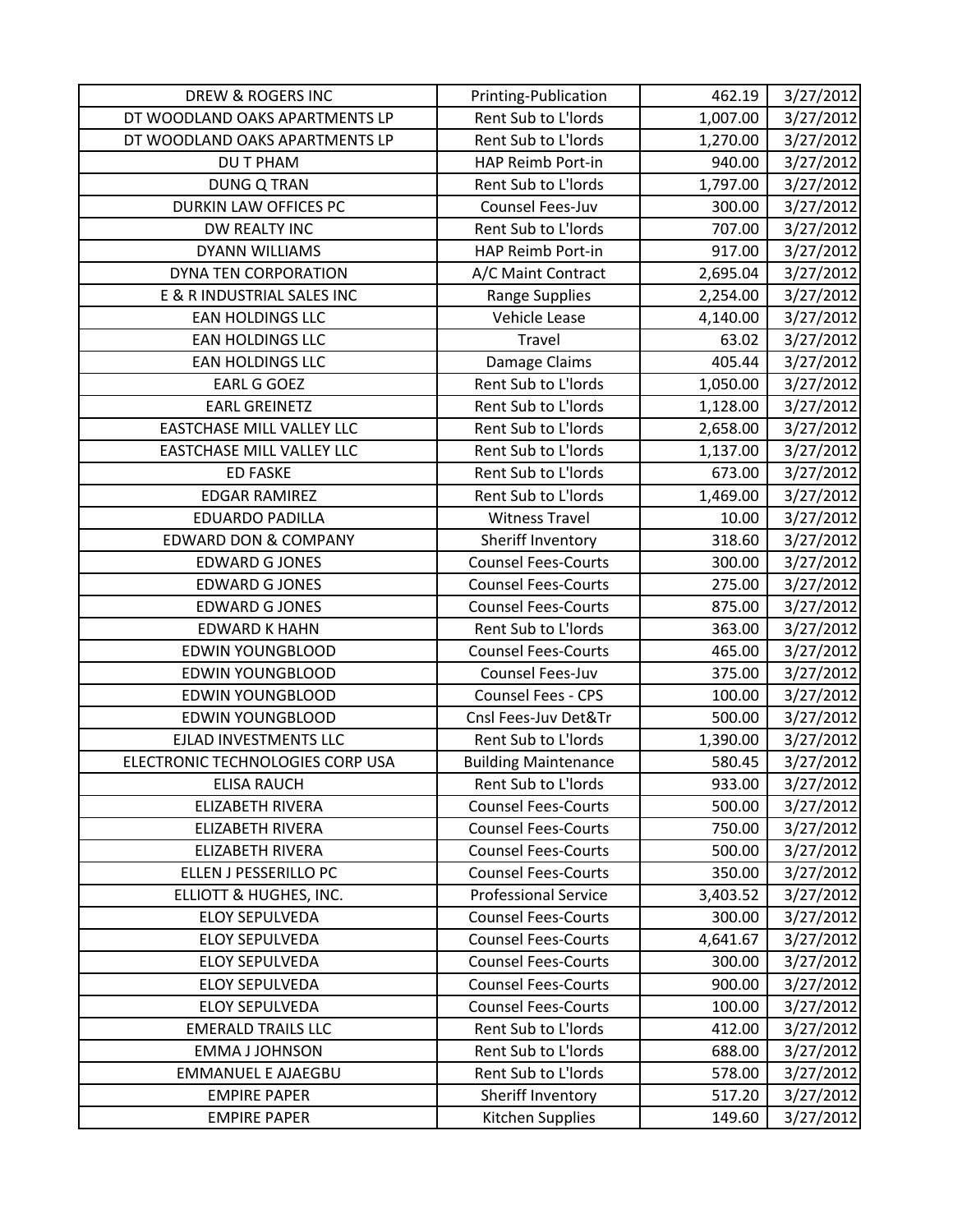| <b>EMPIRE PAPER</b>            | <b>Custodian Supplies</b>   | 967.00    | 3/27/2012 |
|--------------------------------|-----------------------------|-----------|-----------|
| ENCLAVE @ PARKVIEW LP          | Rent Sub to L'Iords         | 1,423.00  | 3/27/2012 |
| ENCLAVE @ PARKVIEW LP          | Rent Sub to L'Iords         | 431.00    | 3/27/2012 |
| ENCLAVE @ PARKVIEW LP          | Rent Sub to L'Iords         | 226.00    | 3/27/2012 |
| ENCLAVE @ PARKVIEW LP          | HAP Reimb Port-in           | 513.00    | 3/27/2012 |
| <b>ENEX HOSEA CARO</b>         | Rent Sub to L'Iords         | 775.00    | 3/27/2012 |
| <b>ENVIROMATIC SERVICES</b>    | A/C Maint Contract          | 285.00    | 3/27/2012 |
| ENVIRONMENTAL SYSTEMS RESEARCH | Computer SW (Mod)           | 20,000.00 | 3/27/2012 |
| <b>EREKA JONES</b>             | Rent Sub to L'Iords         | 665.00    | 3/27/2012 |
| <b>ERIC B SIMMONS</b>          | Rent Sub to L'Iords         | 409.00    | 3/27/2012 |
| <b>ERIC CUMMINGS</b>           | <b>Counsel Fees-Courts</b>  | 920.00    | 3/27/2012 |
| <b>ERIC D BEAL</b>             | Counsel Fees - CPS          | 100.00    | 3/27/2012 |
| <b>ERICK MCNAIR</b>            | Rent Sub to L'Iords         | 1,070.00  | 3/27/2012 |
| Erin N Crary                   | Transportation              | 6.33      | 3/27/2012 |
| Erin N Crary                   | Travel                      | 19.20     | 3/27/2012 |
| ESTATE OF FRANK M PUSKARICH SR | Rent Sub to L'Iords         | 158.00    | 3/27/2012 |
| ESTATE OF ROBERT FRANKLIN FORD | <b>Counsel Fees-Courts</b>  | 2,150.00  | 3/27/2012 |
| ESTATE OF ROBERT FRANKLIN FORD | <b>Counsel Fees-Courts</b>  | 300.00    | 3/27/2012 |
| ESTATE OF ROBERT FRANKLIN FORD | <b>Counsel Fees-Courts</b>  | 3,866.67  | 3/27/2012 |
| ESTATE OF ROBERT FRANKLIN FORD | <b>Counsel Fees-Courts</b>  | 1,350.00  | 3/27/2012 |
| ESTATE OF ROBERT FRANKLIN FORD | <b>Counsel Fees-Courts</b>  | 2,700.00  | 3/27/2012 |
| ESTATE OF ROBERT FRANKLIN FORD | Cnsl Fees-Cap Murder        | 5,333.33  | 3/27/2012 |
| <b>ESTELLE WILSON</b>          | Rent Sub to L'Iords         | 350.00    | 3/27/2012 |
| <b>ESTHER AGUIRRE</b>          | Rent Sub to L'Iords         | 138.00    | 3/27/2012 |
| <b>ESTHER RASHAD</b>           | Rent Sub to L'Iords         | 702.00    | 3/27/2012 |
| EULESS POLICE DEPARTMENT       | Northeast Sector            | 676.41    | 3/27/2012 |
| EULESS SYCAMORE CIRCLE LLC     | HAP Reimb Port-in           | 735.00    | 3/27/2012 |
| <b>EVCO PARTNERS LP</b>        | Supplies                    | 102.58    | 3/27/2012 |
| <b>EVCO PARTNERS LP</b>        | Supplies                    | 2,279.60  | 3/27/2012 |
| <b>EVCO PARTNERS LP</b>        | <b>Supplies</b>             | 3.64      | 3/27/2012 |
| <b>EVCO PARTNERS LP</b>        | Supplies                    | 11.82     | 3/27/2012 |
| <b>EVCO PARTNERS LP</b>        | <b>Supplies</b>             | 10.52     | 3/27/2012 |
| <b>EVCO PARTNERS LP</b>        | <b>Computer Supplies</b>    | 31.52     | 3/27/2012 |
| <b>EVCO PARTNERS LP</b>        | <b>Computer Supplies</b>    | 549.44    | 3/27/2012 |
| <b>EVCO PARTNERS LP</b>        | <b>Support Serv Supply</b>  | 606.36    | 3/27/2012 |
| <b>EVCO PARTNERS LP</b>        | <b>Support Serv Supply</b>  | 606.36    | 3/27/2012 |
| <b>EVCO PARTNERS LP</b>        | <b>Building Maintenance</b> | 48.24     | 3/27/2012 |
| <b>EVCO PARTNERS LP</b>        | <b>Building Maintenance</b> | 538.96    | 3/27/2012 |
| <b>EVCO PARTNERS LP</b>        | <b>Building Maintenance</b> | 15.52     | 3/27/2012 |
| <b>EVCO PARTNERS LP</b>        | <b>Building Maintenance</b> | 296.40    | 3/27/2012 |
| <b>EVCO PARTNERS LP</b>        | <b>Building Maintenance</b> | 313.50    | 3/27/2012 |
| <b>EVCO PARTNERS LP</b>        | Landscaping Expense         | 445.64    | 3/27/2012 |
| <b>EVCO PARTNERS LP</b>        | <b>Small Tools</b>          | 87.30     | 3/27/2012 |
| <b>EVCO PARTNERS LP</b>        | Parts and Supplies          | 54.36     | 3/27/2012 |
| <b>EVCO PARTNERS LP</b>        | Parts and Supplies          | 18.73     | 3/27/2012 |
| <b>EVCO PARTNERS LP</b>        | <b>Small Tools</b>          | 89.73     | 3/27/2012 |
| <b>EVRIDGE TRACTOR INC</b>     | Parts and Supplies          | 611.00    | 3/27/2012 |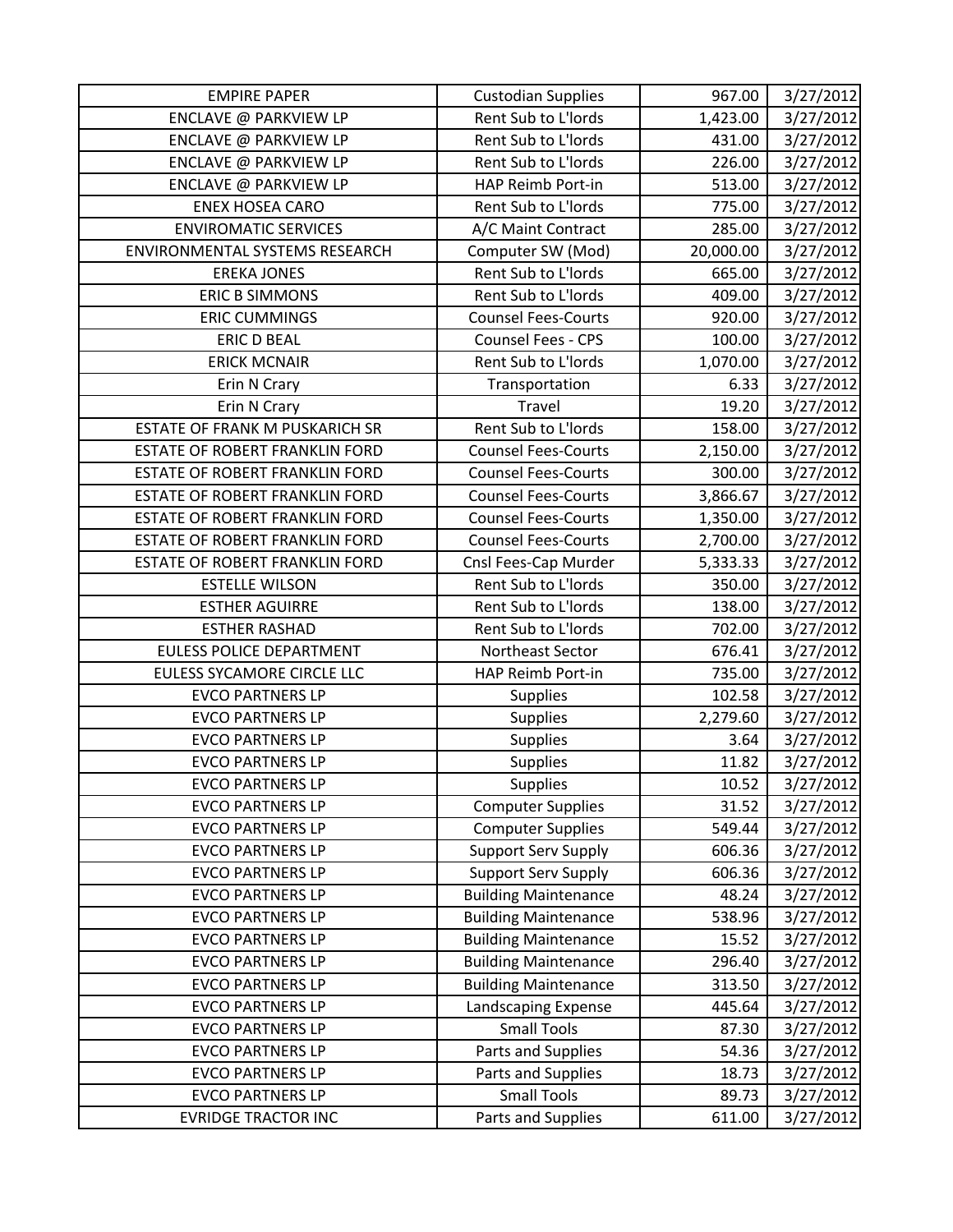| <b>EVRIDGE TRACTOR INC</b>            | Parts and Supplies          | 279.04   | 3/27/2012 |
|---------------------------------------|-----------------------------|----------|-----------|
| <b>EVRIDGE TRACTOR INC</b>            | Parts and Supplies          | 758.58   | 3/27/2012 |
| <b>EXECUTIVE FORMS &amp; SUPPLIES</b> | Volunteer Program           | 1,245.00 | 3/27/2012 |
| <b>EZ LEASE</b>                       | Rent Sub to L'Iords         | 1,653.00 | 3/27/2012 |
| <b>EZELL WILDER</b>                   | Rent Sub to L'Iords         | 405.00   | 3/27/2012 |
| F & S CAPITAL LLC                     | Rent Sub to L'Iords         | 2,516.00 | 3/27/2012 |
| F & S CAPITAL LLC                     | Rent Sub to L'Iords         | 754.00   | 3/27/2012 |
| <b>FABIN CAMACHO</b>                  | Rent Sub to L'Iords         | 485.00   | 3/27/2012 |
| <b>FAIRWAY SUPPLY INC</b>             | <b>Building Maintenance</b> | 424.71   | 3/27/2012 |
| <b>FAIRWAY SUPPLY INC</b>             | <b>Building Maintenance</b> | 1,439.85 | 3/27/2012 |
| FAMILY DOLLAR #1365                   | Food/Hygiene Assist         | 307.00   | 3/27/2012 |
| FAMILY DOLLAR #5480                   | Food/Hygiene Assist         | 60.00    | 3/27/2012 |
| FAMILY DOLLAR #6040                   | <b>Other Payable</b>        | 15.00    | 3/27/2012 |
| FAMILY DOLLAR #6040                   | Food/Hygiene Assist         | 16.57    | 3/27/2012 |
| <b>FAMILY DOLLAR STORES #7753</b>     | Food/Hygiene Assist         | 20.00    | 3/27/2012 |
| FARMER & ASSOCIATES, INC.             | <b>Building Maintenance</b> | 1,705.00 | 3/27/2012 |
| <b>FARMERS MARKET</b>                 | Food                        | 137.50   | 3/27/2012 |
| <b>FARSHID KHOSHGAM</b>               | Rent Sub to L'Iords         | 451.00   | 3/27/2012 |
| Farzin A Abshari                      | Education                   | 15.00    | 3/27/2012 |
| <b>FASCLAMPITT PAPER STORE</b>        | Supplies                    | 62.76    | 3/27/2012 |
| <b>FAYE R HARDEN</b>                  | <b>Counsel Fees-Courts</b>  | 300.00   | 3/27/2012 |
| <b>FAYE R HARDEN</b>                  | <b>Counsel Fees-Courts</b>  | 300.00   | 3/27/2012 |
| FBI NATIONAL ACADEMY ASSOCIATES INC   | Education                   | 425.00   | 3/27/2012 |
| <b>FEDEX</b>                          | Postage                     | 80.28    | 3/27/2012 |
| <b>FEDEX</b>                          | Postage                     | 159.91   | 3/27/2012 |
| <b>FEDEX</b>                          | Postage                     | 51.32    | 3/27/2012 |
| <b>FEDEX</b>                          | Postage                     | 46.94    | 3/27/2012 |
| <b>FEDEX</b>                          | Postage                     | 964.47   | 3/27/2012 |
| <b>FEDEX</b>                          | Postage                     | 22.04    | 3/27/2012 |
| <b>FEDEX</b>                          | Postage                     | 1,056.81 | 3/27/2012 |
| <b>FEDEX</b>                          | Postage                     | 25.42    | 3/27/2012 |
| <b>FEDEX</b>                          | Radio Serv-Non Contr        | 33.67    | 3/27/2012 |
| <b>FEDEX</b>                          | Postage                     | 34.96    | 3/27/2012 |
| <b>FEDEX</b>                          | Postage                     | 34.01    | 3/27/2012 |
| FELIPE O CALZADA                      | <b>Counsel Fees-Courts</b>  | 500.00   | 3/27/2012 |
| FELIPE O CALZADA                      | <b>Counsel Fees-Courts</b>  | 150.00   | 3/27/2012 |
| FELIPE O CALZADA                      | Counsel Fees-Juv            | 600.00   | 3/27/2012 |
| FELIPE O CALZADA                      | Counsel Fees - CPS          | 200.00   | 3/27/2012 |
| <b>FELIX GALINDO</b>                  | HAP Reimb Port-in           | 675.00   | 3/27/2012 |
| FIESTA MART #60                       | Food/Hygiene Assist         | 33.74    | 3/27/2012 |
| FIESTA MART #61                       | Food/Hygiene Assist         | 15.00    | 3/27/2012 |
| FIESTA MART #69                       | Food/Hygiene Assist         | 74.98    | 3/27/2012 |
| FIESTA MART #76                       | Food/Hygiene Assist         | 119.14   | 3/27/2012 |
| FIESTA MART INC                       | Food/Hygiene Assist         | 20.00    | 3/27/2012 |
| FILTER SYSTEMS INC                    | A/C Maint Contract          | 962.66   | 3/27/2012 |
| <b>FIRST CHOICE POWER</b>             | <b>Utility Assistance</b>   | 55.30    | 3/27/2012 |
| FIRST CHOICE POWER                    | <b>Utility Assistance</b>   | 1,067.09 | 3/27/2012 |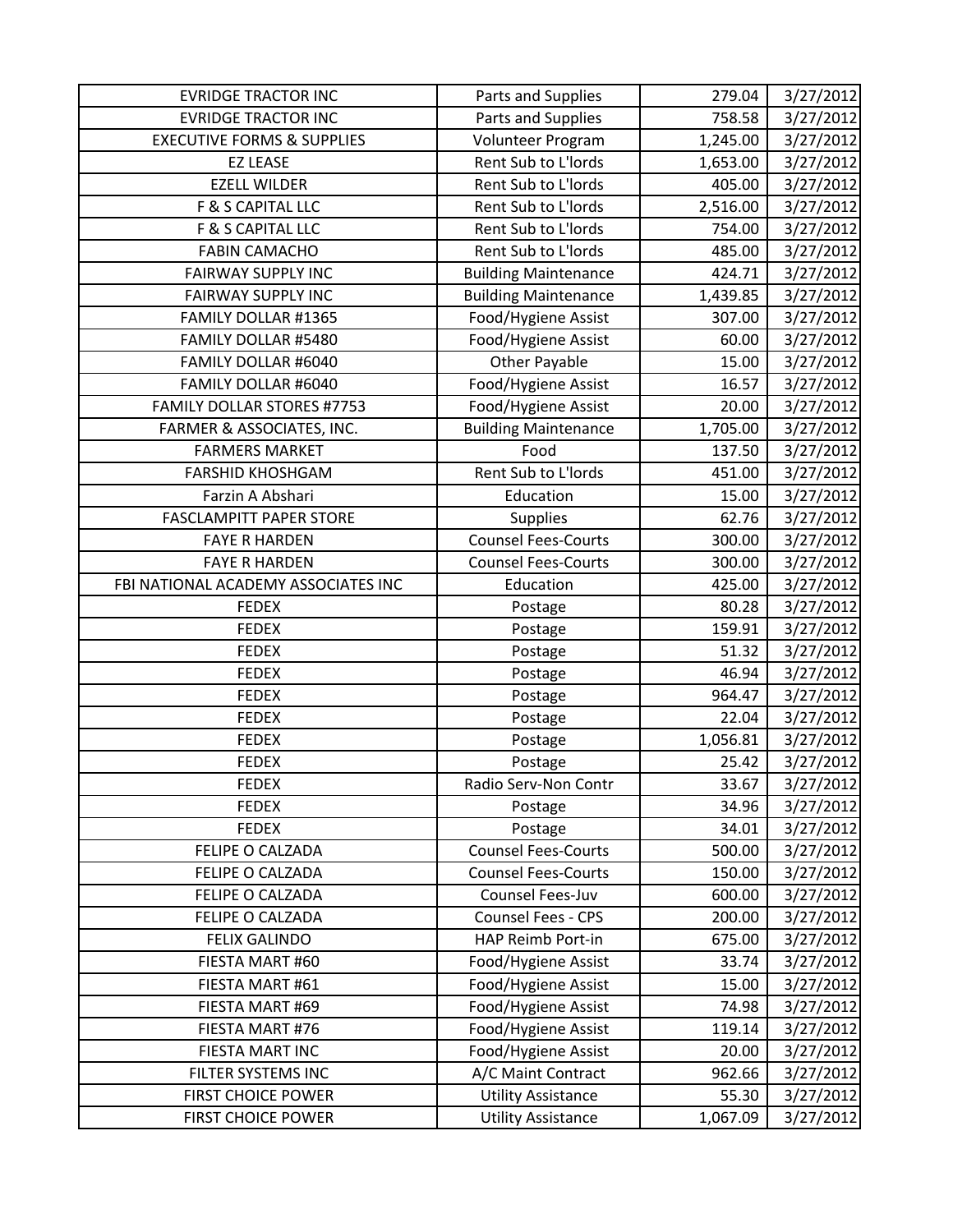| <b>FIRST CHOICE POWER</b>           | <b>Utility Allowance</b>    | 2,705.00  | 3/27/2012 |
|-------------------------------------|-----------------------------|-----------|-----------|
| <b>FIRST CHOICE POWER</b>           | <b>Utility Allowance</b>    | 217.00    | 3/27/2012 |
| <b>FIRST CHOICE POWER</b>           | HAP Reimb Port-in           | 244.00    | 3/27/2012 |
| FIRST CONSOLIDATED ASSET MGMT LLC   | Rent Sub to L'Iords         | 440.00    | 3/27/2012 |
| <b>FISHER SCIENTIFIC</b>            | Lab Supplies                | 874.30    | 3/27/2012 |
| <b>FISHER SCIENTIFIC</b>            | Lab Supplies                | 223.80    | 3/27/2012 |
| <b>FISHER SCIENTIFIC</b>            | Lab Supplies                | 348.70    | 3/27/2012 |
| <b>FISHER SCIENTIFIC</b>            | Lab Supplies                | 159.50    | 3/27/2012 |
| <b>FISHER SCIENTIFIC</b>            | Lab Equip Mainten           | 867.90    | 3/27/2012 |
| FITNESS SERVICE OF NORTH TEXAS      | <b>Equipment Maint</b>      | 173.97    | 3/27/2012 |
| FIVE STAR CORRECTIONAL SERVICES INC | <b>Food Contr/Prisoners</b> | 76,976.25 | 3/27/2012 |
| FIVE STAR CORRECTIONAL SERVICES INC | Food Contr/Employees        | 2,390.55  | 3/27/2012 |
| FLIK INTERNATIONAL CORP             | Prepaid - Travel            | 248.40    | 3/27/2012 |
| FLIK INTERNATIONAL CORP             | Travel                      | 248.40    | 3/27/2012 |
| FLIK INTERNATIONAL CORP             | Travel                      | 248.40    | 3/27/2012 |
| <b>FLOYD L PETERSON</b>             | Rent Sub to L'Iords         | 576.00    | 3/27/2012 |
| <b>FLOYD ROBINSON</b>               | Rent Sub to L'Iords         | 284.00    | 3/27/2012 |
| FLYNN, FRANCIS & CLARK LLP          | <b>Counsel Fees-Courts</b>  | 650.00    | 3/27/2012 |
| FLYNN, FRANCIS & CLARK LLP          | Counsel Fees-Juv            | 100.00    | 3/27/2012 |
| <b>FOODLAND MARKETS</b>             | Food/Hygiene Assist         | 40.00     | 3/27/2012 |
| FORD & SONS REAL ESTATE INVESTORS   | Rent Sub to L'Iords         | 788.00    | 3/27/2012 |
| FORESIGHT MANAGEMENT & DEVELOPMENT  | Rent Sub to L'Iords         | 653.00    | 3/27/2012 |
| FORT DEARBORN LIFE INSURANCE CO     | <b>Optional Term</b>        | 55,831.14 | 3/27/2012 |
| FORT DEARBORN LIFE INSURANCE CO     | Dependent Group Life        | 3,255.00  | 3/27/2012 |
| FORT DEARBORN LIFE INSURANCE CO     | Spousal Opt TermLife        | 1,903.35  | 3/27/2012 |
| FORT DEARBORN LIFE INSURANCE CO     | <b>Basic Life</b>           | 26,024.12 | 3/27/2012 |
| FORT WORTH AFFORDABILITY INC        | Rent Sub to L'Iords         | 650.00    | 3/27/2012 |
| FORT WORTH AFFORDABILITY INC        | Rent Sub to L'Iords         | 2,240.00  | 3/27/2012 |
| FORT WORTH AFFORDABILITY INC        | Rent Sub to L'Iords         | 239.00    | 3/27/2012 |
| FORT WORTH AFFORDABILITY INC        | HAP Reimb Port-in           | 759.00    | 3/27/2012 |
| FORT WORTH AFFORDABILITY INC        | HAP Reimb Port-in           | 684.00    | 3/27/2012 |
| FORT WORTH AMBASSADOR APARTMENTS    | Rent Sub to L'Iords         | 403.00    | 3/27/2012 |
| FORT WORTH AUTO GLASS CENTER LTD    | Central Garage Inv          | 219.99    | 3/27/2012 |
| FORT WORTH CHAMPION SPRING          | Parts and Supplies          | 112.15    | 3/27/2012 |
| FORT WORTH ELECTRIC                 | <b>Building Maintenance</b> | 917.46    | 3/27/2012 |
| FORT WORTH ELECTRIC                 | <b>Building Maintenance</b> | 629.00    | 3/27/2012 |
| FORT WORTH POLICE DEPARTMENT        | Ft Worth Sector             | 36,615.19 | 3/27/2012 |
| FORT WORTH PROPERTY MANAGEMENT LLC  | Rent Sub to L'Iords         | 700.00    | 3/27/2012 |
| FORT WORTH TRANSPORTATION AUTHORITY | Transportation              | 150.00    | 3/27/2012 |
| FORT WORTH TRANSPORTATION AUTHORITY | Transportation              | 275.00    | 3/27/2012 |
| FORT WORTH WATER DEPARTMENT         | Water                       | 259.63    | 3/27/2012 |
| FORT WORTH WATER DEPARTMENT         | Water                       | 42.00     | 3/27/2012 |
| FORT WORTH WATER DEPARTMENT         | Water                       | 147.80    | 3/27/2012 |
| FORT WORTH WATER DEPARTMENT         | Water                       | 114.80    | 3/27/2012 |
| FORT WORTH WATER DEPARTMENT         | <b>Utility Assistance</b>   | 3,640.41  | 3/27/2012 |
| <b>FOUR BUCKS LLC</b>               | Rent Sub to L'Iords         | 1,078.00  | 3/27/2012 |
| FOUR SEASONS AT CLEAR CREEK LTD     | Rent Sub to L'Iords         | 3,821.00  | 3/27/2012 |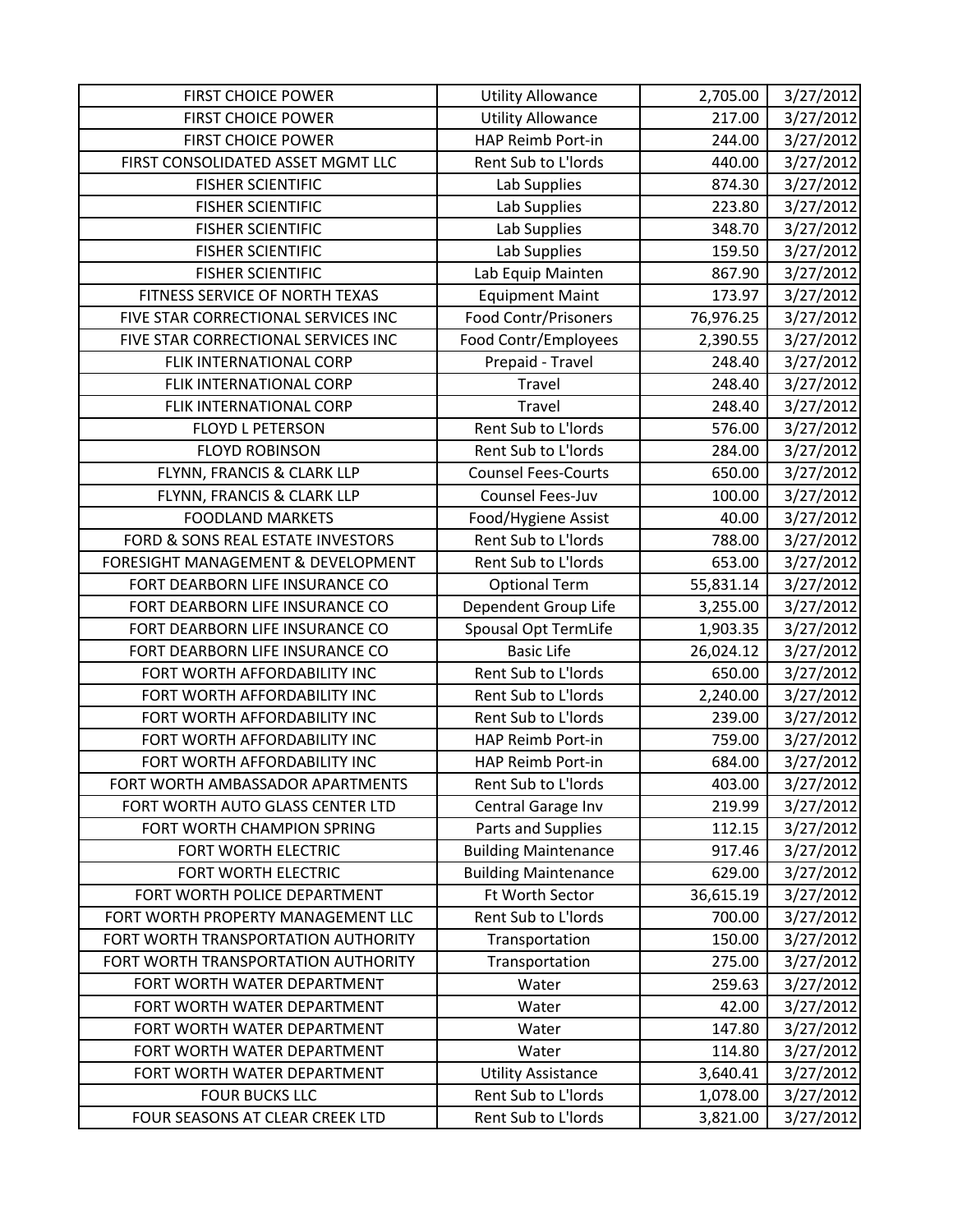| FOUR SEASONS AT CLEAR CREEK LTD   | HAP Reimb Port-in           | 669.00   | 3/27/2012 |
|-----------------------------------|-----------------------------|----------|-----------|
| FPC REGIONAL PLACE APTS LTD       | Rent Sub to L'Iords         | 675.00   | 3/27/2012 |
| FQFW LIMITED PARTNERSHIP          | Rent Sub to L'Iords         | 800.00   | 3/27/2012 |
| <b>FRANCES B JANEZIC</b>          | <b>Professional Service</b> | 526.26   | 3/27/2012 |
| <b>FRANCISCO HERNANDEZ JR</b>     | <b>Counsel Fees-Courts</b>  | 100.00   | 3/27/2012 |
| <b>FRANCISCO MARTINEZ</b>         | <b>Restitution Payable</b>  | 559.67   | 3/27/2012 |
| <b>FRANCISCO RIOS</b>             | Rent Sub to L'Iords         | 525.00   | 3/27/2012 |
| <b>FRANK ADLER</b>                | Counsel Fees-Juv            | 500.00   | 3/27/2012 |
| <b>FRANK ADLER</b>                | Counsel Fees - CPS          | 1,505.00 | 3/27/2012 |
| <b>FRANK ADLER</b>                | Cnsl Fees-Crim Appls        | 2,200.00 | 3/27/2012 |
| <b>FRANK G AUBUCHON</b>           | Cap Murder-Othr Cost        | 5,105.85 | 3/27/2012 |
| <b>FRANK R WARREN</b>             | Rent Sub to L'Iords         | 3,734.00 | 3/27/2012 |
| <b>FRED A ANDREWS</b>             | Rent Sub to L'Iords         | 288.00   | 3/27/2012 |
| FRED ANTHONY UFOLLA               | <b>Restitution Payable</b>  | 400.00   | 3/27/2012 |
| <b>FRED CUMMINGS</b>              | <b>Counsel Fees-Courts</b>  | 600.00   | 3/27/2012 |
| <b>FRED CUMMINGS</b>              | <b>Counsel Fees-Courts</b>  | 100.00   | 3/27/2012 |
| <b>FRED QUATRO</b>                | Rent Sub to L'Iords         | 631.00   | 3/27/2012 |
| <b>FREDDIE L RUFFIN</b>           | Rent Sub to L'Iords         | 437.00   | 3/27/2012 |
| <b>FREDDY GOMEZ</b>               | Rent Sub to L'Iords         | 408.00   | 3/27/2012 |
| <b>FREDERICK GLEN MCCARTHY</b>    | Rent Sub to L'Iords         | 383.00   | 3/27/2012 |
| <b>FREMANI PROPERTIES LLC</b>     | Rent Sub to L'Iords         | 700.00   | 3/27/2012 |
| <b>FRENCHELL WHITE</b>            | Rent Sub to L'Iords         | 615.00   | 3/27/2012 |
| FRONTLINE PROPERTY MANAGEMENT INC | Rent Sub to L'Iords         | 3,957.00 | 3/27/2012 |
| FRONTLINE PROPERTY MANAGEMENT INC | HAP Reimb Port-in           | 760.00   | 3/27/2012 |
| FT WORTH LAUNDRY & DRY CLEAN      | Lab Equip Mainten           | 63.00    | 3/27/2012 |
| FULCRUM RETAIL ENERGY LLC         | <b>Utility Allowance</b>    | 440.00   | 3/27/2012 |
| FULGHAM LAW FIRM PC               | <b>Counsel Fees-Courts</b>  | 1,100.00 | 3/27/2012 |
| FW BRENTWOOD APTS LTD             | Rent Sub to L'Iords         | 3,433.00 | 3/27/2012 |
| FW BRENTWOOD APTS LTD             | Rent Sub to L'Iords         | 518.00   | 3/27/2012 |
| FW BRENTWOOD APTS LTD             | Rent Sub to L'Iords         | 1,204.00 | 3/27/2012 |
| FW BRENTWOOD APTS LTD             | HAP Reimb Port-in           | 957.00   | 3/27/2012 |
| FW EASTLAND HOUSING PARTNERS LTD  | Rent Sub to L'Iords         | 5,542.00 | 3/27/2012 |
| FW MILLSTONE PARTNERS LP          | Rent Sub to L'Iords         | 1,596.00 | 3/27/2012 |
| FW MILLSTONE PARTNERS LP          | HAP Reimb Port-in           | 853.00   | 3/27/2012 |
| FW VALENCIA PALMS APARTMENTS LP   | Rent Sub to L'Iords         | 706.00   | 3/27/2012 |
| <b>G ALAN STEELE</b>              | <b>Counsel Fees-Courts</b>  | 1,475.00 | 3/27/2012 |
| <b>G ANDREW PLATT</b>             | <b>Counsel Fees-Courts</b>  | 300.00   | 3/27/2012 |
| <b>GABRIEL CASTRO</b>             | Rent Sub to L'Iords         | 1,375.00 | 3/27/2012 |
| <b>GARLAN HOLDEN</b>              | Rent Sub to L'Iords         | 414.00   | 3/27/2012 |
| <b>GARLAND HOUSING AUTHORITY</b>  | Port HAP Port-out           | 132.00   | 3/27/2012 |
| <b>GARLAND HOUSING AUTHORITY</b>  | Port Admin Fee Expen        | 42.87    | 3/27/2012 |
| <b>GARSAN ENTERPRISES LLC</b>     | Printing-Publication        | 217.80   | 3/27/2012 |
| GAY & SON MASONRY LP              | <b>Building Maintenance</b> | 1,200.00 | 3/27/2012 |
| <b>GAYLE C ISBELL</b>             | Counsel Fees - CPS          | 100.00   | 3/27/2012 |
| <b>GEI INTERNATIONAL INC</b>      | Lab Supplies                | 131.09   | 3/27/2012 |
| <b>GEM JONES</b>                  | Rent Sub to L'Iords         | 1,530.00 | 3/27/2012 |
| <b>GENE TIPPENS</b>               | Rent Sub to L'Iords         | 1,342.00 | 3/27/2012 |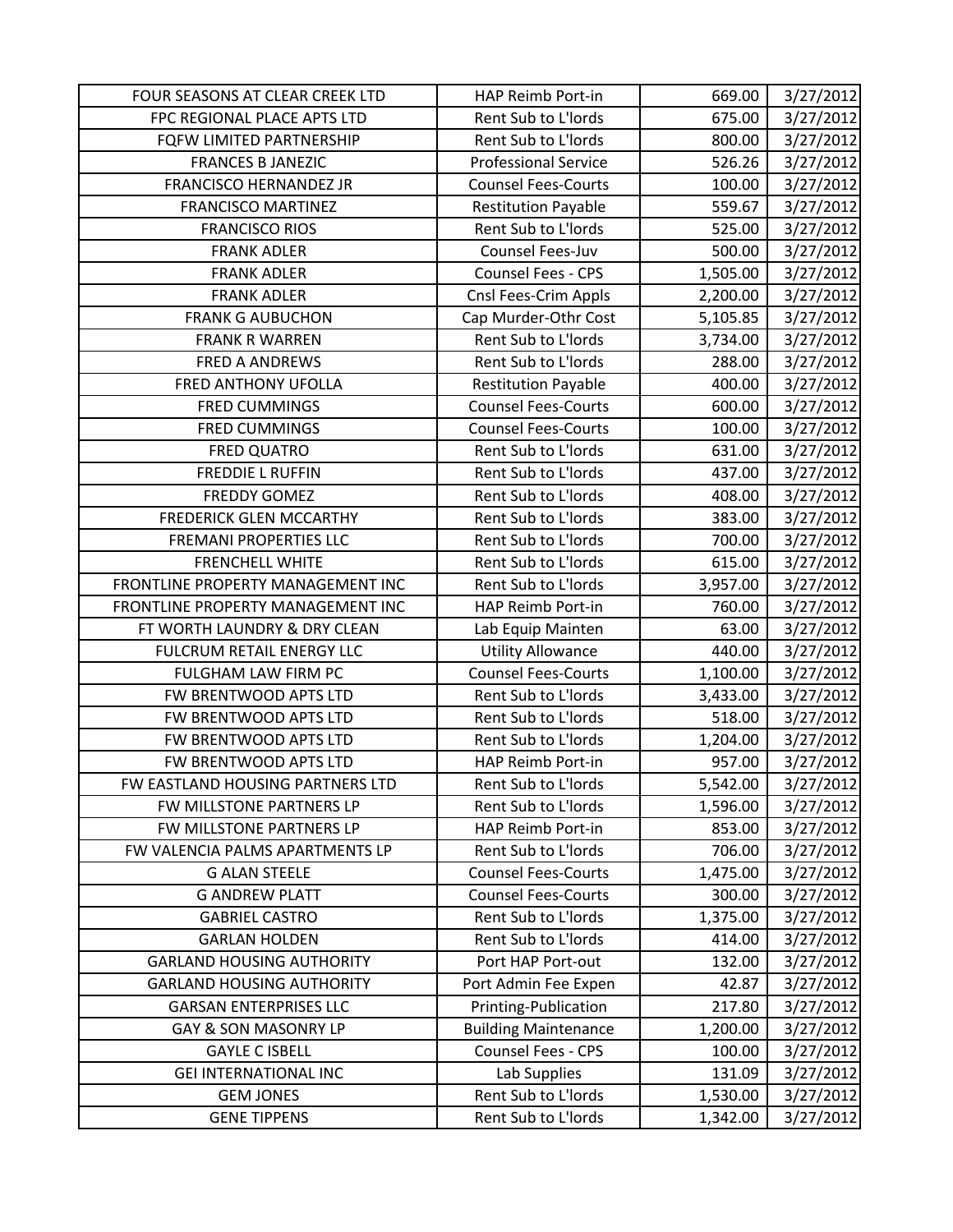| <b>GENE TIPPENS</b>                       | HAP Reimb Port-in           | 900.00   | 3/27/2012 |
|-------------------------------------------|-----------------------------|----------|-----------|
| <b>GEORGE MACKEY</b>                      | <b>Counsel Fees-Courts</b>  | 6,375.00 | 3/27/2012 |
| <b>GEORGE MACKEY</b>                      | <b>Counsel Fees-Courts</b>  | 300.00   | 3/27/2012 |
| <b>GEORGE MACKEY</b>                      | <b>Counsel Fees-Courts</b>  | 200.00   | 3/27/2012 |
| <b>GEORGE MACKEY</b>                      | <b>Counsel Fees-Courts</b>  | 525.00   | 3/27/2012 |
| <b>GEORGE R TRIMBER LAW OFFICE</b>        | <b>Counsel Fees-Courts</b>  | 425.00   | 3/27/2012 |
| <b>GEORGE W NORRIS</b>                    | Rent Sub to L'Iords         | 900.00   | 3/27/2012 |
| <b>GEORGIA DEPT OF COMMUNITY AFFAIRS</b>  | Port HAP Port-out           | 1,763.00 | 3/27/2012 |
| <b>GEORGIA DEPT OF COMMUNITY AFFAIRS</b>  | Port Admin Fee Expen        | 85.74    | 3/27/2012 |
| <b>GERMAIN ROJO</b>                       | Rent Sub to L'Iords         | 339.00   | 3/27/2012 |
| <b>GERMAINE WRIGHT</b>                    | Rent Sub to L'Iords         | 813.00   | 3/27/2012 |
| <b>GERRY LYNN INC</b>                     | Rent Sub to L'Iords         | 2,536.00 | 3/27/2012 |
| <b>GERRY LYNN INC</b>                     | Rent Sub to L'Iords         | 685.00   | 3/27/2012 |
| <b>GERRY LYNN INC</b>                     | HAP Reimb Port-in           | 750.00   | 3/27/2012 |
| <b>GES</b>                                | <b>Building Maintenance</b> | 137.99   | 3/27/2012 |
| <b>GES</b>                                | <b>Building Maintenance</b> | 276.07   | 3/27/2012 |
| <b>GES</b>                                | <b>Building Maintenance</b> | 3,507.47 | 3/27/2012 |
| <b>GES</b>                                | A/C Maint Contract          | 319.17   | 3/27/2012 |
| <b>GES</b>                                | A/C Maint Contract          | 1,969.00 | 3/27/2012 |
| <b>GES</b>                                | A/C Maint Contract          | 1,201.00 | 3/27/2012 |
| <b>GES</b>                                | A/C Maint Contract          | 155.00   | 3/27/2012 |
| <b>GES</b>                                | A/C Maint Contract          | 976.23   | 3/27/2012 |
| <b>GES</b>                                | A/C Maint Contract          | 336.33   | 3/27/2012 |
| <b>GES</b>                                | A/C Maint Contract          | 1,058.07 | 3/27/2012 |
| <b>GES</b>                                | Kitchen Maintenance         | 372.00   | 3/27/2012 |
| <b>GEXA ENERGY CORPORATION</b>            | <b>Utility Allowance</b>    | 202.00   | 3/27/2012 |
| <b>GIAN S TANWAR</b>                      | Rent Sub to L'Iords         | 3,242.00 | 3/27/2012 |
| <b>GIANT TEXAN SECURITY INVESTIGATION</b> | Investigative               | 600.00   | 3/27/2012 |
| <b>GILBERT RUSSELL ROWE</b>               | <b>Counsel Fees-Courts</b>  | 400.00   | 3/27/2012 |
| <b>GILBERT RUSSELL ROWE</b>               | <b>Counsel Fees-Courts</b>  | 450.00   | 3/27/2012 |
| <b>GILBERT RUSSELL ROWE</b>               | <b>Counsel Fees-Courts</b>  | 125.00   | 3/27/2012 |
| <b>GILBERT RUSSELL ROWE</b>               | <b>Counsel Fees-Courts</b>  | 1,375.00 | 3/27/2012 |
| <b>GILBERT RUSSELL ROWE</b>               | <b>Counsel Fees-Courts</b>  | 93.75    | 3/27/2012 |
| <b>GILLES SENSENBRENNER</b>               | Prepaid - Rent              | 8,305.02 | 3/27/2012 |
| <b>GJA INVESTMENTS LP</b>                 | Rent Sub to L'Iords         | 258.00   | 3/27/2012 |
| <b>GLAXO SMITH KLINE (GSK)</b>            | <b>Medical Supplies</b>     | 3,278.00 | 3/27/2012 |
| <b>GLAXO SMITH KLINE (GSK)</b>            | <b>Medical Supplies</b>     | 3,278.00 | 3/27/2012 |
| <b>GLEN ROSE PARK APARTMENTS</b>          | Rent Sub to L'Iords         | 3,021.00 | 3/27/2012 |
| <b>GLOBAL LANGUAGE CENTER</b>             | <b>Interpreter Fees</b>     | 190.00   | 3/27/2012 |
| <b>GLYNIS MCGINTY</b>                     | <b>Counsel Fees-Courts</b>  | 275.00   | 3/27/2012 |
| <b>GOMEZ FLOOR COVERING INC</b>           | Non-Track Const/Bldg        | 3,607.50 | 3/27/2012 |
| <b>GONY LTD</b>                           | Prepaid - Rent              | 9,450.00 | 3/27/2012 |
| <b>GORDON T ARMSTRONG</b>                 | Rent Sub to L'Iords         | 422.00   | 3/27/2012 |
| <b>GRAND PRAIRIE HOUSING ASSISTANCE</b>   | Port HAP Port-out           | 4,927.13 | 3/27/2012 |
| <b>GRAND PRAIRIE HOUSING ASSISTANCE</b>   | Port Admin Fee Expen        | 300.09   | 3/27/2012 |
| <b>GRAND PRAIRIE POLICE DEPARTMENT</b>    | Due to Other Govts          | 272.58   | 3/27/2012 |
| <b>GRANGER GROUP INC</b>                  | <b>Bonds</b>                | 71.00    | 3/27/2012 |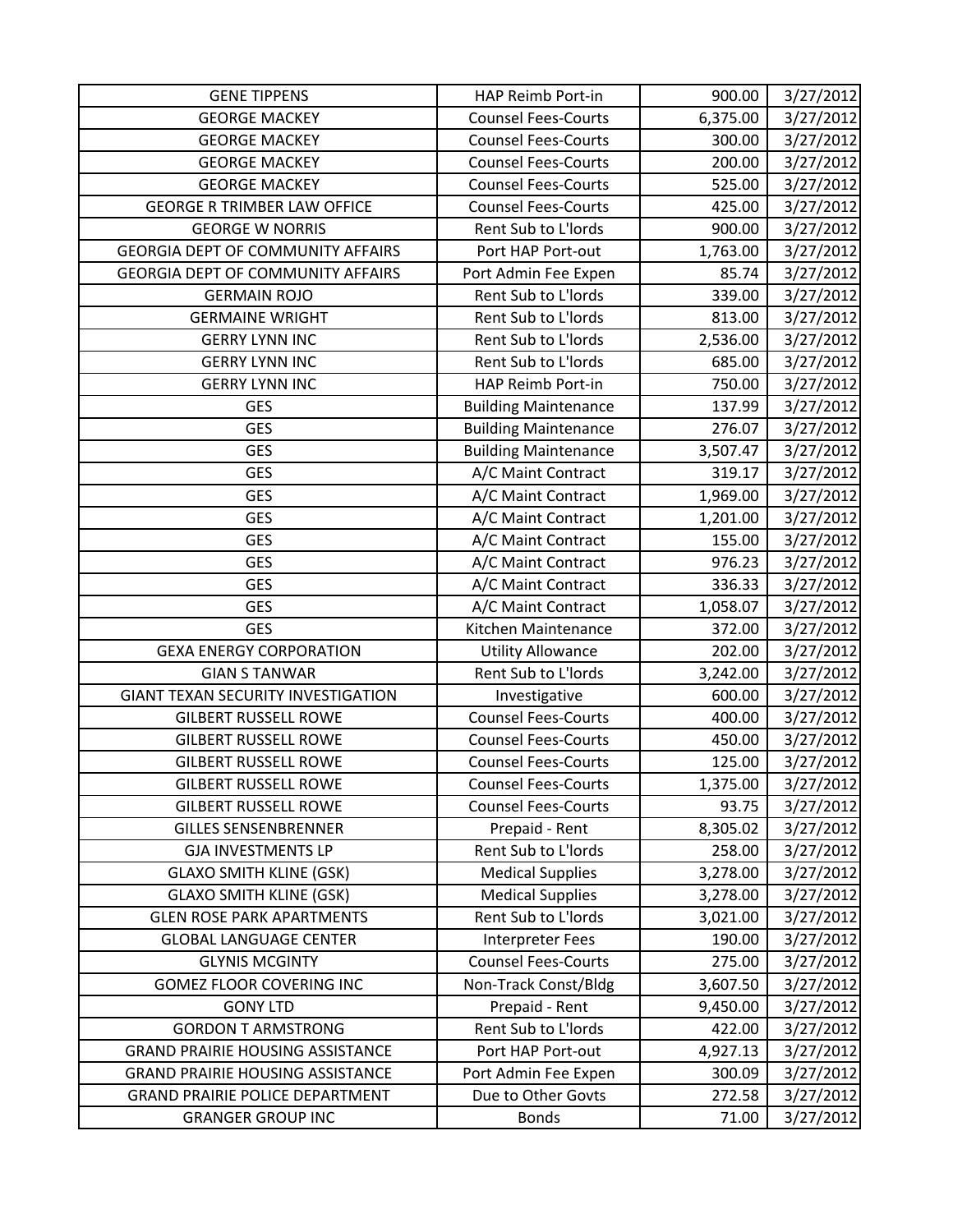| <b>GRANICUS INC</b>                    | Software Maintenance        | 52.00    | 3/27/2012 |
|----------------------------------------|-----------------------------|----------|-----------|
| <b>GRAPEVINE POLICE DEPT</b>           | Northeast Sector            | 676.41   | 3/27/2012 |
| <b>GREATEST-GEN SENIOR HOUSING LTD</b> | Rent Sub to L'Iords         | 4,405.00 | 3/27/2012 |
| <b>GREATEST-GEN SENIOR HOUSING LTD</b> | Rent Sub to L'Iords         | 376.00   | 3/27/2012 |
| <b>GREEN MOUNTAIN ENERGY COMPANY</b>   | <b>Utility Assistance</b>   | 85.00    | 3/27/2012 |
| <b>GREEN MOUNTAIN ENERGY COMPANY</b>   | <b>Utility Assistance</b>   | 84.00    | 3/27/2012 |
| <b>GREEN MOUNTAIN ENERGY COMPANY</b>   | <b>Utility Assistance</b>   | 345.35   | 3/27/2012 |
| <b>GREEN MOUNTAIN ENERGY COMPANY</b>   | <b>Utility Assistance</b>   | 46.49    | 3/27/2012 |
| <b>GREEN MOUNTAIN ENERGY COMPANY</b>   | <b>Utility Assistance</b>   | 141.46   | 3/27/2012 |
| <b>GREEN MOUNTAIN ENERGY COMPANY</b>   | <b>Utility Assistance</b>   | 236.63   | 3/27/2012 |
| <b>GREEN MOUNTAIN ENERGY COMPANY</b>   | <b>Utility Assistance</b>   | 94.14    | 3/27/2012 |
| <b>GREEN MOUNTAIN ENERGY COMPANY</b>   | <b>Utility Assistance</b>   | 178.46   | 3/27/2012 |
| <b>GREEN MOUNTAIN ENERGY COMPANY</b>   | <b>Utility Allowance</b>    | 712.00   | 3/27/2012 |
| <b>GREEN MOUNTAIN ENERGY COMPANY</b>   | HAP Reimb Port-in           | 104.00   | 3/27/2012 |
| <b>GREENWOOD MOUNT OLIVET</b>          | <b>County Burials</b>       | 350.00   | 3/27/2012 |
| <b>GREG GRAY</b>                       | <b>Counsel Fees-Courts</b>  | 1,900.00 | 3/27/2012 |
| <b>GREGG GOODWIN</b>                   | Rent Sub to L'Iords         | 725.00   | 3/27/2012 |
| <b>GREGORY S STITH</b>                 | Rent Sub to L'Iords         | 706.00   | 3/27/2012 |
| <b>GREYHOUND LINES INC</b>             | Transportation              | 100.00   | 3/27/2012 |
| Grover G Fickes                        | <b>Meeting Expenses</b>     | 69.65    | 3/27/2012 |
| Grover G Fickes                        | Travel                      | 255.33   | 3/27/2012 |
| <b>GRYPHON TRAINING GROUP INC</b>      | Education                   | 140.00   | 3/27/2012 |
| <b>GSBS BATENHORST INC</b>             | Non-Track Const/Bldg        | 525.00   | 3/27/2012 |
| <b>GT DISTRIBUTORS INC</b>             | <b>Range Supplies</b>       | 1,913.60 | 3/27/2012 |
| <b>GUADALUPE R CASTRO</b>              | Rent Sub to L'Iords         | 825.00   | 3/27/2012 |
| <b>GW OUTFITTERS LP</b>                | Supplies                    | 99.00    | 3/27/2012 |
| <b>GW OUTFITTERS LP</b>                | <b>Supplies</b>             | 198.00   | 3/27/2012 |
| <b>GW OUTFITTERS LP</b>                | <b>Supplies</b>             | 99.00    | 3/27/2012 |
| <b>GW OUTFITTERS LP</b>                | <b>Supplies</b>             | 99.00    | 3/27/2012 |
| <b>GWENDOLYN HOWARD</b>                | Rent Sub to L'Iords         | 625.00   | 3/27/2012 |
| <b>GWENDOLYN PRICE MCCOWEN</b>         | Rent Sub to L'Iords         | 561.00   | 3/27/2012 |
| <u>H KENNETH JETT</u>                  | Rent Sub to L'Iords         | 811.00   | 3/27/2012 |
| <b>HAI NGUYEN</b>                      | Prepaid - Rent              | 2,750.00 | 3/27/2012 |
| HALAWA VIEW APARTMENTS GP              | Prepaid - Rent              | 460.33   | 3/27/2012 |
| HALAWA VIEW APARTMENTS GP              | Prepaid - Rent              | 2,646.90 | 3/27/2012 |
| HALAWA VIEW APARTMENTS GP              | Prepaid - Rent              | 2,646.90 | 3/27/2012 |
| HALO BRANDED SOLUTIONS INC             | Health Promo Pgrm           | 989.61   | 3/27/2012 |
| HALO BRANDED SOLUTIONS INC             | <b>Bedding and Clothing</b> | 347.00   | 3/27/2012 |
| HALTOM CITY POLICE DEPARTMENT          | Northeast Sector            | 1,325.43 | 3/27/2012 |
| HALTOM MIDDLE SCHOOL                   | <b>Restitution Payable</b>  | 200.00   | 3/27/2012 |
| HAMID JAY ASKARI                       | Rent Sub to L'Iords         | 485.00   | 3/27/2012 |
| <b>HAMID JAY ASKARI</b>                | HAP Reimb Port-in           | 1,000.00 | 3/27/2012 |
| HAMIDA A ABDAL-KHALLAQ INC             | <b>Counsel Fees-Courts</b>  | 550.00   | 3/27/2012 |
| HAMMOND HOUSING AUTHORITY              | Port HAP Port-out           | 562.00   | 3/27/2012 |
| HAMMOND HOUSING AUTHORITY              | Port Admin Fee Expen        | 42.87    | 3/27/2012 |
| <b>HANNAH ISAACS</b>                   | Rent Sub to L'Iords         | 637.00   | 3/27/2012 |
| HAO WEI HSU                            | Rent Sub to L'Iords         | 900.00   | 3/27/2012 |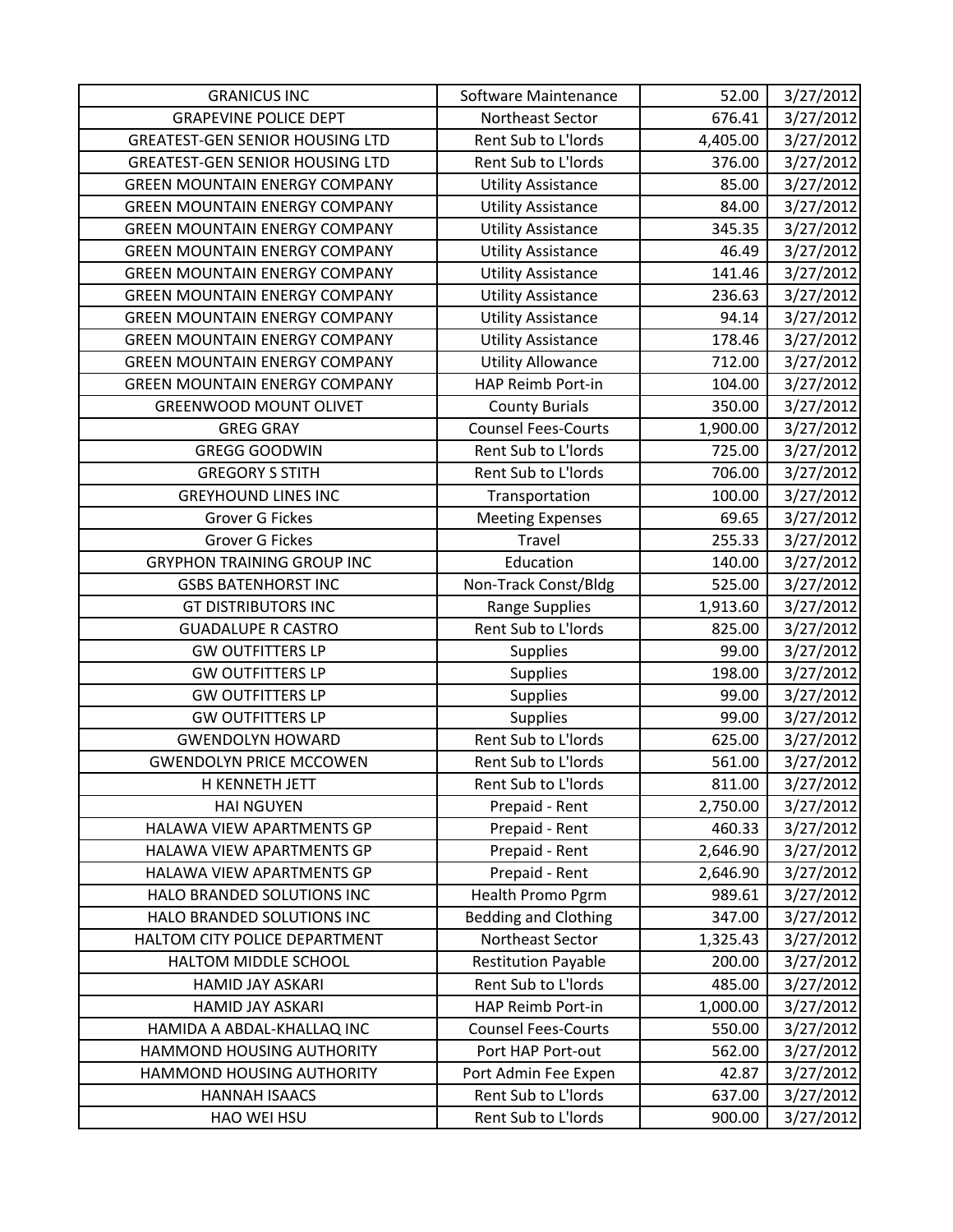| <b>HAPPY HABITATS LLC</b>           | Rent Sub to L'Iords         | 1,696.00  | 3/27/2012 |
|-------------------------------------|-----------------------------|-----------|-----------|
| <b>HAPPY HABITATS LLC</b>           | Rent Sub to L'Iords         | 401.00    | 3/27/2012 |
| <b>HAPPY HABITATS LLC</b>           | Rent Sub to L'Iords         | 649.00    | 3/27/2012 |
| HARDIN MORTGAGE COMPANY INC         | Rent Sub to L'Iords         | 888.00    | 3/27/2012 |
| <b>HARDY DIAGNOSTICS</b>            | Lab Supplies                | 114.47    | 3/27/2012 |
| <b>HARMONY VITACCO</b>              | Rent Sub to L'Iords         | 775.00    | 3/27/2012 |
| HAROLD R & JOYCE SCHATZ REV TRUST   | Rent Sub to L'Iords         | 715.00    | 3/27/2012 |
| HARRELL WOODARD                     | Rent Sub to L'Iords         | 329.00    | 3/27/2012 |
| HARRY HARRIS, III                   | <b>Counsel Fees-Courts</b>  | 200.00    | 3/27/2012 |
| HART INTERCIVIC INC                 | <b>Computer Maintenance</b> | 7,454.00  | 3/27/2012 |
| <b>HAZELNUT LLC</b>                 | Rent Sub to L'Iords         | 310.00    | 3/27/2012 |
| HD SUPPLY CONSTRUCTION SUPPLY LTD   | Field Equip&Supplies        | 40.00     | 3/27/2012 |
| HDC FOREST HILL LIMITED PARTNERSHIP | Rent Sub to L'Iords         | 7,083.00  | 3/27/2012 |
| HDC FOREST HILL LIMITED PARTNERSHIP | Rent Sub to L'Iords         | 1,568.00  | 3/27/2012 |
| HDC FOREST HILL LIMITED PARTNERSHIP | HAP Reimb Port-in           | 546.00    | 3/27/2012 |
| HEALTHSMART BENEFIT SOLUTIONS INC   | Vision                      | 20,911.39 | 3/27/2012 |
| HEALTHSMART BENEFIT SOLUTIONS INC   | Vision                      | 2,511.45  | 3/27/2012 |
| HEALTHY LIFE GOALS LLC              | Rent Sub to L'Iords         | 1,719.00  | 3/27/2012 |
| HEARTLAND ASPHALT MATERIALS INC     | Asphalt-Liquid              | 2,691.30  | 3/27/2012 |
| <b>HEARTLAND SERVICES INC</b>       | Radio Serv-Non Contr        | 340.98    | 3/27/2012 |
| <b>HEATHER LARSEN</b>               | Rent Sub to L'Iords         | 700.00    | 3/27/2012 |
| <b>HEATHER YVONNE OGIER</b>         | Counsel Fees-Juv            | 200.00    | 3/27/2012 |
| <b>HEATHER YVONNE OGIER</b>         | Cnsl Fees-Fam Drg Ct        | 100.00    | 3/27/2012 |
| <b>HECTOR FUENTES</b>               | <b>Professional Service</b> | 2,616.00  | 3/27/2012 |
| <b>HEIDELBERG USA INC</b>           | <b>Equipment Maint</b>      | 440.47    | 3/27/2012 |
| <b>HELBING'S MOBIL SERVICE</b>      | Central Garage Inv          | 54.25     | 3/27/2012 |
| <b>HELLO DIRECT</b>                 | Equipment                   | 295.20    | 3/27/2012 |
| HEMPHILL SAMARITAN LP               | Rent Sub to L'Iords         | 117.00    | 3/27/2012 |
| <b>HENDERSON R PALMER</b>           | Rent Sub to L'Iords         | 885.00    | 3/27/2012 |
| HENDRICKS, WEATHERS & JEFFERSON PC  | <b>Counsel Fees-Courts</b>  | 800.00    | 3/27/2012 |
| HENYA DIRECT LLC                    | Volunteer Program           | 2,241.75  | 3/27/2012 |
| HERITAGE PARK VISTA HOUSING PARTNER | Rent Sub to L'Iords         | 348.00    | 3/27/2012 |
| HERITAGE PARK VISTA HOUSING PARTNER | HAP Reimb Port-in           | 260.00    | 3/27/2012 |
| <b>HERKIM LIMITED</b>               | Rent Sub to L'Iords         | 408.00    | 3/27/2012 |
| HHA INVESTORS LLC                   | Rent Sub to L'Iords         | 5,495.00  | 3/27/2012 |
| HHA INVESTORS LLC                   | Rent Sub to L'Iords         | 1,874.00  | 3/27/2012 |
| HHA INVESTORS LLC                   | Rent Sub to L'Iords         | 1,683.00  | 3/27/2012 |
| <b>HIRAM BODON</b>                  | <b>Counsel Fees-Courts</b>  | 200.00    | 3/27/2012 |
| HI-WAY EQUIPMENT COMPANY LLC        | Parts and Supplies          | 1,276.85  | 3/27/2012 |
| <b>HIXLO LTD</b>                    | Rent Sub to L'Iords         | 516.00    | 3/27/2012 |
| HM TRAVEL LLC                       | Rent Sub to L'Iords         | 1,114.00  | 3/27/2012 |
| HM TRAVEL LLC                       | HAP Reimb Port-in           | 2,162.00  | 3/27/2012 |
| HOA THI VU                          | Rent Sub to L'Iords         | 842.00    | 3/27/2012 |
| <b>HOANG NGUYEN</b>                 | Rent Sub to L'Iords         | 361.00    | 3/27/2012 |
| <b>HOBART SERVICE</b>               | Kitchen Maintenance         | 263.45    | 3/27/2012 |
| HOLIDAY INN SOUTH BROADWAY          | Education                   | 195.50    | 3/27/2012 |
| HOLLIS SLOAN GST EXEMPT TRUST       | Rent Sub to L'Iords         | 625.00    | 3/27/2012 |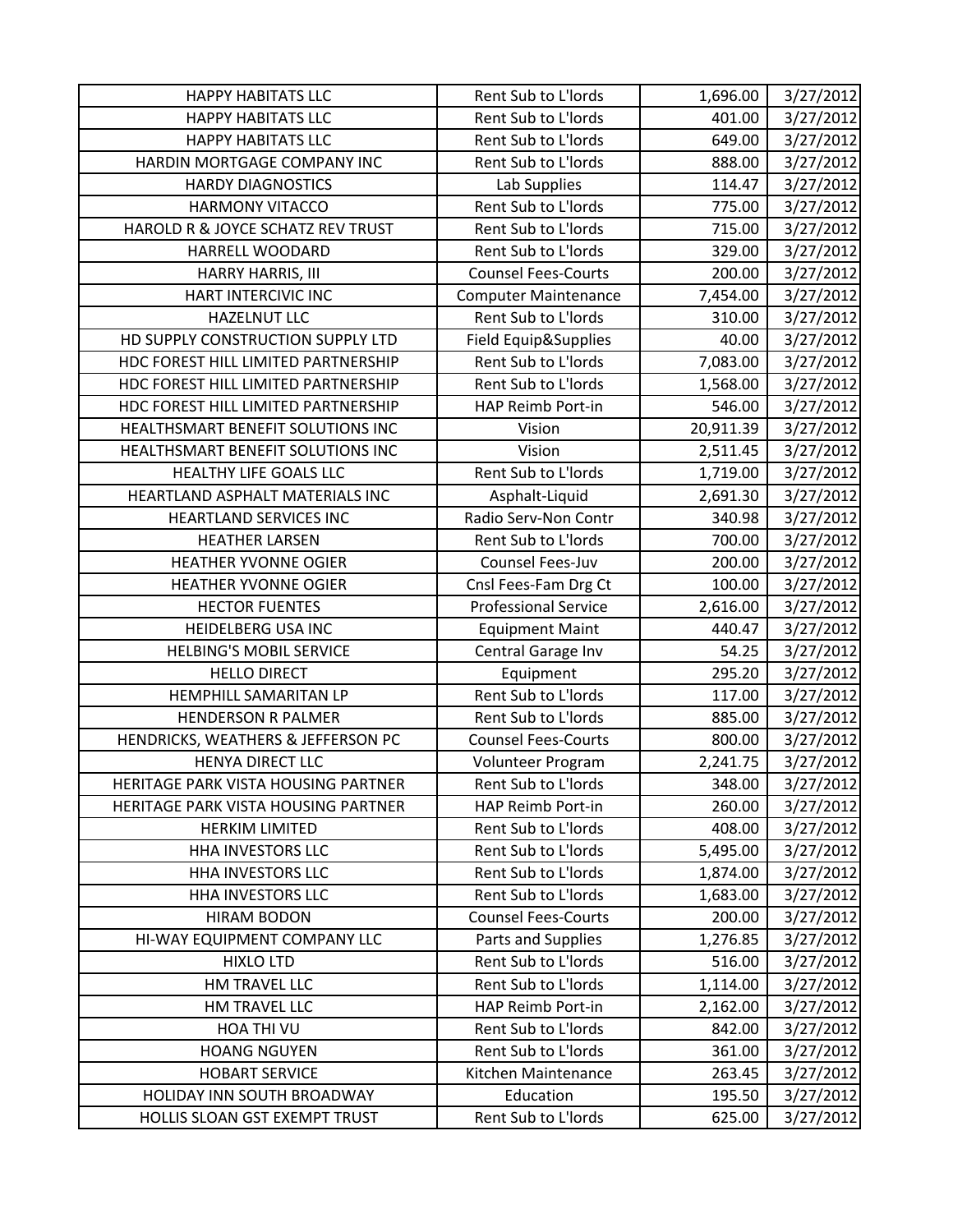| HOLLIS SLOAN GST EXEMPT TRUST        | HAP Reimb Port-in           | 625.00     | 3/27/2012 |
|--------------------------------------|-----------------------------|------------|-----------|
| HOLLIS SLOAN NON-GST EXEMPT TRUST    | Rent Sub to L'Iords         | 550.00     | 3/27/2012 |
| <b>HOLLY ANN ROSS</b>                | <b>Professional Service</b> | 2,514.80   | 3/27/2012 |
| HOLLY JERILYN GONZALEZ               | HAP Reimb Port-in           | 821.00     | 3/27/2012 |
| HOME TEX ENTERPRISES LLC             | Rent Sub to L'Iords         | 1,000.00   | 3/27/2012 |
| HOME TOWNE AT MATADOR RANCH LP       | Rent Sub to L'Iords         | 5,248.00   | 3/27/2012 |
| HOME TOWNE AT MATADOR RANCH LP       | Rent Sub to L'Iords         | 528.00     | 3/27/2012 |
| HOME TOWNE AT MATADOR RANCH LP       | HAP Reimb Port-in           | 524.00     | 3/27/2012 |
| HOMES OF PARKER COMMONS              | Rent Sub to L'Iords         | 563.00     | 3/27/2012 |
| HOMES OF PARKER COMMONS              | Rent Sub to L'Iords         | 1,451.00   | 3/27/2012 |
| HOMES OF PARKER COMMONS              | Rent Sub to L'Iords         | 319.00     | 3/27/2012 |
| HOMETEX AFW LLC                      | Rent Sub to L'Iords         | (1,059.00) | 3/27/2012 |
| HOMETEX AFW LLC                      | Rent Sub to L'Iords         | (629.00)   | 3/27/2012 |
| HOMETEX AFW LLC                      | Rent Sub to L'Iords         |            | 3/27/2012 |
| HOMETEX AFW LLC                      | Rent Sub to L'Iords         | 2,140.00   | 3/27/2012 |
| <b>HOUSING AUTHORITY</b>             | Port HAP Port-out           | 3,184.00   | 3/27/2012 |
| <b>HOUSING AUTHORITY</b>             | Port Admin Fee Expen        | 257.22     | 3/27/2012 |
| HOUSING AUTHORITY OF COLLEGE PARK    | Port HAP Port-out           | 730.00     | 3/27/2012 |
| HOUSING AUTHORITY OF COLLEGE PARK    | Port Admin Fee Expen        | 42.87      | 3/27/2012 |
| HOUSING AUTHORITY OF NEW ORLEANS     | Port HAP Port-out           | 6,452.00   | 3/27/2012 |
| HOUSING AUTHORITY OF NEW ORLEANS     | Port Admin Fee Expen        | 300.09     | 3/27/2012 |
| HOUSING AUTHORITY OF NEWNAN          | Port HAP Port-out           | 801.00     | 3/27/2012 |
| HOUSING AUTHORITY OF NEWNAN          | Port Admin Fee Expen        | 42.87      | 3/27/2012 |
| HOUSING AUTHORITY OF THE CITY OF     | Port HAP Port-out           | 1,078.00   | 3/27/2012 |
| HOUSING AUTHORITY OF THE CITY OF     | Port Admin Fee Expen        | 85.74      | 3/27/2012 |
| <b>HUGH L ROBERTS JR</b>             | Rent Sub to L'Iords         | 118.00     | 3/27/2012 |
| HUMPHREY & ASSOCIATES INC            | <b>Building Maintenance</b> | 1,215.00   | 3/27/2012 |
| HUMPHREY & ASSOCIATES INC            | <b>Building Maintenance</b> | 4,169.00   | 3/27/2012 |
| HUNTINGTON PLACE APARTMENTS LTD      | Rent Sub to L'Iords         | 753.00     | 3/27/2012 |
| HUNTINGTON PLACE APARTMENTS LTD      | Rent Sub to L'Iords         | 821.00     | 3/27/2012 |
| HURST POLICE DEPARTMENT              | Northeast Sector            | 676.41     | 3/27/2012 |
| HURST-JEREMIAH 29:11 LP              | Rent Sub to L'Iords         | 5,098.00   | 3/27/2012 |
| HURST-JEREMIAH 29:11 LP              | Rent Sub to L'Iords         | 1,584.00   | 3/27/2012 |
| HURST-JEREMIAH 29:11 LP              | HAP Reimb Port-in           | 631.00     | 3/27/2012 |
| <b>HYDN P VALES</b>                  | Rent Sub to L'Iords         | 951.00     | 3/27/2012 |
| HYDRADYNE LLC                        | <b>Building Maintenance</b> | 82.04      | 3/27/2012 |
| IAAI-INTL ASSOC ARSON INVESTIGATORS  | Dues                        | 35.00      | 3/27/2012 |
| ICS                                  | Sheriff Inventory           | 801.60     | 3/27/2012 |
| <b>IDEAL FIRE &amp; SECURITY LLC</b> | <b>Building Maintenance</b> | 14,146.73  | 3/27/2012 |
| <b>IMAD FATEN DAOUK</b>              | Rent Sub to L'Iords         | 785.00     | 3/27/2012 |
| INDEPENDENT ENVIRONMENTAL SERV       | <b>Building Maintenance</b> | 88.60      | 3/27/2012 |
| INDEPENDENT ENVIRONMENTAL SERV       | <b>Building Maintenance</b> | 75.49      | 3/27/2012 |
| INDEPENDENT ENVIRONMENTAL SERV       | Disposal Service            | 220.00     | 3/27/2012 |
| INDEPENDENT ENVIRONMENTAL SERV       | <b>Disposal Service</b>     | 520.00     | 3/27/2012 |
| INDEPENDENT ENVIRONMENTAL SERV       | <b>Disposal Service</b>     | 264.00     | 3/27/2012 |
| INDEPENDENT ENVIRONMENTAL SERV       | <b>Disposal Service</b>     | 220.00     | 3/27/2012 |
| INDEPENDENT ENVIRONMENTAL SERV       | <b>Disposal Service</b>     | 763.00     | 3/27/2012 |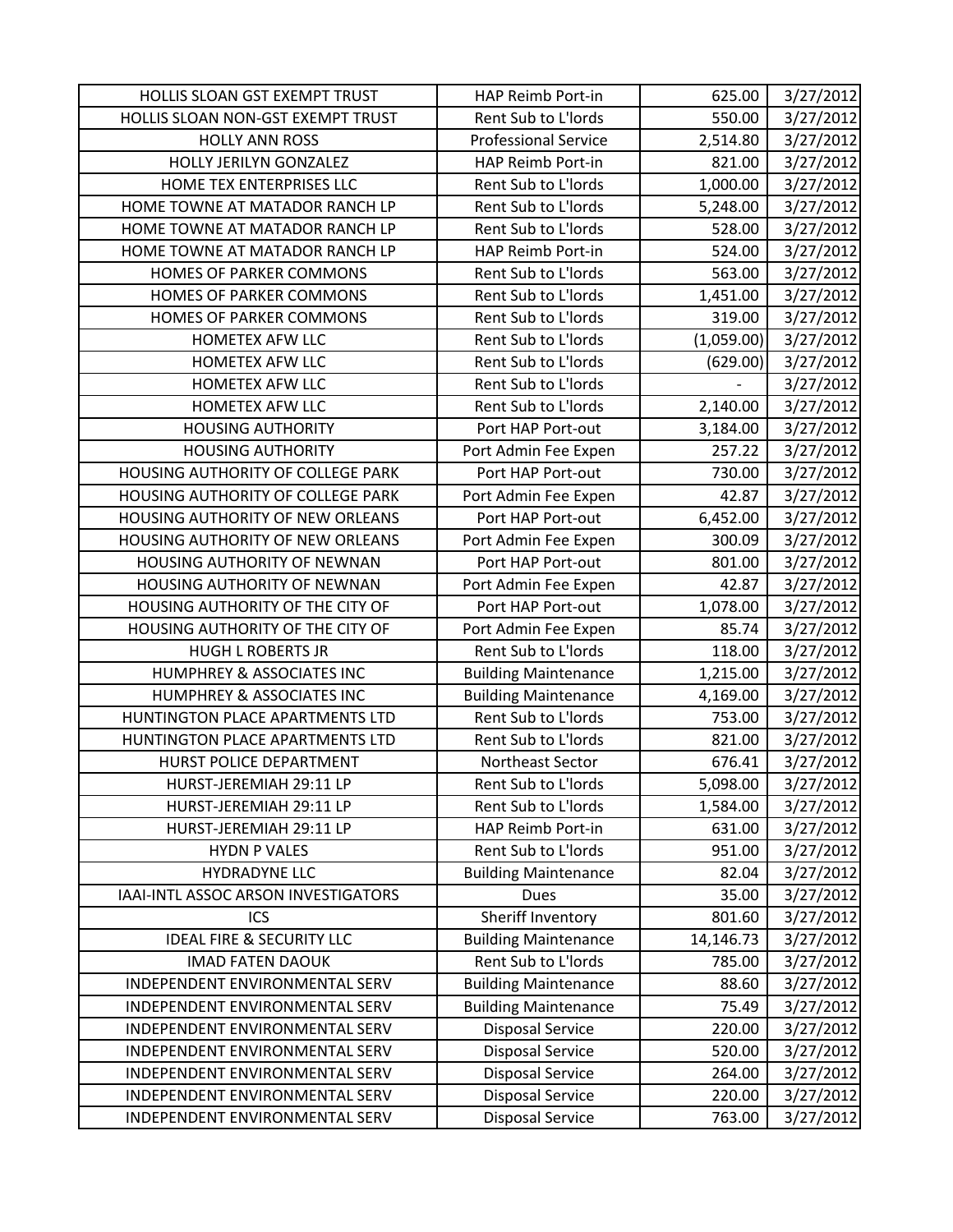| INDEPENDENT ENVIRONMENTAL SERV      | <b>Disposal Service</b>     | 400.00    | 3/27/2012 |
|-------------------------------------|-----------------------------|-----------|-----------|
| <b>INDUSTRIAL POWER ISUZU TRUCK</b> | Central Garage Inv          | 3,187.37  | 3/27/2012 |
| <b>INLAND TRUCK PARTS CO</b>        | Parts and Supplies          | 443.81    | 3/27/2012 |
| <b>INLAND TRUCK PARTS CO</b>        | Parts and Supplies          | 72.45     | 3/27/2012 |
| <b>INLAND TRUCK PARTS CO</b>        | Parts and Supplies          | 937.36    | 3/27/2012 |
| INTEGRATED DNA TECHNOLOGIES         | Lab Supplies                | 282.40    | 3/27/2012 |
| INTEGRATED FORENSIC LAB INC         | <b>Expert Witness Serv</b>  | 13,477.29 | 3/27/2012 |
| INTERLINGUA INTERNATIONAL INC       | Interpreter Fees            | 20.00     | 3/27/2012 |
| INTERNATIONAL RIGHT OF WAY ASSOC    | Education                   | 475.00    | 3/27/2012 |
| INTERSTATE BATTERY OF FT WORTH      | Central Garage Inv          | 722.60    | 3/27/2012 |
| INTERSTATE BATTERY OF FT WORTH      | Central Garage Inv          | (80.00)   | 3/27/2012 |
| <b>INX LLC</b>                      | Non-Track Equipment         | 1,231.64  | 3/27/2012 |
| <b>INX LLC</b>                      | <b>Professional Service</b> | 165.40    | 3/27/2012 |
| <b>INX LLC</b>                      | Non-Track Equipment         | 552.23    | 3/27/2012 |
| <b>IRONWOOD RANCH TOWNHOMES LP</b>  | Rent Sub to L'Iords         | 12,044.00 | 3/27/2012 |
| <b>IRONWOOD RANCH TOWNHOMES LP</b>  | Rent Sub to L'Iords         | 748.00    | 3/27/2012 |
| <b>IRONWOOD RANCH TOWNHOMES LP</b>  | HAP Reimb Port-in           | 2,135.00  | 3/27/2012 |
| <b>IRVING HOLDINGS INC</b>          | Transportation              | 80.45     | 3/27/2012 |
| <b>IRVING HOLDINGS INC</b>          | Transportation              | 111.45    | 3/27/2012 |
| <b>IRVING HOLDINGS INC</b>          | Transportation              | 669.30    | 3/27/2012 |
| <b>IRVING INVESTMENTS LTD</b>       | Rent Sub to L'Iords         | 721.00    | 3/27/2012 |
| IRVING WEST BUILDING CO., INC       | Rent Sub to L'Iords         | 698.00    | 3/27/2012 |
| IRVING WEST BUILDING CO., INC       | HAP Reimb Port-in           | 553.00    | 3/27/2012 |
| IRWA - INTERNATIONAL RIGHT OF       | Education                   | 115.00    | 3/27/2012 |
| <b>ISAAC JONES</b>                  | Rent Sub to L'Iords         | 671.00    | 3/27/2012 |
| <b>ISAAC PIEDRA</b>                 | Rent Sub to L'Iords         | 1,014.00  | 3/27/2012 |
| <b>ISABEL R OCHOA</b>               | Rent Sub to L'Iords         | 911.00    | 3/27/2012 |
| J A SEXAUER                         | <b>Building Maintenance</b> | 157.71    | 3/27/2012 |
| J A SEXAUER                         | <b>Building Maintenance</b> | 396.87    | 3/27/2012 |
| J A SEXAUER                         | <b>Building Maintenance</b> | 330.76    | 3/27/2012 |
| J A SEXAUER                         | <b>Building Maintenance</b> | (24.93)   | 3/27/2012 |
| J A SEXAUER                         | <b>Building Maintenance</b> | 976.11    | 3/27/2012 |
| J A SEXAUER                         | <b>Building Maintenance</b> | 332.99    | 3/27/2012 |
| J A SEXAUER                         | <b>Building Maintenance</b> | 272.83    | 3/27/2012 |
| J A SEXAUER                         | <b>Building Maintenance</b> | 219.54    | 3/27/2012 |
| <b>J ANTHONY SMITH</b>              | Rent Sub to L'Iords         | 948.00    | 3/27/2012 |
| J H LADD                            | Investigative               | 364.50    | 3/27/2012 |
| <b>J MASON PROPERTIES LLC</b>       | Rent Sub to L'Iords         | 859.00    | 3/27/2012 |
| <b>J STEVEN BUSH</b>                | <b>Counsel Fees-Courts</b>  | 610.00    | 3/27/2012 |
| <b>J STEVEN BUSH</b>                | <b>Counsel Fees-Courts</b>  | 100.00    | 3/27/2012 |
| <b>J STEVEN BUSH</b>                | <b>Counsel Fees-Courts</b>  | 600.00    | 3/27/2012 |
| JABBERCOMM INC                      | <b>Supplies</b>             | 224.96    | 3/27/2012 |
| <b>JACK B ADAMS</b>                 | Rent Sub to L'Iords         | 871.00    | 3/27/2012 |
| JACK G DUFFY, JR.                   | <b>Counsel Fees-Courts</b>  | 400.00    | 3/27/2012 |
| <b>JACK HENSON JR</b>               | Rent Sub to L'Iords         | 795.00    | 3/27/2012 |
| <b>JACK L CASE</b>                  | Rent Sub to L'Iords         | 510.00    | 3/27/2012 |
| JACK L HINES JR                     | <b>Building Maintenance</b> | 485.00    | 3/27/2012 |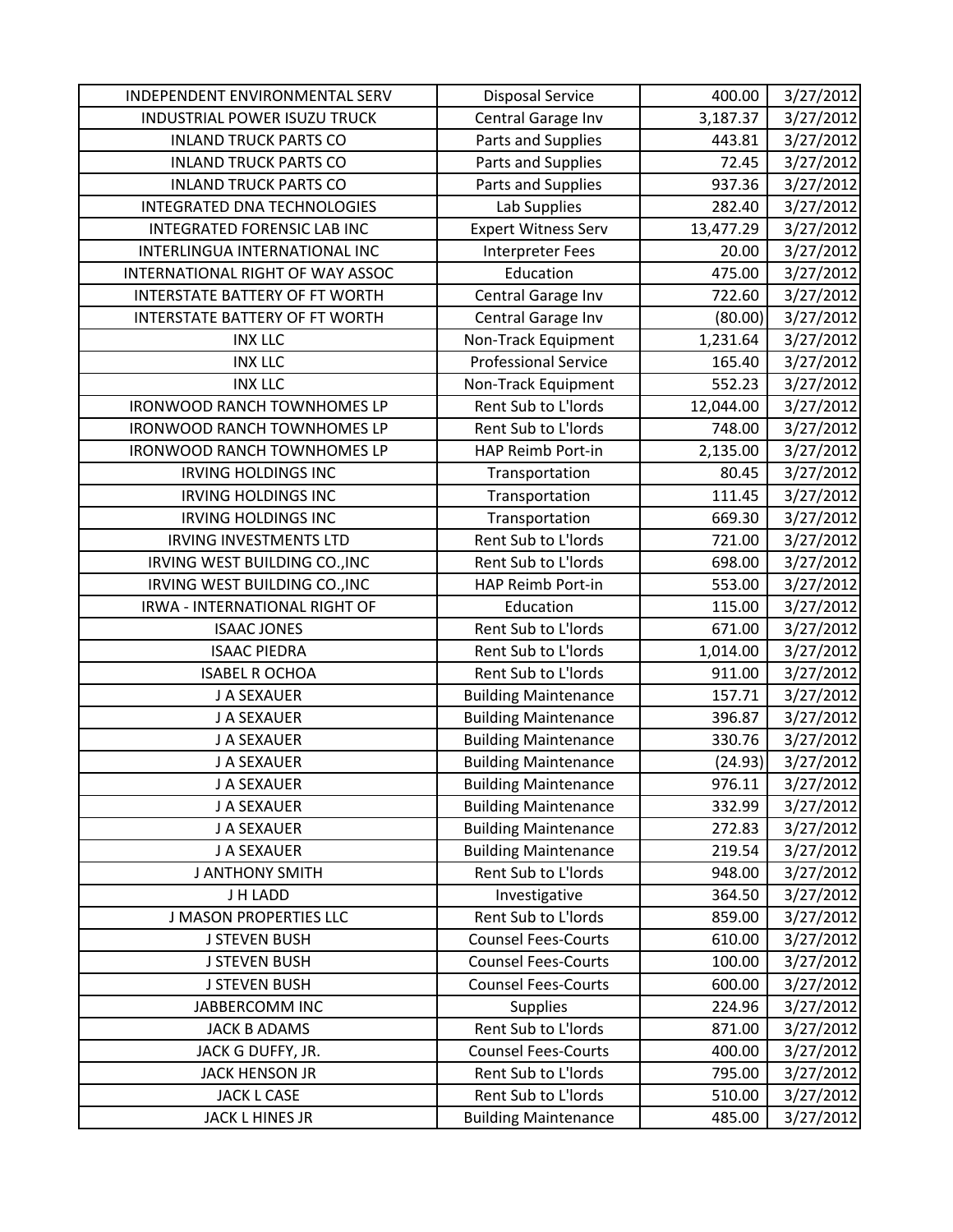| JACK L HINES JR               | <b>Building Maintenance</b> | 452.00   | 3/27/2012 |
|-------------------------------|-----------------------------|----------|-----------|
| <b>JACK T MILLER</b>          | Rent Sub to L'Iords         | 373.00   | 3/27/2012 |
| <b>JACQUELINE LEE</b>         | Rent Sub to L'Iords         | 956.00   | 3/27/2012 |
| <b>JAMES D RENFORTH II</b>    | <b>Counsel Fees-Courts</b>  | 125.00   | 3/27/2012 |
| <b>JAMES DALE ERWIN</b>       | Rent Sub to L'Iords         | 995.00   | 3/27/2012 |
| JAMES F CZACH JR              | Rent Sub to L'Iords         | 433.00   | 3/27/2012 |
| <b>JAMES MASEK</b>            | Counsel Fees - CPS          | 405.00   | 3/27/2012 |
| <b>JAMES MCNEILL</b>          | Rent Sub to L'Iords         | 601.00   | 3/27/2012 |
| <b>JAMES MICHAEL GALLEGOS</b> | Rent Sub to L'Iords         | 536.00   | 3/27/2012 |
| <b>JAMES MOORE</b>            | <b>Counsel Fees-Courts</b>  | 400.00   | 3/27/2012 |
| <b>JAMES OTIS CATES</b>       | <b>Professional Service</b> | 1,970.55 | 3/27/2012 |
| <b>JAMES P CAVANAUGH</b>      | Rent Sub to L'Iords         | 800.00   | 3/27/2012 |
| JAMES PUBLISHING CO           | Law Books                   | 87.94    | 3/27/2012 |
| <b>JAMES PUBLISHING CO</b>    | Law Books                   | 527.64   | 3/27/2012 |
| <b>JAMES R HUDSON</b>         | Rent Sub to L'Iords         | 574.00   | 3/27/2012 |
| <b>JAMES R LAMPIN</b>         | Rent Sub to L'Iords         | 565.00   | 3/27/2012 |
| <b>JAMES R WILSON</b>         | <b>Counsel Fees-Courts</b>  | 230.00   | 3/27/2012 |
| <b>JAMES R WILSON</b>         | <b>Counsel Fees-Courts</b>  | 600.00   | 3/27/2012 |
| <b>JAMES S DENNIS</b>         | Rent Sub to L'Iords         | 1,540.00 | 3/27/2012 |
| <b>JAMES WIGEN</b>            | Rent Sub to L'Iords         | 764.00   | 3/27/2012 |
| <b>JAMIE L TAYLOR</b>         | <b>Counsel Fees-Courts</b>  | 300.00   | 3/27/2012 |
| <b>JANA KAY BRAVO</b>         | <b>Professional Service</b> | 1,403.36 | 3/27/2012 |
| <b>JANA KAY BRAVO</b>         | Reporter's Records          | 4,804.00 | 3/27/2012 |
| <b>JANA KAY BRAVO</b>         | Reporter's Records          | 1,240.00 | 3/27/2012 |
| JANE LANE APARTMENTS LLC      | Rent Sub to L'Iords         | 2,817.00 | 3/27/2012 |
| <b>JANET S O'NEIL</b>         | <b>Counsel Fees - CPS</b>   | 912.50   | 3/27/2012 |
| <b>JANICE F STEWART</b>       | Rent Sub to L'Iords         | 597.00   | 3/27/2012 |
| <b>JARC ASSOCIATES</b>        | Rent Sub to L'Iords         | 879.00   | 3/27/2012 |
| <b>JARC ASSOCIATES</b>        | HAP Reimb Port-in           | 800.00   | 3/27/2012 |
| <b>JASON A STEWART</b>        | Rent Sub to L'Iords         | 495.00   | 3/27/2012 |
| JAVONNA L TUNSTALL            | Rent Sub to L'Iords         | 772.00   | 3/27/2012 |
| JAY GILBERT CABALLERO         | <b>Counsel Fees-Courts</b>  | 650.00   | 3/27/2012 |
| JAY GILBERT CABALLERO         | <b>Counsel Fees-Courts</b>  | 175.00   | 3/27/2012 |
| JAY GILBERT CABALLERO         | <b>Counsel Fees-Courts</b>  | 150.00   | 3/27/2012 |
| <b>JAY HAMDAN</b>             | Interpreter Fees            | 210.00   | 3/27/2012 |
| <b>JAYDEN GRAPHICS INC</b>    | <b>Voting Supplies</b>      | 5,521.45 | 3/27/2012 |
| JBS TRADING INTERNATIONAL INC | Food                        | 78.00    | 3/27/2012 |
| <b>JEANIE MORRIS</b>          | <b>Professional Service</b> | 1,227.94 | 3/27/2012 |
| <b>JEFF NEALE</b>             | Rent Sub to L'Iords         | 968.00   | 3/27/2012 |
| <b>JEFF NEALE</b>             | HAP Reimb Port-in           | 1,723.00 | 3/27/2012 |
| JEFFERY D KING SR             | Rent Sub to L'Iords         | 469.00   | 3/27/2012 |
| JEFFERY DAVID BONCEK          | <b>Counsel Fees-Courts</b>  | 100.00   | 3/27/2012 |
| <b>JEFFREY A HOKE</b>         | Rent Sub to L'Iords         | 813.00   | 3/27/2012 |
| JEFFREY ALAN BROWN            | <b>Professional Service</b> | 1,984.19 | 3/27/2012 |
| JEFFREY GLEN GRIGSBY          | <b>Professional Service</b> | 3,000.00 | 3/27/2012 |
| JEFFREY L QUICK               | Rent Sub to L'Iords         | 432.00   | 3/27/2012 |
| JEFFREY S STEWART PC          | <b>Counsel Fees-Courts</b>  | 200.00   | 3/27/2012 |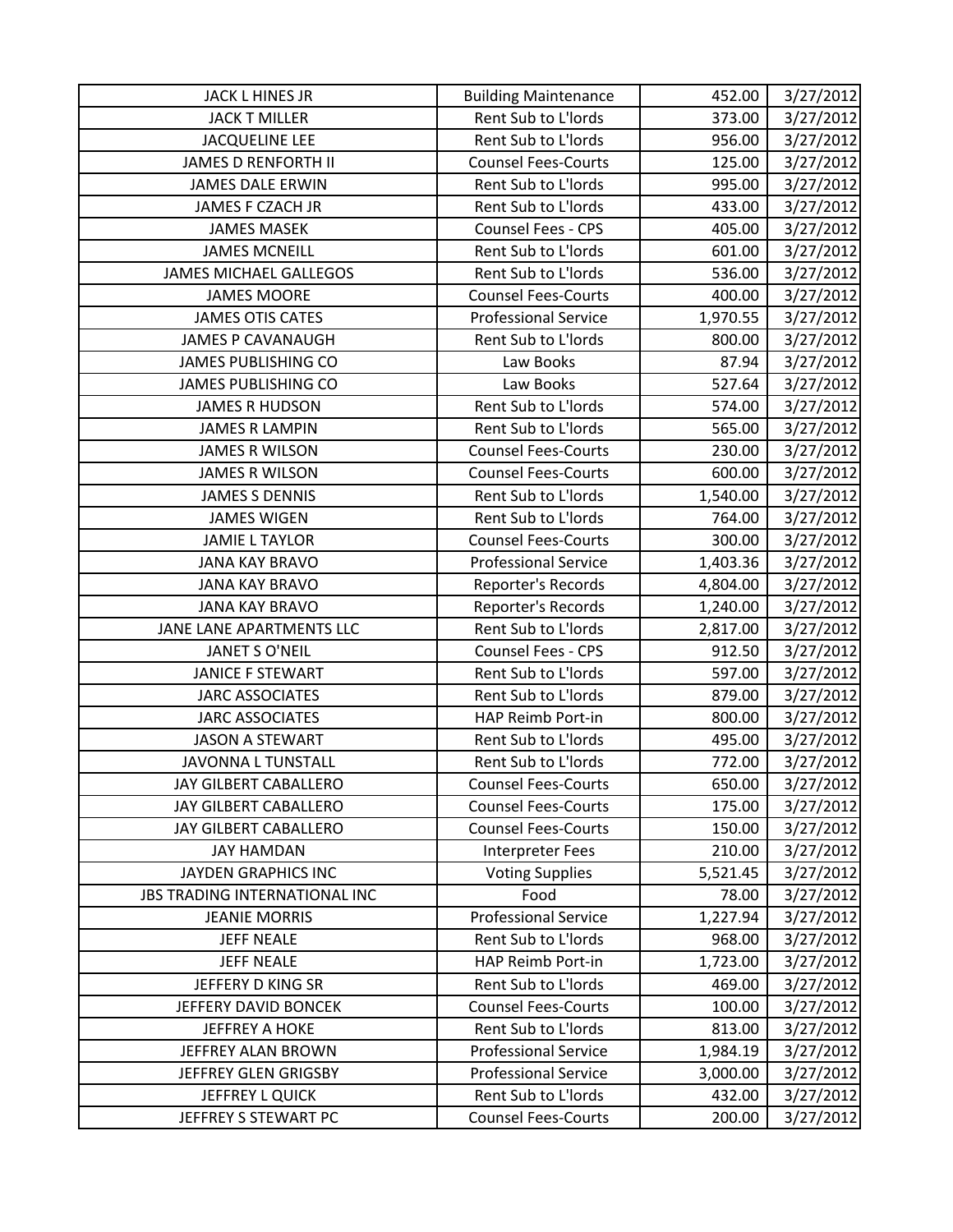| <b>JENNIE R DUKE</b>            | <b>Counsel Fees-Courts</b>  | 250.00    | 3/27/2012 |
|---------------------------------|-----------------------------|-----------|-----------|
| <b>JENNIFER BOATRIGHT</b>       | Rent Sub to L'Iords         | 841.00    | 3/27/2012 |
| <b>JENNIFER TRAN</b>            | Rent Sub to L'Iords         | 1,050.00  | 3/27/2012 |
| <b>JEROLD S MOORE</b>           | Rent Sub to L'Iords         | 865.00    | 3/27/2012 |
| <b>JERRY A WINN</b>             | Rent Sub to L'Iords         | 821.00    | 3/27/2012 |
| <b>JERRY L BOYETT</b>           | Rent Sub to L'Iords         | 726.00    | 3/27/2012 |
| JERRY NELSON JENKINS            | Rent Sub to L'Iords         | 338.00    | 3/27/2012 |
| <b>JERRY PIERCE</b>             | Rent Sub to L'Iords         | 601.00    | 3/27/2012 |
| <b>JERRY W WOODLOCK</b>         | Travel                      | 774.08    | 3/27/2012 |
| <b>JERRY WALKER</b>             | <b>Counsel Fees-Courts</b>  | 575.00    | 3/27/2012 |
| <b>JESSE L MORRIS</b>           | Rent Sub to L'Iords         | 686.00    | 3/27/2012 |
| <b>JESUS NEVAREZ</b>            | Counsel Fees-Juv            | 100.00    | 3/27/2012 |
| <b>JESUS NEVAREZ</b>            | Counsel Fees - CPS          | 300.00    | 3/27/2012 |
| JIM BEARDEN AND ASSOCIATES PLLC | <b>Counsel Fees - CPS</b>   | 712.50    | 3/27/2012 |
| JIM BEARDEN AND ASSOCIATES PLLC | Cnsl Fees-Fam Drg Ct        | 100.00    | 3/27/2012 |
| <b>JIM CULBERTSON</b>           | Counsel Fees-Juv            | 100.00    | 3/27/2012 |
| <b>JIMMIE LEE BELL</b>          | Rent Sub to L'Iords         | 2,907.00  | 3/27/2012 |
| Jimmy R Politz                  | Education                   | 120.00    | 3/27/2012 |
| <b>JJW PROPERTIES</b>           | HAP Reimb Port-in           | 407.00    | 3/27/2012 |
| Jodi D Newton                   | Prepaid - Travel            | 128.00    | 3/27/2012 |
| <b>JODY KUCZEK</b>              | HAP Reimb Port-in           | 714.00    | 3/27/2012 |
| <b>JOE D MORRIS</b>             | Polygraph                   | 750.00    | 3/27/2012 |
| <b>JOE LEE NORTON</b>           | Rent Sub to L'Iords         | 649.00    | 3/27/2012 |
| JOE RIDER PROPANE INC.          | <b>Utility Assistance</b>   | 281.50    | 3/27/2012 |
| <b>JOE TEAKELL</b>              | Rent Sub to L'Iords         | 1,825.00  | 3/27/2012 |
| <b>JOE TEAKELL</b>              | Rent Sub to L'Iords         | 534.00    | 3/27/2012 |
| <b>JOETTA KEENE</b>             | <b>Counsel Fees-Courts</b>  | 825.00    | 3/27/2012 |
| <b>JOETTA KEENE</b>             | <b>Counsel Fees-Courts</b>  | 1,400.00  | 3/27/2012 |
| <b>JOETTA KEENE</b>             | <b>Counsel Fees-Courts</b>  | 175.00    | 3/27/2012 |
| <b>JOHN AVERY</b>               | <b>Counsel Fees-Courts</b>  | 500.00    | 3/27/2012 |
| <b>JOHN CARL BEATTY</b>         | <b>Counsel Fees-Courts</b>  | 300.00    | 3/27/2012 |
| <b>JOHN CARL BEATTY</b>         | <b>Counsel Fees-Courts</b>  | 875.00    | 3/27/2012 |
| <b>JOHN CARL BEATTY</b>         | <b>Counsel Fees-Courts</b>  | 300.00    | 3/27/2012 |
| JOHN DAVID ALVAREZ              | Rent Sub to L'Iords         | 701.00    | 3/27/2012 |
| <b>JOHN HARDING</b>             | <b>Counsel Fees-Courts</b>  | 137.50    | 3/27/2012 |
| <b>JOHN HARDING</b>             | <b>Counsel Fees-Courts</b>  | 175.00    | 3/27/2012 |
| <b>JOHN J HALE</b>              | Rent Sub to L'Iords         | 519.00    | 3/27/2012 |
| JOHN KELLY BRITTAIN PROPERTY    | Rent Sub to L'Iords         | 13,347.00 | 3/27/2012 |
| JOHN KELLY BRITTAIN PROPERTY    | Rent Sub to L'Iords         | 311.00    | 3/27/2012 |
| JOHN KELLY BRITTAIN PROPERTY    | HAP Reimb Port-in           | 745.00    | 3/27/2012 |
| <b>JOHN LINEBARGER</b>          | <b>Counsel Fees-Courts</b>  | 125.00    | 3/27/2012 |
| <b>JOHN LINEBARGER</b>          | <b>Counsel Fees-Courts</b>  | 100.00    | 3/27/2012 |
| JOHN M RAHIMI                   | Rent Sub to L'Iords         | 420.00    | 3/27/2012 |
| JOHN Q HAMMONS RVOC TR 12281989 | Prepaid - Travel            | 267.16    | 3/27/2012 |
| <b>JOHN RUDDER</b>              | Rent Sub to L'Iords         | 497.00    | 3/27/2012 |
| JOHN TIMOTHY AUMAN              | <b>Professional Service</b> | 1,725.00  | 3/27/2012 |
| JOHN W MCNARY                   | Rent Sub to L'Iords         | 360.00    | 3/27/2012 |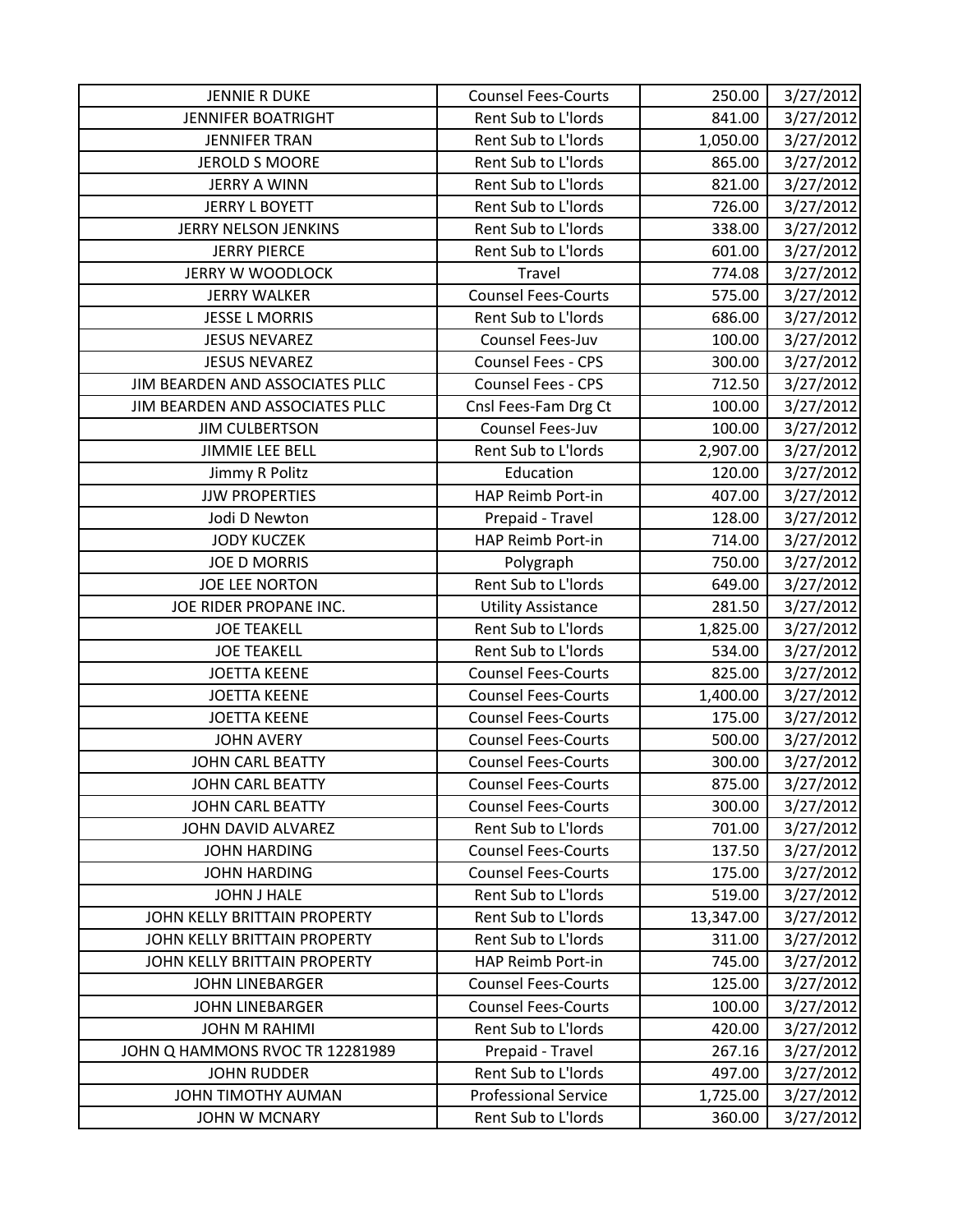| <b>JOHN W STICKELS</b>        | <b>Counsel Fees-Courts</b> | 300.00   | 3/27/2012 |
|-------------------------------|----------------------------|----------|-----------|
| JOHNNIE LEE WHITE             | Rent Sub to L'Iords        | 340.00   | 3/27/2012 |
| <b>JOHNNY L MIKLE</b>         | Rent Sub to L'Iords        | 927.00   | 3/27/2012 |
| <b>JOHNNY R STEPHENS</b>      | Rent Sub to L'Iords        | 421.00   | 3/27/2012 |
| JOHNSON FAMILY PARTNERSHIP    | Rent Sub to L'Iords        | 2,829.00 | 3/27/2012 |
| JOHNSON FAMILY PARTNERSHIP    | Rent Sub to L'Iords        | 427.00   | 3/27/2012 |
| <b>JOHNSON PROPERTIES</b>     | Rent Sub to L'Iords        | 275.00   | 3/27/2012 |
| <b>JON WESTROM</b>            | Rent Sub to L'Iords        | 1,057.00 | 3/27/2012 |
| <b>JONATHAN SIMPSON</b>       | <b>Counsel Fees-Courts</b> | 200.00   | 3/27/2012 |
| <b>JORDON WEHNER</b>          | Rent Sub to L'Iords        | 7,835.00 | 3/27/2012 |
| <b>JORGE MENDOZA</b>          | Rent Sub to L'Iords        | 470.00   | 3/27/2012 |
| JOSE FELIPE VELA JR           | Investigative              | 500.00   | 3/27/2012 |
| <b>JOSE HECTOR HUANTE</b>     | Rent Sub to L'Iords        | 973.00   | 3/27/2012 |
| <b>JOSE R MERCED</b>          | Rent Sub to L'Iords        | 290.00   | 3/27/2012 |
| JOSEPH J SIMELARO             | Rent Sub to L'Iords        | 489.00   | 3/27/2012 |
| <b>JOVITA ANAYA</b>           | Rent Sub to L'Iords        | 963.00   | 3/27/2012 |
| JOYCE E STEVENS P.C.          | <b>Counsel Fees-Courts</b> | 400.00   | 3/27/2012 |
| JOYCE E STEVENS P.C.          | <b>Counsel Fees-Courts</b> | 500.00   | 3/27/2012 |
| JPCA OF TEXAS, INC            | Dues                       | 35.00    | 3/27/2012 |
| JPCA OF TEXAS, INC            | Dues                       | 35.00    | 3/27/2012 |
| JPCA OF TEXAS, INC            | Dues                       | 35.00    | 3/27/2012 |
| JPCA OF TEXAS, INC            | Dues                       | 35.00    | 3/27/2012 |
| JPCA OF TEXAS, INC            | Dues                       | 35.00    | 3/27/2012 |
| JPCA OF TEXAS, INC            | Dues                       | 60.00    | 3/27/2012 |
| JP-FT WORTH APARTMENTS        | Rent Sub to L'Iords        | 2,703.00 | 3/27/2012 |
| JP-FT WORTH APARTMENTS        | Rent Sub to L'Iords        | 653.00   | 3/27/2012 |
| JP-FT WORTH APARTMENTS        | HAP Reimb Port-in          | 699.00   | 3/27/2012 |
| JPMORGAN CHASE BANK NA        | Advertis/Leg Notice        | 1,285.00 | 3/27/2012 |
| JPMORGAN CHASE BANK NA        | <b>Witness Travel</b>      | 21.00    | 3/27/2012 |
| JPMORGAN CHASE BANK NA        | <b>Court Costs</b>         | 16.36    | 3/27/2012 |
| JPMORGAN CHASE BANK NA        | <b>Court Costs</b>         | 16.36    | 3/27/2012 |
| <b>JPMORGAN CHASE BANK NA</b> | Education                  | 130.00   | 3/27/2012 |
| JPMORGAN CHASE BANK NA        | Postage                    | 32.85    | 3/27/2012 |
| <b>JUAN M GONZALES</b>        | Rent Sub to L'Iords        | 821.00   | 3/27/2012 |
| <b>JUAN TIJERINA</b>          | <b>Counsel Fees-Courts</b> | 350.00   | 3/27/2012 |
| <b>JUDGE PHILLIP VICK</b>     | Travel                     | 316.34   | 3/27/2012 |
| JUDITH VAN HOOF               | Counsel Fees-Juv           | 200.00   | 3/27/2012 |
| JUDITH VAN HOOF               | <b>Counsel Fees - CPS</b>  | 350.00   | 3/27/2012 |
| <b>JUDY BUNCH</b>             | Rent Sub to L'Iords        | 600.00   | 3/27/2012 |
| <b>JULES DEHI KOUE</b>        | Rent Sub to L'Iords        | 529.00   | 3/27/2012 |
| <b>JULIA COOK</b>             | Rent Sub to L'Iords        | 585.00   | 3/27/2012 |
| <b>JULIANNE B SHAUGHNESSY</b> | Rent Sub to L'Iords        | 1,701.00 | 3/27/2012 |
| <b>JULIANNE B SHAUGHNESSY</b> | Rent Sub to L'Iords        | 975.00   | 3/27/2012 |
| <b>JULIE JACOBSON</b>         | Counsel Fees-Juv           | 200.00   | 3/27/2012 |
| <b>JULIE JACOBSON</b>         | <b>Counsel Fees - CPS</b>  | 100.00   | 3/27/2012 |
| <b>JUNIOR LEE MARTIN</b>      | Rent Sub to L'Iords        | 712.00   | 3/27/2012 |
| JUNIPER GG FORT WORTH LLC     | Rent Sub to L'Iords        | 7,141.00 | 3/27/2012 |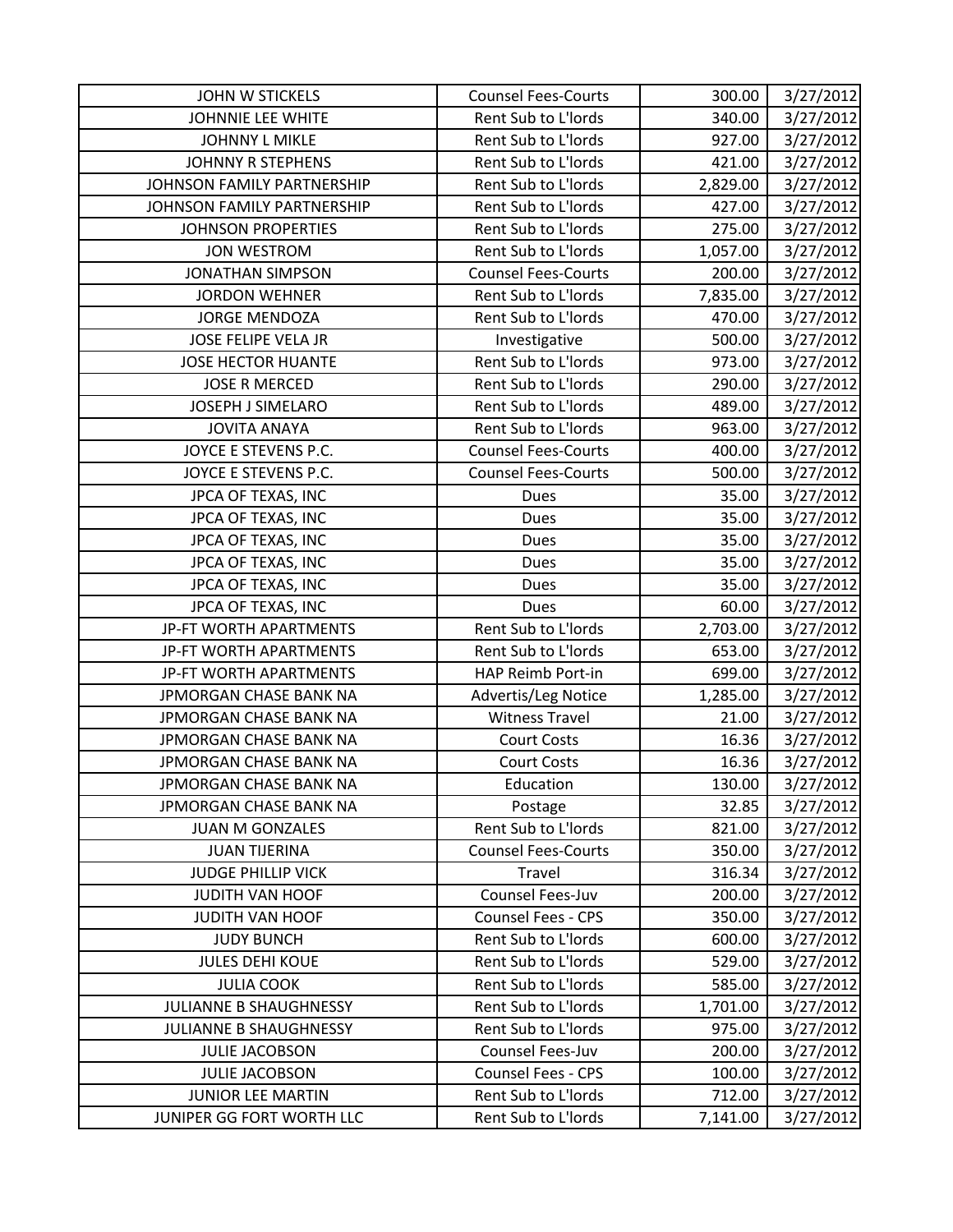| JUNIPER GG FORT WORTH LLC       | Rent Sub to L'Iords         | 368.00   | 3/27/2012 |
|---------------------------------|-----------------------------|----------|-----------|
| JUNIPER GG FORT WORTH LLC       | HAP Reimb Port-in           | 2,611.00 | 3/27/2012 |
| <b>JURIS PUBLISHING INC</b>     | Law Books                   | 488.50   | 3/27/2012 |
| <b>JUST ENERGY TEXAS I CORP</b> | <b>Utility Assistance</b>   | 353.00   | 3/27/2012 |
| JUST ENERGY TEXAS I CORP        | <b>Utility Allowance</b>    | 359.00   | 3/27/2012 |
| <b>JUST ENERGY TEXAS I CORP</b> | HAP Reimb Port-in           | 74.00    | 3/27/2012 |
| <b>JUSTICE &amp; WHITE PLLC</b> | <b>Counsel Fees-Courts</b>  | 500.00   | 3/27/2012 |
| <b>JUSTICE &amp; WHITE PLLC</b> | <b>Litigation Expense</b>   | 10.00    | 3/27/2012 |
| JUSTICE OF THE PEACE PCT 1      | Trust - Constable 4         | 140.00   | 3/27/2012 |
| KAILO REAL ESTATE INVESTMENTS   | HAP Reimb Port-in           | 1,239.00 | 3/27/2012 |
| <b>KAREN A POWELL</b>           | Rent Sub to L'Iords         | 1,010.00 | 3/27/2012 |
| <b>KAREN C BOHLING</b>          | Rent Sub to L'Iords         | 675.00   | 3/27/2012 |
| <b>KAREN J BROWN</b>            | <b>Professional Service</b> | 241.90   | 3/27/2012 |
| <b>KARMEN JOHNSON</b>           | <b>Counsel Fees-Courts</b>  | 100.00   | 3/27/2012 |
| <b>KARMEN JOHNSON</b>           | Counsel Fees - CPS          | 365.00   | 3/27/2012 |
| <b>KARMEN JOHNSON</b>           | Cnsl Fees-Fam Drg Ct        | 150.00   | 3/27/2012 |
| KARTEN PSYCHOLOGICAL SERVICES   | Psych Exam/Testimony        | 350.00   | 3/27/2012 |
| KARTEN PSYCHOLOGICAL SERVICES   | Psych Exam/Testimony        | 350.00   | 3/27/2012 |
| <b>KASHIF KHAN</b>              | Rent Sub to L'Iords         | 1,233.00 | 3/27/2012 |
| KATHARINE D STONE               | <b>Counsel Fees-Courts</b>  | 200.00   | 3/27/2012 |
| KATHERYN HAYWOOD                | <b>Counsel Fees-Courts</b>  | 250.00   | 3/27/2012 |
| KATHERYN HAYWOOD                | <b>Counsel Fees-Courts</b>  | 200.00   | 3/27/2012 |
| Kathleen B Baczynski            | Travel                      | 414.25   | 3/27/2012 |
| KATHLEEN GALLAGHER REALTY       | Rent Sub to L'Iords         | 2,732.00 | 3/27/2012 |
| KATHLEEN JEANNE MEGONIGAL       | Counsel Fees-Juv            | 100.00   | 3/27/2012 |
| KATHLEEN JEANNE MEGONIGAL       | Counsel Fees - CPS          | 100.00   | 3/27/2012 |
| <b>KATHRYN B HARGIS</b>         | Rent Sub to L'Iords         | 570.00   | 3/27/2012 |
| <b>KATHRYN CRAVEN</b>           | Counsel Fees - CPS          | 100.00   | 3/27/2012 |
| <b>KATHRYN CRAVEN</b>           | Cnsl Fees-Fam Drg Ct        | 150.00   | 3/27/2012 |
| <b>KATHRYN N THOMPSON</b>       | Rent Sub to L'Iords         | 990.00   | 3/27/2012 |
| <b>KATHRYN S STEPHAN</b>        | Rent Sub to L'Iords         | 372.00   | 3/27/2012 |
| <b>KATHY A LOWTHORP</b>         | <b>Counsel Fees-Courts</b>  | 800.00   | 3/27/2012 |
| <b>KATHY A LOWTHORP</b>         | <b>Counsel Fees-Courts</b>  | 100.00   | 3/27/2012 |
| <b>KATHY WALKER</b>             | Rent Sub to L'Iords         | 1,725.00 | 3/27/2012 |
| Kayleen N Thomason              | Education                   | 143.00   | 3/27/2012 |
| Kayleen N Thomason              | Travel                      | (95.00)  | 3/27/2012 |
| KEARNEY/WYNN ATTORNEYS AT LAW   | <b>Counsel Fees-Courts</b>  | 600.00   | 3/27/2012 |
| KEARNEY/WYNN ATTORNEYS AT LAW   | <b>Counsel Fees-Courts</b>  | 1,470.00 | 3/27/2012 |
| KEARNEY/WYNN ATTORNEYS AT LAW   | <b>Counsel Fees-Courts</b>  | 800.00   | 3/27/2012 |
| <b>KEITH MCKAY</b>              | <b>Counsel Fees-Courts</b>  | 250.00   | 3/27/2012 |
| KELLER SENIOR COMMUNITY LP      | Rent Sub to L'Iords         | 2,661.00 | 3/27/2012 |
| KELLER SENIOR COMMUNITY LP      | HAP Reimb Port-in           | 518.00   | 3/27/2012 |
| <b>KELLY R GOODNESS PHD</b>     | Psych Exam/Testimony        | 450.00   | 3/27/2012 |
| KELLY, HART & HALLMAN           | <b>Professional Service</b> | 695.00   | 3/27/2012 |
| <b>KENNETH CUTRER</b>           | <b>Counsel Fees-Courts</b>  | 250.00   | 3/27/2012 |
| <b>KENNETH N MORTON</b>         | Rent Sub to L'Iords         | 2,320.00 | 3/27/2012 |
| <b>KENNETH R GORDON PC</b>      | <b>Counsel Fees-Courts</b>  | 175.00   | 3/27/2012 |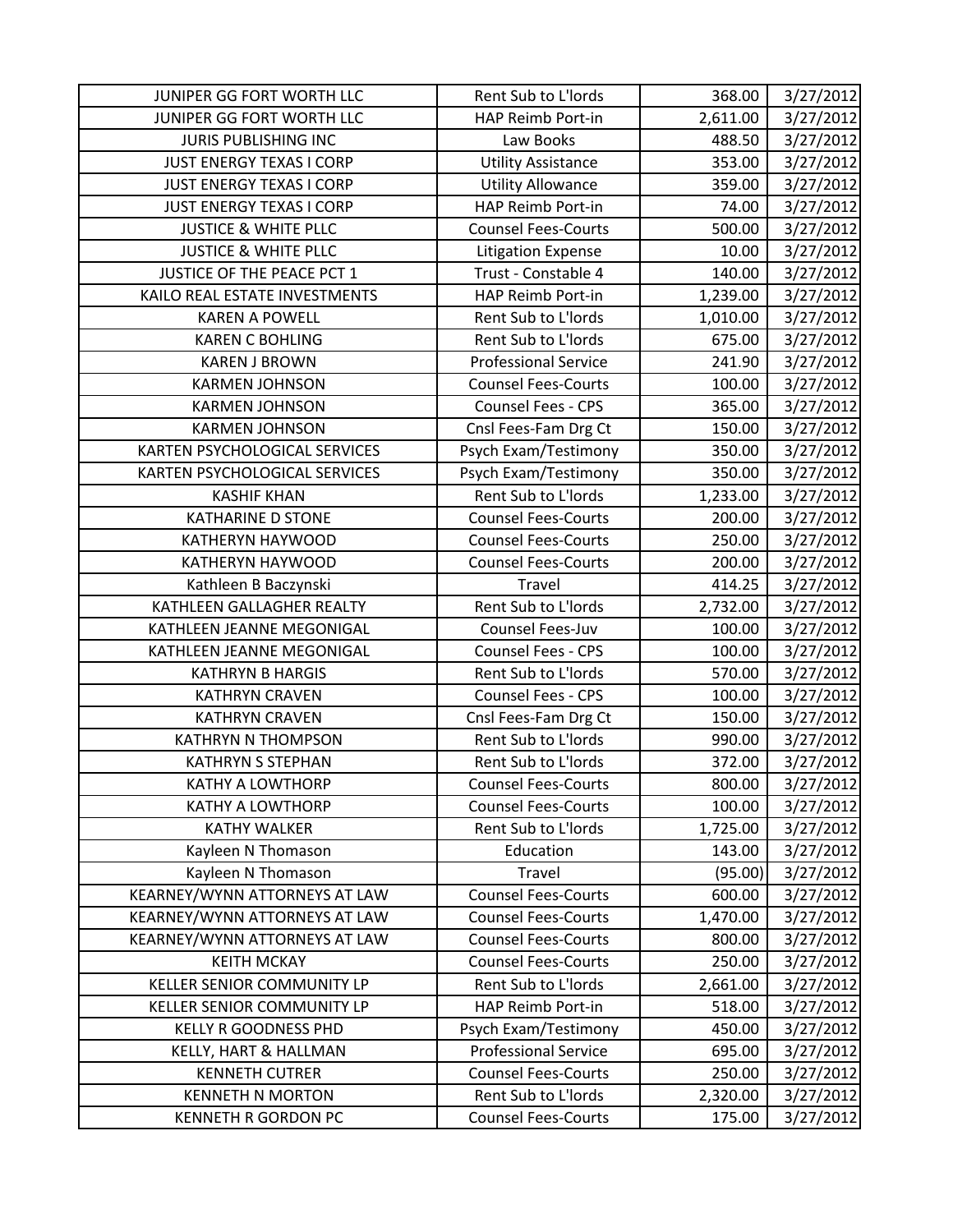| <b>KENNETH R GORDON PC</b>          | <b>Counsel Fees-Courts</b>  | 600.00    | 3/27/2012 |
|-------------------------------------|-----------------------------|-----------|-----------|
| <b>KENNETH W MULLEN</b>             | <b>Counsel Fees-Courts</b>  | 500.00    | 3/27/2012 |
| <b>KENNETH W MULLEN</b>             | <b>Counsel Fees-Courts</b>  | 1,200.00  | 3/27/2012 |
| <b>KERRI MARSHALL</b>               | Rent Sub to L'Iords         | 688.00    | 3/27/2012 |
| <b>KERRI WEBB</b>                   | Rent Sub to L'Iords         | 390.00    | 3/27/2012 |
| <b>KERRY CRAWFORD</b>               | Rent Sub to L'Iords         | 499.00    | 3/27/2012 |
| <b>KERRY OWENS</b>                  | <b>Counsel Fees-Courts</b>  | 1,295.00  | 3/27/2012 |
| <b>KERRY OWENS</b>                  | <b>Counsel Fees-Courts</b>  | 800.00    | 3/27/2012 |
| <b>KERRY OWENS</b>                  | <b>Counsel Fees - CPS</b>   | 5,654.30  | 3/27/2012 |
| <b>KERRY OWENS</b>                  | <b>Counsel Fees-Probate</b> | 1,000.00  | 3/27/2012 |
| <b>KERRY YANEZ</b>                  | <b>Counsel Fees-Courts</b>  | 450.00    | 3/27/2012 |
| <b>KERRY YANEZ</b>                  | Counsel Fees-Juv            | 400.00    | 3/27/2012 |
| <b>KEVIN D RILEY</b>                | Rent Sub to L'Iords         | 657.00    | 3/27/2012 |
| <b>KEYANNA L HUDSPETH</b>           | Rent Sub to L'Iords         | 204.00    | 3/27/2012 |
| <b>KHANH LE</b>                     | Rent Sub to L'Iords         | 726.00    | 3/27/2012 |
| <b>KHANH V NGUYEN</b>               | HAP Reimb Port-in           | 546.00    | 3/27/2012 |
| KILPATRICK INSURANCE AGNCY          | <b>Bonds</b>                | 71.00     | 3/27/2012 |
| KILPATRICK INSURANCE AGNCY          | <b>Bonds</b>                | 71.00     | 3/27/2012 |
| KILPATRICK INSURANCE AGNCY          | <b>Bonds</b>                | 71.00     | 3/27/2012 |
| KILPATRICK INSURANCE AGNCY          | <b>Bonds</b>                | 71.00     | 3/27/2012 |
| KILPATRICK INSURANCE AGNCY          | <b>Bonds</b>                | 71.00     | 3/27/2012 |
| KIM & ANDREWS, ATTORNEYS AT LAW LLP | <b>Counsel Fees-Courts</b>  | 900.00    | 3/27/2012 |
| KIM & ANDREWS, ATTORNEYS AT LAW LLP | <b>Counsel Fees-Courts</b>  | 593.75    | 3/27/2012 |
| KIM & ANDREWS, ATTORNEYS AT LAW LLP | <b>Counsel Fees-Courts</b>  | 1,425.00  | 3/27/2012 |
| KIMBERLEY CAMPBELL                  | <b>Counsel Fees-Courts</b>  | 450.00    | 3/27/2012 |
| <b>KIMBERLY NGUYEN</b>              | Rent Sub to L'Iords         | 1,239.00  | 3/27/2012 |
| <b>KINSEY KROEGER</b>               | Rent Sub to L'Iords         | 750.00    | 3/27/2012 |
| <b>KIRPAL BHOGAL</b>                | Rent Sub to L'Iords         | 1,419.00  | 3/27/2012 |
| <b>KLEINFELDER</b>                  | <b>Professional Service</b> | 16,366.00 | 3/27/2012 |
| <b>KNOWLES PUBLISHING</b>           | Law Books                   | 105.79    | 3/27/2012 |
| <b>KOBBY T WARREN</b>               | <b>Counsel Fees-Courts</b>  | 425.00    | 3/27/2012 |
| <b>KOFI SEFAH</b>                   | Rent Sub to L'Iords         | 6.00      | 3/27/2012 |
| KONICA MINOLTA BUSINESS SOLUTIONS   | <b>Equipment Maint</b>      | 13.43     | 3/27/2012 |
| KONICA MINOLTA BUSINESS SOLUTIONS   | <b>Equipment Maint</b>      | 288.00    | 3/27/2012 |
| KOSEL INVESTMENTS INC               | Rent Sub to L'Iords         | 806.00    | 3/27/2012 |
| <b>KRISTI LYNN JONES</b>            | Rent Sub to L'Iords         | 217.00    | 3/27/2012 |
| <b>KRISTINA WEST</b>                | Counsel Fees-Juv            | 200.00    | 3/27/2012 |
| <b>KRISTINA WEST</b>                | Cnsl Fees-Fam Drg Ct        | 100.00    | 3/27/2012 |
| Kristine A Soule                    | Education                   | 130.00    | 3/27/2012 |
| KROGER #695                         | <b>Expanded Nutri Pgrm</b>  | 31.34     | 3/27/2012 |
| <b>KROGER COMPANY</b>               | Food/Hygiene Assist         | 79.18     | 3/27/2012 |
| <b>KRR VILLAS ON BEAR CREEK LP</b>  | Rent Sub to L'Iords         | 2,409.00  | 3/27/2012 |
| KRR VILLAS ON BEAR CREEK LP         | HAP Reimb Port-in           | 799.00    | 3/27/2012 |
| <b>KSM EXCHANGE LLC</b>             | Parts and Supplies          | 60.25     | 3/27/2012 |
| <b>KSM EXCHANGE LLC</b>             | Parts and Supplies          | 57.36     | 3/27/2012 |
| <b>KULVIR BHOGAL</b>                | Rent Sub to L'Iords         | 3,700.00  | 3/27/2012 |
| <b>KULVIR BHOGAL</b>                | HAP Reimb Port-in           | 810.00    | 3/27/2012 |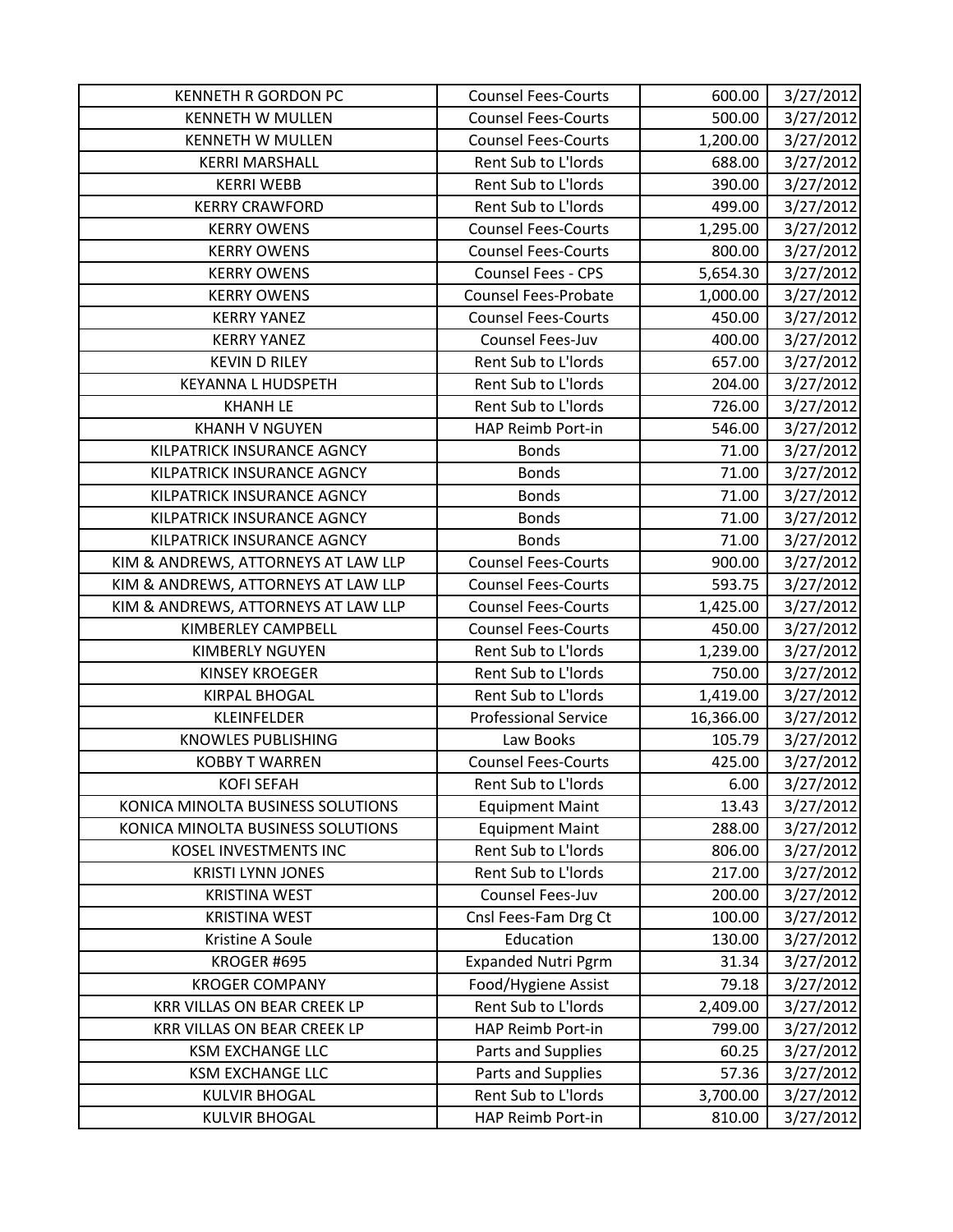| <b>KYLE CLAUNCH</b>               | Counsel Fees-Juv            | 350.00   | 3/27/2012 |
|-----------------------------------|-----------------------------|----------|-----------|
| L C JACKSON                       | <b>Utility Allowance</b>    | 24.00    | 3/27/2012 |
| LA PRIMAVERA ASSOCIATES LP        | Rent Sub to L'Iords         | 397.00   | 3/27/2012 |
| LA PRIMAVERA ASSOCIATES LP        | Rent Sub to L'Iords         | 339.00   | 3/27/2012 |
| LA PRIMAVERA ASSOCIATES LP        | Rent Sub to L'Iords         | 2,456.00 | 3/27/2012 |
| LAAUNDREANETTE L WILLIAMS         | Rent Sub to L'Iords         | 446.00   | 3/27/2012 |
| <b>LACKLAND TAJ LP</b>            | Rent Sub to L'Iords         | 621.00   | 3/27/2012 |
| <b>LACKLAND TAJ LP</b>            | Rent Sub to L'Iords         | 434.00   | 3/27/2012 |
| <b>LACY BRITTEN</b>               | Counsel Fees - CPS          | 100.00   | 3/27/2012 |
| <b>LACY BRITTEN</b>               | Cnsl Fees-Fam Drg Ct        | 150.00   | 3/27/2012 |
| <b>LADONNA GAIL AUBREY</b>        | Rent Sub to L'Iords         | 396.00   | 3/27/2012 |
| <b>LAHAINA GROUP INC</b>          | <b>Equipment Maint</b>      | 97.50    | 3/27/2012 |
| <b>LAJONDA HARRIS</b>             | Rent Sub to L'Iords         | 850.00   | 3/27/2012 |
| LAKEVIEW ON SHADY OAKS LLC        | Rent Sub to L'Iords         | 2,490.00 | 3/27/2012 |
| LAKEVIEW ON SHADY OAKS LLC        | Rent Sub to L'Iords         | 403.00   | 3/27/2012 |
| LAKEVIEW ON SHADY OAKS LLC        | HAP Reimb Port-in           | 474.00   | 3/27/2012 |
| <b>LAL CHAUHAN</b>                | Rent Sub to L'Iords         | 482.00   | 3/27/2012 |
| LAMAR Q WILLIAMS                  | Rent Sub to L'Iords         | 975.00   | 3/27/2012 |
| LAN NINH HUYNH                    | HAP Reimb Port-in           | 453.00   | 3/27/2012 |
| LANGUAGE LINE SERVICES INC        | <b>Professional Service</b> | 4.08     | 3/27/2012 |
| LANGUAGE LINE SERVICES INC        | <b>Professional Service</b> | 12.58    | 3/27/2012 |
| <b>LANTIS G ROBERTS</b>           | Counsel Fees - CPS          | 100.00   | 3/27/2012 |
| LASERLINK INTERNATIONAL INC       | Supplies                    | 451.00   | 3/27/2012 |
| LASERLINK INTERNATIONAL INC       | Supplies                    | (237.00) | 3/27/2012 |
| LASERLINK INTERNATIONAL INC       | <b>Supplies</b>             | 98.00    | 3/27/2012 |
| LASERLINK INTERNATIONAL INC       | <b>Supplies</b>             | 190.00   | 3/27/2012 |
| LASERLINK INTERNATIONAL INC       | <b>Supplies</b>             | 44.00    | 3/27/2012 |
| LASERLINK INTERNATIONAL INC       | <b>Supplies</b>             | 49.00    | 3/27/2012 |
| LASERLINK INTERNATIONAL INC       | Supplies                    | 186.00   | 3/27/2012 |
| LASERLINK INTERNATIONAL INC       | Supplies                    | 57.00    | 3/27/2012 |
| LASERLINK INTERNATIONAL INC       | Supplies                    | 89.00    | 3/27/2012 |
| LASERLINK INTERNATIONAL INC       | <b>Supplies</b>             | 954.00   | 3/27/2012 |
| LASERLINK INTERNATIONAL INC       | <b>Supplies</b>             | 422.00   | 3/27/2012 |
| LASERLINK INTERNATIONAL INC       | <b>Supplies</b>             | 477.00   | 3/27/2012 |
| LATEPH ADENIJI                    | Counsel Fees-Juv            | 200.00   | 3/27/2012 |
| LATEPH ADENIJI                    | Counsel Fees - CPS          | 100.00   | 3/27/2012 |
| <b>LAUCO ENTERPRISES</b>          | Rent Sub to L'Iords         | 550.00   | 3/27/2012 |
| <b>LAURANCE TRAYLOR</b>           | Rent Sub to L'Iords         | 418.00   | 3/27/2012 |
| LAUREN GRAHAM & ASSOCIATES PLLC   | <b>Counsel Fees-Courts</b>  | 600.00   | 3/27/2012 |
| LAUREN GRAHAM & ASSOCIATES PLLC   | <b>Counsel Fees-Courts</b>  | 295.00   | 3/27/2012 |
| <b>LAURIVA DAY</b>                | Rent Sub to L'Iords         | 1,447.00 | 3/27/2012 |
| LAW OFC OF PATTON E MAYNARD PC    | <b>Counsel Fees-Courts</b>  | 820.00   | 3/27/2012 |
| LAW OFFICE EDWARD E CASTILLO PLLC | <b>Counsel Fees-Courts</b>  | 900.00   | 3/27/2012 |
| LAW OFFICE EDWARD E CASTILLO PLLC | <b>Counsel Fees-Courts</b>  | 400.00   | 3/27/2012 |
| LAW OFFICE EDWARD E CASTILLO PLLC | Counsel Fees-Juv            | 300.00   | 3/27/2012 |
| LAW OFFICE OF BRADLEY L CLARK PC  | <b>Counsel Fees-Courts</b>  | 2,400.00 | 3/27/2012 |
| LAW OFFICE OF BRADLEY L CLARK PC  | Cnsl Fees-Fam Drg Ct        | 100.00   | 3/27/2012 |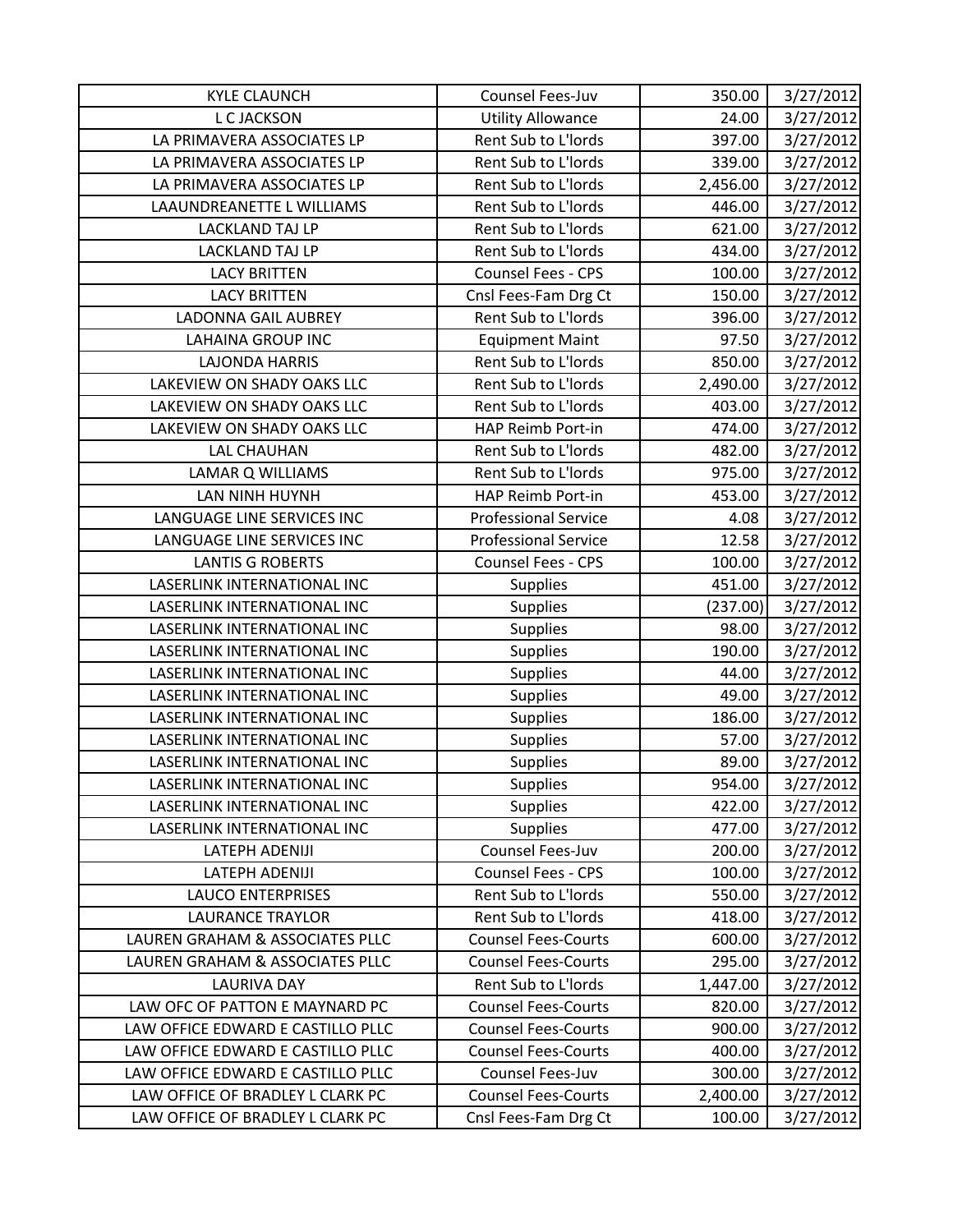| LAW OFFICE OF CARLOS G GALLIANI PC  | Counsel Fees-Juv            | 100.00    | 3/27/2012 |
|-------------------------------------|-----------------------------|-----------|-----------|
| LAW OFFICE OF GANOZA & RODRIGUEZ    | <b>Counsel Fees-Courts</b>  | 300.00    | 3/27/2012 |
| LAW OFFICE OF GANOZA & RODRIGUEZ    | <b>Counsel Fees-Courts</b>  | 425.00    | 3/27/2012 |
| LAW OFFICE OF HARMONY M SCHUERMAN P | Counsel Fees-Juv            | 200.00    | 3/27/2012 |
| LAW OFFICE OF JO AN G ASHLEY        | Cnsl Fees-Fam Drg Ct        | 100.00    | 3/27/2012 |
| LAW OFFICE OF JULIA A MCENTIRE PLLC | <b>Counsel Fees-Courts</b>  | 250.00    | 3/27/2012 |
| LAW OFFICE OF KARLA M BALLI         | Counsel Fees - CPS          | 100.00    | 3/27/2012 |
| LAW OFFICE OF KEE A ABLES PC        | <b>Counsel Fees - CPS</b>   | 400.00    | 3/27/2012 |
| LAW OFFICE OF KEE A ABLES PC        | Cnsl Fees-Fam Drg Ct        | 100.00    | 3/27/2012 |
| LAW OFFICE OF KENNETH NEWELL PLLC   | <b>Counsel Fees-Courts</b>  | 300.00    | 3/27/2012 |
| LAW OFFICE OF LISA HAINES           | <b>Counsel Fees-Courts</b>  | 487.00    | 3/27/2012 |
| LAW OFFICE OF LISA HAINES           | Counsel Fees-Probate        | 3,200.00  | 3/27/2012 |
| LAW OFFICE OF LISA HAINES           | <b>Counsel Fees-Probate</b> | 2,500.00  | 3/27/2012 |
| LAW OFFICE OF MEDA BOURLAND PLLC    | <b>Counsel Fees-Courts</b>  | 300.00    | 3/27/2012 |
| LAW OFFICE OF RACHEL L PONDER PLLC  | <b>Counsel Fees - CPS</b>   | 200.00    | 3/27/2012 |
| LAW OFFICE OF TIM CHOY              | <b>Counsel Fees-Courts</b>  | 300.00    | 3/27/2012 |
| LAW OFFICE OF TIM CHOY              | <b>Counsel Fees-Courts</b>  | 500.00    | 3/27/2012 |
| LAW OFFICE OF TIM CHOY              | <b>Counsel Fees-Courts</b>  | 350.00    | 3/27/2012 |
| <b>LAWANDA HURST</b>                | Rent Sub to L'Iords         | 869.00    | 3/27/2012 |
| <b>LAWPRESS CORPORATION</b>         | Law Books                   | 205.00    | 3/27/2012 |
| <b>LAWRENCE BARRETT</b>             | Rent Sub to L'Iords         | 210.00    | 3/27/2012 |
| <b>LAWSON PRODUCTS INC</b>          | Parts and Supplies          | 480.06    | 3/27/2012 |
| LAWTON HOUSING AUTHORITY            | Port HAP Port-out           | 132.00    | 3/27/2012 |
| <b>LAWTON HOUSING AUTHORITY</b>     | Port Admin Fee Expen        | 42.87     | 3/27/2012 |
| LAYTON MANOR PARTNERS INC           | Rent Sub to L'Iords         | 479.00    | 3/27/2012 |
| LAZARUS LEASING INC                 | Rent Sub to L'Iords         | 825.00    | 3/27/2012 |
| <b>LBL ARCHITECT INC</b>            | <b>Professional Service</b> | 47,878.00 | 3/27/2012 |
| LEAH PALOMERO PARRENO WILDE         | Rent Sub to L'Iords         | 401.00    | 3/27/2012 |
| LEE E WEST JR                       | Rent Sub to L'Iords         | 1,005.00  | 3/27/2012 |
| LEGG MASON REAL ESTATE CAPITAL II   | Rent Sub to L'Iords         | 2,108.00  | 3/27/2012 |
| LENA POPE HOME INC                  | <b>Counseling Services</b>  | 13,467.12 | 3/27/2012 |
| LENA POPE HOME INC                  | <b>Professional Service</b> | 1,591.40  | 3/27/2012 |
| LENA POPE HOME INC                  | Prepaid - Rent              | 21,185.25 | 3/27/2012 |
| <b>LEON REED JR</b>                 | <b>Counsel Fees-Courts</b>  | 450.00    | 3/27/2012 |
| LEON REED JR                        | <b>Counsel Fees-Courts</b>  | 400.00    | 3/27/2012 |
| <b>LEON REED JR</b>                 | <b>Counsel Fees-Courts</b>  | 600.00    | 3/27/2012 |
| <b>LEONARD BAKER</b>                | Rent Sub to L'Iords         | 387.00    | 3/27/2012 |
| LEONARD W MOORE III                 | Rent Sub to L'Iords         | 5,015.00  | 3/27/2012 |
| LEONARD W MOORE III                 | Rent Sub to L'Iords         | 645.00    | 3/27/2012 |
| <b>LEROY YORK</b>                   | Rent Sub to L'Iords         | 4,887.00  | 3/27/2012 |
| <b>LESLIE JOHNS</b>                 | <b>Counsel Fees-Courts</b>  | 400.00    | 3/27/2012 |
| <b>LESLIE NORMAN</b>                | Rent Sub to L'Iords         | 533.00    | 3/27/2012 |
| <b>LESTER K REED</b>                | Counsel Fees - CPS          | 400.00    | 3/27/2012 |
| LEWELLYN MANAGEMENT LLC             | <b>Utility Assistance</b>   | 26.02     | 3/27/2012 |
| <b>LEX JOHNSTON</b>                 | <b>Counsel Fees-Courts</b>  | 700.00    | 3/27/2012 |
| LEXISNEXIS RISK DATA MANAGEMENT INC | Subscriptions               | 160.20    | 3/27/2012 |
| LIBBY BRADY REAL ESTATE INC         | Rent Sub to L'Iords         | 1,494.00  | 3/27/2012 |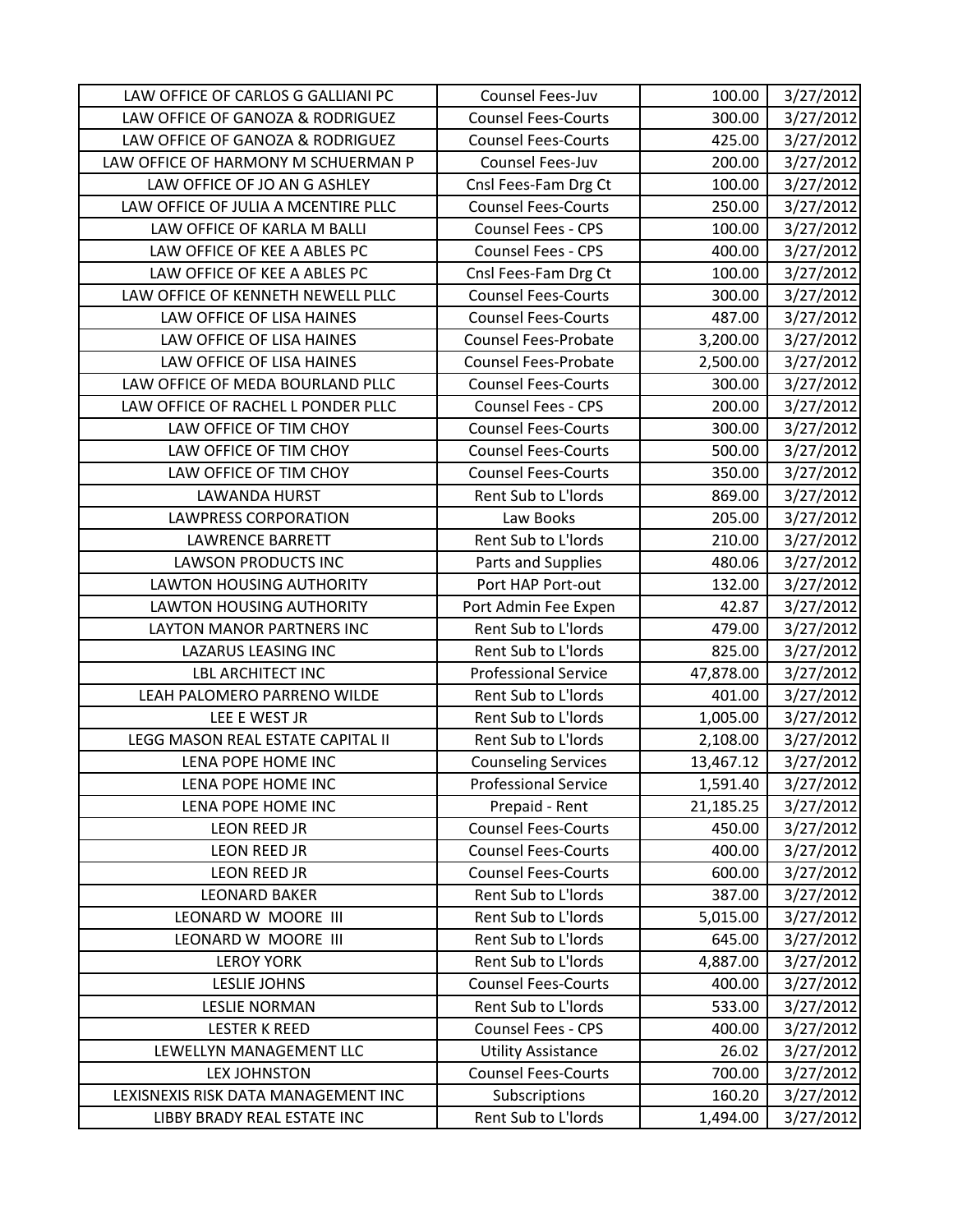| <b>LILLIE HATCHETT</b>              | Rent Sub to L'Iords         | 1,113.00 | 3/27/2012 |
|-------------------------------------|-----------------------------|----------|-----------|
| <b>LIMITLESS OFFICE PRODUCTS</b>    | <b>Graphics Inventory</b>   | 870.10   | 3/27/2012 |
| <b>LIONEL ROBINSON</b>              | Rent Sub to L'Iords         | 924.00   | 3/27/2012 |
| <b>LISA C BELL</b>                  | Rent Sub to L'Iords         | 710.00   | 3/27/2012 |
| <b>LISA HOOBLER</b>                 | <b>Counsel Fees-Courts</b>  | 1,950.00 | 3/27/2012 |
| <b>LISA L DAWSON</b>                | Rent Sub to L'Iords         | 642.00   | 3/27/2012 |
| <b>LISA MULLEN</b>                  | <b>Counsel Fees-Courts</b>  | 687.50   | 3/27/2012 |
| <b>LOCK TIGHT SECURITY INC</b>      | <b>Supplies</b>             | 6.00     | 3/27/2012 |
| <b>LOCK TIGHT SECURITY INC</b>      | <b>Building Maintenance</b> | 187.00   | 3/27/2012 |
| LODGE PROPERTIES MANAGEMENT LLC     | Rent Sub to L'Iords         | 1,088.00 | 3/27/2012 |
| <b>LONG NGUYEN</b>                  | Rent Sub to L'Iords         | 684.00   | 3/27/2012 |
| LOREN C GREEN PC                    | <b>Counsel Fees-Courts</b>  | 1,280.00 | 3/27/2012 |
| <b>LOREN C GREEN PC</b>             | <b>Counsel Fees-Courts</b>  | 1,250.00 | 3/27/2012 |
| <b>LOREN C GREEN PC</b>             | <b>Counsel Fees-Courts</b>  | 825.00   | 3/27/2012 |
| <b>LOREN C GREEN PC</b>             | <b>Counsel Fees-Courts</b>  | 150.00   | 3/27/2012 |
| <b>LOREN C GREEN PC</b>             | <b>Counsel Fees-Courts</b>  | 137.50   | 3/27/2012 |
| <b>LOREN C GREEN PC</b>             | <b>Counsel Fees-Courts</b>  | 400.00   | 3/27/2012 |
| <b>LORINE FAYE DUFFEY</b>           | Rent Sub to L'Iords         | 588.00   | 3/27/2012 |
| LOUIE BRICE HARTGRAVES              | Rent Sub to L'Iords         | 555.00   | 3/27/2012 |
| LOUIE M HEERWAGEN JR                | Rent Sub to L'Iords         | 519.00   | 3/27/2012 |
| LOUIS M REDDEN                      | <b>Professional Service</b> | 3,000.00 | 3/27/2012 |
| LPD REALTY LLC                      | Rent Sub to L'Iords         | 833.00   | 3/27/2012 |
| LRP KENSINGTON PARK LP              | Rent Sub to L'Iords         | 186.00   | 3/27/2012 |
| <b>LUVAN T TRAN</b>                 | Rent Sub to L'Iords         | 950.00   | 3/27/2012 |
| LYNN S OLINGER                      | Cnsl Fees-Fam Drg Ct        | 100.00   | 3/27/2012 |
| LYNNETTE WALLACE                    | Rent Sub to L'Iords         | 625.00   | 3/27/2012 |
| M & S TECHNOLOGIES INC              | <b>Computer Maintenance</b> | 6,347.16 | 3/27/2012 |
| M A E D C - FAIR OAKS LLP           | Rent Sub to L'Iords         | 842.00   | 3/27/2012 |
| M A E D C - FAIR OAKS LLP           | HAP Reimb Port-in           | 1,142.00 | 3/27/2012 |
| M F PENDERGRAF                      | Investigative               | 261.37   | 3/27/2012 |
| M MONIQUE WALTERS                   | <b>Counsel Fees-Courts</b>  | 300.00   | 3/27/2012 |
| M MONIQUE WALTERS                   | <b>Counsel Fees-Courts</b>  | 250.00   | 3/27/2012 |
| M MONIQUE WALTERS                   | Counsel Fees-Juv            | 300.00   | 3/27/2012 |
| M TRENT LOFTIN                      | <b>Counsel Fees-Courts</b>  | 300.00   | 3/27/2012 |
| <b>M TRENT LOFTIN</b>               | <b>Counsel Fees-Courts</b>  | 250.00   | 3/27/2012 |
| <b>M TRENT LOFTIN</b>               | <b>Counsel Fees-Courts</b>  | 100.00   | 3/27/2012 |
| <b>MACK TIPPENS</b>                 | Rent Sub to L'Iords         | 724.00   | 3/27/2012 |
| <b>MACKJ INC</b>                    | Rent Sub to L'Iords         | 617.00   | 3/27/2012 |
| <b>MADISON SUMMIT LTD</b>           | Prepaid - Rent              | 5,515.00 | 3/27/2012 |
| MAEDC HULEN BEND SENIOR COMMUNITY L | Rent Sub to L'Iords         | 5,309.00 | 3/27/2012 |
| MAEDC HULEN BEND SENIOR COMMUNITY L | Rent Sub to L'Iords         | 398.00   | 3/27/2012 |
| MAEDC HULEN BEND SENIOR COMMUNITY L | HAP Reimb Port-in           | 982.00   | 3/27/2012 |
| MAEDC PALM HOUSE LLC                | Rent Sub to L'Iords         | 276.00   | 3/27/2012 |
| MAGNOLIA PROJECTS, LTD              | Rent Sub to L'Iords         | 304.00   | 3/27/2012 |
| <b>MAHIN JAN KIANI</b>              | Rent Sub to L'Iords         | 1,386.00 | 3/27/2012 |
| <b>MAHIN JAN KIANI</b>              | Rent Sub to L'Iords         | 900.00   | 3/27/2012 |
| MAINSTREAM PROPERTIES INC           | Rent Sub to L'Iords         | 2,076.00 | 3/27/2012 |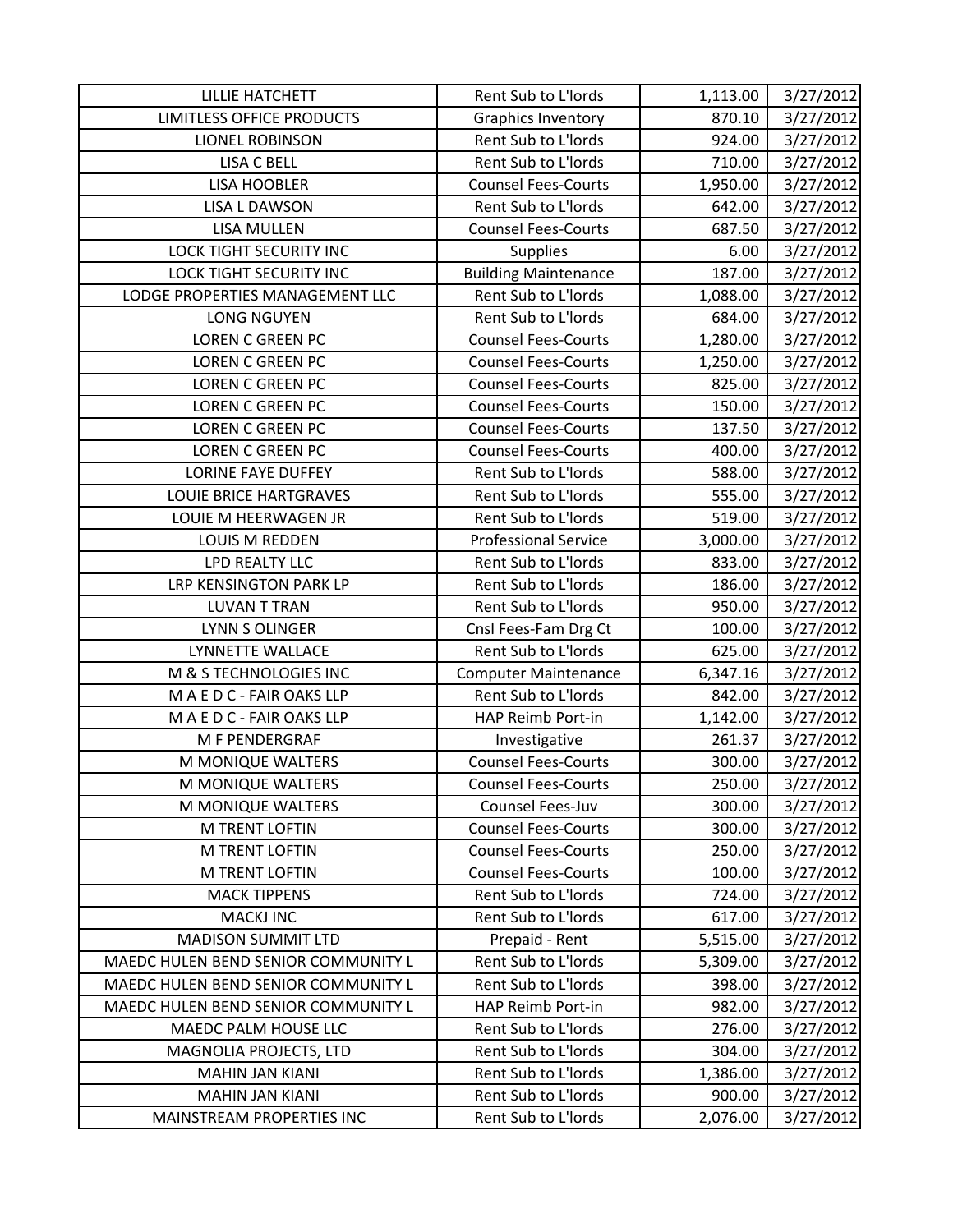| <b>MAMIE BUSH JOHNSON</b>      | <b>Counsel Fees-Courts</b>  | 1,350.00   | 3/27/2012 |
|--------------------------------|-----------------------------|------------|-----------|
| MANAGEMENT CONCEPTS INC        | Education                   | 1,498.00   | 3/27/2012 |
| <b>MANOHAR RAJPUT</b>          | Rent Sub to L'Iords         | 784.00     | 3/27/2012 |
| MANSFIELD POLICE DEPT.         | <b>West Sector</b>          | 814.52     | 3/27/2012 |
| MANSFIELD RETIREMENT LTD       | Rent Sub to L'Iords         | 227.00     | 3/27/2012 |
| MANUEL DELGADO JR              | Rent Sub to L'Iords         | 160.00     | 3/27/2012 |
| <b>MANUEL MURILLO</b>          | Rent Sub to L'Iords         | 832.00     | 3/27/2012 |
| <b>MARC TAKACS</b>             | Rent Sub to L'Iords         | 821.00     | 3/27/2012 |
| <b>MARCUSE AND SON</b>         | Parts and Supplies          | 165.00     | 3/27/2012 |
| <b>MARGARET G ANDERSON</b>     | Rent Sub to L'Iords         | 850.00     | 3/27/2012 |
| <b>MARIA RAMIREZ</b>           | Rent Sub to L'Iords         | 749.00     | 3/27/2012 |
| MARIA ROSARIO SAI MADIGAN      | Rent Sub to L'Iords         | 583.00     | 3/27/2012 |
| <b>MARIA SANCHEZ</b>           | Rent Sub to L'Iords         | 535.00     | 3/27/2012 |
| <b>MARIE PIGG REAL ESTATE</b>  | Rent Sub to L'Iords         | 624.00     | 3/27/2012 |
| <b>MARILYN SLACK</b>           | <b>Counsel Fees-Courts</b>  | 300.00     | 3/27/2012 |
| MARINE CREEK RESIDENTIAL LP    | Rent Sub to L'Iords         | 4,852.00   | 3/27/2012 |
| MARINE CREEK RESIDENTIAL LP    | Rent Sub to L'Iords         | 895.00     | 3/27/2012 |
| MARINE CREEK RESIDENTIAL LP    | HAP Reimb Port-in           | 427.00     | 3/27/2012 |
| <b>MARION BAUGH</b>            | Rent Sub to L'Iords         | 903.00     | 3/27/2012 |
| <b>MARION BAUGH</b>            | HAP Reimb Port-in           | 918.00     | 3/27/2012 |
| <b>MARION J AIKEN</b>          | Rent Sub to L'Iords         | 884.00     | 3/27/2012 |
| MARK ALAN KUBAN                | <b>Professional Service</b> | 1,942.89   | 3/27/2012 |
| <b>MARK D HIXSON</b>           | Rent Sub to L'Iords         | 1,268.00   | 3/27/2012 |
| MARK D SCOTT & ASSOCIATES PLLC | <b>Counsel Fees-Courts</b>  | 1,100.00   | 3/27/2012 |
| MARK D SCOTT & ASSOCIATES PLLC | <b>Counsel Fees-Courts</b>  | 250.00     | 3/27/2012 |
| <b>MARK D SHEARER</b>          | Rent Sub to L'Iords         | 1,734.00   | 3/27/2012 |
| <b>MARK DANIEL</b>             | Cnsl Fees-Cap Murder        | 117,000.00 | 3/27/2012 |
| <b>MARK MCGINNIS</b>           | Rent Sub to L'Iords         | 832.00     | 3/27/2012 |
| <b>MARK ROSTEET</b>            | <b>Counsel Fees-Courts</b>  | 400.00     | 3/27/2012 |
| <b>MARK ROSTEET</b>            | <b>Counsel Fees-Courts</b>  | 300.00     | 3/27/2012 |
| <b>MARK SCOTT WILLIS</b>       | Rent Sub to L'Iords         | 734.00     | 3/27/2012 |
| <b>MARTHA TRAN</b>             | Rent Sub to L'Iords         | 821.00     | 3/27/2012 |
| MARTINEZ & BONE REALTY INC     | Rent Sub to L'Iords         | 651.00     | 3/27/2012 |
| <b>MARY ELLEN ECKLUND</b>      | Rent Sub to L'Iords         | 427.00     | 3/27/2012 |
| <b>MARY M BURDETTE</b>         | Cap Murder-Othr Cost        | 3,468.75   | 3/27/2012 |
| <b>MARY R THOMSEN</b>          | Counsel Fees-Juv            | 200.00     | 3/27/2012 |
| <b>MARY R THOMSEN</b>          | Counsel Fees - CPS          | 400.00     | 3/27/2012 |
| <b>MARY R THOMSEN</b>          | Cnsl Fees-Fam Drg Ct        | 100.00     | 3/27/2012 |
| MATERA PAPER COMPANY INC       | Sheriff Inventory           | 703.75     | 3/27/2012 |
| <b>MATRIX ASSOCIATES</b>       | Rent Sub to L'Iords         | 751.00     | 3/27/2012 |
| MATTHEW BENDER & COMPANY INC   | Subscriptions               | 80.71      | 3/27/2012 |
| <b>MAX BREWINGTON</b>          | Counsel Fees-Juv            | 200.00     | 3/27/2012 |
| <b>MAX JOHN STRIKER</b>        | <b>Counsel Fees-Courts</b>  | 125.00     | 3/27/2012 |
| MAXIM HEALTHCARE SERVICES INC  | <b>Professional Service</b> | 1,008.00   | 3/27/2012 |
| MAXIM HEALTHCARE SERVICES INC  | <b>Professional Service</b> | 378.00     | 3/27/2012 |
| <b>MDRD LLC</b>                | Rent Sub to L'Iords         | 452.00     | 3/27/2012 |
| <b>MDRD LLC</b>                | Rent Sub to L'Iords         | 406.00     | 3/27/2012 |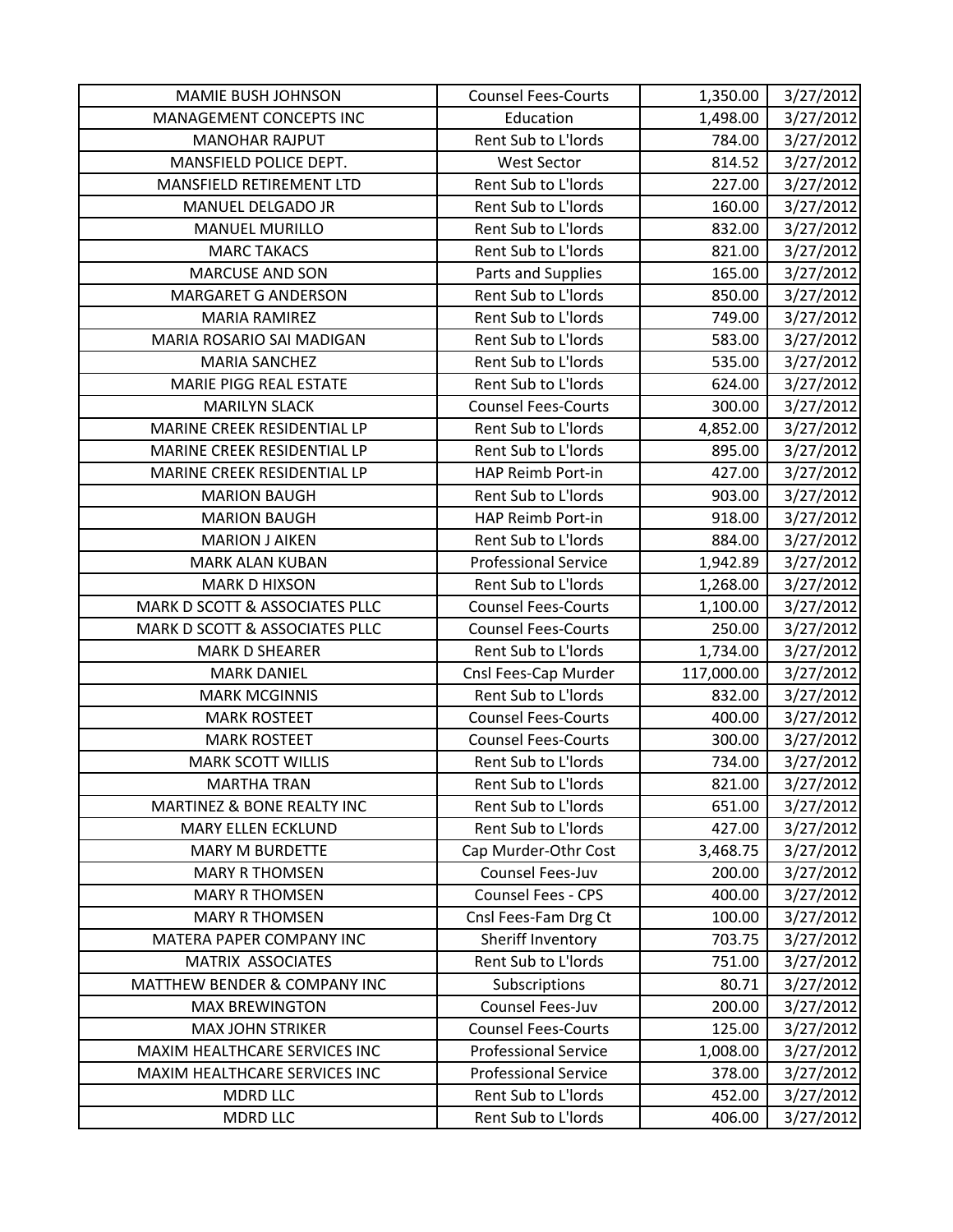| MEADOWCREEK ELEMENTARY              | <b>Restitution Payable</b>  | 683.88     | 3/27/2012 |
|-------------------------------------|-----------------------------|------------|-----------|
| MEADOWS OF BEDFORD II APT INVESTORS | Rent Sub to L'Iords         | 1,951.00   | 3/27/2012 |
| MEADOWS OF BEDFORD II APT INVESTORS | Rent Sub to L'Iords         | 945.00     | 3/27/2012 |
| MEADOWS OF BEDFORD II APT INVESTORS | HAP Reimb Port-in           | 510.00     | 3/27/2012 |
| <b>MEDINA &amp; MEDINA INC</b>      | Central Garage Inv          | 192.00     | 3/27/2012 |
| <b>MEDINA &amp; MEDINA INC</b>      | Parts and Supplies          | 12.50      | 3/27/2012 |
| <b>MELANIE F WEBB</b>               | Psych Exam/Testimony        | 750.00     | 3/27/2012 |
| <b>MELISSA L HAMRICK</b>            | <b>Counsel Fees-Courts</b>  | 50.00      | 3/27/2012 |
| <b>MELISSA L HAMRICK</b>            | <b>Counsel Fees-Courts</b>  | 700.00     | 3/27/2012 |
| <b>MELISSIA Y TALTON</b>            | Rent Sub to L'Iords         | 808.00     | 3/27/2012 |
| <b>MELODY A TADLOCK</b>             | <b>Counsel Fees-Courts</b>  | 903.00     | 3/27/2012 |
| MELVILLE R ASHDOWN                  | Rent Sub to L'Iords         | 2,384.00   | 3/27/2012 |
| <b>MELVILLE R ASHDOWN</b>           | Rent Sub to L'Iords         | 2,147.00   | 3/27/2012 |
| MEMBER'S BUILDING MAINTENANCE LLC   | <b>Custodian Services</b>   | 5,604.99   | 3/27/2012 |
| MEMBER'S BUILDING MAINTENANCE LLC   | <b>Custodian Services</b>   | 729.56     | 3/27/2012 |
| MEMBER'S BUILDING MAINTENANCE LLC   | <b>Custodian Services</b>   | 3,795.12   | 3/27/2012 |
| MEMBER'S BUILDING MAINTENANCE LLC   | <b>Custodian Services</b>   | 1,178.52   | 3/27/2012 |
| MEMBER'S BUILDING MAINTENANCE LLC   | <b>Custodian Services</b>   | 1,904.57   | 3/27/2012 |
| MEMBER'S BUILDING MAINTENANCE LLC   | <b>Custodian Services</b>   | 2,900.70   | 3/27/2012 |
| MEMBER'S BUILDING MAINTENANCE LLC   | <b>Custodian Services</b>   | 7,400.83   | 3/27/2012 |
| MEMBER'S BUILDING MAINTENANCE LLC   | <b>Custodian Services</b>   | 7,204.41   | 3/27/2012 |
| MEMBER'S BUILDING MAINTENANCE LLC   | <b>Custodian Services</b>   | 448.96     | 3/27/2012 |
| MEMBER'S BUILDING MAINTENANCE LLC   | <b>Custodian Services</b>   | 5,864.54   | 3/27/2012 |
| MEMBER'S BUILDING MAINTENANCE LLC   | <b>Custodian Services</b>   | 5,520.81   | 3/27/2012 |
| MEMBER'S BUILDING MAINTENANCE LLC   | <b>Custodian Services</b>   | 1,178.52   | 3/27/2012 |
| MEMBER'S BUILDING MAINTENANCE LLC   | <b>Custodian Services</b>   | 1,346.88   | 3/27/2012 |
| MEMBER'S BUILDING MAINTENANCE LLC   | <b>Custodian Services</b>   | 1,010.16   | 3/27/2012 |
| MEMBER'S BUILDING MAINTENANCE LLC   | <b>Custodian Services</b>   | 631.35     | 3/27/2012 |
| MEMBER'S BUILDING MAINTENANCE LLC   | Contract Labor              | 2,299.20   | 3/27/2012 |
| MEMBER'S BUILDING MAINTENANCE LLC   | <b>Contract Labor</b>       | 2,234.54   | 3/27/2012 |
| MEMBER'S BUILDING MAINTENANCE LLC   | Contract Labor              | 2,299.20   | 3/27/2012 |
| <b>MERCANTILE PARTNERS LP</b>       | Prepaid - Rent              | 15,545.16  | 3/27/2012 |
| MERCANTILE PARTNERS LP              | Prepaid - Other             | 5,427.54   | 3/27/2012 |
| MERCANTILE PARTNERS LP              | Prepaid - Rent              | 4,216.67   | 3/27/2012 |
| MERCANTILE PARTNERS LP              | Prepaid - Other             | 1,472.46   | 3/27/2012 |
| MERCEDES MEDICAL INC                | <b>Medical Supplies</b>     | 553.20     | 3/27/2012 |
| <b>MERLIN G HOLLOWAY</b>            | Rent Sub to L'Iords         | 687.00     | 3/27/2012 |
| METRO FLOOR MACHINES INC            | <b>Equipment Maint</b>      | 929.10     | 3/27/2012 |
| <b>METRO JOINT VENTURE</b>          | Rental Assistance           | 499.00     | 3/27/2012 |
| METROPLEX SERVICE WELDING           | <b>Building Maintenance</b> | 16.82      | 3/27/2012 |
| METROPLEX SERVICE WELDING           | <b>Professional Service</b> | 21.70      | 3/27/2012 |
| MHMR OF TARRANT COUNTY              | <b>MHMR</b>                 | 3,395.21   | 3/27/2012 |
| MHMR OF TARRANT COUNTY              | Prepaid - Rent              | 4,247.48   | 3/27/2012 |
| MHMR OF TARRANT COUNTY              | <b>MHMR</b>                 | 180,167.07 | 3/27/2012 |
| MHMR OF TARRANT COUNTY              | <b>Professional Service</b> | 2,166.66   | 3/27/2012 |
| MHMR OF TARRANT COUNTY              | Spec Needs Off Proj         | 27,890.48  | 3/27/2012 |
| MHMR OF TARRANT COUNTY              | <b>Professional Service</b> | 36,224.58  | 3/27/2012 |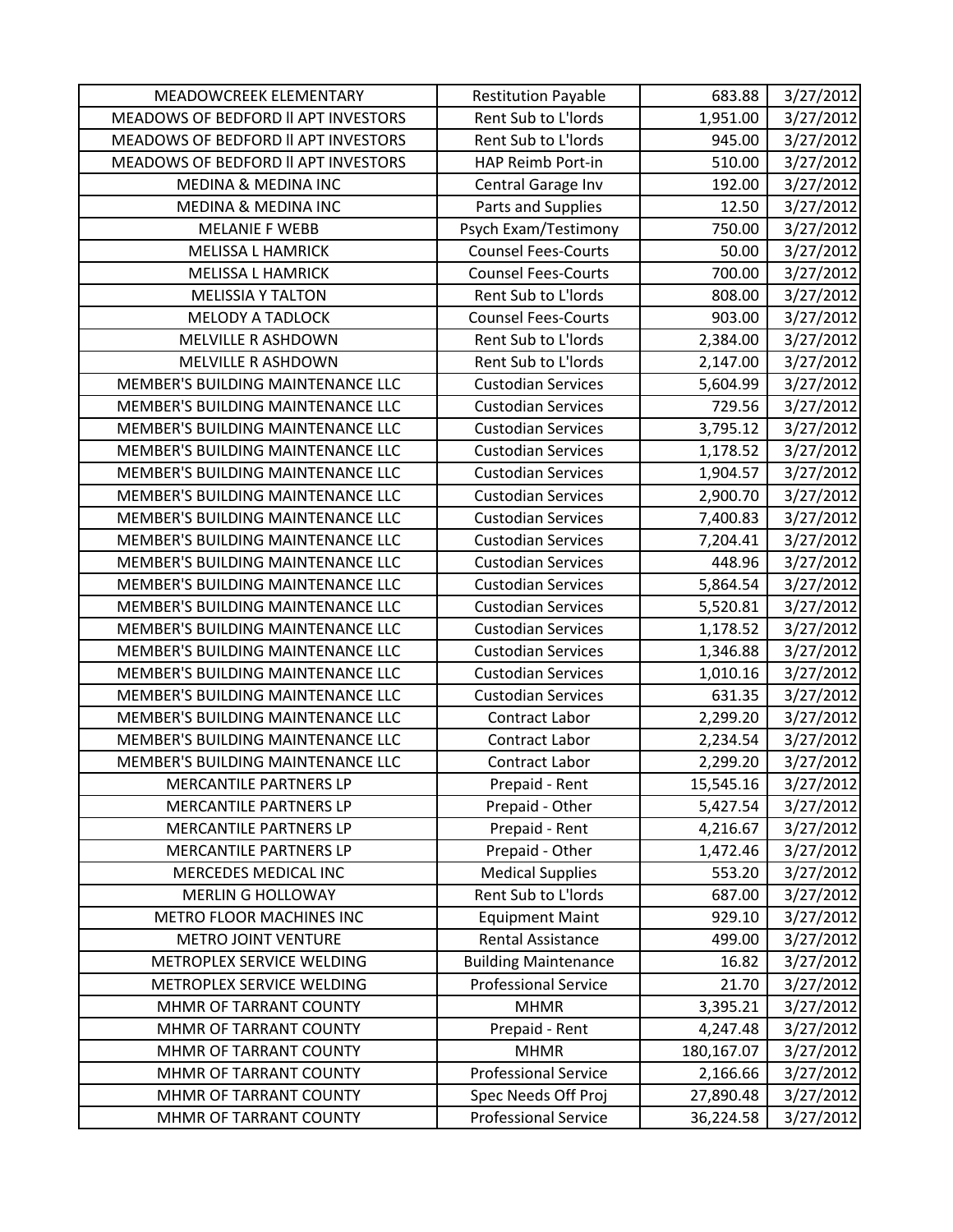| MICHAEL ANDREW MUNOZ                | <b>Counsel Fees-Courts</b>  | 600.00   | 3/27/2012 |
|-------------------------------------|-----------------------------|----------|-----------|
| MICHAEL BERGER                      | Counsel Fees-Juv            | 768.50   | 3/27/2012 |
| MICHAEL BERGER                      | <b>Counsel Fees - CPS</b>   | 100.00   | 3/27/2012 |
| MICHAEL D TOLAND                    | Rent Sub to L'Iords         | 439.00   | 3/27/2012 |
| MICHAEL HAILEY                      | Rent Sub to L'Iords         | 950.00   | 3/27/2012 |
| MICHAEL JAMES WILLIAMS              | HAP Reimb Port-in           | 436.00   | 3/27/2012 |
| MICHAEL KEVIN DAVIS                 | <b>Tires and Tubes</b>      | 374.52   | 3/27/2012 |
| MICHAEL MOORE                       | Rent Sub to L'Iords         | 477.00   | 3/27/2012 |
| MICHAEL MOORE                       | Rent Sub to L'Iords         | 506.00   | 3/27/2012 |
| MICHAEL R GARTNER                   | Rent Sub to L'Iords         | 360.00   | 3/27/2012 |
| MICHAEL RINEHART                    | Rent Sub to L'Iords         | 1,126.00 | 3/27/2012 |
| MICHAEL THOMPSON                    | Rent Sub to L'Iords         | 1,243.00 | 3/27/2012 |
| MICHAEL W MCCOWAN                   | Rent Sub to L'Iords         | 563.00   | 3/27/2012 |
| MICHELE M JOHNSON                   | Rent Sub to L'Iords         | 461.00   | 3/27/2012 |
| MICHELLE DO                         | Rent Sub to L'Iords         | 1,800.00 | 3/27/2012 |
| MICHELLE I EUGENE                   | Rent Sub to L'Iords         | 1,304.00 | 3/27/2012 |
| MICHELLE I EUGENE                   | HAP Reimb Port-in           | 337.00   | 3/27/2012 |
| MIDWEST BANK NOTE COMPANY           | Printing-Publication        | 1,700.00 | 3/27/2012 |
| MIDWEST MEDICAL SUPPLY CO, LLC      | <b>Medical Supplies</b>     | 318.00   | 3/27/2012 |
| MIGNEAULT FORT WORTH LP             | Rent Sub to L'Iords         | 745.00   | 3/27/2012 |
| MIGNEAULT FORT WORTH LP             | Rent Sub to L'Iords         | 595.00   | 3/27/2012 |
| <b>MIKE CROXTON</b>                 | Rent Sub to L'Iords         | 530.00   | 3/27/2012 |
| MIMOSA LANE LLC                     | Prepaid - Rent              | 6,796.84 | 3/27/2012 |
| MINICK LAW PC                       | <b>Counsel Fees-Courts</b>  | 300.00   | 3/27/2012 |
| MINNEAPOLIS HOUSING AUTHORITY       | Port HAP Port-out           | 1,214.00 | 3/27/2012 |
| MINNEAPOLIS HOUSING AUTHORITY       | Port Admin Fee Expen        | 42.87    | 3/27/2012 |
| MIPHI INVESTMENTS LLC               | Rent Sub to L'Iords         | 1,445.00 | 3/27/2012 |
| MITCHELL ADDING MACHINE COMPANY INC | Supplies                    | 152.22   | 3/27/2012 |
| MITEFF FAMILY PARTNERSHIP           | Rent Sub to L'Iords         | 602.00   | 3/27/2012 |
| <b>MONICA LEUCK</b>                 | Rent Sub to L'Iords         | 562.00   | 3/27/2012 |
| MONICA OLSON                        | <b>Counseling Services</b>  | 1,200.00 | 3/27/2012 |
| MONTGOMERY COUNTY                   | Crim Crt Mental Comp        | 475.00   | 3/27/2012 |
| <b>MONTGOMERY COUNTY</b>            | Crim Crt Mental Comp        | 475.00   | 3/27/2012 |
| MONTGOMERY COUNTY                   | <b>Crim Crt Mental Comp</b> | 475.00   | 3/27/2012 |
| MOORE FUNERAL HOMES                 | <b>County Burials</b>       | 540.00   | 3/27/2012 |
| MOORE MEDICAL LLC                   | <b>Medical Supplies</b>     | 335.50   | 3/27/2012 |
| MOSS COURT REPORTING LLC            | Reporter's Records          | 261.30   | 3/27/2012 |
| MOTION INDUSTRIES INC               | Parts and Supplies          | 64.58    | 3/27/2012 |
| Mr D Miles Brissette                | Travel                      | 116.61   | 3/27/2012 |
| Mr David B Lobingier                | Travel                      | 79.11    | 3/27/2012 |
| Mr David G Jefferson                | Education                   | 135.00   | 3/27/2012 |
| Mr David G Jefferson                | Travel                      | (95.00)  | 3/27/2012 |
| Mr David W Ansley                   | Transportation              | 5.09     | 3/27/2012 |
| Mr Edward A Gordon                  | Education                   | 108.00   | 3/27/2012 |
| Mr Greg Williams                    | Travel                      | 4,841.12 | 3/27/2012 |
| Mr James A Sinclair                 | Travel                      | 107.95   | 3/27/2012 |
| Mr Jasper Taylor                    | Education                   | 743.76   | 3/27/2012 |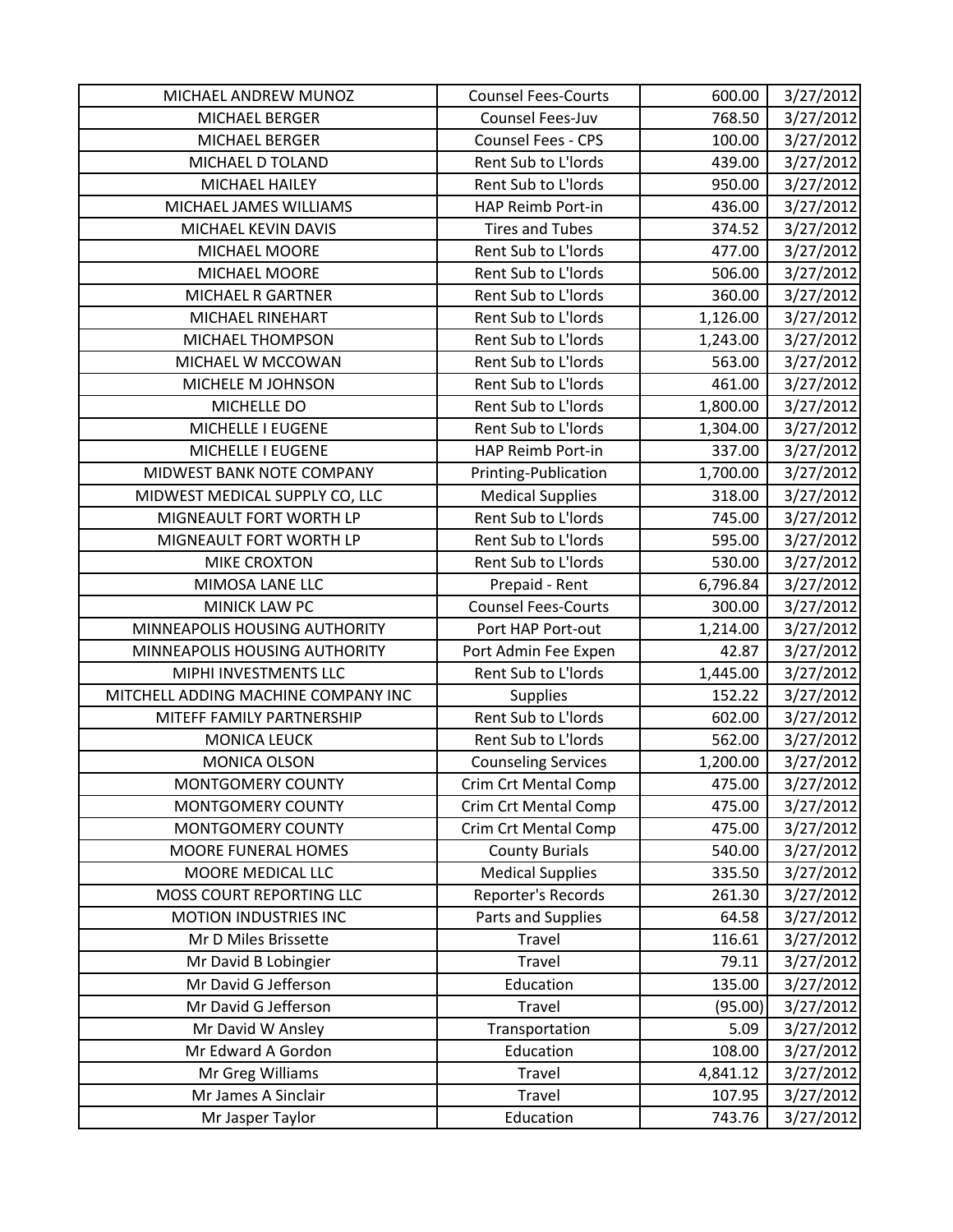| Mr John J Nicholson                 | Education                   | 35.52     | 3/27/2012 |
|-------------------------------------|-----------------------------|-----------|-----------|
| Mr Mark C Mendez                    | Travel                      | 90.75     | 3/27/2012 |
| Mr Mark W Blake                     | Education                   | 120.00    | 3/27/2012 |
| Mr Michael D White                  | Transportation              | 26.28     | 3/27/2012 |
| Mr Stephen M Fulmer                 | Prepaid - Travel            | 52.00     | 3/27/2012 |
| Mr Waverley J Dickens               | Education                   | 15.00     | 3/27/2012 |
| MRI COUNTRY BEND INVESTMENT FUND LP | Rent Sub to L'Iords         | 1,987.00  | 3/27/2012 |
| MRI COUNTRY BEND INVESTMENT FUND LP | Rent Sub to L'Iords         | 378.00    | 3/27/2012 |
| MRI RIVER GLEN INVESTMENT FUND LP   | Rent Sub to L'Iords         | 3,167.00  | 3/27/2012 |
| MRI RIVER GLEN INVESTMENT FUND LP   | Rent Sub to L'Iords         | 669.00    | 3/27/2012 |
| Ms Ann L Salyer-Caldwell            | Travel                      | 92.00     | 3/27/2012 |
| Ms Dana E Austin                    | Education                   | 1,539.28  | 3/27/2012 |
| Ms Debbie M Spoonts                 | Transportation              | 155.75    | 3/27/2012 |
| Ms Dona E Bash                      | Prepaid - Travel            | 92.00     | 3/27/2012 |
| Ms Donna M Larson                   | Education                   | 126.71    | 3/27/2012 |
| Ms Rene M Smith                     | Travel                      | 10.00     | 3/27/2012 |
| Ms Tanya S Dohoney                  | <b>Travel</b>               | 97.70     | 3/27/2012 |
| Ms Traci T Wilson                   | Lab Equip Mainten           | 92.95     | 3/27/2012 |
| <b>MVM SERVICES LLC</b>             | Prepaid - Rent              | 4,373.33  | 3/27/2012 |
| <b>NADA J RUDDOCK</b>               | Rent Sub to L'Iords         | 616.00    | 3/27/2012 |
| <b>NAFA INC</b>                     | Parts and Supplies          | 62.65     | 3/27/2012 |
| <b>NAHEED S NASIR</b>               | Rent Sub to L'Iords         | 1,400.00  | 3/27/2012 |
| <b>NAN BOWEN</b>                    | Rent Sub to L'Iords         | 240.00    | 3/27/2012 |
| <b>NANCY FUGATE</b>                 | Rent Sub to L'Iords         | 848.00    | 3/27/2012 |
| <b>NANCY GORDON</b>                 | <b>Counsel Fees-Courts</b>  | 2,050.00  | 3/27/2012 |
| <b>NANCY GORDON</b>                 | Cnsl Fees-Fam Drg Ct        | 100.00    | 3/27/2012 |
| <b>NANCY J CLAUNCH</b>              | Rent Sub to L'Iords         | 875.00    | 3/27/2012 |
| NANKUMARI RAJPUT BHATTI             | Rent Sub to L'Iords         | 1,100.00  | 3/27/2012 |
| <b>NAOYA ORIME</b>                  | Rent Sub to L'Iords         | 685.00    | 3/27/2012 |
| <b>NARDIS INC</b>                   | Safety/Tact Supplies        | 870.46    | 3/27/2012 |
| <b>NATHAN J FRY</b>                 | HAP Reimb Port-in           | 977.00    | 3/27/2012 |
| NATIONAL ASSOCIATION OF DRUG        | Education                   | 650.00    | 3/27/2012 |
| NATIONAL CRIMINAL JUSTICE ASSOC     | Dues                        | 95.00     | 3/27/2012 |
| NATIONAL DATA SERVICES INC          | Printing-Publication        | 1,821.93  | 3/27/2012 |
| NCTCOG-NORTH CENTRAL TEXAS          | <b>Professional Service</b> | 2,776.00  | 3/27/2012 |
| NEI DEVELOPMENT LLC                 | Rent Sub to L'Iords         | 1,751.00  | 3/27/2012 |
| NEIGHBORHOOD PARTNERS OF TX LP      | HAP Reimb Port-in           | 199.00    | 3/27/2012 |
| NEIGHBORHOOD WALMART #5181          | Food/Hygiene Assist         | 327.51    | 3/27/2012 |
| <b>NELON LAW GROUP PLLC</b>         | <b>Counsel Fees-Courts</b>  | 775.00    | 3/27/2012 |
| <b>NELON LAW GROUP PLLC</b>         | <b>Counsel Fees-Courts</b>  | 450.00    | 3/27/2012 |
| <b>NELON LAW GROUP PLLC</b>         | <b>Counsel Fees-Courts</b>  | 500.00    | 3/27/2012 |
| NELSON-JAMESON INC                  | Lab Supplies                | 532.05    | 3/27/2012 |
| NEVILL BUSINESS MACHINES INC        | <b>Equipment Maint</b>      | 89.00     | 3/27/2012 |
| NEVILL BUSINESS MACHINES INC        | <b>Equipment Maint</b>      | 89.00     | 3/27/2012 |
| NEW HORIZONS RANCH & CENTER INC     | <b>Residential Servc</b>    | 12,027.75 | 3/27/2012 |
| NEWBORN & CHILDRENS MED SRVC        | <b>Medical Services</b>     | 2,640.00  | 3/27/2012 |
| <b>NGOC BIGH NGUYEN</b>             | Rent Sub to L'Iords         | 900.00    | 3/27/2012 |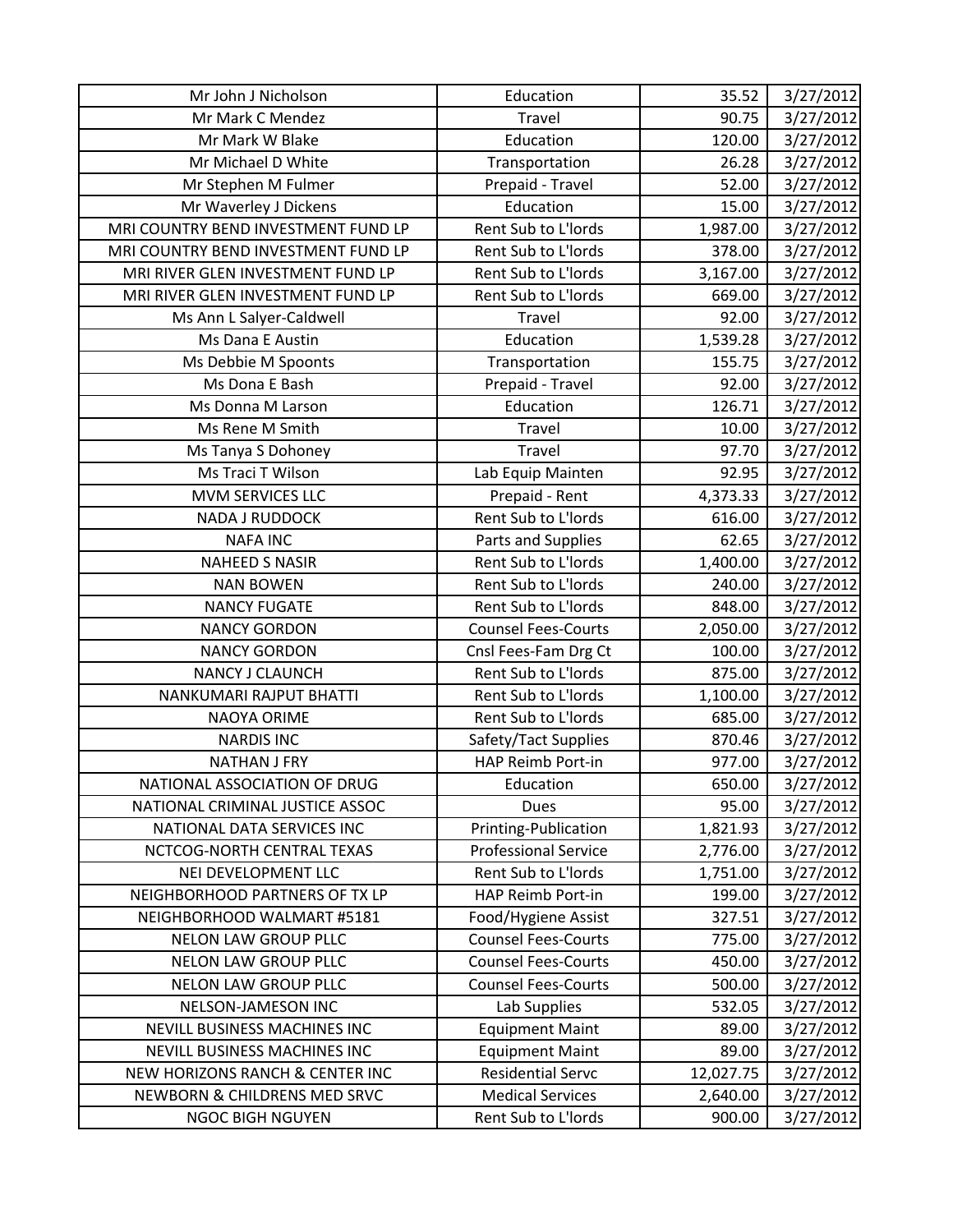| NHUNG THI DINH                     | Rent Sub to L'Iords         | 911.00    | 3/27/2012 |
|------------------------------------|-----------------------------|-----------|-----------|
| NHUNG THI DINH                     | HAP Reimb Port-in           | 993.00    | 3/27/2012 |
| NICHOLSON-WATERMAN FAMILY TRUST    | Rent Sub to L'Iords         | 489.00    | 3/27/2012 |
| NICHOLSON-WATERMAN FAMILY TRUST    | HAP Reimb Port-in           | 675.00    | 3/27/2012 |
| NICULINA HODADEA                   | Rent Sub to L'Iords         | 937.00    | 3/27/2012 |
| <b>NICVIN LLC</b>                  | Rent Sub to L'Iords         | 458.00    | 3/27/2012 |
| NIKKI L CHRIESMAN                  | Counsel Fees - CPS          | 100.00    | 3/27/2012 |
| NIKKI L CHRIESMAN                  | Cnsl Fees-Fam Drg Ct        | 100.00    | 3/27/2012 |
| NORITSU AMERICA CORPORATION        | <b>Equipment Maint</b>      | 425.50    | 3/27/2012 |
| <b>NORSTAR</b>                     | Rent Sub to L'Iords         | 16,616.00 | 3/27/2012 |
| <b>NORSTAR</b>                     | Rent Sub to L'Iords         | 1,292.00  | 3/27/2012 |
| <b>NORSTAR</b>                     | Rent Sub to L'Iords         | 322.00    | 3/27/2012 |
| <b>NORSTAR</b>                     | HAP Reimb Port-in           | 3,897.00  | 3/27/2012 |
| NORTH CENTRAL TX COUNCIL OF        | <b>Professional Service</b> | 33,433.00 | 3/27/2012 |
| <b>NORTH HILLS APTS LTD</b>        | Rent Sub to L'Iords         | 2,262.00  | 3/27/2012 |
| NORTH RICHLAND HILLS POLICE        | Northeast Sector            | 676.41    | 3/27/2012 |
| NORTH TEXAS ADDICTION COUNSELING   | O/P Group Counseling        | 2,149.13  | 3/27/2012 |
| NORTH TEXAS EQUITIES CORP          | Rent Sub to L'Iords         | 3,101.00  | 3/27/2012 |
| NORTH TEXAS TOLLWAY AUTHORITY-NTTA | Travel                      | 6.55      | 3/27/2012 |
| NORTHCREST SHADYWOOD PARTNERS LP   | Rent Sub to L'Iords         | 1,066.00  | 3/27/2012 |
| NORTHCREST SHADYWOOD PARTNERS LP   | Rent Sub to L'Iords         | 450.00    | 3/27/2012 |
| NORTHCREST SHADYWOOD PARTNERS LP   | Rent Sub to L'Iords         | 1,715.00  | 3/27/2012 |
| NORTHCREST/SHADYWOOD PARTNERS LP   | Rent Sub to L'Iords         | 650.00    | 3/27/2012 |
| NOTTING HILL PARTNERS LP           | Rent Sub to L'Iords         | 6,143.00  | 3/27/2012 |
| NOTTING HILL PARTNERS LP           | Rent Sub to L'Iords         | 499.00    | 3/27/2012 |
| NOTTING HILL PARTNERS LP           | <b>Utility Allowance</b>    | 200.00    | 3/27/2012 |
| NPOT PARTNERS I LP                 | Rent Sub to L'Iords         | 1,290.00  | 3/27/2012 |
| OAK FARMS DAIRY                    | Food                        | 726.48    | 3/27/2012 |
| OAK TIMBERS FORT WORTH SOUTH LP    | Rent Sub to L'Iords         | 631.00    | 3/27/2012 |
| OAK TIMBERS-FORT WORTH SOUTH LP    | Rent Sub to L'Iords         | 3,213.00  | 3/27/2012 |
| OAK TIMBERS-FORT WORTH SOUTH LP    | Rent Sub to L'Iords         | 1,427.00  | 3/27/2012 |
| OAK TIMBERS-FORT WORTH SOUTH LP    | HAP Reimb Port-in           | 1,097.00  | 3/27/2012 |
| OAK TIMBERS-NORTH GREENBRIAR LP    | Rent Sub to L'Iords         | 5,252.00  | 3/27/2012 |
| OAK TIMBERS-NORTH GREENBRIAR LP    | Rent Sub to L'Iords         | 829.00    | 3/27/2012 |
| OAK TIMBERS-NORTH GREENBRIAR LP    | HAP Reimb Port-in           | 1,369.00  | 3/27/2012 |
| OAK TIMBERS-WHITE SETTLEMENT       | Rent Sub to L'Iords         | 2,051.00  | 3/27/2012 |
| OAK TIMBERS-WHITE SETTLEMENT       | Rent Sub to L'Iords         | 1,729.00  | 3/27/2012 |
| OAK TIMBERS-WHITE SETTLEMENT       | HAP Reimb Port-in           | 881.00    | 3/27/2012 |
| OAK TIMBERS-WHITE SETTLEMENT II    | Rent Sub to L'Iords         | 2,475.00  | 3/27/2012 |
| OAK TIMBERS-WHITE SETTLEMENT II    | Rent Sub to L'Iords         | 823.00    | 3/27/2012 |
| OAK TIMBERS-WHITE SETTLEMENT II    | HAP Reimb Port-in           | 428.00    | 3/27/2012 |
| <b>OBADIAH BOLES</b>               | Rent Sub to L'Iords         | 1,610.00  | 3/27/2012 |
| <b>OCE-USA INC</b>                 | <b>Equipment Maint</b>      | 2,057.79  | 3/27/2012 |
| OCHO VEGAS INC                     | Rent Sub to L'Iords         | 168.00    | 3/27/2012 |
| OCHO VEGAS INC                     | Rent Sub to L'Iords         | 410.00    | 3/27/2012 |
| O'CONNOR PLACE LP                  | Rent Sub to L'Iords         | 1,095.00  | 3/27/2012 |
| O'CONNOR PLACE LP                  | Rent Sub to L'Iords         | 352.00    | 3/27/2012 |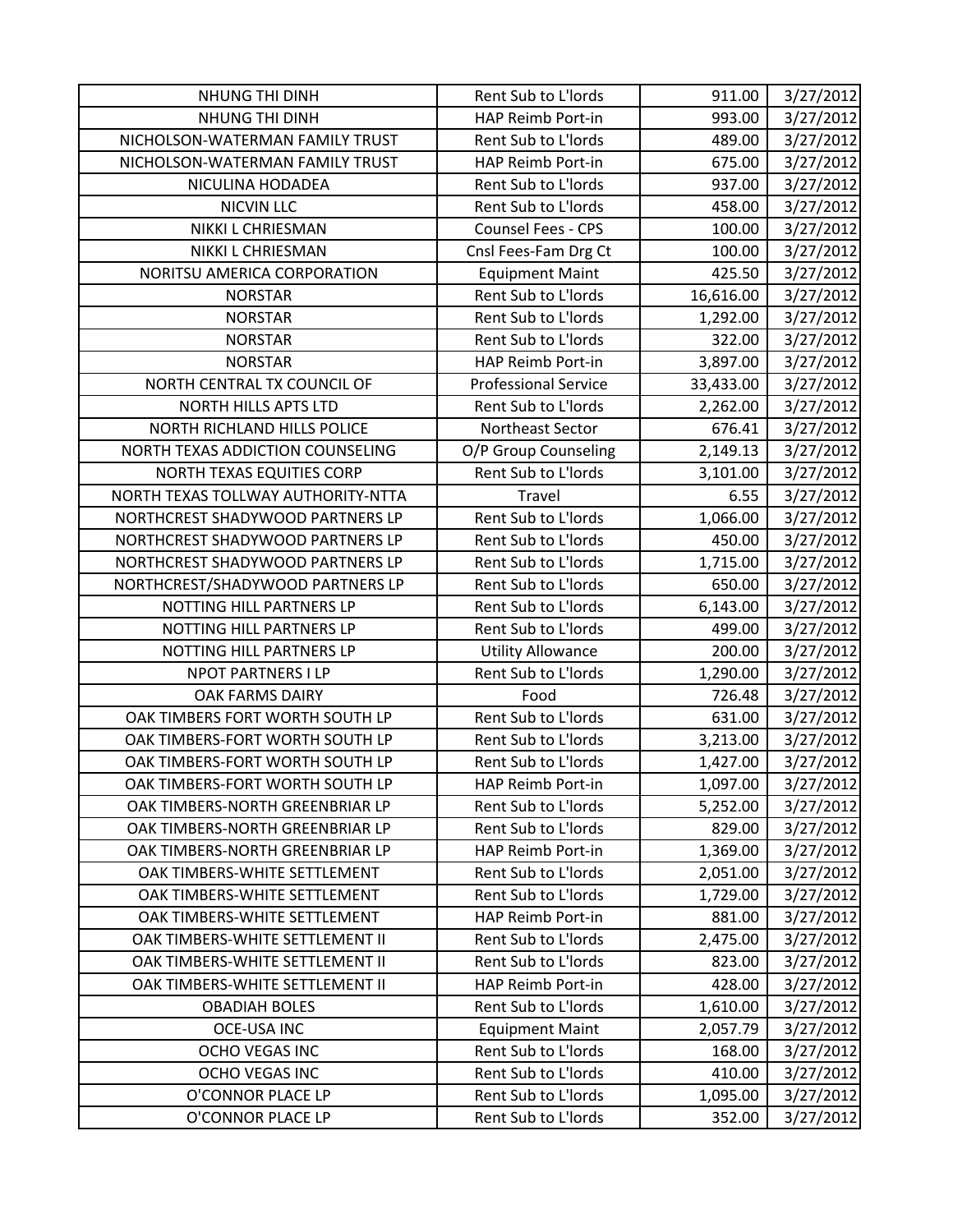| O'CONNOR PLACE LP                         | Rent Sub to L'Iords         | 1,347.00  | 3/27/2012 |
|-------------------------------------------|-----------------------------|-----------|-----------|
| <b>ODIS A DARNELL</b>                     | Rent Sub to L'Iords         | 824.00    | 3/27/2012 |
| <b>OFEAR MOORE</b>                        | Rent Sub to L'Iords         | 632.00    | 3/27/2012 |
| OGBURNS TRUCK PARTS OF FT WORTH           | Parts and Supplies          | 19.38     | 3/27/2012 |
| OHC SPECTRUM ONE LLC                      | Rent Sub to L'Iords         | 4,091.00  | 3/27/2012 |
| OHC SPECTRUM ONE LLC                      | Rent Sub to L'Iords         | 1,014.00  | 3/27/2012 |
| OHC SPECTRUM ONE LLC                      | Rent Sub to L'Iords         | 650.00    | 3/27/2012 |
| OHC SPECTRUM ONE LLC                      | HAP Reimb Port-in           | 2,120.00  | 3/27/2012 |
| OHC/COBBLESTONE LTD                       | Rent Sub to L'Iords         | 6,254.00  | 3/27/2012 |
| OHC/COBBLESTONE LTD                       | Rent Sub to L'Iords         | 2,050.00  | 3/27/2012 |
| OHC/COBBLESTONE LTD                       | Rent Sub to L'Iords         | 476.00    | 3/27/2012 |
| OHC/COBBLESTONE LTD                       | HAP Reimb Port-in           | 474.00    | 3/27/2012 |
| <b>OKEY AKPOM</b>                         | <b>Counsel Fees-Courts</b>  | 350.00    | 3/27/2012 |
| <b>OKEY AKPOM</b>                         | <b>Counsel Fees-Courts</b>  | 125.00    | 3/27/2012 |
| OKLAHOMA HOUSING FINANCE AGENCY           | Port HAP Port-out           | 686.00    | 3/27/2012 |
| OKLAHOMA HOUSING FINANCE AGENCY           | Port Admin Fee Expen        | 42.87     | 3/27/2012 |
| <b>OLAMETER CORPORATION</b>               | <b>Building Maintenance</b> | 296.75    | 3/27/2012 |
| OLIVE TREE REALTY SOLUTION LLC            | Rent Sub to L'Iords         | 497.00    | 3/27/2012 |
| OLMSTED COUNTY HOUSING AND                | Port HAP Port-out           | 743.00    | 3/27/2012 |
| OLMSTED COUNTY HOUSING AND                | Port Admin Fee Expen        | 42.87     | 3/27/2012 |
| OLUBUKOLA OBAYANJU                        | <b>Counsel Fees-Courts</b>  | 200.00    | 3/27/2012 |
| ONE AMELIA PARC LP                        | Rent Sub to L'Iords         | 5,051.00  | 3/27/2012 |
| ONE AMELIA PARC LP                        | HAP Reimb Port-in           | 1,032.00  | 3/27/2012 |
| ONE VILLAGE CREEK LP                      | Rent Sub to L'Iords         | 15,777.00 | 3/27/2012 |
| ONE VILLAGE CREEK LP                      | Rent Sub to L'Iords         | 2,568.00  | 3/27/2012 |
| ONE VILLAGE CREEK LP                      | HAP Reimb Port-in           | 1,359.00  | 3/27/2012 |
| O'REILLY AUTO PARTS                       | Central Garage Inv          | 94.75     | 3/27/2012 |
| O'REILLY AUTO PARTS                       | Parts and Supplies          | 208.13    | 3/27/2012 |
| O'REILLY AUTO PARTS                       | Parts and Supplies          | 139.78    | 3/27/2012 |
| <b>O'REILLY AUTO PARTS</b>                | Parts and Supplies          | 187.92    | 3/27/2012 |
| O'REILLY AUTO PARTS                       | Parts and Supplies          | 1,649.19  | 3/27/2012 |
| O'REILLY AUTO PARTS                       | Parts and Supplies          | 183.65    | 3/27/2012 |
| O'REILLY AUTO PARTS                       | <b>Small Tools</b>          | 205.84    | 3/27/2012 |
| <b>OSWALDO ZELAYA</b>                     | Rent Sub to L'Iords         | 429.00    | 3/27/2012 |
| <b>OVERTON FAMILY LIMITED PARTNERSHIP</b> | Rent Sub to L'Iords         | 825.00    | 3/27/2012 |
| <b>OVERTON SQUARE LP</b>                  | Rent Sub to L'Iords         | 4,761.00  | 3/27/2012 |
| <b>OVERTON SQUARE LP</b>                  | Rent Sub to L'Iords         | 717.00    | 3/27/2012 |
| <b>OVERTON SQUARE LP</b>                  | HAP Reimb Port-in           | 464.00    | 3/27/2012 |
| OWEN GROUP PROPERTY MANAGEMENT LLC        | Rent Sub to L'Iords         | 403.00    | 3/27/2012 |
| <b>OWENS &amp; OWENS</b>                  | <b>Counsel Fees-Courts</b>  | 870.00    | 3/27/2012 |
| <b>OWENS &amp; OWENS</b>                  | <b>Counsel Fees-Courts</b>  | 375.00    | 3/27/2012 |
| <b>OWENS &amp; OWENS</b>                  | <b>Counsel Fees-Courts</b>  | 400.00    | 3/27/2012 |
| <b>OZARKA DRINKING WATER</b>              | Graphics Inventory          | 8.98      | 3/27/2012 |
| <b>OZARKA DRINKING WATER</b>              | Water                       | 125.60    | 3/27/2012 |
| <b>OZARKA DRINKING WATER</b>              | Health Promo Pgrm           | 73.65     | 3/27/2012 |
| P MICHAEL SCHNEIDER LAW FIRM PC           | <b>Counsel Fees-Courts</b>  | 400.00    | 3/27/2012 |
| P MICHAEL SCHNEIDER LAW FIRM PC           | <b>Counsel Fees-Courts</b>  | 400.00    | 3/27/2012 |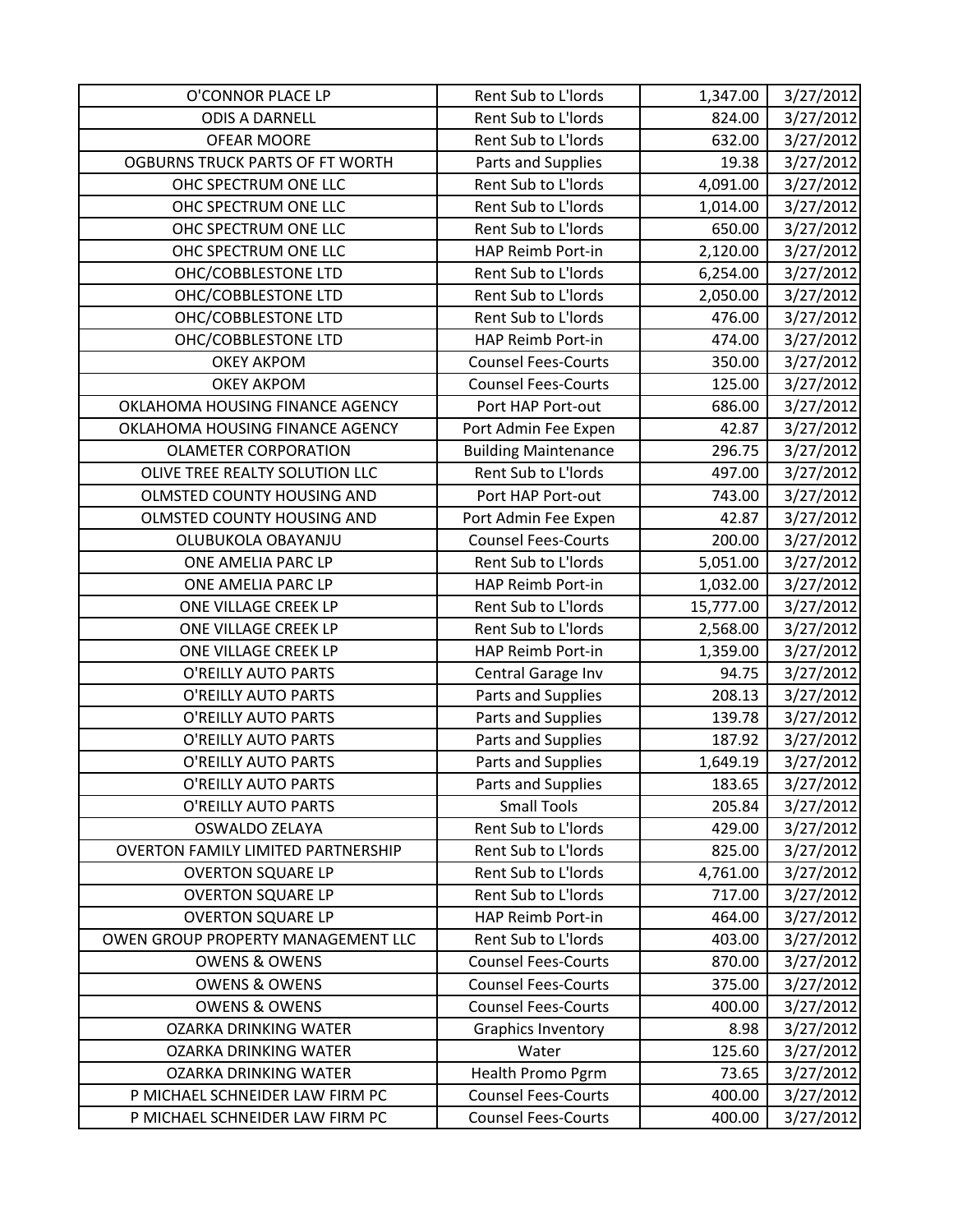| P MICHAEL SCHNEIDER LAW FIRM PC                                      | <b>Counsel Fees-Courts</b>               | 700.00           | 3/27/2012              |
|----------------------------------------------------------------------|------------------------------------------|------------------|------------------------|
| P MICHAEL SCHNEIDER LAW FIRM PC                                      | Counsel Fees-Juv                         | 462.50           | 3/27/2012              |
| PANTEGO CAMP THURMAN INC                                             | <b>Restitution Payable</b>               | 150.00           | 3/27/2012              |
| PARK PLAZA SHOPPING CENTER                                           | Prepaid - Rent                           | 4,250.00         | 3/27/2012              |
| PARK VISTA TOWNHOMES L P                                             | Rent Sub to L'Iords                      | 15,619.00        | 3/27/2012              |
| PARKER ELECTRIC                                                      | <b>Building Maintenance</b>              | 1,897.93         | 3/27/2012              |
| PARKER ELECTRIC                                                      | Kitchen Maintenance                      | 451.82           | 3/27/2012              |
| PARKSIDE APARTMENTS LLC                                              | Rent Sub to L'Iords                      | 3,953.00         | 3/27/2012              |
| PARKSIDE PROPERTIES LP                                               | Rent Sub to L'Iords                      | 428.00           | 3/27/2012              |
| PARKSIDE PROPERTIES LP                                               | HAP Reimb Port-in                        | 364.00           | 3/27/2012              |
| PARODI PROPERTY LTD                                                  | Rent Sub to L'Iords                      | 11,671.00        | 3/27/2012              |
| PARODI PROPERTY LTD                                                  | Rent Sub to L'Iords                      | 3,355.00         | 3/27/2012              |
| PARODI PROPERTY LTD                                                  | Rent Sub to L'Iords                      | 575.00           | 3/27/2012              |
| PASADA PROPERTY INVESTMENTS LLC                                      | Rent Sub to L'Iords                      | 1,181.00         | 3/27/2012              |
| PASCALE BARLATIER SURPRIS                                            | HAP Reimb Port-in                        | 819.00           | 3/27/2012              |
| PATHWAY BUILDERS LP                                                  | Rent Sub to L'Iords                      | 950.00           | 3/27/2012              |
| PATRICIA L SUMMERS                                                   | <b>Counsel Fees - CPS</b>                | 250.00           | 3/27/2012              |
| PATRICIA R POOL                                                      | Rent Sub to L'Iords                      | 695.00           | 3/27/2012              |
| <b>PATRICK CURRAN</b>                                                | <b>Counsel Fees-Courts</b>               | 150.00           | 3/27/2012              |
| <b>PATRICK KEVLIN</b>                                                | Rent Sub to L'Iords                      | 696.00           | 3/27/2012              |
| PATRICK S DOHONEY & ASSOCIATES PLLC                                  | <b>Counsel Fees-Courts</b>               | 450.00           | 3/27/2012              |
| PATRICK S DOHONEY & ASSOCIATES PLLC                                  | <b>Counsel Fees-Courts</b>               | 700.00           | 3/27/2012              |
| PATTY TILLMAN                                                        | Counsel Fees-Juv                         | 200.00           | 3/27/2012              |
| PAUL CONNER                                                          | <b>Counsel Fees-Courts</b>               | 1,170.00         | 3/27/2012              |
| PAUL E MAYS                                                          | Rent Sub to L'Iords                      | 940.00           | 3/27/2012              |
| PAUL LEWALLEN                                                        | <b>Counsel Fees-Courts</b>               | 350.00           | 3/27/2012              |
| <b>PAUL MCGINNIS</b>                                                 | Prepaid - Rent                           | 3,075.00         | 3/27/2012              |
| PAUL MURRAY                                                          | Rent Sub to L'Iords                      | 518.00           | 3/27/2012              |
| <b>PAUL OKELLO</b>                                                   | Rent Sub to L'Iords                      | 837.00           | 3/27/2012              |
| PAUL V PREVITE                                                       | <b>Counsel Fees-Courts</b>               | 750.00           | 3/27/2012              |
| PAYFLEX SYSTEMS USA INC                                              | Administration                           | 10,353.55        | 3/27/2012              |
| PC MALL GOV INC                                                      | <b>Computer Supplies</b>                 | 100.99           | 3/27/2012              |
| PECAN BEND APARTMENTS LTD                                            | Rent Sub to L'Iords                      | 437.00           | 3/27/2012              |
| PECAN BEND APARTMENTS LTD                                            | HAP Reimb Port-in                        | 340.00           | 3/27/2012              |
| PEDRO CISNEROS                                                       | Counsel Fees-Juv                         | 700.00           | 3/27/2012              |
| PENNSYLVANIA PLACE APARTMENTS LP<br>PENNSYLVANIA PLACE APARTMENTS LP | Rent Sub to L'Iords                      | 1,310.00         | 3/27/2012              |
|                                                                      | Rent Sub to L'Iords<br>HAP Reimb Port-in | 1,843.00         | 3/27/2012              |
| PENNSYLVANIA PLACE APARTMENTS LP<br>PENSTAR POWER LLC                |                                          | 588.00<br>220.00 | 3/27/2012              |
|                                                                      | <b>Utility Allowance</b>                 | 265.00           | 3/27/2012              |
| PENTHOUSE CONDOMINIUM HOA<br>PERIAN L CHEATWOOD                      | Prepaid - Rent<br>Rent Sub to L'Iords    |                  | 3/27/2012              |
| PERKIN-ELMER HEALTH SCIENCES INC                                     | Lab Supplies                             | 447.00           | 3/27/2012<br>3/27/2012 |
| PERRY BRIGHAM                                                        | Rent Sub to L'Iords                      | 412.50<br>767.00 | 3/27/2012              |
| PERSONAL ACQUISITION MGMT & SALES I                                  | Rent Sub to L'Iords                      | 1,767.00         |                        |
| PERSONAL ACQUISITION MGMT & SALES I                                  | Rent Sub to L'Iords                      | 550.00           | 3/27/2012              |
| PERSONAL ACQUISITION MGMT & SALES I                                  | Rent Sub to L'Iords                      | 336.00           | 3/27/2012<br>3/27/2012 |
|                                                                      |                                          |                  |                        |
| PETER J WEBB                                                         | HAP Reimb Port-in                        | 366.00           | 3/27/2012              |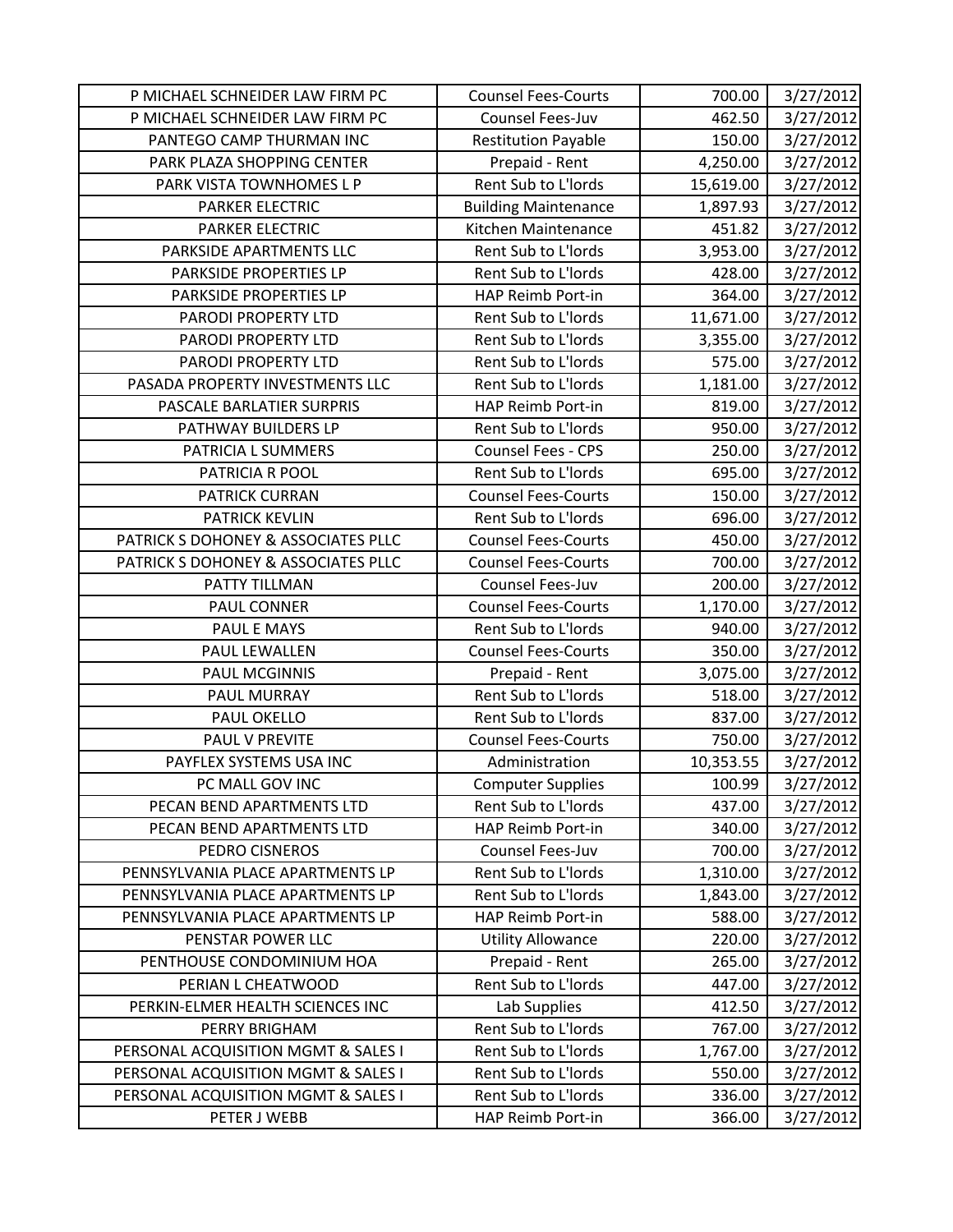| PETER SZWEDA                      | Rent Sub to L'Iords         | 355.00    | 3/27/2012 |
|-----------------------------------|-----------------------------|-----------|-----------|
| PETIT SERVICES                    | <b>Equipment Maint</b>      | 250.00    | 3/27/2012 |
| PHAM HOANG LONG                   | Rent Sub to L'Iords         | 1,109.00  | 3/27/2012 |
| PHAMATECH INC                     | Laboratory Costs            | 18,838.00 | 3/27/2012 |
| PHENOMENEX, INC.                  | Lab Equip Mainten           | 3,589.86  | 3/27/2012 |
| PHILLIP BARRON                    | Rent Sub to L'Iords         | 589.00    | 3/27/2012 |
| PHILLIP FEVANG                    | Rent Sub to L'Iords         | 667.00    | 3/27/2012 |
| PHILLIP S BARKER                  | Travel                      | 110.80    | 3/27/2012 |
| PHILLIP TRINH                     | Rent Sub to L'Iords         | 3,126.00  | 3/27/2012 |
| PHILLIPS LAWN SPRINKLER CO        | Landscaping Expense         | 139.33    | 3/27/2012 |
| PHOENIX HOUSE OF TEXAS INC        | <b>Residential Servc</b>    | 8,986.25  | 3/27/2012 |
| PHUONG PHAM                       | Rent Sub to L'Iords         | 1,153.00  | 3/27/2012 |
| PHYLLIS GAINES                    | Rent Sub to L'Iords         | 742.00    | 3/27/2012 |
| PIA R. RODRIGUEZ                  | <b>Counsel Fees-Courts</b>  | 800.00    | 3/27/2012 |
| PIA R. RODRIGUEZ                  | <b>Counsel Fees-Courts</b>  | 200.00    | 3/27/2012 |
| PITNEY BOWES GLOBAL FINANCIAL     | <b>Equipment Maint</b>      | 486.00    | 3/27/2012 |
| PITNEY BOWES GLOBAL FINANCIAL     | <b>Equipment Rentals</b>    | 46.00     | 3/27/2012 |
| PITNEY BOWES INC                  | <b>Supplies</b>             | 376.00    | 3/27/2012 |
| PITNEY BOWES INC                  | <b>Supplies</b>             | 241.46    | 3/27/2012 |
| PLANO HOUSING AUTHORITY           | Port HAP Port-out           | 1,340.00  | 3/27/2012 |
| PLANO HOUSING AUTHORITY           | Port Admin Fee Expen        | 128.61    | 3/27/2012 |
| PLANTATION WEST APARTMENTS        | Rent Sub to L'Iords         | 1,121.00  | 3/27/2012 |
| PLATINUM PROPERTY MANAGEMENT      | Rent Sub to L'Iords         | 1,224.00  | 3/27/2012 |
| POINT WEST ASSOCIATES LLC         | Rent Sub to L'Iords         | 678.00    | 3/27/2012 |
| POINT WEST ASSOCIATES LLC         | Rent Sub to L'Iords         | 345.00    | 3/27/2012 |
| POINT WEST ASSOCIATES LLC         | HAP Reimb Port-in           | 199.00    | 3/27/2012 |
| POINTS OF LIGHT INSTITUTE         | Education                   | 450.00    | 3/27/2012 |
| POLLOCK PAPER DISTRIBUTORS        | Sheriff Inventory           | 309.00    | 3/27/2012 |
| PORT CITY MEDICAL                 | <b>Medical Supplies</b>     | 582.00    | 3/27/2012 |
| POST OAK EAST APARTMENTS LP       | Rent Sub to L'Iords         | 17,190.00 | 3/27/2012 |
| POST OAK EAST APARTMENTS LP       | Rent Sub to L'Iords         | 1,010.00  | 3/27/2012 |
| POST OAK EAST APARTMENTS LP       | Rent Sub to L'Iords         | 2,351.00  | 3/27/2012 |
| POST OAK EAST APARTMENTS LP       | HAP Reimb Port-in           | 2,116.00  | 3/27/2012 |
| PRAETORIAN OPERATING INC          | Personal Hygiene            | 393.60    | 3/27/2012 |
| PRATTCO CRESENT OAKS LP           | HAP Reimb Port-in           | 250.00    | 3/27/2012 |
| PRECISION DELTA CORPORATION       | Range Supplies              | 505.12    | 3/27/2012 |
| PRESBYTERIAN NIGHT SHELTER        | <b>Subrecipient Service</b> | 5,692.48  | 3/27/2012 |
| PRESSTEK INC                      | Graphics Inventory          | 65.05     | 3/27/2012 |
| PRESSTEK INC                      | <b>Graphics Inventory</b>   | 236.22    | 3/27/2012 |
| PRICE CAROL OAKS LP               | Rent Sub to L'Iords         | (38.00)   | 3/27/2012 |
| PRICE CAROL OAKS LP               | Rent Sub to L'Iords         | 446.00    | 3/27/2012 |
| PRICE PROCTOR AND ASSOCIATES LLP  | <b>Expert Witness Serv</b>  | 3,250.00  | 3/27/2012 |
| PRODUCTIVITY CENTER INC           | Subscriptions               | 810.00    | 3/27/2012 |
| PRODUCTIVITY CENTER INC           | Subscriptions               | 750.00    | 3/27/2012 |
| PRONTO COURIER SERVICE LLC        | <b>Professional Service</b> | 200.01    | 3/27/2012 |
| PROVIDENCE AT PRAIRIE OAKS        | <b>Restitution Payable</b>  | 50.00     | 3/27/2012 |
| PROVIDENT FOUNDATION BK TEXAS LLC | Rent Sub to L'Iords         | 1,129.00  | 3/27/2012 |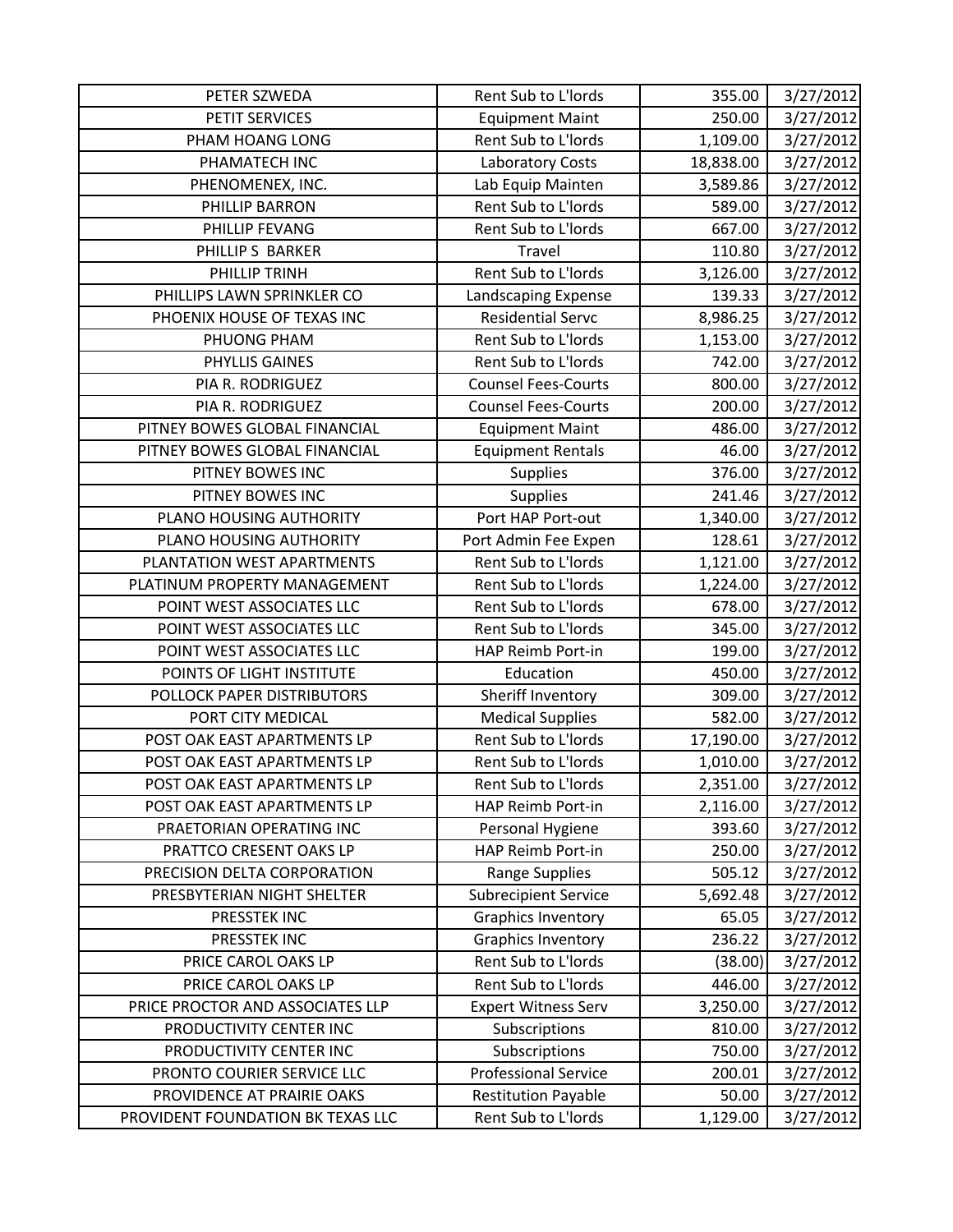| PTS OF AMERICA LLC                     | <b>Professional Service</b> | 3,511.35  | 3/27/2012 |
|----------------------------------------|-----------------------------|-----------|-----------|
| PUNDIT JEE LP                          | Rent Sub to L'Iords         | 1,204.00  | 3/27/2012 |
| QIAGEN                                 | Lab Supplies                | 823.00    | 3/27/2012 |
| <b>QUANG CHIEU BUDDIST</b>             | Rent Sub to L'Iords         | 400.00    | 3/27/2012 |
| <b>QUANG N M HUYNH</b>                 | Rent Sub to L'Iords         | 1,138.00  | 3/27/2012 |
| <b>QUANTUM MECHANICAL SERVICES INC</b> | A/C Maint Contract          | 957.50    | 3/27/2012 |
| <b>QUEST DIAGNOSTICS INC</b>           | <b>Professional Service</b> | 28.82     | 3/27/2012 |
| <b>QUEST DIAGNOSTICS INC</b>           | <b>Professional Service</b> | 11,794.12 | 3/27/2012 |
| <b>QUEST DIAGNOSTICS INC</b>           | <b>Professional Service</b> | 6,131.67  | 3/27/2012 |
| <b>QUEST DIAGNOSTICS INC</b>           | <b>Professional Service</b> | 273.32    | 3/27/2012 |
| <b>QUEST DIAGNOSTICS INC</b>           | <b>Professional Service</b> | 1,229.57  | 3/27/2012 |
| R MAUREEN TOLBERT                      | <b>Counsel Fees-Courts</b>  | 1,845.00  | 3/27/2012 |
| R MAUREEN TOLBERT                      | <b>Counsel Fees-Courts</b>  | 475.00    | 3/27/2012 |
| R MAUREEN TOLBERT                      | <b>Counsel Fees-Courts</b>  | 2,315.00  | 3/27/2012 |
| RADWAN BEKOWICH                        | Rent Sub to L'Iords         | 728.00    | 3/27/2012 |
| RAININ INSTRUMENT LLC                  | Equipment                   | 1,680.65  | 3/27/2012 |
| Ralph D. Swearingin Jr                 | Education                   | 100.00    | 3/27/2012 |
| Ralph D. Swearingin Jr                 | Education                   | 128.00    | 3/27/2012 |
| <b>RAM P MALIK</b>                     | Rent Sub to L'Iords         | 668.00    | 3/27/2012 |
| <b>RAMON D STRIPLING</b>               | Rent Sub to L'Iords         | 925.00    | 3/27/2012 |
| <b>RAMU K MYSORE</b>                   | Rent Sub to L'Iords         | 1,007.00  | 3/27/2012 |
| <b>RAN SHNITZER</b>                    | Rent Sub to L'Iords         | 900.00    | 3/27/2012 |
| RANDALL B MILLER                       | <b>Counsel Fees-Courts</b>  | 100.00    | 3/27/2012 |
| RANDOL ASSET MANAGEMENT                | Prepaid - Rent              | 11,818.00 | 3/27/2012 |
| <b>RANDY W BOWERS</b>                  | <b>Counsel Fees-Courts</b>  | 275.00    | 3/27/2012 |
| <b>RANDY W BOWERS</b>                  | <b>Counsel Fees-Courts</b>  | 275.00    | 3/27/2012 |
| <b>RANDY W BOWERS</b>                  | <b>Counsel Fees-Courts</b>  | 125.00    | 3/27/2012 |
| <b>RANDY W BOWERS</b>                  | <b>Counsel Fees-Courts</b>  | 425.00    | 3/27/2012 |
| <b>RAUL CANEZ</b>                      | <b>Counsel Fees - CPS</b>   | 100.00    | 3/27/2012 |
| RAUL NEVAREZ                           | Counsel Fees-Juv            | 500.00    | 3/27/2012 |
| <b>RAUL NEVAREZ</b>                    | Counsel Fees - CPS          | 685.00    | 3/27/2012 |
| <b>RAY ECKLUND</b>                     | Rent Sub to L'Iords         | 4,111.00  | 3/27/2012 |
| <b>RAY ECKLUND</b>                     | Rent Sub to L'Iords         | 645.00    | 3/27/2012 |
| <b>RAY ECKLUND</b>                     | HAP Reimb Port-in           | 975.00    | 3/27/2012 |
| <b>RAY HALL JR</b>                     | Counsel Fees-Juv            | 100.00    | 3/27/2012 |
| <b>RAY HALL JR</b>                     | Counsel Fees - CPS          | 100.00    | 3/27/2012 |
| RAY HALL JR                            | Cnsl Fees-Fam Drg Ct        | 100.00    | 3/27/2012 |
| RAYA ROSALVA                           | Rent Sub to L'Iords         | 575.00    | 3/27/2012 |
| RAYMOND DANIEL PC                      | <b>Counsel Fees - CPS</b>   | 525.00    | 3/27/2012 |
| <b>RAZA MIAN</b>                       | Rent Sub to L'Iords         | 1,532.00  | 3/27/2012 |
| REAL ESTATE BY PAT GRAY & ASSOC INC    | Rent Sub to L'Iords         | 758.00    | 3/27/2012 |
| REAL PROPERTY MANAGEMENT               | Rent Sub to L'Iords         | 1,972.00  | 3/27/2012 |
| REAL SYNERGY INVESTMENTS INC           | Rent Sub to L'Iords         | 742.00    | 3/27/2012 |
| Rebecca L Grassl-Petersen              | Education                   | 140.00    | 3/27/2012 |
| Rebecca L Grassl-Petersen              | Travel                      | (95.00)   | 3/27/2012 |
| REBECCA WILLIAMS                       | Rent Sub to L'Iords         | 950.00    | 3/27/2012 |
| RECEPT PHARMACY LP                     | <b>Supplies</b>             | 208.95    | 3/27/2012 |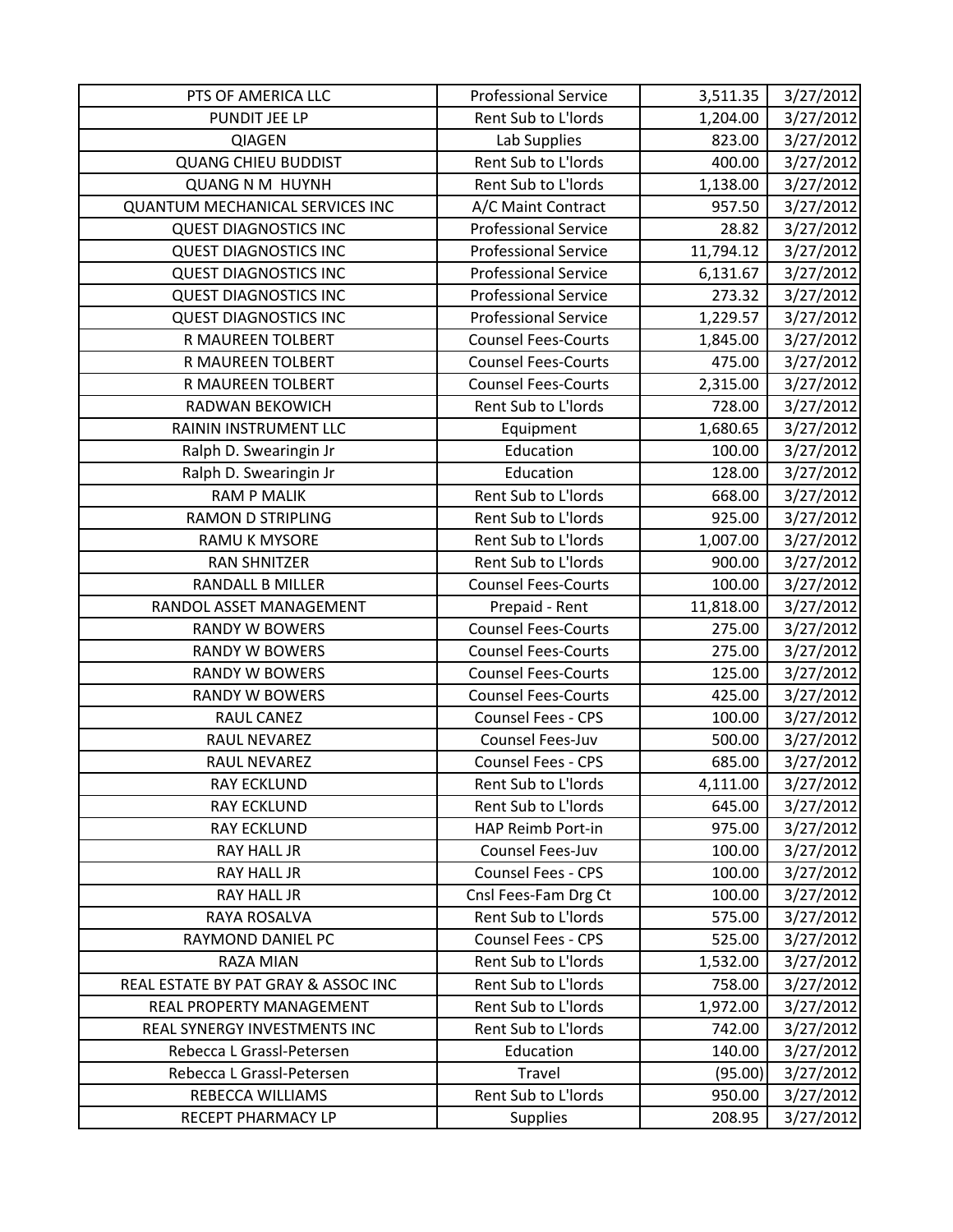| RED DOG STUDIOS                     | Clothing                    | 243.10    | 3/27/2012 |
|-------------------------------------|-----------------------------|-----------|-----------|
| REEDER DISTRIBUTORS INC             | Grease and Oil              | 1,081.50  | 3/27/2012 |
| REEDER DISTRIBUTORS INC             | Grease and Oil              |           | 3/27/2012 |
| REEDER DISTRIBUTORS INC             | Grease and Oil              | 1,447.93  | 3/27/2012 |
| REEDER DISTRIBUTORS INC             | Landscaping Expense         | 421.85    | 3/27/2012 |
| REGENCY IV APART & ART GENERAL PART | Rent Sub to L'Iords         | 577.00    | 3/27/2012 |
| REGENCY IV APART & ART GENERAL PART | Rent Sub to L'Iords         | 351.00    | 3/27/2012 |
| REGENCY IV APART & ART GENERAL PART | HAP Reimb Port-in           | 498.00    | 3/27/2012 |
| REGENCY PARK HILLSIDE LP            | Rent Sub to L'Iords         | 575.00    | 3/27/2012 |
| REGENCY RAINTREE LTD PARTNERSHIP    | Rent Sub to L'Iords         | 1,860.00  | 3/27/2012 |
| REGENCY RAINTREE LTD PARTNERSHIP    | Rent Sub to L'Iords         | 614.00    | 3/27/2012 |
| RELIANT ENERGY RETAIL SERVICES INC  | <b>Utility Allowance</b>    | 4,872.00  | 3/27/2012 |
| RELIANT ENERGY RETAIL SERVICES INC  | <b>Utility Allowance</b>    | 41.00     | 3/27/2012 |
| RELIANT ENERGY RETAIL SERVICES INC  | <b>Utility Allowance</b>    | 256.00    | 3/27/2012 |
| RELIANT ENERGY RETAIL SERVICES INC  | <b>HAP Reimb Port-in</b>    | 334.00    | 3/27/2012 |
| <b>RELIANT ENERGY SERVICES</b>      | <b>Utility Assistance</b>   | 1,213.47  | 3/27/2012 |
| <b>RELIANT ENERGY SERVICES</b>      | <b>Utility Assistance</b>   | 1,410.57  | 3/27/2012 |
| <b>RELIANT SIGNS CORP</b>           | <b>Building Maintenance</b> | 231.00    | 3/27/2012 |
| Renee L Minnfee                     | Education                   | 15.00     | 3/27/2012 |
| REYNOLDS ASPHALT                    | Asphalt-Rock/Hot Mix        | 46,685.43 | 3/27/2012 |
| REYNOLDS ASPHALT                    | Asphalt-Rock/Hot Mix        | 149.47    | 3/27/2012 |
| RICHARD A HENDERSON PC              | <b>Counsel Fees-Courts</b>  | 2,250.00  | 3/27/2012 |
| RICHARD A HENDERSON PC              | <b>Counsel Fees-Courts</b>  | 710.00    | 3/27/2012 |
| RICHARD A HENDERSON PC              | <b>Counsel Fees-Courts</b>  | 1,162.50  | 3/27/2012 |
| RICHARD ALLEY                       | <b>Counsel Fees-Courts</b>  | 580.00    | 3/27/2012 |
| RICHARD ALLEY                       | Cnsl Fees-Crim Appls        | 1,700.00  | 3/27/2012 |
| RICHARD E JOHNSON SR                | Rent Sub to L'Iords         | 1,330.00  | 3/27/2012 |
| RICHARD F HOLDER                    | Rent Sub to L'Iords         | 3,456.00  | 3/27/2012 |
| RICHARD GLADSTONE                   | Counsel Fees-Juv            | 300.00    | 3/27/2012 |
| RICHARD HOLLIS                      | Rent Sub to L'Iords         | 667.00    | 3/27/2012 |
| RICHARD PACHECO                     | <b>Witness Travel</b>       | 30.33     | 3/27/2012 |
| RICHARD SCOTT WALKER                | <b>Counsel Fees-Courts</b>  | 162.50    | 3/27/2012 |
| RICHARD W DENNIS                    | Rent Sub to L'Iords         | 592.00    | 3/27/2012 |
| RICHLAND HILLS PARTNERS LTD         | Rent Sub to L'Iords         | 2,729.00  | 3/27/2012 |
| RICHLAND PLACE APARTMENTS PARTNERS  | Rent Sub to L'Iords         | 1,414.00  | 3/27/2012 |
| RICKIE W WALLACE                    | Rent Sub to L'Iords         | 700.00    | 3/27/2012 |
| <b>RICKY JACKSON</b>                | Rent Sub to L'Iords         | 321.00    | 3/27/2012 |
| <b>RICKY VANHUSS</b>                | Rent Sub to L'Iords         | 562.00    | 3/27/2012 |
| RICOH CORPORATION                   | <b>Equipment Rentals</b>    | 376.08    | 3/27/2012 |
| RICOH CORPORATION                   | <b>Equipment Rentals</b>    | 376.08    | 3/27/2012 |
| RIDGMAR SQUARE                      | Rent Sub to L'Iords         | 583.00    | 3/27/2012 |
| RIDGMAR SQUARE APARTMENTS           | Rent Sub to L'Iords         | 753.00    | 3/27/2012 |
| RITA C. SIMMONS                     | Rent Sub to L'Iords         | 249.00    | 3/27/2012 |
| RITA UZOWIHE LAW FIRM               | <b>Counsel Fees - CPS</b>   | 100.00    | 3/27/2012 |
| RJD ASSOCIATES LTD                  | Rent Sub to L'Iords         | 573.00    | 3/27/2012 |
| <b>ROBBY SMITH</b>                  | Rent Sub to L'Iords         | 328.00    | 3/27/2012 |
| ROBERT A WIDMAN                     | HAP Reimb Port-in           | 589.00    | 3/27/2012 |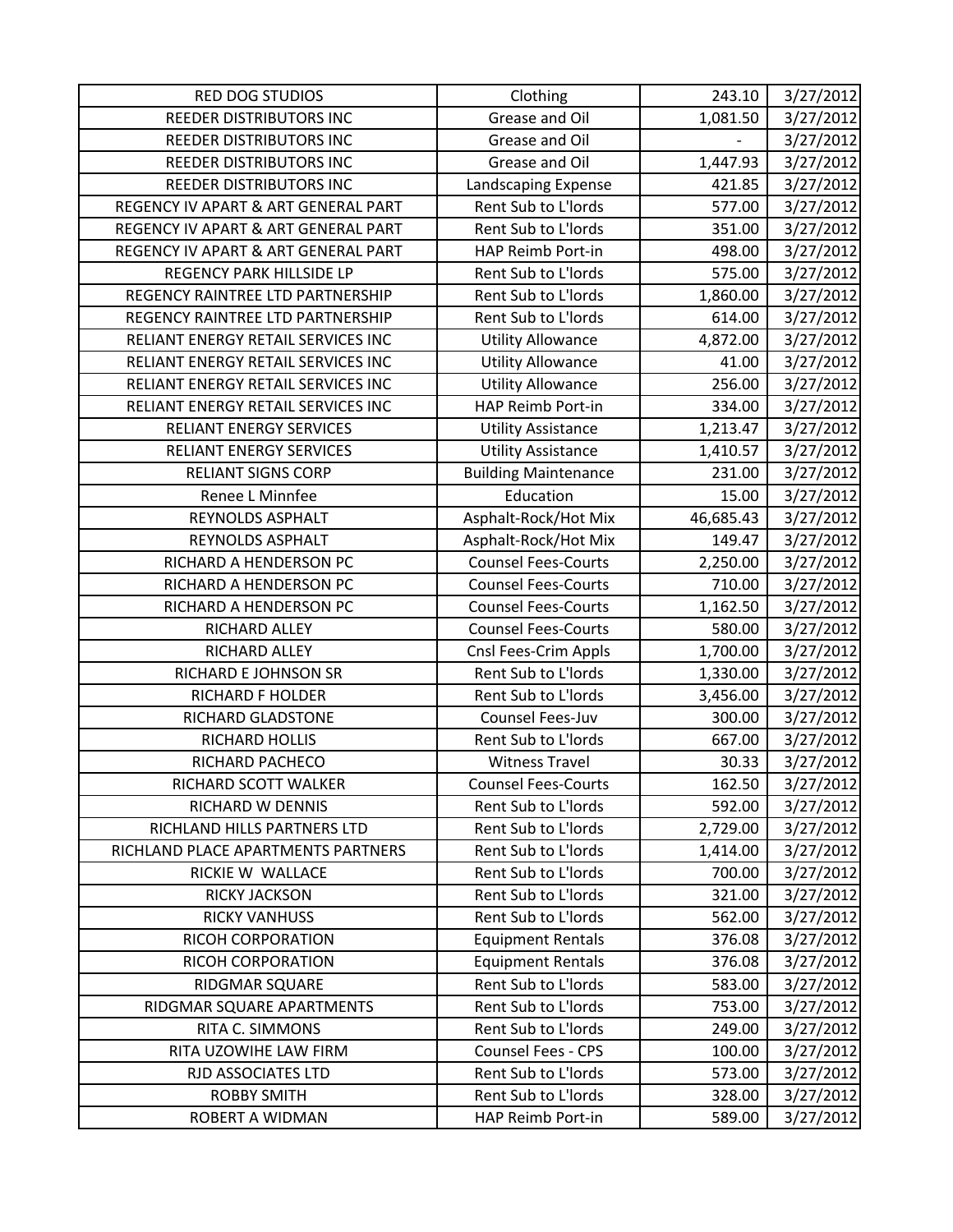| <b>ROBERT GEORGE</b>                | Rent Sub to L'Iords         | 795.00   | 3/27/2012 |
|-------------------------------------|-----------------------------|----------|-----------|
| <b>ROBERT L CROCHETT SR</b>         | Rent Sub to L'Iords         | 211.00   | 3/27/2012 |
| <b>ROBERT L EPPS SR</b>             | Rent Sub to L'Iords         | 950.00   | 3/27/2012 |
| <b>ROBERT MOSES</b>                 | Rent Sub to L'Iords         | 594.00   | 3/27/2012 |
| <b>ROBERT P D'ANGELO</b>            | Rent Sub to L'Iords         | 850.00   | 3/27/2012 |
| <b>ROBERT SEAN WEAR</b>             | Rent Sub to L'Iords         | 920.00   | 3/27/2012 |
| <b>ROBERTA WALKER</b>               | Counsel Fees-Juv            | 400.00   | 3/27/2012 |
| <b>ROBIN V GROUNDS</b>              | <b>Counsel Fees-Courts</b>  | 195.00   | 3/27/2012 |
| <b>RODNEY COLLIER</b>               | Rent Sub to L'Iords         | 1,882.00 | 3/27/2012 |
| <b>RODNEY MCNEELY</b>               | Rent Sub to L'Iords         | 2,154.00 | 3/27/2012 |
| <b>RODNEY PRINCE</b>                | Rent Sub to L'Iords         | 781.00   | 3/27/2012 |
| ROGER A MACON                       | <b>Professional Service</b> | 1,831.71 | 3/27/2012 |
| <b>Roger Metcalf</b>                | Education                   | 2,344.48 | 3/27/2012 |
| ROGERS & ROGERS INVESTMENTS         | Rent Sub to L'Iords         | 275.00   | 3/27/2012 |
| ROMULO L CASAQUITE                  | Rent Sub to L'Iords         | 925.00   | 3/27/2012 |
| RONALD BRUCALE                      | Rent Sub to L'Iords         | 592.00   | 3/27/2012 |
| RONALD COUCH                        | <b>Counsel Fees-Courts</b>  | 800.00   | 3/27/2012 |
| RONALD COUCH                        | <b>Counsel Fees-Courts</b>  | 1,670.00 | 3/27/2012 |
| RONALD COUCH                        | <b>Counsel Fees-Courts</b>  | 150.00   | 3/27/2012 |
| RONALD COUCH                        | <b>Counsel Fees-Courts</b>  | 225.00   | 3/27/2012 |
| <b>RONALD DAY</b>                   | Rent Sub to L'Iords         | 594.00   | 3/27/2012 |
| Ronald J Wright                     | Travel                      | 47.29    | 3/27/2012 |
| RONALD LEE LINCH JR                 | <b>Professional Service</b> | 3,000.00 | 3/27/2012 |
| RONNIE D SMITH                      | Rent Sub to L'Iords         | 707.00   | 3/27/2012 |
| RONNIE EUGENE THOMAS                | Rent Sub to L'Iords         | 462.00   | 3/27/2012 |
| <b>RONNIE MOSLEY</b>                | HAP Reimb Port-in           | 441.00   | 3/27/2012 |
| ROSE STEWART                        | <b>Professional Service</b> | 267.43   | 3/27/2012 |
| ROSELIE BONES IJEOMA                | HAP Reimb Port-in           | 321.00   | 3/27/2012 |
| ROSS LAND & REAL ESTATE SERVICES IN | Rent Sub to L'Iords         | 276.00   | 3/27/2012 |
| <b>ROXANNE ROBINSON</b>             | <b>Counsel Fees-Courts</b>  | 250.00   | 3/27/2012 |
| <b>ROXANNE ROBINSON</b>             | <b>Counsel Fees-Courts</b>  | 225.00   | 3/27/2012 |
| ROY BRONSON OWEN                    | <b>Professional Service</b> | 2,369.99 | 3/27/2012 |
| <b>ROY S SHARP</b>                  | HAP Reimb Port-in           | 655.00   | 3/27/2012 |
| ROY W FOSTER JR                     | Rent Sub to L'Iords         | 1,095.00 | 3/27/2012 |
| <b>RUBEN JAMES EDWARDS SR</b>       | Rent Sub to L'Iords         | 913.00   | 3/27/2012 |
| <b>RUBI S SWEANEY</b>               | Rent Sub to L'Iords         | 689.00   | 3/27/2012 |
| RUCHAN INVESTMENTS INC              | Rent Sub to L'Iords         | 654.00   | 3/27/2012 |
| <b>RUDY VELOZ</b>                   | Rent Sub to L'Iords         | 913.00   | 3/27/2012 |
| <b>RUFUS L JEWELL</b>               | HAP Reimb Port-in           | 50.00    | 3/27/2012 |
| RUIZ PROPERTY CONNECTION LLC        | Rent Sub to L'Iords         | 9,433.00 | 3/27/2012 |
| RUIZ PROPERTY CONNECTION LLC        | Rent Sub to L'Iords         | 960.00   | 3/27/2012 |
| RUIZ PROPERTY CONNECTION LLC        | Rent Sub to L'Iords         | 2,517.00 | 3/27/2012 |
| RUSH TRUCK CENTERS OF TEXAS LP      | Parts and Supplies          | 76.68    | 3/27/2012 |
| RUSSELL J GRIECO                    | Rent Sub to L'Iords         | 697.00   | 3/27/2012 |
| RYAN WOODRUFF                       | <b>Hith Dept Immu Fees</b>  | 25.00    | 3/27/2012 |
| S & S FAITH FUND LLC                | Rent Sub to L'Iords         | 730.00   | 3/27/2012 |
| SAGINAW CROSSING LLC                | Rent Sub to L'Iords         | 2,356.00 | 3/27/2012 |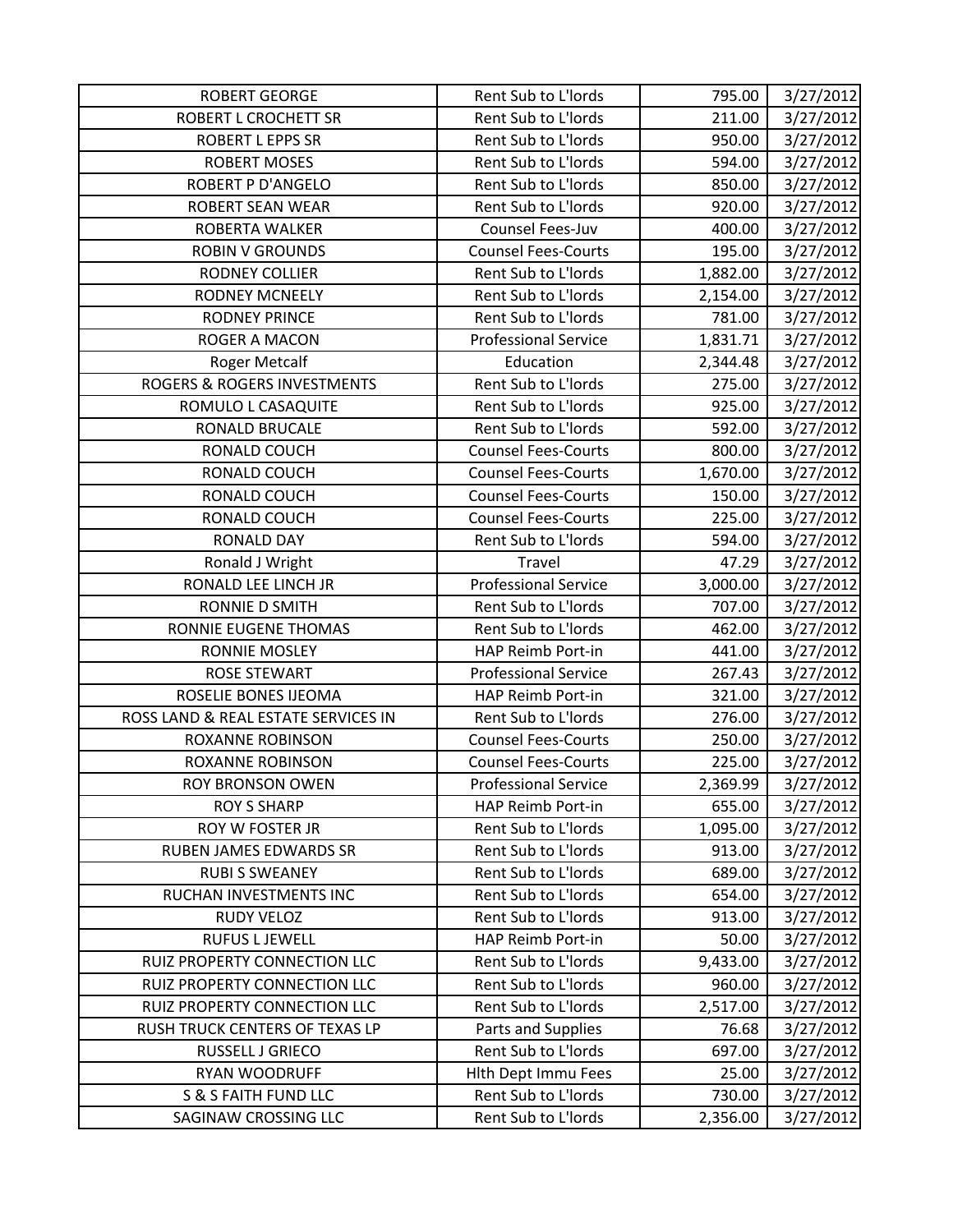| SAGINAW CROSSING LLC                    | Rent Sub to L'Iords         | 477.00    | 3/27/2012 |
|-----------------------------------------|-----------------------------|-----------|-----------|
| <b>SAGINAW CROSSING LLC</b>             | Rent Sub to L'Iords         | 2,708.00  | 3/27/2012 |
| SAGINAW CROSSING LLC                    | Rent Sub to L'Iords         | 900.00    | 3/27/2012 |
| <b>SALVATORE LAMENTI</b>                | Rent Sub to L'Iords         | 491.00    | 3/27/2012 |
| <b>SAMANTHA K HILL</b>                  | <b>Counsel Fees-Courts</b>  | 600.00    | 3/27/2012 |
| SAMUEL E EMUZE                          | Rent Sub to L'Iords         | 497.00    | 3/27/2012 |
| SAMUEL M SANCHEZ                        | Counsel Fees - CPS          | 250.00    | 3/27/2012 |
| SAMUELS AVENUE LP                       | Rent Sub to L'Iords         | 4,049.00  | 3/27/2012 |
| SANDOVAL & ASSOCIATES                   | <b>Interpreter Fees</b>     | 422.50    | 3/27/2012 |
| <b>SANDRA G ILLELLI</b>                 | Rent Sub to L'Iords         | 575.00    | 3/27/2012 |
| SANDRA PETRUSAITIS                      | Rent Sub to L'Iords         | 527.00    | 3/27/2012 |
| <b>SANJAY KUMAR</b>                     | Rent Sub to L'Iords         | 1,128.00  | 3/27/2012 |
| <b>SANOFI PASTEUR INC</b>               | <b>Medical Supplies</b>     | 1,347.49  | 3/27/2012 |
| SANTA FE ADOLESCENT SERVICES            | <b>Professional Service</b> | 18,000.00 | 3/27/2012 |
| <b>SANTIAGO SALINAS</b>                 | <b>Counsel Fees-Courts</b>  | 870.00    | 3/27/2012 |
| SANTIAGO SALINAS                        | <b>Counsel Fees-Courts</b>  | 100.00    | 3/27/2012 |
| SANTIAGO SALINAS                        | <b>Counsel Fees-Courts</b>  | 100.00    | 3/27/2012 |
| <b>SANTIAGO SALINAS</b>                 | <b>Counsel Fees-Courts</b>  | 975.00    | 3/27/2012 |
| <b>SANTIAGO SALINAS</b>                 | <b>Interpreter Fees</b>     | 50.00     | 3/27/2012 |
| SANZ FORT WORTH HOLDINGS LLC            | Rent Sub to L'Iords         | 625.00    | 3/27/2012 |
| SARATOGA MANAGEMENT GROUP LLC           | Rent Sub to L'Iords         | 5,476.00  | 3/27/2012 |
| SARATOGA MANAGEMENT GROUP LLC           | Rent Sub to L'Iords         | 1,140.00  | 3/27/2012 |
| <b>SAVANT S CHAUHAN</b>                 | Rent Sub to L'Iords         | 1,516.00  | 3/27/2012 |
| <b>SC-INTEGRITY</b>                     | Subscriptions               | 150.00    | 3/27/2012 |
| <b>SCOTT BROWN PROPERTIES INC</b>       | Rent Sub to L'Iords         | 1,079.00  | 3/27/2012 |
| SCOTT, MCNEILL & BURNEY PLLC            | <b>Counsel Fees-Courts</b>  | 250.00    | 3/27/2012 |
| <b>SCOTT, MCNEILL &amp; BURNEY PLLC</b> | <b>Counsel Fees-Courts</b>  | 250.00    | 3/27/2012 |
| SENIOR CITIZEN SERVICES OF GREATER      | <b>County Projects</b>      | 25,000.00 | 3/27/2012 |
| <b>SHACOBY J WOMACK</b>                 | Rent Sub to L'Iords         | 573.00    | 3/27/2012 |
| <b>SHADOW CREEK APARTMENTS</b>          | Rent Sub to L'Iords         | 2,009.00  | 3/27/2012 |
| <b>SHADOW CREEK APARTMENTS</b>          | Rent Sub to L'Iords         | 640.00    | 3/27/2012 |
| <b>SHALLOM HOLDINGS</b>                 | Rent Sub to L'Iords         | 700.00    | 3/27/2012 |
| SHAMROCK CAMERON CREEK LLC              | Rent Sub to L'Iords         | 2,282.00  | 3/27/2012 |
| <b>SHANNON DEE MILLER</b>               | <b>Counsel Fees-Courts</b>  | 260.00    | 3/27/2012 |
| <b>SHANNON DEE MILLER</b>               | <b>Counsel Fees-Courts</b>  | 450.00    | 3/27/2012 |
| <b>SHARON PATTERSON</b>                 | Rent Sub to L'Iords         | 651.00    | 3/27/2012 |
| <b>SHAWN M WORTHEY</b>                  | Rent Sub to L'Iords         | 778.00    | 3/27/2012 |
| <b>SHAWN PASCHALL</b>                   | <b>Counsel Fees-Courts</b>  | 115.00    | 3/27/2012 |
| <b>SHEILA RANDOLPH</b>                  | <b>Counsel Fees-Courts</b>  | 250.00    | 3/27/2012 |
| SHENANDOAH TOWNHOMES LTD                | Rent Sub to L'Iords         | 5,346.00  | 3/27/2012 |
| SHENANDOAH TOWNHOMES LTD                | HAP Reimb Port-in           | 1,569.00  | 3/27/2012 |
| SHENANDOAH VILLAGE APTS LP              | Rent Sub to L'Iords         | 475.00    | 3/27/2012 |
| SHENANDOAH VILLAGE APTS LP              | HAP Reimb Port-in           | 833.00    | 3/27/2012 |
| <b>SHERRY A FOLCHERT</b>                | Reporter's Records          | 304.00    | 3/27/2012 |
| <b>SHERWIN WILLIAMS PAINT</b>           | <b>Building Maintenance</b> | 110.69    | 3/27/2012 |
| SHERWIN WILLIAMS PAINT                  | <b>Building Maintenance</b> | 423.67    | 3/27/2012 |
| SHERWIN WILLIAMS PAINT                  | <b>Building Maintenance</b> | 16.85     | 3/27/2012 |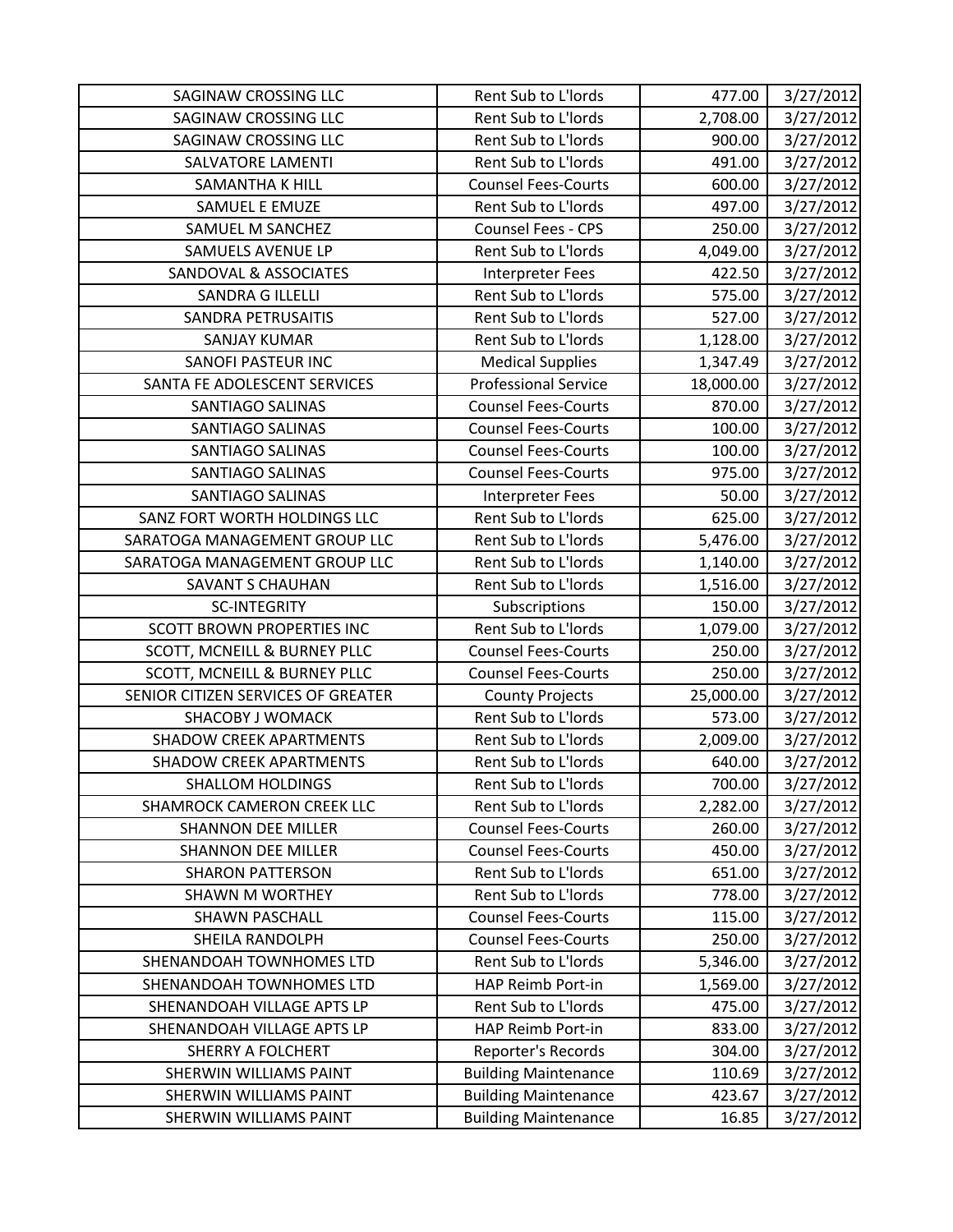| <b>SHERWIN WILLIAMS PAINT</b>      | <b>Building Maintenance</b> | 137.56     | 3/27/2012 |
|------------------------------------|-----------------------------|------------|-----------|
| <b>SHERWIN WILLIAMS PAINT</b>      | Parts and Supplies          | 302.43     | 3/27/2012 |
| <b>SHERYL BUCHANAN</b>             | Rent Sub to L'Iords         | 404.00     | 3/27/2012 |
| SHERYL WRIGHT                      | Rent Sub to L'Iords         | 750.00     | 3/27/2012 |
| <b>SHEVIA LTD</b>                  | Rent Sub to L'Iords         | 700.00     | 3/27/2012 |
| <b>SHEVIA LTD</b>                  | Rent Sub to L'Iords         | 4,972.00   | 3/27/2012 |
| <b>SHEVIA LTD</b>                  | Rent Sub to L'Iords         | 2,147.00   | 3/27/2012 |
| <b>SID W SHAPIRO</b>               | <b>Counsel Fees-Courts</b>  | 2,000.00   | 3/27/2012 |
| SID W SHAPIRO                      | Counsel Fees-Juv            | 200.00     | 3/27/2012 |
| <b>SIEMENS INDUSTRY INC</b>        | <b>Building Maintenance</b> | 285.00     | 3/27/2012 |
| SIEMENS INDUSTRY INC               | Capital Outlay Low V        | 2,802.00   | 3/27/2012 |
| SIEMENS INDUSTRY INC               | Non-Track Equipment         | 747.55     | 3/27/2012 |
| SIGMA BUILDING SERVICES            | <b>Professional Service</b> | 501,885.00 | 3/27/2012 |
| SIGNATURE ENVELOPE INC             | Printing-Publication        | 134.10     | 3/27/2012 |
| SIGNATURE ENVELOPE INC             | Printing-Publication        | 245.85     | 3/27/2012 |
| SIGNATURE ENVELOPE INC             | Printing-Publication        | 368.78     | 3/27/2012 |
| SIGNATURE ENVELOPE INC             | Printing-Publication        | 368.77     | 3/27/2012 |
| SIGNATURE LEASING & MANAGEMENT INC | Rent Sub to L'Iords         | 670.00     | 3/27/2012 |
| <b>SILAS OTTONIEL ROSALES</b>      | Rent Sub to L'Iords         | 320.00     | 3/27/2012 |
| SILVER CREEK MATERIALS INC         | Landscaping Expense         | 209.40     | 3/27/2012 |
| SILVER CREEK PH II                 | Rent Sub to L'Iords         | 691.00     | 3/27/2012 |
| SIRCHIE FINGER PRINT LABORATORIES  | Supplies                    | 46.70      | 3/27/2012 |
| <b>SKY GROUP LLC</b>               | Rent Sub to L'Iords         | 778.00     | 3/27/2012 |
| SKYVUE MEMORIAL GARDENS            | <b>County Burials</b>       | 2,890.00   | 3/27/2012 |
| SMITH TEMPORARIES INC              | Contract Labor              | 584.65     | 3/27/2012 |
| SMITH TEMPORARIES INC              | Contract Labor              | 17,584.31  | 3/27/2012 |
| <b>SOLAR SCAPE</b>                 | Central Garage Inv          | 880.00     | 3/27/2012 |
| <b>SOLAR SCAPE</b>                 | Non-Track Equipment         | 95.00      | 3/27/2012 |
| SOLIMAR SYSTEMS INC                | <b>Computer Maintenance</b> | 715.00     | 3/27/2012 |
| <b>SOLOMON BRACKENS</b>            | Rent Sub to L'Iords         | 779.00     | 3/27/2012 |
| <b>SON V NGUYEN</b>                | HAP Reimb Port-in           | 819.00     | 3/27/2012 |
| SOUTH HULEN LP                     | Rent Sub to L'Iords         | 12,295.00  | 3/27/2012 |
| SOUTH HULEN LP                     | Rent Sub to L'Iords         | 971.00     | 3/27/2012 |
| <b>SOUTH HULEN LP</b>              | HAP Reimb Port-in           | 666.00     | 3/27/2012 |
| SOUTHERN COMPUTER WAREHOUSE        | <b>Computer Maintenance</b> | 366.33     | 3/27/2012 |
| SOUTHERN TIRE MART LLC             | Central Garage Inv          | 672.00     | 3/27/2012 |
| SOUTHERN TIRE MART LLC             | Central Garage Inv          | 50.00      | 3/27/2012 |
| <b>SOUTHFORK MMLP</b>              | Rent Sub to L'Iords         | 690.00     | 3/27/2012 |
| SOUTHWASTE DISPOSAL LLC            | Kitchen Maintenance         | 504.00     | 3/27/2012 |
| SPANISH HACIENDA APARTMENTS        | <b>Restitution Payable</b>  | 61.32      | 3/27/2012 |
| <b>SPARK ENERGY LP</b>             | <b>Utility Allowance</b>    | 57.00      | 3/27/2012 |
| <b>SPARK ENERGY LP</b>             | <b>Utility Allowance</b>    | 9.00       | 3/27/2012 |
| SPECIALIZED PROP MGMT INC          | Rent Sub to L'Iords         | 454.00     | 3/27/2012 |
| SPRING OAK APARTMENTS              | Rent Sub to L'Iords         | 216.00     | 3/27/2012 |
| <b>SPRING VALLEY LTD</b>           | Rent Sub to L'Iords         | 717.00     | 3/27/2012 |
| SPRINT NEXTEL                      | Radio Serv-Contract         | 182.53     | 3/27/2012 |
| ST BERNARD PARISH GOVERNMENT       | Port HAP Port-out           | 444.00     | 3/27/2012 |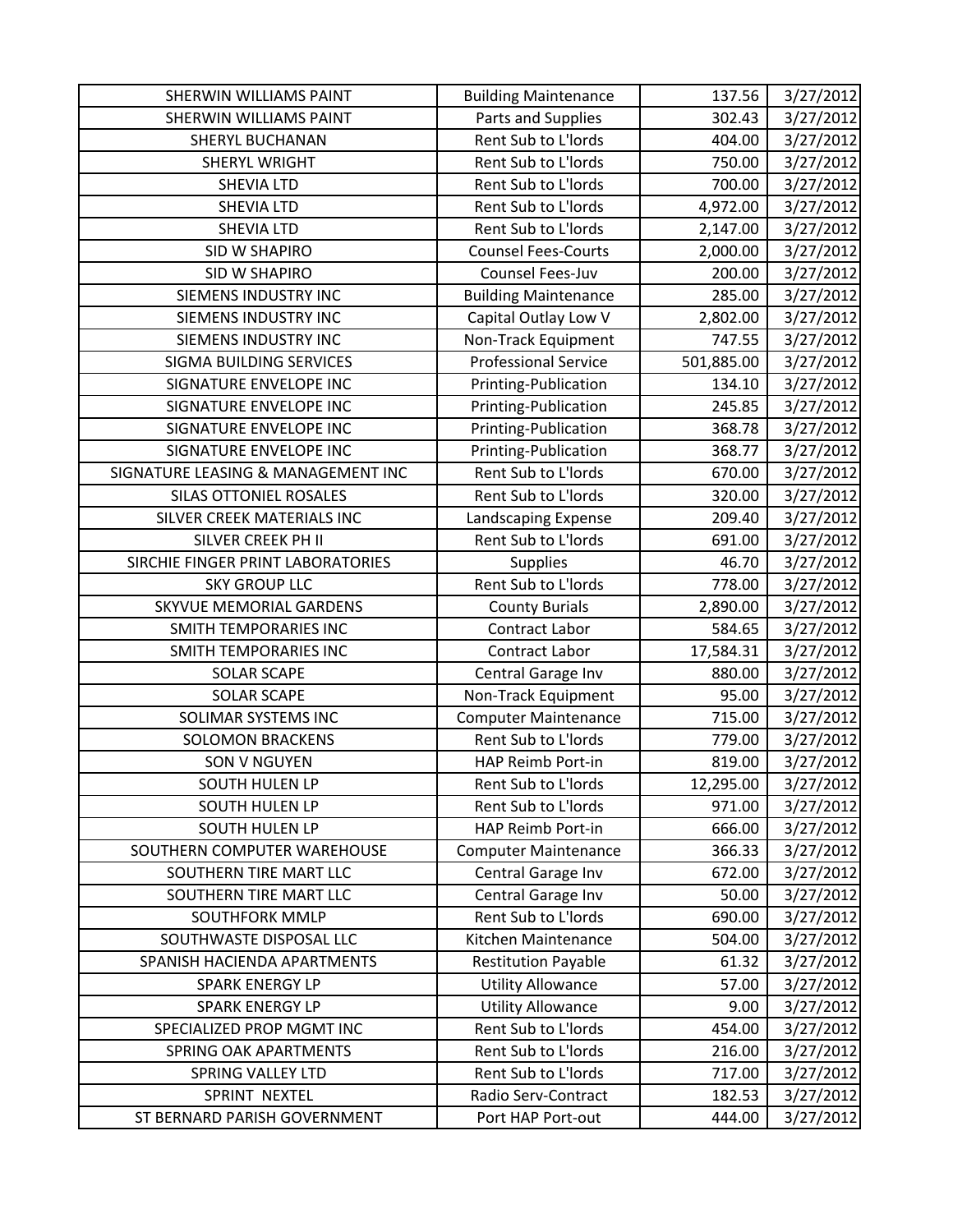| ST BERNARD PARISH GOVERNMENT | Port Admin Fee Expen     | 42.87     | 3/27/2012 |
|------------------------------|--------------------------|-----------|-----------|
| ST FRANCIS VILLAGE, INC      | Rent Sub to L'Iords      | 195.00    | 3/27/2012 |
| ST FRANCIS VILLAGE, INC      | Rent Sub to L'Iords      | 305.00    | 3/27/2012 |
| ST FRANCIS VILLAGE, INC      | Rent Sub to L'Iords      | 629.00    | 3/27/2012 |
| ST FRANCIS VILLAGE, INC      | HAP Reimb Port-in        | 455.00    | 3/27/2012 |
| <b>STACY ALFORD</b>          | Counsel Fees-Juv         | 350.00    | 3/27/2012 |
| <b>STACY ALFORD</b>          | Counsel Fees - CPS       | 100.00    | 3/27/2012 |
| <b>STANBIO</b>               | Supplies                 | 15,000.00 | 3/27/2012 |
| STANDARD INSURANCE COMPANY   | Long Term Disability     | 42,285.61 | 3/27/2012 |
| <b>STAPLES ADVANTAGE</b>     | Supplies                 | 219.37    | 3/27/2012 |
| <b>STAPLES ADVANTAGE</b>     | <b>Supplies</b>          | 25.82     | 3/27/2012 |
| <b>STAPLES ADVANTAGE</b>     | Supplies                 | 81.09     | 3/27/2012 |
| <b>STAPLES ADVANTAGE</b>     | Supplies                 | 43.74     | 3/27/2012 |
| STAPLES ADVANTAGE            | Supplies                 | 139.89    | 3/27/2012 |
| <b>STAPLES ADVANTAGE</b>     | <b>Supplies</b>          | 111.38    | 3/27/2012 |
| <b>STAPLES ADVANTAGE</b>     | <b>Training Supplies</b> | 169.53    | 3/27/2012 |
| <b>STAPLES ADVANTAGE</b>     | Supplies                 | 57.77     | 3/27/2012 |
| <b>STAPLES ADVANTAGE</b>     | <b>Supplies</b>          | 50.16     | 3/27/2012 |
| <b>STAPLES ADVANTAGE</b>     | Supplies                 | 274.22    | 3/27/2012 |
| <b>STAPLES ADVANTAGE</b>     | <b>Supplies</b>          | 50.96     | 3/27/2012 |
| <b>STAPLES ADVANTAGE</b>     | Supplies                 | 194.59    | 3/27/2012 |
| <b>STAPLES ADVANTAGE</b>     | <b>Supplies</b>          | 153.06    | 3/27/2012 |
| <b>STAPLES ADVANTAGE</b>     | <b>Supplies</b>          | 302.86    | 3/27/2012 |
| <b>STAPLES ADVANTAGE</b>     | Supplies                 | 114.10    | 3/27/2012 |
| STAPLES ADVANTAGE            | Supplies                 | 101.84    | 3/27/2012 |
| <b>STAPLES ADVANTAGE</b>     | <b>Supplies</b>          | 161.95    | 3/27/2012 |
| STAPLES ADVANTAGE            | Supplies                 | 109.01    | 3/27/2012 |
| <b>STAPLES ADVANTAGE</b>     | Supplies                 | 72.38     | 3/27/2012 |
| <b>STAPLES ADVANTAGE</b>     | Supplies                 | 95.65     | 3/27/2012 |
| STAPLES ADVANTAGE            | Supplies                 | 172.83    | 3/27/2012 |
| <b>STAPLES ADVANTAGE</b>     | Supplies                 | 115.79    | 3/27/2012 |
| <b>STAPLES ADVANTAGE</b>     | Supplies                 | 83.38     | 3/27/2012 |
| <b>STAPLES ADVANTAGE</b>     | <b>Supplies</b>          | 377.04    | 3/27/2012 |
| <b>STAPLES ADVANTAGE</b>     | Supplies                 | 64.83     | 3/27/2012 |
| <b>STAPLES ADVANTAGE</b>     | <b>Supplies</b>          | 117.00    | 3/27/2012 |
| <b>STAPLES ADVANTAGE</b>     | <b>Supplies</b>          | 69.60     | 3/27/2012 |
| <b>STAPLES ADVANTAGE</b>     | Supplies                 | 740.15    | 3/27/2012 |
| STAPLES ADVANTAGE            | Supplies                 | 27.85     | 3/27/2012 |
| <b>STAPLES ADVANTAGE</b>     | Supplies                 | 14.68     | 3/27/2012 |
| <b>STAPLES ADVANTAGE</b>     | <b>Supplies</b>          | 512.40    | 3/27/2012 |
| <b>STAPLES ADVANTAGE</b>     | <b>Supplies</b>          | 381.38    | 3/27/2012 |
| <b>STAPLES ADVANTAGE</b>     | Supplies                 | 3.62      | 3/27/2012 |
| STAPLES ADVANTAGE            | <b>Supplies</b>          | 100.81    | 3/27/2012 |
| <b>STAPLES ADVANTAGE</b>     | <b>Supplies</b>          | 69.97     | 3/27/2012 |
| <b>STAPLES ADVANTAGE</b>     | <b>Supplies</b>          | 99.46     | 3/27/2012 |
| STAPLES ADVANTAGE            | <b>Supplies</b>          | 258.40    | 3/27/2012 |
| <b>STAPLES ADVANTAGE</b>     | <b>Supplies</b>          | 107.02    | 3/27/2012 |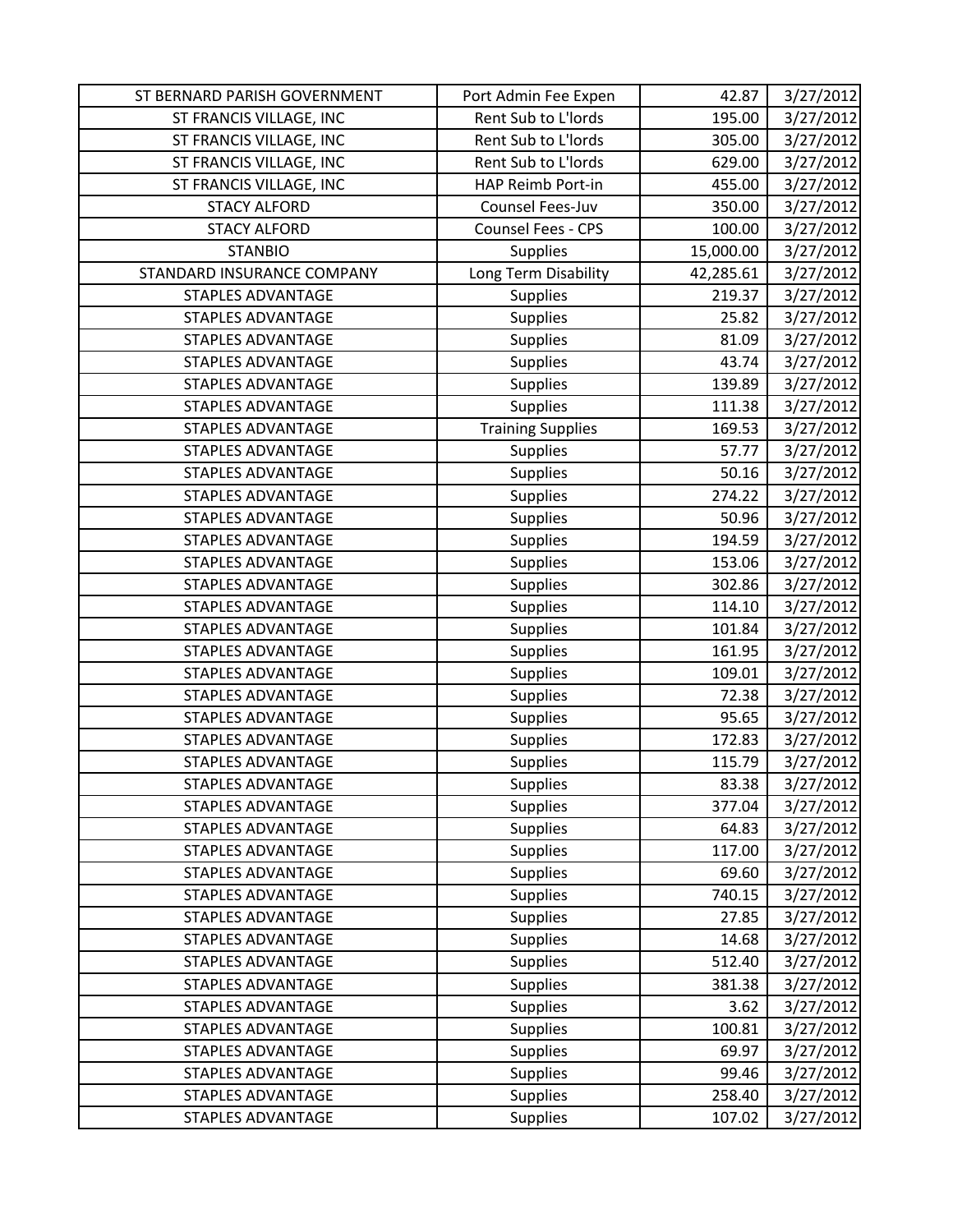| STAPLES ADVANTAGE        | Supplies        | 68.09   | 3/27/2012 |
|--------------------------|-----------------|---------|-----------|
| <b>STAPLES ADVANTAGE</b> | <b>Supplies</b> | 105.80  | 3/27/2012 |
| <b>STAPLES ADVANTAGE</b> | <b>Supplies</b> | 51.40   | 3/27/2012 |
| <b>STAPLES ADVANTAGE</b> | Supplies        | 21.63   | 3/27/2012 |
| <b>STAPLES ADVANTAGE</b> | Supplies        | 76.93   | 3/27/2012 |
| STAPLES ADVANTAGE        | Supplies        | 473.07  | 3/27/2012 |
| <b>STAPLES ADVANTAGE</b> | Supplies        | 128.05  | 3/27/2012 |
| STAPLES ADVANTAGE        | Supplies        | 36.27   | 3/27/2012 |
| STAPLES ADVANTAGE        | <b>Supplies</b> | 428.07  | 3/27/2012 |
| <b>STAPLES ADVANTAGE</b> | Supplies        | 18.24   | 3/27/2012 |
| <b>STAPLES ADVANTAGE</b> | Supplies        | 6.90    | 3/27/2012 |
| <b>STAPLES ADVANTAGE</b> | Supplies        | 5.57    | 3/27/2012 |
| <b>STAPLES ADVANTAGE</b> | Supplies        | 15.14   | 3/27/2012 |
| <b>STAPLES ADVANTAGE</b> | Supplies        | 67.27   | 3/27/2012 |
| <b>STAPLES ADVANTAGE</b> | <b>Supplies</b> | 100.82  | 3/27/2012 |
| <b>STAPLES ADVANTAGE</b> | Supplies        | 299.52  | 3/27/2012 |
| <b>STAPLES ADVANTAGE</b> | <b>Supplies</b> | 97.13   | 3/27/2012 |
| <b>STAPLES ADVANTAGE</b> | Supplies        | 66.59   | 3/27/2012 |
| <b>STAPLES ADVANTAGE</b> | <b>Supplies</b> | 149.40  | 3/27/2012 |
| <b>STAPLES ADVANTAGE</b> | Supplies        | 119.42  | 3/27/2012 |
| <b>STAPLES ADVANTAGE</b> | <b>Supplies</b> | 85.71   | 3/27/2012 |
| STAPLES ADVANTAGE        | Supplies        | 136.60  | 3/27/2012 |
| <b>STAPLES ADVANTAGE</b> | Supplies        | 80.59   | 3/27/2012 |
| <b>STAPLES ADVANTAGE</b> | Supplies        | 64.44   | 3/27/2012 |
| <b>STAPLES ADVANTAGE</b> | <b>Supplies</b> | 40.02   | 3/27/2012 |
| <b>STAPLES ADVANTAGE</b> | Supplies        | 54.44   | 3/27/2012 |
| STAPLES ADVANTAGE        | Supplies        | 80.55   | 3/27/2012 |
| <b>STAPLES ADVANTAGE</b> | Supplies        | 12.26   | 3/27/2012 |
| <b>STAPLES ADVANTAGE</b> | Supplies        | 3.03    | 3/27/2012 |
| <b>STAPLES ADVANTAGE</b> | Supplies        | 62.83   | 3/27/2012 |
| <b>STAPLES ADVANTAGE</b> | Supplies        | 60.88   | 3/27/2012 |
| <b>STAPLES ADVANTAGE</b> | Supplies        | 5.94    | 3/27/2012 |
| <b>STAPLES ADVANTAGE</b> | <b>Supplies</b> | 8.36    | 3/27/2012 |
| <b>STAPLES ADVANTAGE</b> | Supplies        | 16.00   | 3/27/2012 |
| STAPLES ADVANTAGE        | <b>Supplies</b> | (40.38) | 3/27/2012 |
| <b>STAPLES ADVANTAGE</b> | <b>Supplies</b> | 2.90    | 3/27/2012 |
| <b>STAPLES ADVANTAGE</b> | Supplies        | 295.43  | 3/27/2012 |
| <b>STAPLES ADVANTAGE</b> | Supplies        | 52.56   | 3/27/2012 |
| <b>STAPLES ADVANTAGE</b> | Supplies        | 23.54   | 3/27/2012 |
| <b>STAPLES ADVANTAGE</b> | <b>Supplies</b> | 284.19  | 3/27/2012 |
| <b>STAPLES ADVANTAGE</b> | <b>Supplies</b> | 57.86   | 3/27/2012 |
| <b>STAPLES ADVANTAGE</b> | <b>Supplies</b> | 134.78  | 3/27/2012 |
| STAPLES ADVANTAGE        | Supplies        | 119.44  | 3/27/2012 |
| <b>STAPLES ADVANTAGE</b> | <b>Supplies</b> | 431.55  | 3/27/2012 |
| <b>STAPLES ADVANTAGE</b> | <b>Supplies</b> | 129.36  | 3/27/2012 |
| <b>STAPLES ADVANTAGE</b> | Supplies        | 14.30   | 3/27/2012 |
| STAPLES ADVANTAGE        | Supplies        |         | 3/27/2012 |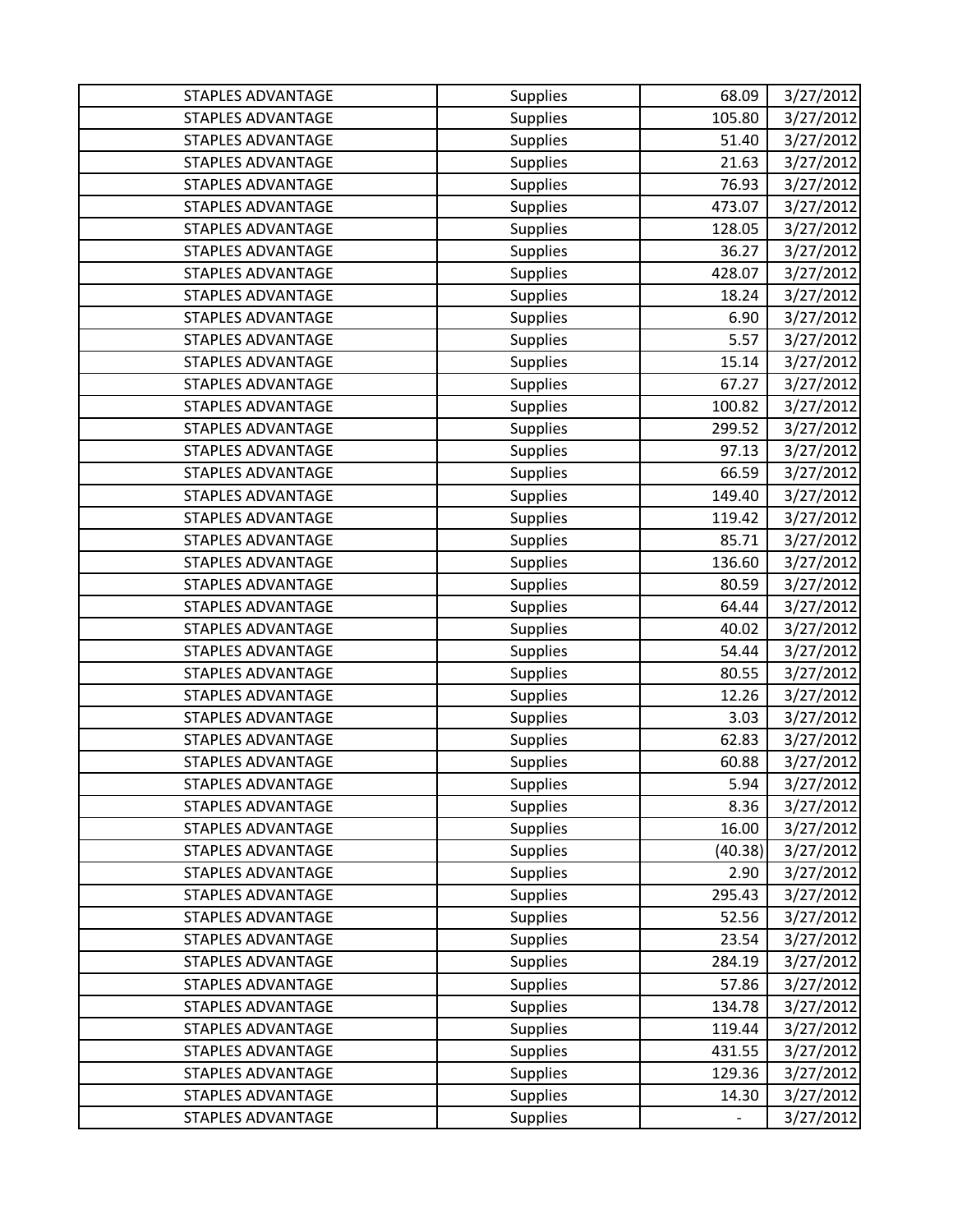| STAPLES ADVANTAGE              | Supplies                   | 36.85    | 3/27/2012 |
|--------------------------------|----------------------------|----------|-----------|
| <b>STAPLES ADVANTAGE</b>       | <b>Supplies</b>            | 196.12   | 3/27/2012 |
| <b>STAPLES ADVANTAGE</b>       | Supplies                   | 118.78   | 3/27/2012 |
| <b>STAPLES ADVANTAGE</b>       | <b>Supplies</b>            | 26.28    | 3/27/2012 |
| <b>STAPLES ADVANTAGE</b>       | Supplies                   | 147.60   | 3/27/2012 |
| <b>STAPLES ADVANTAGE</b>       | <b>Supplies</b>            | 167.62   | 3/27/2012 |
| <b>STAPLES ADVANTAGE</b>       | <b>Supplies</b>            | 87.44    | 3/27/2012 |
| <b>STAPLES ADVANTAGE</b>       | Supplies                   | 153.10   | 3/27/2012 |
| STAPLES ADVANTAGE              | Supplies                   | 75.96    | 3/27/2012 |
| <b>STAPLES ADVANTAGE</b>       | <b>Supplies</b>            | 37.80    | 3/27/2012 |
| <b>STAPLES ADVANTAGE</b>       | <b>Supplies</b>            | 155.47   | 3/27/2012 |
| <b>STAPLES ADVANTAGE</b>       | <b>Supplies</b>            | 724.29   | 3/27/2012 |
| <b>STAPLES ADVANTAGE</b>       | <b>Computer Supplies</b>   | 119.61   | 3/27/2012 |
| <b>STAPLES ADVANTAGE</b>       | <b>Computer Supplies</b>   | 14.63    | 3/27/2012 |
| <b>STAPLES ADVANTAGE</b>       | <b>Computer Supplies</b>   | 706.88   | 3/27/2012 |
| <b>STAPLES ADVANTAGE</b>       | <b>Voting Supplies</b>     | 2,548.86 | 3/27/2012 |
| STAPLES ADVANTAGE              | Miscellaneous              | 123.95   | 3/27/2012 |
| STAPLES ADVANTAGE              | Supplies                   |          | 3/27/2012 |
| <b>STAPLES ADVANTAGE</b>       | <b>Supplies</b>            | 434.07   | 3/27/2012 |
| <b>STAPLES ADVANTAGE</b>       | Supplies                   | 35.19    | 3/27/2012 |
| <b>STAPLES ADVANTAGE</b>       | Supplies                   | 47.28    | 3/27/2012 |
| STAPLES ADVANTAGE              | Supplies                   | 58.34    | 3/27/2012 |
| <b>STAPLES ADVANTAGE</b>       | <b>Supplies</b>            | 143.35   | 3/27/2012 |
| <b>STAPLES ADVANTAGE</b>       | Non-Track Equipment        | 332.45   | 3/27/2012 |
| STAPLES ADVANTAGE              | Supplies                   | 124.09   | 3/27/2012 |
| <b>STAPLES ADVANTAGE</b>       | Supplies                   | 160.97   | 3/27/2012 |
| <b>STAPLES ADVANTAGE</b>       | <b>Supplies</b>            | 221.49   | 3/27/2012 |
| <b>STAPLES ADVANTAGE</b>       | <b>Supplies</b>            | 105.09   | 3/27/2012 |
| STAPLES ADVANTAGE              | <b>Supplies</b>            | 223.47   | 3/27/2012 |
| STAPLES TECHNOLOGY SOLUTIONS   | Supplies                   | -        | 3/27/2012 |
| STAPLES TECHNOLOGY SOLUTIONS   | Supplies                   | 383.05   | 3/27/2012 |
| <b>STAR ELECTRICITY LLC</b>    | <b>Utility Allowance</b>   | 90.00    | 3/27/2012 |
| <b>STARBUCK &amp; WISE INC</b> | Rent Sub to L'Iords        | 2,342.00 | 3/27/2012 |
| <b>STARBUCK &amp; WISE INC</b> | HAP Reimb Port-in          | 446.00   | 3/27/2012 |
| STATE BAR OF TEXAS             | Education                  | 50.00    | 3/27/2012 |
| <b>STATE BAR OF TEXAS</b>      | Law Books                  | 137.00   | 3/27/2012 |
| <b>STATON &amp; TAYLOR PC</b>  | <b>Counsel Fees-Courts</b> | 2,100.00 | 3/27/2012 |
| <b>STATON &amp; TAYLOR PC</b>  | <b>Counsel Fees-Courts</b> | 225.00   | 3/27/2012 |
| STELLA NWANKWO                 | Rent Sub to L'Iords        | 850.00   | 3/27/2012 |
| <b>STEPHAN R BLACK</b>         | Rent Sub to L'Iords        | 524.00   | 3/27/2012 |
| STEPHANIE GONZALEZ             | <b>Counsel Fees-Courts</b> | 400.00   | 3/27/2012 |
| STEPHANIE GONZALEZ             | <b>Counsel Fees-Courts</b> | 1,625.00 | 3/27/2012 |
| <b>STEPHANIE PATTEN</b>        | <b>Counsel Fees-Courts</b> | 1,700.00 | 3/27/2012 |
| <b>STEPHANIE PATTEN</b>        | <b>Counsel Fees-Courts</b> | 1,850.00 | 3/27/2012 |
| <b>STEPHANIE PATTEN</b>        | Counsel Fees-Juv           | 300.00   | 3/27/2012 |
| STEPHEN M BURLINGAME           | Rent Sub to L'Iords        | 181.00   | 3/27/2012 |
| STEPHEN N WOOD                 | Rent Sub to L'Iords        | 803.00   | 3/27/2012 |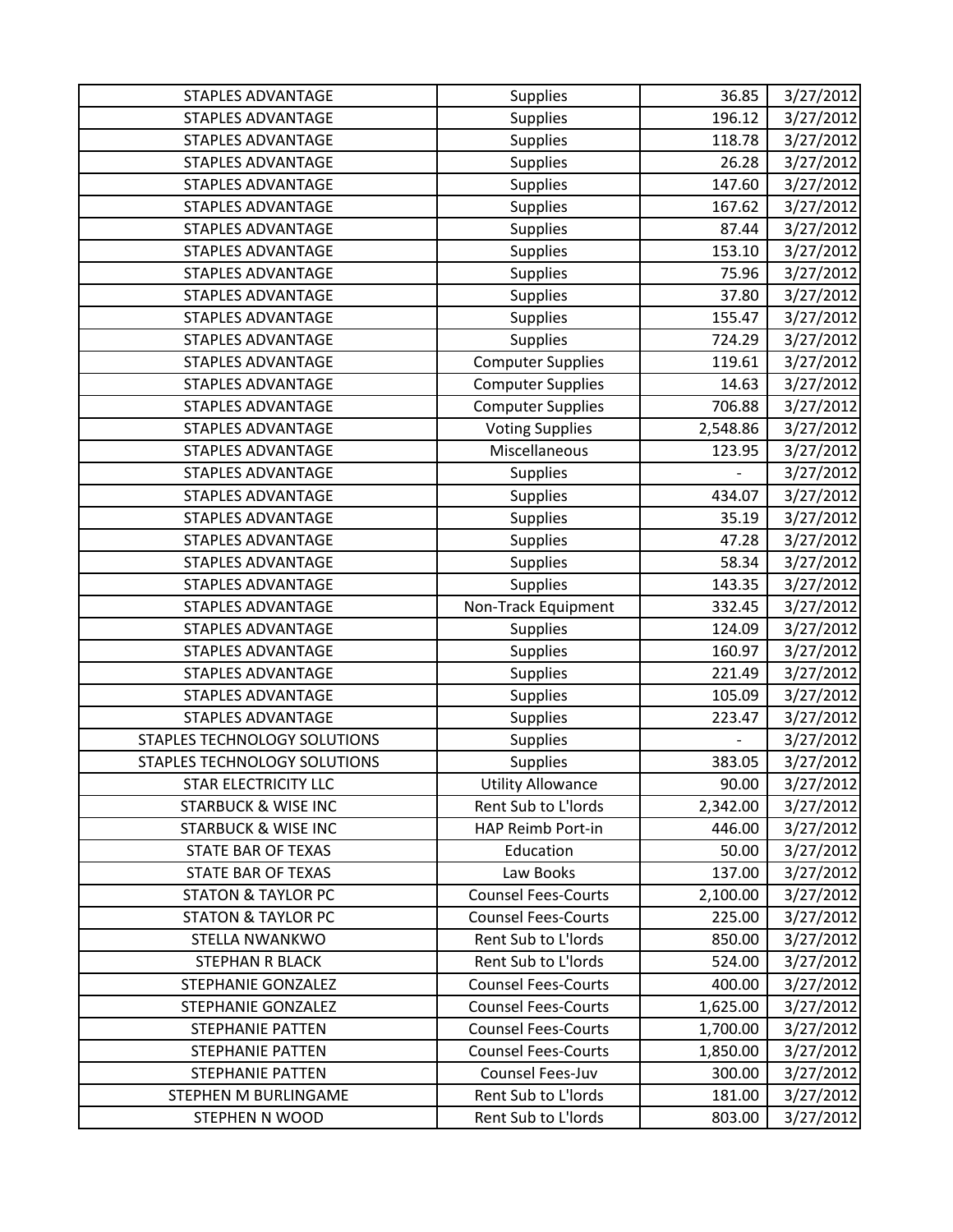| <b>STEVE GORDON &amp; ASSOCIATES</b> | <b>Counsel Fees-Courts</b>  | 500.00   | 3/27/2012 |
|--------------------------------------|-----------------------------|----------|-----------|
| <b>STEVE GORDON &amp; ASSOCIATES</b> | <b>Counsel Fees-Courts</b>  | 400.00   | 3/27/2012 |
| <b>STEVE HAMPTON</b>                 | Rent Sub to L'Iords         | 421.00   | 3/27/2012 |
| <b>STEVE JOSEPH</b>                  | Rent Sub to L'Iords         | 904.00   | 3/27/2012 |
| <b>STEVE JOSEPH</b>                  | HAP Reimb Port-in           | 173.00   | 3/27/2012 |
| <b>STEVEN ROBERT FROMM</b>           | Rent Sub to L'Iords         | 694.00   | 3/27/2012 |
| <b>STREAM ENERGY</b>                 | <b>Utility Assistance</b>   | 1,285.23 | 3/27/2012 |
| <b>STREAM ENERGY</b>                 | <b>Utility Allowance</b>    | 3,277.00 | 3/27/2012 |
| <b>STREAM ENERGY</b>                 | <b>Utility Allowance</b>    | 119.00   | 3/27/2012 |
| <b>STREAM ENERGY</b>                 | HAP Reimb Port-in           | 144.00   | 3/27/2012 |
| <b>STREET CAPITAL RENTALS I</b>      | Rent Sub to L'Iords         | 530.00   | 3/27/2012 |
| STREET CAPITAL RENTALS II LLC        | Rent Sub to L'Iords         | 5,378.00 | 3/27/2012 |
| <b>SUE S BROWNING</b>                | <b>Counsel Fees-Courts</b>  | 100.00   | 3/27/2012 |
| <b>SUE S BROWNING</b>                | <b>Counsel Fees-Courts</b>  | 500.00   | 3/27/2012 |
| <b>SUMAN BHAT CHERRY</b>             | Rent Sub to L'Iords         | 1,114.00 | 3/27/2012 |
| SUNSET POINTE HOUSING PARTNERSHIP    | Rent Sub to L'Iords         | 6,832.00 | 3/27/2012 |
| SUNSET POINTE HOUSING PARTNERSHIP    | Rent Sub to L'Iords         | 470.00   | 3/27/2012 |
| SUVINI SAGARIKA WICKRAMARATNE        | Rent Sub to L'Iords         | 1,035.00 | 3/27/2012 |
| <b>SUZANNE BENINATE</b>              | Rent Sub to L'Iords         | 965.00   | 3/27/2012 |
| <b>SWEET TALKING LLC</b>             | Prepaid - Rent              | 4,052.00 | 3/27/2012 |
| <b>SWN COMMUNICATIONS INC</b>        | Subscriptions               | 4,625.00 | 3/27/2012 |
| SYCAMORE CENTER VILLAS               | Rent Sub to L'Iords         | 8,673.00 | 3/27/2012 |
| SYCAMORE CENTER VILLAS               | Rent Sub to L'Iords         | 1,976.00 | 3/27/2012 |
| SYCAMORE POINTE TOWNHOMES            | Rent Sub to L'Iords         | 4,170.00 | 3/27/2012 |
| SYCAMORE POINTE TOWNHOMES            | Rent Sub to L'Iords         | 665.00   | 3/27/2012 |
| SYCAMORE TRACE INVESTORS LP          | Rent Sub to L'Iords         | 825.00   | 3/27/2012 |
| SYCAMORE TRACE INVESTORS LP          | Rent Sub to L'Iords         | 525.00   | 3/27/2012 |
| SYED AJAZ ANWAR                      | Rent Sub to L'Iords         | 823.00   | 3/27/2012 |
| TU ELECTRIC                          | <b>Utility Allowance</b>    | 6,830.00 | 3/27/2012 |
| TU ELECTRIC                          | <b>Utility Allowance</b>    | 1.00     | 3/27/2012 |
| TU ELECTRIC                          | <b>Utility Allowance</b>    | 2.00     | 3/27/2012 |
| TU ELECTRIC                          | <b>Utility Allowance</b>    | 794.00   | 3/27/2012 |
| TU ELECTRIC                          | HAP Reimb Port-in           | 562.00   | 3/27/2012 |
| TAE E MARKGRAF                       | Rent Sub to L'Iords         | 1,668.00 | 3/27/2012 |
| TAHIRA MITHANI                       | Rent Sub to L'Iords         | 725.00   | 3/27/2012 |
| <b>TAN THAN</b>                      | Interpreter Fees            | 225.00   | 3/27/2012 |
| <b>TANIA JACKSON WILLIAMS</b>        | Rent Sub to L'Iords         | 1,024.00 | 3/27/2012 |
| TARA ENERGY LLC                      | <b>Utility Allowance</b>    | 16.00    | 3/27/2012 |
| <b>TARA V KERSH</b>                  | Counsel Fees - CPS          | 300.00   | 3/27/2012 |
| <b>TARGET BANK</b>                   | Food                        | 65.12    | 3/27/2012 |
| <b>TARGET BANK</b>                   | Volunteer Program           | 95.74    | 3/27/2012 |
| TARRANT COUNTRY VILLA ASSOC          | Rent Sub to L'Iords         | 605.00   | 3/27/2012 |
| <b>TARRANT COUNTY COLLEGE</b>        | Education                   | 125.00   | 3/27/2012 |
| <b>TARRANT COUNTY COLLEGE</b>        | <b>Professional Service</b> | 640.00   | 3/27/2012 |
| TARRANT COUNTY DISTRICT ATTORNEY     | <b>Counsel Fees-Courts</b>  | 300.00   | 3/27/2012 |
| TARRANT COUNTY HOSPITAL DISTRICT     | Prepaid - Rent              | 3,093.00 | 3/27/2012 |
| TARRANT COUNTY HOUSING PARTNERSHIP   | Rent Sub to L'Iords         | 3,412.00 | 3/27/2012 |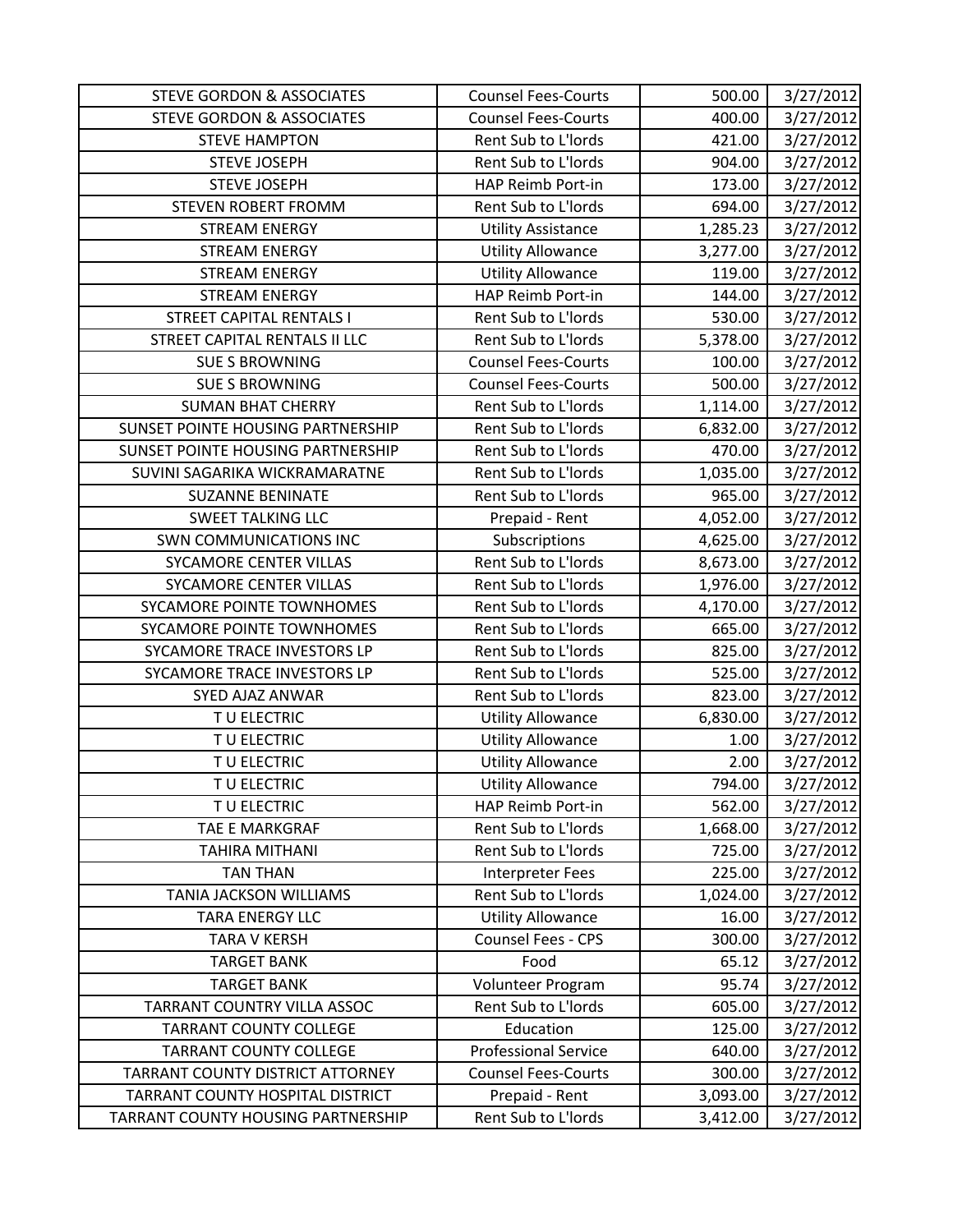| TARRANT COUNTY HOUSING PARTNERSHIP   | HAP Reimb Port-in           | 691.00    | 3/27/2012 |
|--------------------------------------|-----------------------------|-----------|-----------|
| <b>TARRANT PARTNERS LP</b>           | Rent Sub to L'Iords         | 18,490.00 | 3/27/2012 |
| <b>TARRANT PARTNERS LP</b>           | Rent Sub to L'Iords         | 863.00    | 3/27/2012 |
| <b>TARRANT PARTNERS LP</b>           | Rent Sub to L'Iords         | 1,222.00  | 3/27/2012 |
| <b>TARRANT PARTNERS LP</b>           | HAP Reimb Port-in           | 902.00    | 3/27/2012 |
| <b>TARRANT PROPERTIES INC</b>        | Rent Sub to L'Iords         | 566.00    | 3/27/2012 |
| <b>TAVEEWAN GURKIN</b>               | Rent Sub to L'Iords         | 579.00    | 3/27/2012 |
| <b>TEAGUE LUMBER</b>                 | Non-Track Const/Bldg        | 840.78    | 3/27/2012 |
| <b>TEAGUE LUMBER</b>                 | <b>Building Maintenance</b> | 612.54    | 3/27/2012 |
| <b>TECH CONFERENCES LLC</b>          | Tuition C/room Train        | 1,791.00  | 3/27/2012 |
| <b>TECH PLAN INC</b>                 | A/C Maint Contract          | 1,868.00  | 3/27/2012 |
| <b>TEETOP PROPERTIES LLC</b>         | Rent Sub to L'Iords         | 437.00    | 3/27/2012 |
| TEJAS COMMERCIAL CONSTRUCTION        | Non-Track Const/Bldg        | 14,819.40 | 3/27/2012 |
| TELETOUCH COMMUNICATIONS INC         | Telephone - Mobile          | 50.39     | 3/27/2012 |
| TELETOUCH COMMUNICATIONS INC         | Telephone - Mobile          | 40.88     | 3/27/2012 |
| TELETOUCH COMMUNICATIONS INC         | Telephone - Mobile          | 40.75     | 3/27/2012 |
| TELETOUCH COMMUNICATIONS INC         | Telephone - Mobile          | 40.75     | 3/27/2012 |
| TELETOUCH COMMUNICATIONS INC         | Telephone - Mobile          | 28.79     | 3/27/2012 |
| TELETOUCH COMMUNICATIONS INC         | Telephone - Mobile          | 1,079.40  | 3/27/2012 |
| TELETOUCH COMMUNICATIONS INC         | Telephone - Mobile          | 106.02    | 3/27/2012 |
| TELETOUCH COMMUNICATIONS INC         | Telephone - Mobile          | 28.79     | 3/27/2012 |
| TELETOUCH COMMUNICATIONS INC         | Pager / Blackberry          | 90.23     | 3/27/2012 |
| TELETOUCH COMMUNICATIONS INC         | Pager / Blackberry          | 29.81     | 3/27/2012 |
| TELETOUCH COMMUNICATIONS INC         | Pager / Blackberry          | 29.81     | 3/27/2012 |
| TELETOUCH COMMUNICATIONS INC         | Telephone - Mobile          | 616.20    | 3/27/2012 |
| TELETOUCH COMMUNICATIONS INC         | Telephone - Mobile          | 221.58    | 3/27/2012 |
| TELETOUCH COMMUNICATIONS INC         | Telephone - Mobile          | 262.19    | 3/27/2012 |
| TELETOUCH COMMUNICATIONS INC         | Telephone - Mobile          | 223.83    | 3/27/2012 |
| TELETOUCH COMMUNICATIONS INC         | Telephone - Mobile          | 76.34     | 3/27/2012 |
| TELETOUCH COMMUNICATIONS INC         | Telephone - Mobile          | 131.94    | 3/27/2012 |
| TELETOUCH COMMUNICATIONS INC         | Telephone - Mobile          | 122.40    | 3/27/2012 |
| TELETOUCH COMMUNICATIONS INC         | Telephone - Mobile          | 189.14    | 3/27/2012 |
| TELETOUCH COMMUNICATIONS INC         | Telephone - Mobile          | 758.22    | 3/27/2012 |
| TELETOUCH COMMUNICATIONS INC         | Telephone - Mobile          | 115.18    | 3/27/2012 |
| TELLER LAW FIRM PC                   | Counsel Fees - CPS          | 1,203.85  | 3/27/2012 |
| TENNANT SALES AND SERVICE COMPANY    | <b>Support Serv Supply</b>  | 755.64    | 3/27/2012 |
| <b>TERESA A LAWSON</b>               | Rent Sub to L'Iords         | 613.00    | 3/27/2012 |
| TERRA MANOR REAL ESTATE INC          | Rent Sub to L'Iords         | 290.00    | 3/27/2012 |
| <b>TERRY GIBBONS</b>                 | Rent Sub to L'Iords         | 7,233.00  | 3/27/2012 |
| <b>TERRY GIBBONS</b>                 | Rent Sub to L'Iords         | 1,090.00  | 3/27/2012 |
| <b>TERRY GIBBONS</b>                 | HAP Reimb Port-in           | 411.00    | 3/27/2012 |
| <b>TEXAS ASSOCIATION OF COUNTIES</b> | Dues                        | 2,440.00  | 3/27/2012 |
| TEXAS DEPT OF CRIMINAL JUSTICE       | Sheriff Inventory           | 153.00    | 3/27/2012 |
| TEXAS DEPT OF CRIMINAL JUSTICE       | Sheriff Inventory           | 1,958.17  | 3/27/2012 |
| TEXAS DEPT OF STATE HEALTH LOCKBOX   | <b>Building Maintenance</b> | 57.00     | 3/27/2012 |
| TEXAS FIRE PROTECTION SPECL'ST       | <b>Building Maintenance</b> | 170.00    | 3/27/2012 |
| TEXAS FIRE PROTECTION SPECL'ST       | <b>Building Maintenance</b> | 195.00    | 3/27/2012 |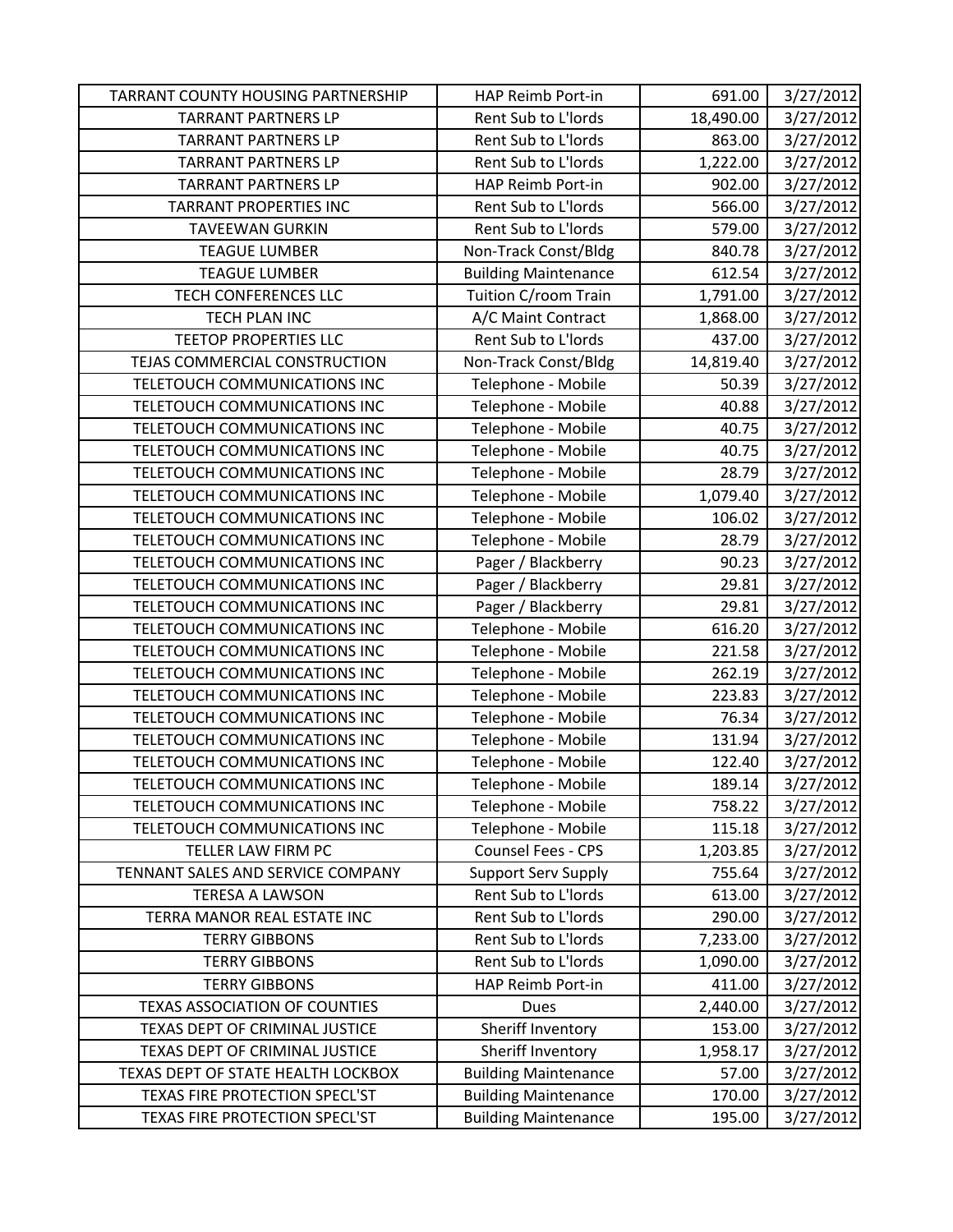| TEXAS HI-PORT PROPERTIES LTD        | Rent Sub to L'Iords        | 2,652.00  | 3/27/2012 |
|-------------------------------------|----------------------------|-----------|-----------|
| TEXAS HI-PORT PROPERTIES LTD        | Rent Sub to L'Iords        | 433.00    | 3/27/2012 |
| TEXAS HI-PORT PROPERTIES LTD        | Rent Sub to L'Iords        | 700.00    | 3/27/2012 |
| <b>TEXAS LAWYER</b>                 | Law Books                  | 314.86    | 3/27/2012 |
| TEXAS LONGEVITY HOUSING, INC        | Rent Sub to L'Iords        | 4,700.00  | 3/27/2012 |
| TEXAS LONGEVITY HOUSING, INC        | Rent Sub to L'Iords        | 742.00    | 3/27/2012 |
| <b>TEXAS POWER LP</b>               | <b>Utility Assistance</b>  | 125.91    | 3/27/2012 |
| <b>TEXAS POWER LP</b>               | <b>Utility Allowance</b>   | 153.00    | 3/27/2012 |
| <b>TEXAS POWER LP</b>               | <b>Utility Allowance</b>   | 98.00     | 3/27/2012 |
| <b>TEXAS POWER LP</b>               | HAP Reimb Port-in          | 75.00     | 3/27/2012 |
| <b>TEXAS REAL ESTATE</b>            | Rent Sub to L'Iords        | 1,509.00  | 3/27/2012 |
| <b>TEXAS TOLLWAYS</b>               | Transportation             | 20.80     | 3/27/2012 |
| <b>TEXAS TOLLWAYS</b>               | Travel                     | 5.93      | 3/27/2012 |
| TEXAS WORKFORCE COMMISSION(320)     | Subscriptions              | 375.00    | 3/27/2012 |
| <b>TEXCAN VENTURES II LTD</b>       | Rent Sub to L'Iords        | 4,233.00  | 3/27/2012 |
| TEXCAN VENTURES II LTD              | Rent Sub to L'Iords        | 2,906.00  | 3/27/2012 |
| TEXCAN VENTURES II LTD              | Rent Sub to L'Iords        | 136.00    | 3/27/2012 |
| TEXCAN VENTURES II LTD              | <b>Utility Allowance</b>   | 21.00     | 3/27/2012 |
| <b>TEXCAN VENTURES III</b>          | Rent Sub to L'Iords        | 4,832.00  | 3/27/2012 |
| <b>TEXCAN VENTURES III</b>          | Rent Sub to L'Iords        | 669.00    | 3/27/2012 |
| <b>TEXCAN VENTURES III</b>          | HAP Reimb Port-in          | 805.00    | 3/27/2012 |
| <b>THANH LE</b>                     | Rent Sub to L'Iords        | 416.00    | 3/27/2012 |
| <b>THANH LE</b>                     | HAP Reimb Port-in          | 650.00    | 3/27/2012 |
| THANKSGIVING REALTY INC             | Rent Sub to L'Iords        | 1,470.00  | 3/27/2012 |
| THE ACCOUNTS PAYABLE NETWORK        | <b>Dues</b>                | 695.00    | 3/27/2012 |
| THE CENTER FOR AMERICAN & INTL LAW  | Education                  | 30.00     | 3/27/2012 |
| THE DECKER LAW FIRM PC              | <b>Counsel Fees-Courts</b> | 390.00    | 3/27/2012 |
| THE DECKER LAW FIRM PC              | Counsel Fees - CPS         | 100.00    | 3/27/2012 |
| THE FORTIS COMPANY LLC              | Rent Sub to L'Iords        | 2,639.00  | 3/27/2012 |
| THE GREEN CHEMICAL STORE INC        | <b>Custodian Supplies</b>  | 120.30    | 3/27/2012 |
| THE HAMPTON LAW FIRM PLLC           | <b>Counsel Fees-Courts</b> | 350.00    | 3/27/2012 |
| THE HAMPTON LAW FIRM PLLC           | <b>Counsel Fees-Courts</b> | 150.00    | 3/27/2012 |
| THE HOUSING AUTHORITY OF MARICOPA   | Port HAP Port-out          | 792.00    | 3/27/2012 |
| THE HOUSING AUTHORITY OF MARICOPA   | Port Admin Fee Expen       | 42.87     | 3/27/2012 |
| THE HUSTON FIRM PC                  | <b>Counsel Fees-Courts</b> | 215.00    | 3/27/2012 |
| THE HUSTON FIRM PC                  | <b>Counsel Fees-Courts</b> | 320.00    | 3/27/2012 |
| THE HUSTON FIRM PC                  | Counsel Fees-Juv           | 200.00    | 3/27/2012 |
| THE HUSTON FIRM PC                  | Cnsl Fees-Juv Det&Tr       | 100.00    | 3/27/2012 |
| THE LAKES OF WILLIAMSBERG           | Rent Sub to L'Iords        | 14,924.00 | 3/27/2012 |
| THE LAKES OF WILLIAMSBERG           | <b>Rent Sub to L'Iords</b> | 1,124.00  | 3/27/2012 |
| THE LAKES OF WILLIAMSBERG           | Rent Sub to L'Iords        | 845.00    | 3/27/2012 |
| THE LAKES OF WILLIAMSBERG           | HAP Reimb Port-in          | 2,050.00  | 3/27/2012 |
| THE LAW OFFICE OF ANGELA DOSKOCIL   | Cnsl Fees-Fam Drg Ct       | 100.00    | 3/27/2012 |
| THE LAW OFFICE OF COURTNEY MILLER P | <b>Counsel Fees-Courts</b> | 1,000.00  | 3/27/2012 |
| THE LAW OFFICE OF STEPHEN K HARMON  | <b>Counsel Fees - CPS</b>  | 200.00    | 3/27/2012 |
| THE M A DAVIDSON FAMILY LIMITED     | Rent Sub to L'Iords        | 897.00    | 3/27/2012 |
| THE MULHOLLAND CO                   | Supplies                   | 15.50     | 3/27/2012 |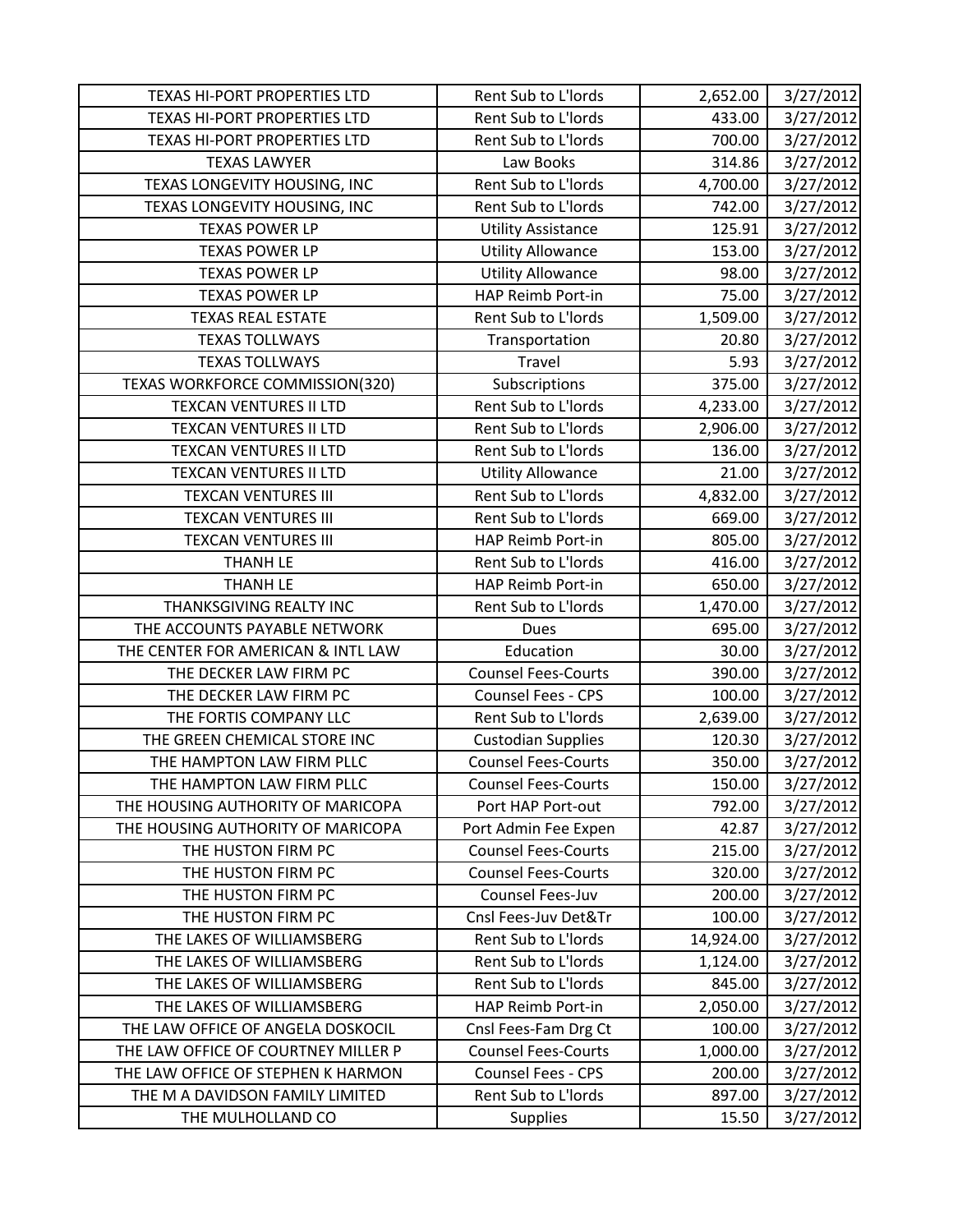| THE MULHOLLAND CO                 | Supplies                   | 25.50      | 3/27/2012 |
|-----------------------------------|----------------------------|------------|-----------|
| THE MULHOLLAND CO                 | Supplies                   | 12.00      | 3/27/2012 |
| THE MULHOLLAND CO                 | <b>Supplies</b>            | 9.00       | 3/27/2012 |
| THE MULHOLLAND CO                 | Supplies                   | 259.25     | 3/27/2012 |
| THE MULHOLLAND CO                 | <b>Supplies</b>            | 18.00      | 3/27/2012 |
| THE MULHOLLAND CO                 | <b>Supplies</b>            | 201.00     | 3/27/2012 |
| THE MULHOLLAND CO                 | Supplies                   | 126.00     | 3/27/2012 |
| THE MULHOLLAND CO                 | <b>Supplies</b>            | 6.50       | 3/27/2012 |
| THE MULHOLLAND CO                 | <b>Supplies</b>            | 5.25       | 3/27/2012 |
| THE S R DAVIDSON FAMILY LIMITED   | Rent Sub to L'Iords        | 7,114.00   | 3/27/2012 |
| THE S R DAVIDSON FAMILY LIMITED   | Rent Sub to L'Iords        | 755.00     | 3/27/2012 |
| THE SCOTT R DAVIDSON INTEREST INC | Rent Sub to L'Iords        | 4,381.00   | 3/27/2012 |
| THE TEXAS OAKS APT                | Rent Sub to L'Iords        | 6,572.00   | 3/27/2012 |
| THE TEXAS OAKS APT                | <b>Utility Allowance</b>   | 36.00      | 3/27/2012 |
| THE TEXAS OAKS APT                | HAP Reimb Port-in          | 515.00     | 3/27/2012 |
| THE VERDUN GROUP LP               | Rent Sub to L'Iords        | 1,158.00   | 3/27/2012 |
| THE WYNNE LAW FIRM PC             | <b>Counsel Fees-Courts</b> | 300.00     | 3/27/2012 |
| THEODORE YARIYEP LOT              | Rent Sub to L'Iords        | 1,469.00   | 3/27/2012 |
| THEODORE YARIYEP LOT              | HAP Reimb Port-in          | 865.00     | 3/27/2012 |
| THERESA YOKO COPELAND             | <b>Counsel Fees-Courts</b> | 100.00     | 3/27/2012 |
| THERESA YOKO COPELAND             | <b>Counsel Fees-Courts</b> | 200.00     | 3/27/2012 |
| THERESA YOKO COPELAND             | <b>Counsel Fees-Courts</b> | 300.00     | 3/27/2012 |
| THERESA YOKO COPELAND             | <b>Counsel Fees-Courts</b> | 100.00     | 3/27/2012 |
| THG ENERGY SOLUTIONS LLC          | <b>Energy Mgmt Maint</b>   | 2,275.00   | 3/27/2012 |
| THIEN LONG LP                     | Rent Sub to L'Iords        | 672.00     | 3/27/2012 |
| THOMAS BENJAMIN JR                | Rent Sub to L'Iords        | 379.00     | 3/27/2012 |
| <b>THOMAS C FULLER</b>            | Travel                     | 90.70      | 3/27/2012 |
| THOMAS J COBB                     | HAP Reimb Port-in          | 422.00     | 3/27/2012 |
| THOMAS JOHNSON                    | Rent Sub to L'Iords        | 526.00     | 3/27/2012 |
| THOMAS M HOLBROOK                 | Rent Sub to L'Iords        | 730.00     | 3/27/2012 |
| <b>THOMAS SHEPARD</b>             | <b>Witness Travel</b>      | 1,063.23   | 3/27/2012 |
| THOMAS W BALLANTYNE               | Rent Sub to L'Iords        | 1,293.00   | 3/27/2012 |
| THORLAUG DANIELSDOTTIR            | Rent Sub to L'Iords        | 715.00     | 3/27/2012 |
| TIC EXPRESS LLC                   | <b>Supplies</b>            | 1,046.70   | 3/27/2012 |
| TIC EXPRESS LLC                   | <b>Supplies</b>            | 128.26     | 3/27/2012 |
| TIC EXPRESS LLC                   | <b>Supplies</b>            | 22.00      | 3/27/2012 |
| TIC EXPRESS LLC                   | <b>Supplies</b>            | 481.50     | 3/27/2012 |
| TIC EXPRESS LLC                   | <b>Supplies</b>            | 264.00     | 3/27/2012 |
| TIC EXPRESS LLC                   | <b>Supplies</b>            | 60.00      | 3/27/2012 |
| TIC EXPRESS LLC                   | <b>Supplies</b>            | 49.00      | 3/27/2012 |
| <b>TIM MOORE</b>                  | <b>Counsel Fees-Courts</b> | 700.00     | 3/27/2012 |
| <b>TIM MOORE</b>                  | <b>Counsel Fees-Courts</b> | 100.00     | 3/27/2012 |
| <b>TIM MOORE</b>                  | Cnsl Fees-Cap Murder       | 117,000.00 | 3/27/2012 |
| TIMBER CHASE APARTMENTS LLC       | Rent Sub to L'Iords        | 2,112.00   | 3/27/2012 |
| TIME WARNER CABLE MEDIA SALES     | Utilities                  | 81.00      | 3/27/2012 |
| <b>TIMOTHY J AYRES</b>            | Rent Sub to L'Iords        | 524.00     | 3/27/2012 |
| TIMOTHY J LEDOUX                  | Rent Sub to L'Iords        | 691.00     | 3/27/2012 |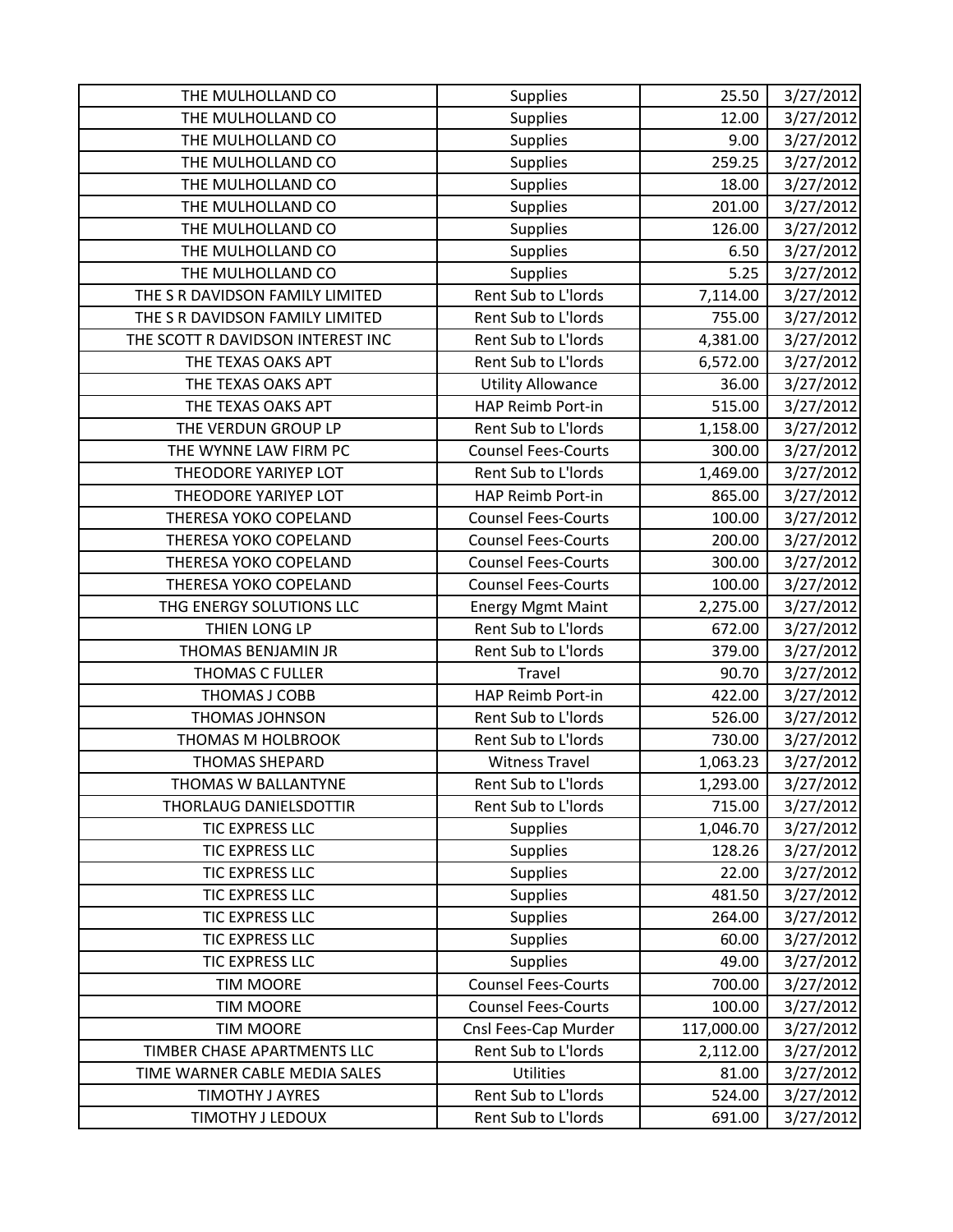| TINA D ROBINSON                     | Rent Sub to L'Iords        | 692.00    | 3/27/2012 |
|-------------------------------------|----------------------------|-----------|-----------|
| <b>TINA M PRICE</b>                 | <b>Counsel Fees-Courts</b> | 425.00    | 3/27/2012 |
| TLG LEGACY APARTMENTS LLC           | Rent Sub to L'Iords        | 3,624.00  | 3/27/2012 |
| TLG LEGACY APARTMENTS LLC           | Rent Sub to L'Iords        | 494.00    | 3/27/2012 |
| TOM MINH LE                         | Rent Sub to L'Iords        | 550.00    | 3/27/2012 |
| <b>TOM WHITE</b>                    | Rent Sub to L'Iords        | 844.00    | 3/27/2012 |
| <b>TOM WITTROCK</b>                 | Rent Sub to L'Iords        | 10,023.00 | 3/27/2012 |
| <b>TOM WITTROCK</b>                 | Rent Sub to L'Iords        | 745.00    | 3/27/2012 |
| <b>TOM WITTROCK</b>                 | Rent Sub to L'Iords        | 366.00    | 3/27/2012 |
| <b>TOM WITTROCK</b>                 | HAP Reimb Port-in          | 900.00    | 3/27/2012 |
| <b>TONY P HOLMES</b>                | Rent Sub to L'Iords        | 1,326.00  | 3/27/2012 |
| <b>TONY TRUONG</b>                  | Rent Sub to L'Iords        | 487.00    | 3/27/2012 |
| TOP NOTCH PROPERTY MANAGEMENT       | Rent Sub to L'Iords        | 844.00    | 3/27/2012 |
| TORONTO RESEARCH CHEMICALS          | Lab Supplies               | 872.00    | 3/27/2012 |
| <b>TOSHIBA BUSINESS SOLUTIONS</b>   | <b>Equipment Maint</b>     | 323.37    | 3/27/2012 |
| TOWER ENGINEERING INC               | A/C Maint Contract         | 4,250.00  | 3/27/2012 |
| TOWN CENTER MALL LP                 | Prepaid - Rent             | 3,106.76  | 3/27/2012 |
| TOWN CENTER MALL LP                 | Prepaid - Rent             | 4,114.91  | 3/27/2012 |
| TOWN NORTH ASSOCIATION LTD.         | Prepaid - Rent             | 1,878.80  | 3/27/2012 |
| TOWN NORTH ASSOCIATION LTD.         | Prepaid - Rent             | 4,831.20  | 3/27/2012 |
| <b>TRACIE KENAN</b>                 | <b>Counsel Fees-Courts</b> | 237.50    | 3/27/2012 |
| <b>TRACY CRISMOND</b>               | Rent Sub to L'Iords        | 525.00    | 3/27/2012 |
| <b>TRANE COMPANY</b>                | A/C Maint Contract         | 2,460.26  | 3/27/2012 |
| <b>TRAVIS YOUNG</b>                 | <b>Counsel Fees-Courts</b> | 400.00    | 3/27/2012 |
| <b>TRAVIS YOUNG</b>                 | <b>Counsel Fees-Courts</b> | 100.00    | 3/27/2012 |
| <b>TRAVIS YOUNG</b>                 | <b>Counsel Fees-Courts</b> | 250.00    | 3/27/2012 |
| TRI COUNTY ELECTRIC COOPERATIVE INC | <b>Utility Assistance</b>  | 87.37     | 3/27/2012 |
| TRI COUNTY ELECTRIC COOPERATIVE INC | <b>Utility Allowance</b>   | 137.00    | 3/27/2012 |
| TRI COUNTY ELECTRIC COOPERATIVE INC | <b>Utility Allowance</b>   | 29.00     | 3/27/2012 |
| TRIAL REPORT SERVICE INC            | Law Books                  | 325.00    | 3/27/2012 |
| TRI-COUNTY ELECTRIC COOPERATIVE INC | <b>Utility Assistance</b>  | 79.00     | 3/27/2012 |
| TRINITY BIOTECH DISTRIBUTION        | <b>Medical Supplies</b>    | 9,900.00  | 3/27/2012 |
| TRINITY QUALITY HOUSING LP          | Rent Sub to L'Iords        | 710.00    | 3/27/2012 |
| TRINITY QUALITY HOUSING LP          | Rent Sub to L'Iords        | 570.00    | 3/27/2012 |
| <b>TRIPLENET PRICING LLC</b>        | <b>Supplies</b>            | 531.00    | 3/27/2012 |
| TRIPLENET PRICING LLC               | <b>Supplies</b>            | (101.46)  | 3/27/2012 |
| TRIPLENET PRICING LLC               | <b>Supplies</b>            | 114.20    | 3/27/2012 |
| <b>TRIPLENET PRICING LLC</b>        | Supplies                   | 217.70    | 3/27/2012 |
| <b>TRIPLENET PRICING LLC</b>        | Supplies                   | 127.30    | 3/27/2012 |
| TRIPLENET PRICING LLC               | <b>Supplies</b>            | 171.30    | 3/27/2012 |
| TRIPLENET PRICING LLC               | <b>Supplies</b>            | 358.10    | 3/27/2012 |
| TRIPLENET PRICING LLC               | <b>Supplies</b>            | 379.95    | 3/27/2012 |
| TRIPLENET PRICING LLC               | <b>Supplies</b>            | 254.40    | 3/27/2012 |
| TRIPLENET PRICING LLC               | <b>Computer Supplies</b>   | 950.35    | 3/27/2012 |
| TRIPLENET PRICING LLC               | <b>Equipment Maint</b>     | 114.20    | 3/27/2012 |
| TRI-STATE FORENSICS LLC             | <b>Supplies</b>            | 44.11     | 3/27/2012 |
| <b>TROY BETHLEY</b>                 | Rent Sub to L'Iords        | 517.00    | 3/27/2012 |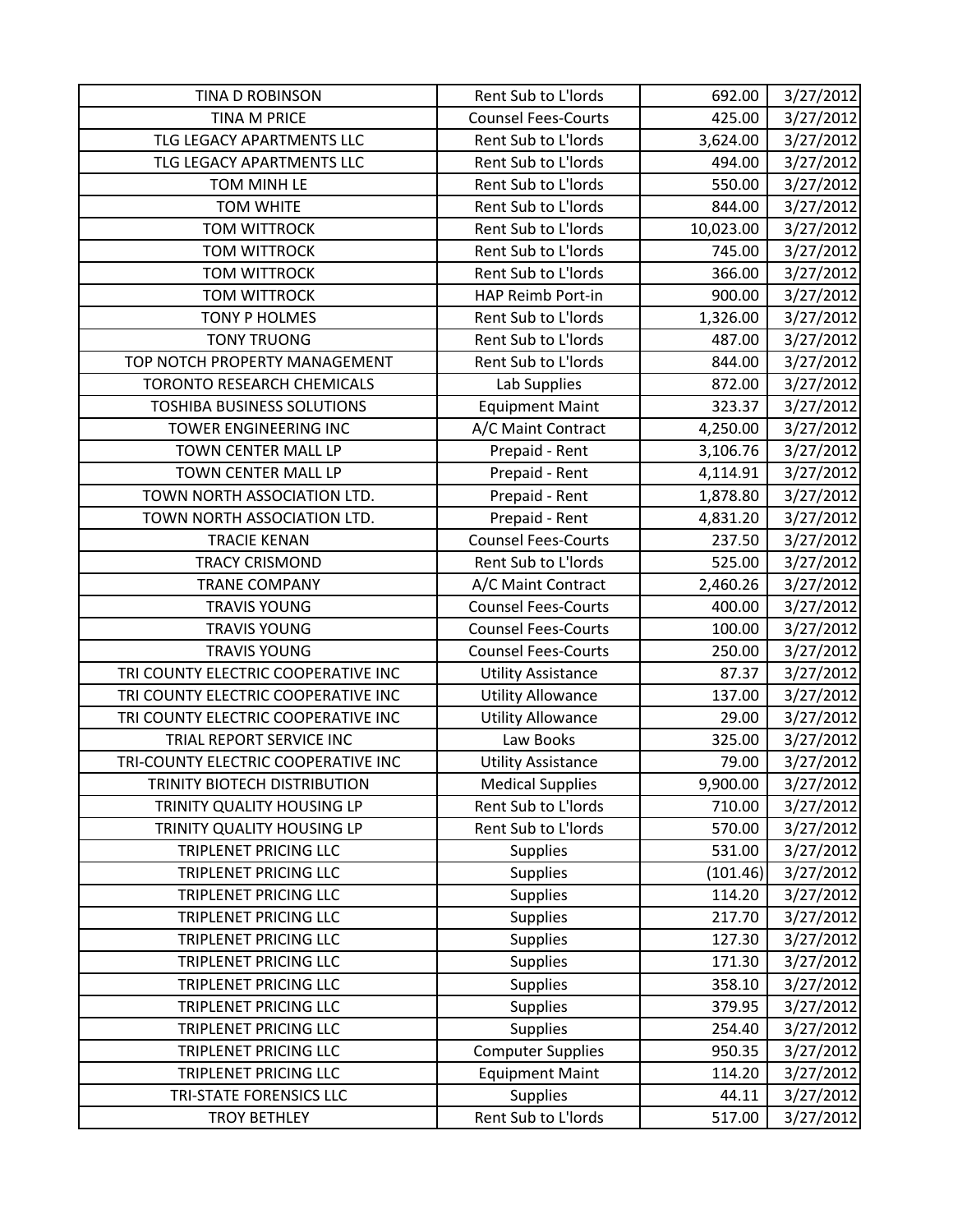| TROY EUGENE THOMAS                  | Rent Sub to L'Iords         | 899.00     | 3/27/2012 |
|-------------------------------------|-----------------------------|------------|-----------|
| <b>TRUCKPRO INC</b>                 | Parts and Supplies          | 298.11     | 3/27/2012 |
| <b>TRUCKPRO INC</b>                 | Parts and Supplies          | 379.19     | 3/27/2012 |
| <b>TRUGREEN CHEMLAWN</b>            | Landscaping Expense         | 149.00     | 3/27/2012 |
| TRUGREEN LANDCARE LLC               | Landscaping Expense         | 210.00     | 3/27/2012 |
| TRUGREEN LANDCARE LLC               | Landscaping Expense         | 652.00     | 3/27/2012 |
| <b>TRUONG DAO</b>                   | Rent Sub to L'Iords         | 785.00     | 3/27/2012 |
| TRW ENTERPRISES II INC              | Rent Sub to L'Iords         | 955.00     | 3/27/2012 |
| TU ELECTRIC                         | <b>Utility Assistance</b>   | 139.00     | 3/27/2012 |
| <b>TUAN Q TRAN</b>                  | Rent Sub to L'Iords         | 877.00     | 3/27/2012 |
| <b>T-UNIVERSAL CORP</b>             | Rent Sub to L'Iords         | 2,932.00   | 3/27/2012 |
| TURN KEY REAL ESTATE MANAGEMENT     | Rent Sub to L'Iords         | 581.00     | 3/27/2012 |
| TX DEPT OF FAMILY & PROTECTIVE SRVS | TX Depart Reg Servc         | 392,310.00 | 3/27/2012 |
| TX STATE DIRECTORY PRESS            | Supplies                    | 220.70     | 3/27/2012 |
| TXI OPERATIONS, LP (NT)             | <b>Base Stab Materials</b>  | 2,483.25   | 3/27/2012 |
| TXU ELECTRIC COMPANY                | <b>Utility Assistance</b>   | 6,749.31   | 3/27/2012 |
| TXU ELECTRIC COMPANY                | <b>Utility Assistance</b>   | 5,219.45   | 3/27/2012 |
| <b>TXU ENERGY</b>                   | Electricity                 | 45.10      | 3/27/2012 |
| <b>TXU ENERGY</b>                   | Electricity                 | 189.42     | 3/27/2012 |
| <b>TYLER TECHNOLOGIES INC</b>       | Education                   | 350.00     | 3/27/2012 |
| <b>TYLER TECHNOLOGIES INC</b>       | Education                   | 350.00     | 3/27/2012 |
| TYLER TECHNOLOGIES INC              | Education                   | 350.00     | 3/27/2012 |
| <b>U S POSTMASTER</b>               | Postage                     | 2,250.00   | 3/27/2012 |
| <b>ULINE INC</b>                    | Supplies                    | 59.00      | 3/27/2012 |
| <b>ULINE INC</b>                    | Safety/Tact Supplies        | 66.00      | 3/27/2012 |
| UNION GOSPEL MISSION                | <b>Rental Assistance</b>    | 1,171.00   | 3/27/2012 |
| UNIV OF TEXAS AT AUSTIN SCHOOL      | Education                   | 210.00     | 3/27/2012 |
| UNIV OF TEXAS AT AUSTIN SCHOOL      | Education                   | 210.00     | 3/27/2012 |
| UNIV OF TEXAS AT AUSTIN SCHOOL      | Education                   | 210.00     | 3/27/2012 |
| UNIV OF TEXAS AT AUSTIN SCHOOL      | Education                   | 210.00     | 3/27/2012 |
| UNIVERSE TECHNICAL TRANSLATION INC  | <b>Professional Service</b> | 81.10      | 3/27/2012 |
| <b>UNIVERSITY HOTEL</b>             | Travel                      | 112.95     | 3/27/2012 |
| <b>UPFRONT LETTERPRESS</b>          | <b>Graphics Inventory</b>   | 17.00      | 3/27/2012 |
| <b>UPS/UNITED PARCEL SERVICE</b>    | Postage                     | 90.06      | 3/27/2012 |
| UPS/UNITED PARCEL SERVICE           | Postage                     | 261.51     | 3/27/2012 |
| UPS/UNITED PARCEL SERVICE           | Postage                     | 2.97       | 3/27/2012 |
| US BUSINESS SYSTEMS INC             | Supplies                    | 34.20      | 3/27/2012 |
| UT SOUTHWESTERN MEDICAL CENTER      | Cap Murder-Othr Cost        | 3,902.50   | 3/27/2012 |
| <b>UTAK LABORATORIES INC</b>        | Lab Supplies                | 353.53     | 3/27/2012 |
| V A DAVIS                           | Rent Sub to L'Iords         | 2,105.00   | 3/27/2012 |
| V A DAVIS                           | HAP Reimb Port-in           | 1,145.00   | 3/27/2012 |
| <b>VALLEY CREEK APARTMENTS</b>      | Rent Sub to L'Iords         | 3,809.00   | 3/27/2012 |
| <b>VALLEY CREEK APARTMENTS</b>      | Rent Sub to L'Iords         | 683.00     | 3/27/2012 |
| <b>VALLEY OAKS APARTMENTS</b>       | Rent Sub to L'Iords         | 1,098.00   | 3/27/2012 |
| VAN T NGUYEN                        | Rent Sub to L'Iords         | 1,768.00   | 3/27/2012 |
| <b>VANCE BROTHERS INC</b>           | <b>Base Stab Materials</b>  | 24,962.56  | 3/27/2012 |
| VANDERBILT APARTMENTS LLLP          | Rent Sub to L'Iords         | 3,007.00   | 3/27/2012 |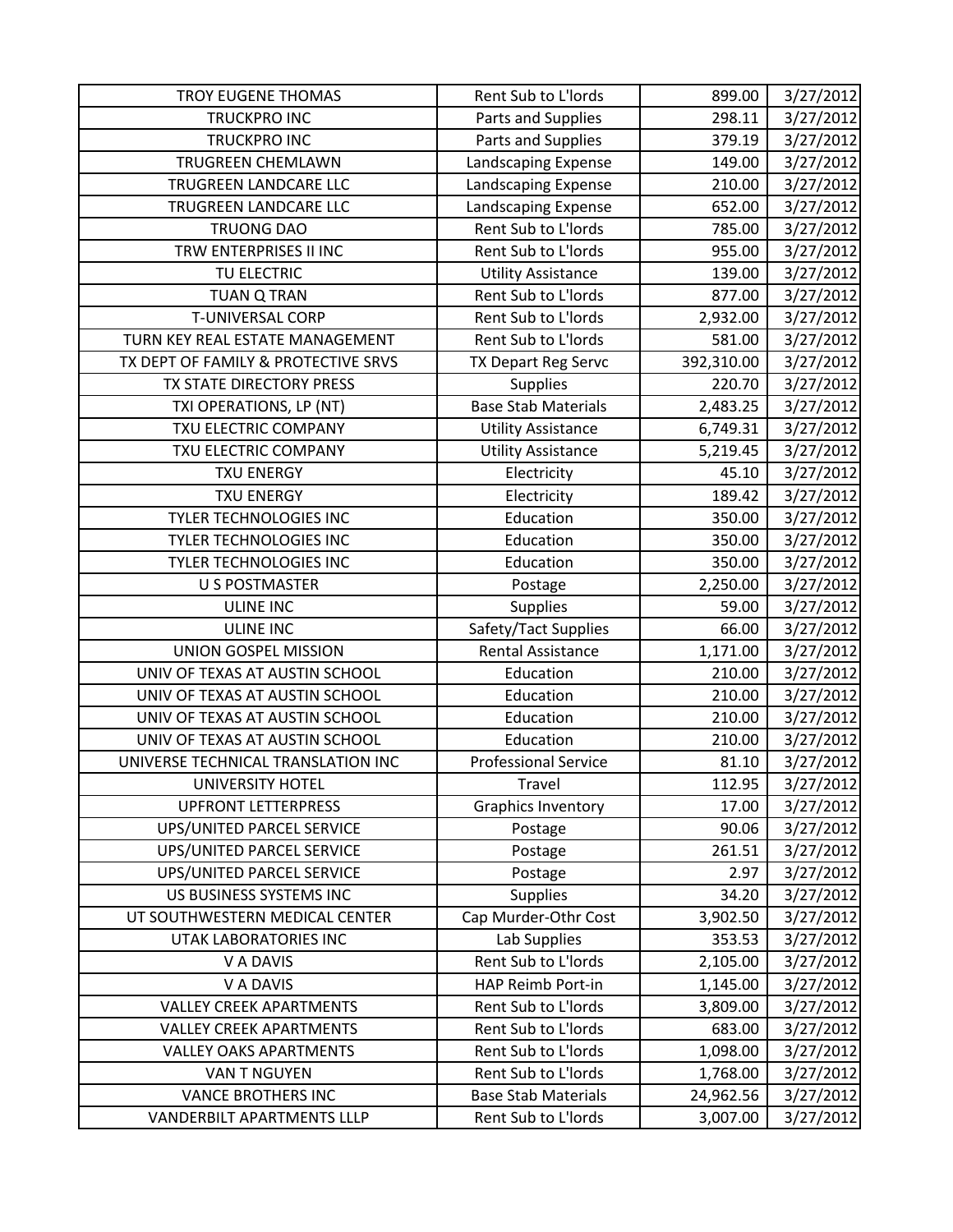| VANESSA M JORDAN                      | <b>Counsel Fees-Courts</b>  | 450.00    | 3/27/2012 |
|---------------------------------------|-----------------------------|-----------|-----------|
| <b>VENKATESWARA RAO B ADDEPALLI</b>   | Rent Sub to L'Iords         | 342.00    | 3/27/2012 |
| <b>VENTREX ENVIRONMENTAL SERVICES</b> | <b>Disposal Service</b>     | 75.96     | 3/27/2012 |
| <b>VENTREX ENVIRONMENTAL SERVICES</b> | <b>Environment Disposal</b> | 1,823.04  | 3/27/2012 |
| <b>VENTREX ENVIRONMENTAL SERVICES</b> | <b>Disposal Service</b>     | 778.59    | 3/27/2012 |
| <b>VERNON RUDD</b>                    | Prepaid - Rent              | 2,775.00  | 3/27/2012 |
| <b>VERNONA E CARTER</b>               | Rent Sub to L'Iords         | 22.00     | 3/27/2012 |
| <b>VERONICA HULITT</b>                | Rent Sub to L'Iords         | 692.00    | 3/27/2012 |
| <b>VIC A AKERS</b>                    | Rent Sub to L'Iords         | 1,456.00  | 3/27/2012 |
| VICKERY RESIDENTIAL PROPERTIES LP     | Rent Sub to L'Iords         | 28.00     | 3/27/2012 |
| <b>VICKI B ISAACKS</b>                | Travel                      | 103.73    | 3/27/2012 |
| <b>VICKI E WILEY</b>                  | Counsel Fees - CPS          | 100.00    | 3/27/2012 |
| <b>VICTOR DAY</b>                     | Rent Sub to L'Iords         | 518.00    | 3/27/2012 |
| <b>VIJAY K CHAWLA</b>                 | Rent Sub to L'Iords         | 25,714.00 | 3/27/2012 |
| <b>VIJAY K CHAWLA</b>                 | Rent Sub to L'Iords         | 954.00    | 3/27/2012 |
| <b>VIJAY K CHAWLA</b>                 | Rent Sub to L'Iords         | 983.00    | 3/27/2012 |
| <b>VILLAGE CREEK TOWNHOMES</b>        | Rent Sub to L'Iords         | 1,012.00  | 3/27/2012 |
| <b>VILLAGE CREEK TOWNHOMES</b>        | HAP Reimb Port-in           | 464.00    | 3/27/2012 |
| VILLAS OF EASTWOOD TERRACE LLC        | Rent Sub to L'Iords         | 3,449.00  | 3/27/2012 |
| VILLAS OF MARINE CREEK LTD PARTNER    | Rent Sub to L'Iords         | 922.00    | 3/27/2012 |
| VILLAS OF MARINE CREEK LTD PARTNER    | Rent Sub to L'Iords         | 313.00    | 3/27/2012 |
| <b>VINCENT GALLEGOS</b>               | Rent Sub to L'Iords         | 948.00    | 3/27/2012 |
| <b>VINH HUYNH</b>                     | Rent Sub to L'Iords         | 1,397.00  | 3/27/2012 |
| <b>VIRGINIA CARTER</b>                | <b>Counsel Fees-Courts</b>  | 200.00    | 3/27/2012 |
| <b>VIRGINIA CARTER</b>                | Counsel Fees-Juv            | 100.00    | 3/27/2012 |
| <b>VOTEC CORPORATION</b>              | Software Maintenance        | 10,800.00 | 3/27/2012 |
| VULCAN ALUMINUM VULCAN SIGNS          | Sign Shop Inventory         | 852.30    | 3/27/2012 |
| <b>VWR SCIENTIFIC PRODUCTS</b>        | Lab Supplies                | 57.84     | 3/27/2012 |
| W R STARKEY MORTGAGE LLP              | Rent Sub to L'Iords         | 842.00    | 3/27/2012 |
| W.R.G. LLC                            | Non-Track Equipment         | 10,972.61 | 3/27/2012 |
| <b>WAFAA ALI</b>                      | Rent Sub to L'Iords         | 935.00    | 3/27/2012 |
| WAK - FS LP                           | Rent Sub to L'Iords         | 3,001.00  | 3/27/2012 |
| WAK - FS LP                           | Rent Sub to L'Iords         | 624.00    | 3/27/2012 |
| WALGREENS #4785                       | Food/Hygiene Assist         | 19.95     | 3/27/2012 |
| WALMART #1801                         | Food/Hygiene Assist         | 19.45     | 3/27/2012 |
| WALMART #3274                         | Food/Hygiene Assist         | 20.00     | 3/27/2012 |
| WALMART #3284                         | Food/Hygiene Assist         | 79.06     | 3/27/2012 |
| WALT A CLEVELAND                      | <b>Counsel Fees-Courts</b>  | 100.00    | 3/27/2012 |
| <b>WALT A CLEVELAND</b>               | <b>Counsel Fees-Courts</b>  | 300.00    | 3/27/2012 |
| <b>WALT A CLEVELAND</b>               | <b>Counsel Fees-Courts</b>  | 100.00    | 3/27/2012 |
| WALT A CLEVELAND                      | <b>Counsel Fees-Courts</b>  | 100.00    | 3/27/2012 |
| WARREN HOUSE FORT WORTH LP            | Rent Sub to L'Iords         | 549.00    | 3/27/2012 |
| <b>WARREN ST JOHN</b>                 | <b>Counsel Fees-Courts</b>  | 300.00    | 3/27/2012 |
| <b>WARREN WINSLOW WILSON</b>          | Rent Sub to L'Iords         | 1,000.00  | 3/27/2012 |
| WARREN-WARRICK APARTMENTS LLC         | Rent Sub to L'Iords         | 554.00    | 3/27/2012 |
| WASTE PARTNERS OF TEXAS INC           | <b>Disposal Service</b>     | 158.40    | 3/27/2012 |
| WATAUGA POLICE DEPARTMENT             | Northeast Sector            | 676.41    | 3/27/2012 |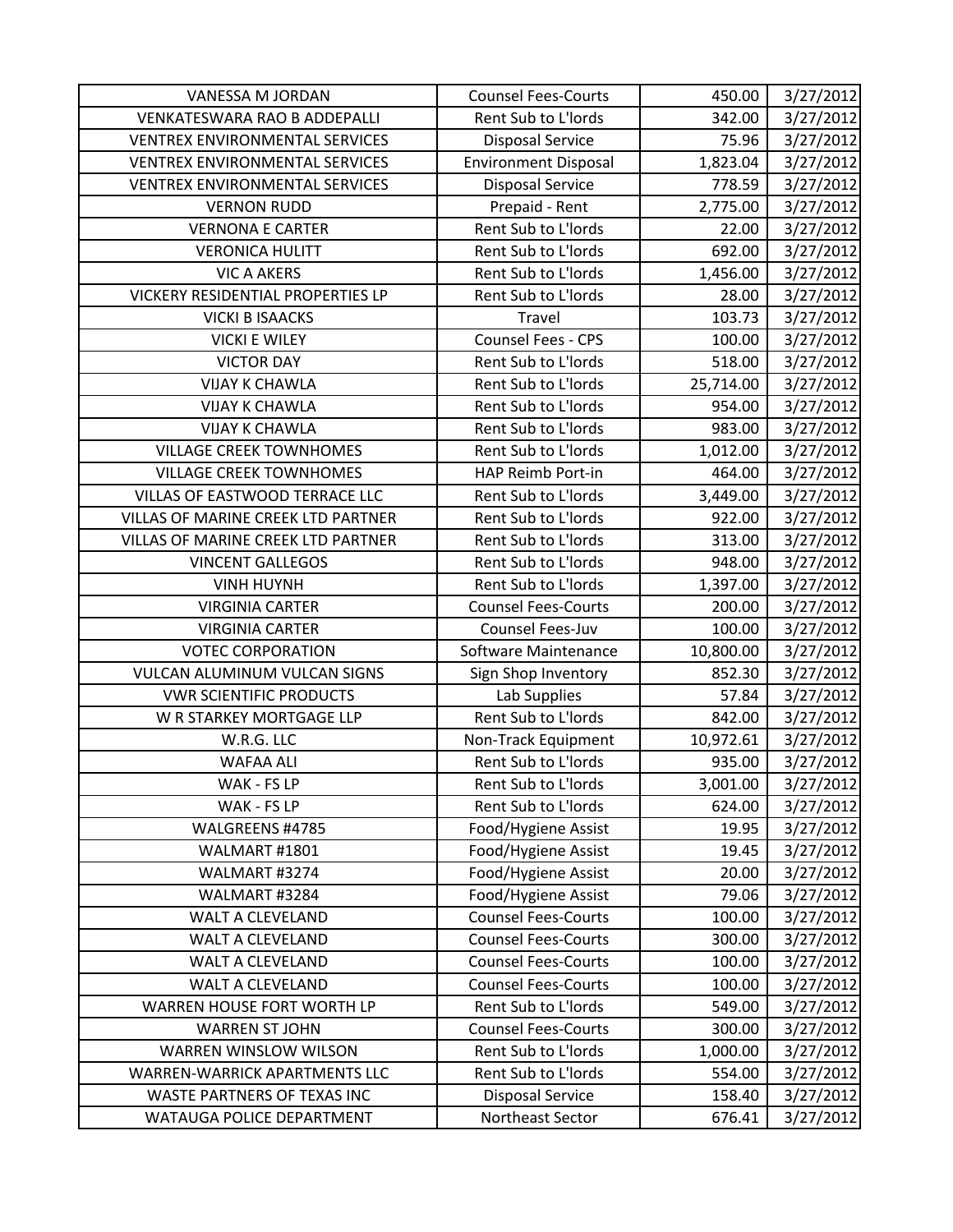| WDOP SUB 1 LP                        | Rent Sub to L'Iords         | 1,147.00  | 3/27/2012 |
|--------------------------------------|-----------------------------|-----------|-----------|
| WDOP SUB II LP                       | Rent Sub to L'Iords         | 3,813.00  | 3/27/2012 |
| <b>WDOP SUB II LP</b>                | Rent Sub to L'Iords         | 2,447.00  | 3/27/2012 |
| WDOP SUB II LP                       | Rent Sub to L'Iords         | 745.00    | 3/27/2012 |
| <b>WEATHERFORD HOUSING AUTHORITY</b> | Port HAP Port-out           | 1,117.00  | 3/27/2012 |
| <b>WEATHERFORD HOUSING AUTHORITY</b> | Port Admin Fee Expen        | 171.48    | 3/27/2012 |
| <b>WEBER SCIENTIFIC</b>              | Lab Supplies                | 75.16     | 3/27/2012 |
| <b>WEILUN WANG</b>                   | Rent Sub to L'Iords         | 465.00    | 3/27/2012 |
| WEIR INVESTMENTS FUND LLC            | <b>Utility Allowance</b>    | 80.00     | 3/27/2012 |
| <b>WELLINGTON ALLEN</b>              | Rent Sub to L'Iords         | 77.00     | 3/27/2012 |
| WELLS FARGO HOME MORTGAGE            | Rent Sub to L'Iords         | 471.00    | 3/27/2012 |
| WELLS FRAMING CONTRACTORS INC        | Rent Sub to L'Iords         | 2,564.00  | 3/27/2012 |
| <b>WENDY BOHANON</b>                 | Rent Sub to L'Iords         | 299.00    | 3/27/2012 |
| <b>WENDY HACKLER</b>                 | Counsel Fees - CPS          | 100.00    | 3/27/2012 |
| <b>WEST GROUP</b>                    | Law Books                   | 18,156.00 | 3/27/2012 |
| <b>WEST GROUP</b>                    | <b>On-Line Service</b>      | 5,866.84  | 3/27/2012 |
| WESTDALE ASSET MANAGEMENT            | Rent Sub to L'Iords         | 279.00    | 3/27/2012 |
| WESTERN HILLS AFFORDABLE HOUSING LP  | Rent Sub to L'Iords         | 3,097.00  | 3/27/2012 |
| WESTERN HILLS AFFORDABLE HOUSING LP  | Rent Sub to L'Iords         | 867.00    | 3/27/2012 |
| <b>WESTERN RIM PROPERTIES</b>        | Rent Sub to L'Iords         | 2,560.00  | 3/27/2012 |
| <b>WESTERN RIM PROPERTIES</b>        | Rent Sub to L'Iords         | 518.00    | 3/27/2012 |
| <b>WESTERN RIM PROPERTIES</b>        | HAP Reimb Port-in           | 793.00    | 3/27/2012 |
| <b>WESTERN-BRW PAPER CO INC</b>      | <b>Supplies</b>             | 790.00    | 3/27/2012 |
| WESTERN-BRW PAPER CO INC             | Supplies                    | 197.50    | 3/27/2012 |
| WESTERN-BRW PAPER CO INC             | Supplies                    | 395.00    | 3/27/2012 |
| WESTERN-BRW PAPER CO INC             | Supplies                    | 53.60     | 3/27/2012 |
| <b>WESTERN-BRW PAPER CO INC</b>      | <b>Supplies</b>             | 134.00    | 3/27/2012 |
| WESTERN-BRW PAPER CO INC             | Supplies                    | 268.00    | 3/27/2012 |
| WESTERN-BRW PAPER CO INC             | <b>Supplies</b>             | 197.50    | 3/27/2012 |
| WESTERN-BRW PAPER CO INC             | <b>Supplies</b>             | 321.60    | 3/27/2012 |
| WESTERN-BRW PAPER CO INC             | Supplies                    | 321.60    | 3/27/2012 |
| WESTERN-BRW PAPER CO INC             | Supplies                    | 237.00    | 3/27/2012 |
| <b>WESTERN-BRW PAPER CO INC</b>      | <b>Supplies</b>             | 1,072.00  | 3/27/2012 |
| <b>WESTERN-BRW PAPER CO INC</b>      | <b>Supplies</b>             | 158.00    | 3/27/2012 |
| WESTERN-BRW PAPER CO INC             | <b>Supplies</b>             | 395.00    | 3/27/2012 |
| <b>WESTERN-BRW PAPER CO INC</b>      | <b>Supplies</b>             | 3,478.30  | 3/27/2012 |
| WESTERN-BRW PAPER CO INC             | Supplies                    | 26.80     | 3/27/2012 |
| WESTERN-BRW PAPER CO INC             | <b>Supplies</b>             | 53.60     | 3/27/2012 |
| WESTERN-BRW PAPER CO INC             | <b>Supplies</b>             | 53.60     | 3/27/2012 |
| <b>WESTERN-BRW PAPER CO INC</b>      | <b>Supplies</b>             | 469.00    | 3/27/2012 |
| WESTERN-BRW PAPER CO INC             | <b>Supplies</b>             | 469.00    | 3/27/2012 |
| WESTERN-BRW PAPER CO INC             | <b>Supplies</b>             | 632.00    | 3/27/2012 |
| WESTERN-BRW PAPER CO INC             | Supplies                    | 395.00    | 3/27/2012 |
| WESTERN-BRW PAPER CO INC             | <b>Supplies</b>             | 395.00    | 3/27/2012 |
| <b>WHARRY ENGINEERING</b>            | <b>Professional Service</b> | 5,250.00  | 3/27/2012 |
| <b>WHIGHAM FLP</b>                   | Rent Sub to L'Iords         | 844.00    | 3/27/2012 |
| <b>WHITNEY ILLIES</b>                | Rent Sub to L'Iords         | 847.00    | 3/27/2012 |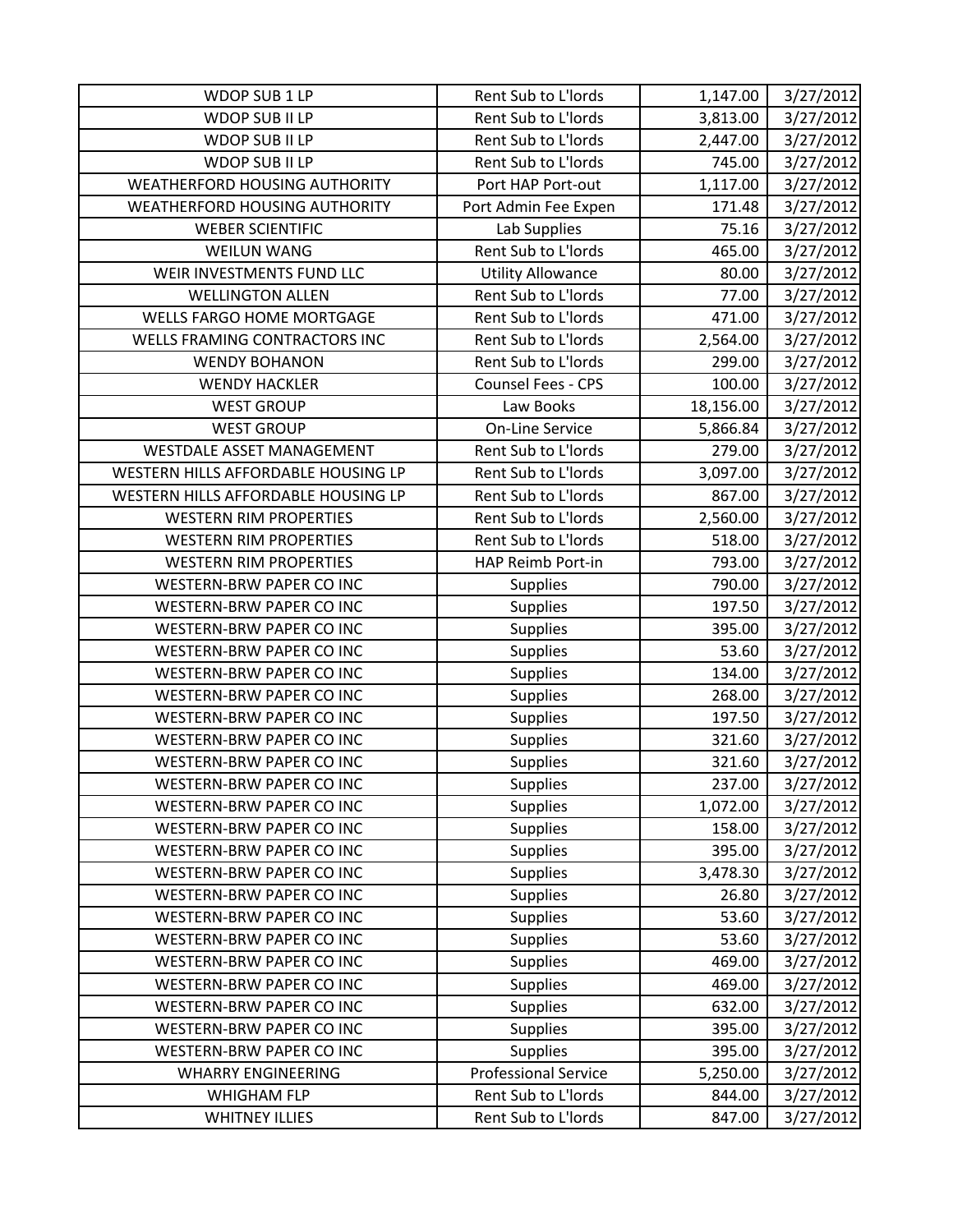| WILC/MVL LLP                        | Rent Sub to L'Iords         | 870.00    | 3/27/2012 |
|-------------------------------------|-----------------------------|-----------|-----------|
| WILDWOOD BRANCH TOWNHOMES LP        | Rent Sub to L'Iords         | 1,070.00  | 3/27/2012 |
| <b>WILLANDA GRIMES</b>              | Rent Sub to L'Iords         | 554.00    | 3/27/2012 |
| WILLARD ELDON WILLIAMS SR           | Rent Sub to L'Iords         | 388.00    | 3/27/2012 |
| WILLIAM ALLEN SHEARER               | Rent Sub to L'Iords         | 631.00    | 3/27/2012 |
| <b>WILLIAM BRIAN GOZA</b>           | <b>Counsel Fees-Courts</b>  | 350.00    | 3/27/2012 |
| <b>WILLIAM BRIAN GOZA</b>           | <b>Counsel Fees-Courts</b>  | 200.00    | 3/27/2012 |
| WILLIAM BURK ROSENTHAL              | Rent Sub to L'Iords         | 474.00    | 3/27/2012 |
| <b>WILLIAM CRAIG KNIGHT</b>         | Education                   | 385.72    | 3/27/2012 |
| WILLIAM H BILL RAY PC               | <b>Counsel Fees-Courts</b>  | 10,000.00 | 3/27/2012 |
| WILLIAM H BILL RAY PC               | <b>Counsel Fees-Courts</b>  | 550.00    | 3/27/2012 |
| WILLIAM H BILL RAY PC               | <b>Counsel Fees-Courts</b>  | 400.00    | 3/27/2012 |
| WILLIAM H BILL RAY PC               | Cnsl Fees-Crim Appls        | 750.00    | 3/27/2012 |
| WILLIAM H MCDOWELL                  | Rent Sub to L'Iords         | 950.00    | 3/27/2012 |
| <b>WILLIAM H NORRIS</b>             | Rent Sub to L'Iords         | 448.00    | 3/27/2012 |
| William J Gray                      | Travel                      | 23.32     | 3/27/2012 |
| WILLIAM MICHAEL HARBER JR           | <b>Counsel Fees-Courts</b>  | 100.00    | 3/27/2012 |
| <b>WILLIAM P BURCH</b>              | Rent Sub to L'Iords         | 712.00    | 3/27/2012 |
| <b>WILLIAM RUCKER</b>               | Rent Sub to L'Iords         | 1,650.00  | 3/27/2012 |
| <b>WILLIAM SHELTON</b>              | Reporter's Records          | 842.30    | 3/27/2012 |
| <b>WILLIAM THOMAS</b>               | Rent Sub to L'Iords         | 1,090.00  | 3/27/2012 |
| <b>WILLIE F LESTER</b>              | Rent Sub to L'Iords         | 618.00    | 3/27/2012 |
| <b>WILLYE WILLIAMS ESTATE</b>       | Rent Sub to L'Iords         | 1,028.00  | 3/27/2012 |
| <b>WINIFRED HANEY</b>               | Rent Sub to L'Iords         | 325.00    | 3/27/2012 |
| <b>WM BARRY NORMAN</b>              | Psych Exam/Testimony        | 800.00    | 3/27/2012 |
| <b>WM BARRY NORMAN</b>              | Psych Exam/Testimony        | 400.00    | 3/27/2012 |
| <b>WM BARRY NORMAN</b>              | Psych Exam/Testimony        | 400.00    | 3/27/2012 |
| WOOD & ASSOCIATES POLYGRAPH SERVICE | Polygraph                   | 250.00    | 3/27/2012 |
| WOODMONT APARTMENTS LP              | Rent Sub to L'Iords         | 10,857.00 | 3/27/2012 |
| WOODMONT APARTMENTS LP              | Rent Sub to L'Iords         | 489.00    | 3/27/2012 |
| WOODMONT APARTMENTS LP              | HAP Reimb Port-in           | 1,733.00  | 3/27/2012 |
| WOODWAY ON THE GREEN APTS INC       | Rent Sub to L'Iords         | 815.00    | 3/27/2012 |
| <b>WOOF BROTHERS LLC</b>            | Rent Sub to L'Iords         | 595.00    | 3/27/2012 |
| <b>WOOF BROTHERS LLC</b>            | HAP Reimb Port-in           | 856.00    | 3/27/2012 |
| <b>WORTHINGTON POINT LP</b>         | Rent Sub to L'Iords         | 6,880.00  | 3/27/2012 |
| <b>WORTHINGTON POINT LP</b>         | Rent Sub to L'Iords         | 574.00    | 3/27/2012 |
| <b>WORTHINGTON POINT LP</b>         | Rent Sub to L'Iords         | 602.00    | 3/27/2012 |
| <b>WORTHINGTON POINT LP</b>         | HAP Reimb Port-in           | 3,441.00  | 3/27/2012 |
| <b>WRBD LP</b>                      | Rent Sub to L'Iords         | 3,621.00  | 3/27/2012 |
| <b>WRBD LP</b>                      | Rent Sub to L'Iords         | 1,425.00  | 3/27/2012 |
| <b>WRBD LP</b>                      | Rent Sub to L'Iords         | 594.00    | 3/27/2012 |
| <b>WRBD LP</b>                      | HAP Reimb Port-in           | 391.00    | 3/27/2012 |
| WW SALEM PARK LP                    | Rent Sub to L'Iords         | 688.00    | 3/27/2012 |
| YMCA OF METROPOLITAN FORT WORTH     | <b>Subrecipient Service</b> | 865.05    | 3/27/2012 |
| YOLANDA SMITH                       | Rent Sub to L'Iords         | 925.00    | 3/27/2012 |
| YOUNG ENERGY LLC                    | <b>Utility Allowance</b>    | 408.00    | 3/27/2012 |
| YOUNG ENERGY LLC                    | <b>Utility Allowance</b>    | 104.00    | 3/27/2012 |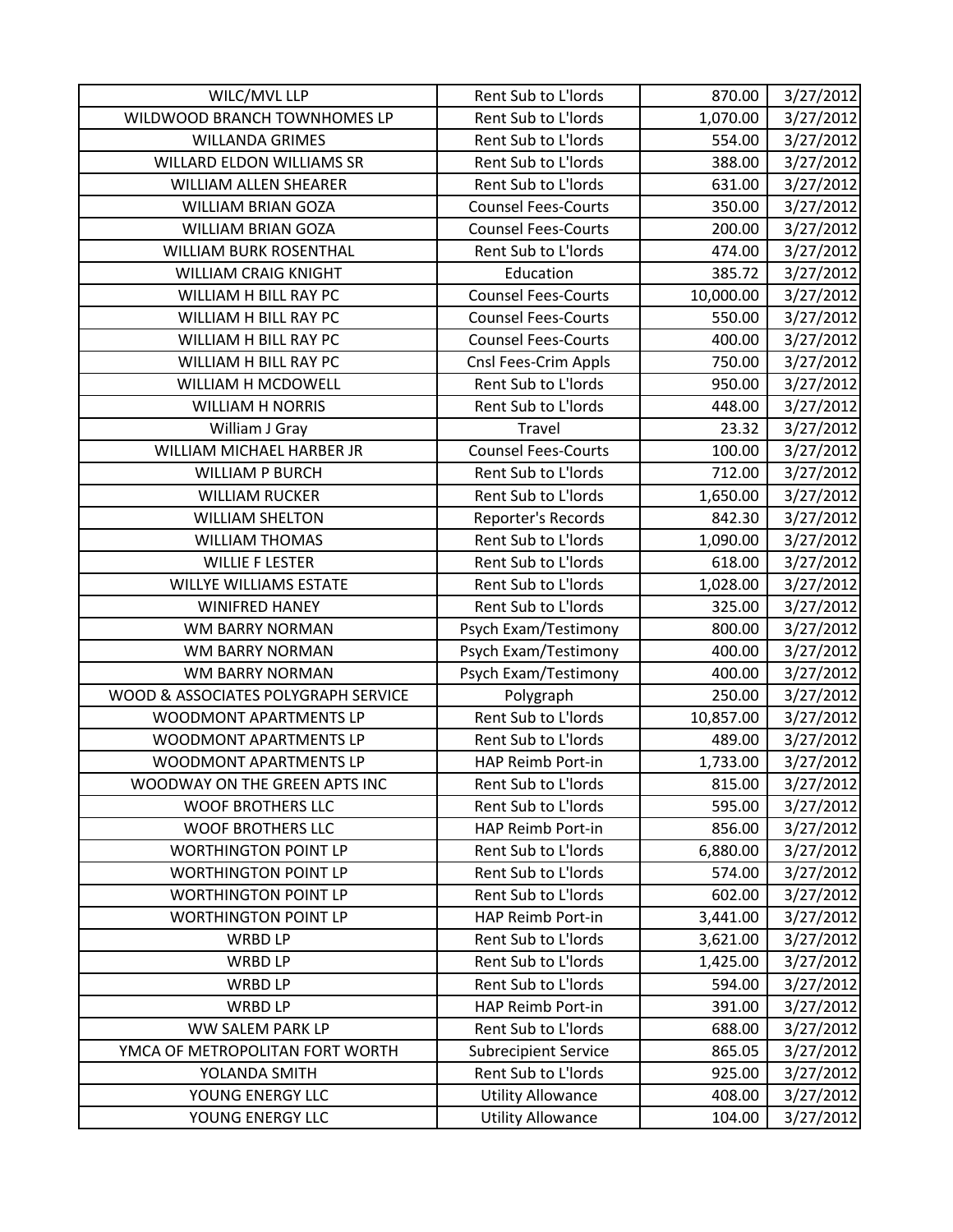| YUEN LING LI                       | Rent Sub to L'Iords                               | 821.00             | 3/27/2012         |
|------------------------------------|---------------------------------------------------|--------------------|-------------------|
| YVONNE ELAINE ROSS                 | Rent Sub to L'Iords                               | 585.00             | 3/27/2012         |
| <b>ZEP MFG</b>                     | Kitchen Supplies                                  | 2,583.00           | 3/27/2012         |
| <b>ZEP MFG</b>                     | <b>Laundry Services</b>                           | 847.31             | 3/27/2012         |
|                                    |                                                   |                    |                   |
|                                    | <b>COMMISSIONERS' REPORT OF CLAIMS - Addendum</b> |                    |                   |
|                                    | FOR THE WEEK ENDING - March 27, 2012              |                    |                   |
|                                    |                                                   |                    |                   |
| <b>Vendor Name</b>                 | Item Description                                  | <b>Paid Amount</b> | <b>Check Date</b> |
| Alice Whitten                      | 5006 Chapter 13 Levy                              | (323.08)           | 3/27/2012         |
| <b>Aurora Housing Authority</b>    | Port HAP Port-out                                 | 859.00             | 3/27/2012         |
| <b>Aurora Housing Authority</b>    | Port HAP Port-out                                 | 1,808.00           | 3/27/2012         |
| Aurora Housing Authority           | Port Admin Fee Expen                              | 42.87              | 3/27/2012         |
| <b>Aurora Housing Authority</b>    | Port Admin Fee Expen                              | 171.48             | 3/27/2012         |
| <b>Aurora Housing Authority</b>    | Port HAP Port-out                                 | (2,522.00)         | 3/27/2012         |
| <b>Aurora Housing Authority</b>    | Port Admin Fee Expen                              | (76.62)            | 3/27/2012         |
| <b>Automated Collection Serv</b>   | 5002 Student Loan Levy                            | (6.06)             | 3/27/2012         |
| Basecom Inc                        | Non-Track Equipment                               | 10,162.13          | 3/27/2012         |
| Brookhaven Youth Ranch             | <b>Residential Servc</b>                          | 12,027.75          | 3/27/2012         |
| CLEAT                              | <b>Union Dues</b>                                 | (375.00)           | 3/27/2012         |
| Clarinda Academy                   | <b>Residential Servc</b>                          | 4,009.25           | 3/27/2012         |
| Daniel W Webb                      | Education                                         | 180.00             | 3/27/2012         |
| Delta Dental Insurance Co          | <b>Dental Claims</b>                              | 21,517.57          | 3/27/2012         |
| Delta Dental Insurance Co          | <b>Dental Claims</b>                              | 1,666.60           | 3/27/2012         |
| Delta Management Associat          | 5002 Student Loan Levy                            | 0.19               | 3/27/2012         |
| Express-Scripts                    | Drug Claims-AC & CO                               | 246,855.23         | 3/27/2012         |
| <b>Express-Scripts</b>             | Drug Claims-RT                                    | 34,880.31          | 3/27/2012         |
| <b>Fraternal Order of Police</b>   | <b>Union Dues</b>                                 | (12.50)            | 3/27/2012         |
| <b>GC Services LP</b>              | 5002 Student Loan Levy                            | 18.46              | 3/27/2012         |
| <b>General Revenue Corporation</b> | 5002 Student Loan Levy                            | 199.97             | 3/27/2012         |
| Gilbane Building Co                | Retainage                                         | (74,904.00)        | 3/27/2012         |
| Gilbane Building Co                | <b>Professional Service</b>                       | 1,621,739.00       | 3/27/2012         |
| <b>Gregory S Stith</b>             | Rent Sub to L'Iords                               | 706.00             | 3/27/2012         |
| Hill Real Estate Development       | Non-Track Const/Bldg                              | 6,001.00           | 3/27/2012         |
| <b>Internal Revenue Service</b>    | 5001 Tax Levy                                     | 75.00              | 3/27/2012         |
| <b>IRS FICA EE</b>                 | FICA-Employee                                     | (8,972.49)         | 3/27/2012         |
| <b>IRS FICA ER</b>                 | FICA-Employer                                     | (13, 244.32)       | 3/27/2012         |
| <b>IRS FIT</b>                     | FIT Withholding                                   | (38, 417.95)       | 3/27/2012         |
| IRS MED EE                         | Medicare-Employee                                 | (3,097.51)         | 3/27/2012         |
| <b>IRS MED ER</b>                  | Medicare-Employer                                 | (3,097.51)         | 3/27/2012         |
| Jack G Duffy Jr                    | <b>Counsel Fees-Courts</b>                        | 800.00             | 3/27/2012         |
| JPMorgan Chase Bank NA             | Supplies                                          | 16.89              | 3/27/2012         |
| JPMorgan Chase Bank NA             | Parts and Supplies                                | 97.94              | 3/27/2012         |
| JPMorgan Chase Bank NA             | Education                                         | 107.91             | 3/27/2012         |
| Lincoln Financial Group            | Deferred Comp                                     | (50.00)            | 3/27/2012         |
| Metropolitan Life                  | Metlife                                           | (138.91)           | 3/27/2012         |
| Nationwide Retirement Sol          | Deferred Comp                                     | (14,610.00)        | 3/27/2012         |